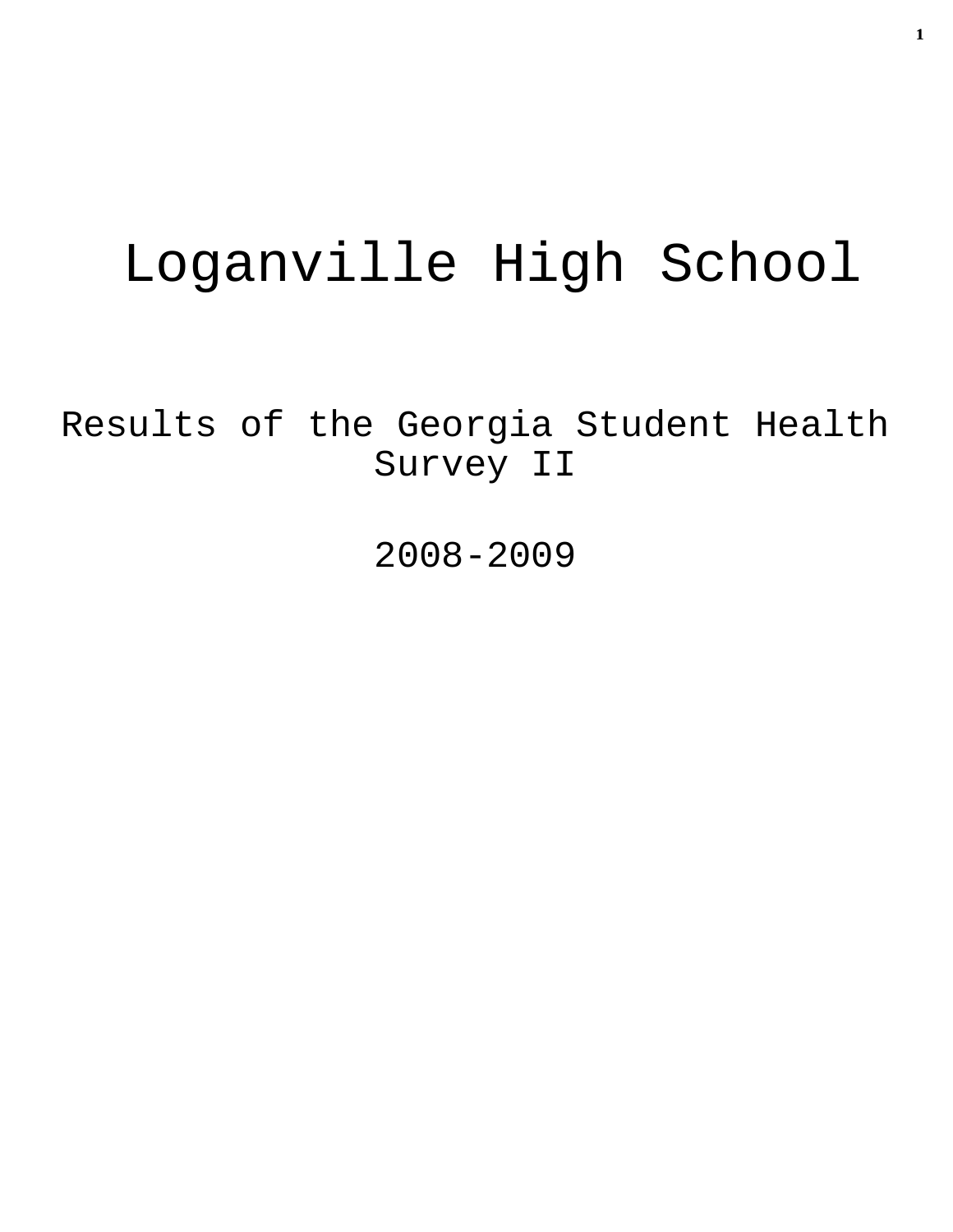# *Demographics* **2**

| Grade                    |     |  |  |  |
|--------------------------|-----|--|--|--|
| <b>Grade   Frequency</b> |     |  |  |  |
| 10                       | 431 |  |  |  |
| 12                       | 290 |  |  |  |

| Frequency      | <b>Table of Gender by Grade</b> |              |              |              |  |
|----------------|---------------------------------|--------------|--------------|--------------|--|
| <b>Col Pct</b> |                                 | Grade(Grade) |              |              |  |
|                | Gender(Gender)                  | 10           | 12           | <b>Total</b> |  |
|                | <b>Female</b>                   | 218<br>50.58 | 141<br>48.62 | 359          |  |
|                | <b>Male</b>                     | 213<br>49.42 | 149<br>51.38 | 362          |  |
|                | <b>Total</b>                    | 431          | 290          | 721          |  |

| Frequency      |
|----------------|
| <b>Col Pct</b> |

| <b>Table of Ethnicity by Grade</b> |              |              |              |  |  |  |
|------------------------------------|--------------|--------------|--------------|--|--|--|
|                                    | Grade(Grade) |              |              |  |  |  |
| <b>Ethnicity</b> (Ethnicity)       | 10           | 12           | <b>Total</b> |  |  |  |
| <b>Black</b>                       | 38<br>8.82   | 29<br>10.00  | 67           |  |  |  |
| <b>Hispanic</b>                    | 25<br>5.80   | 10<br>3.45   | 35           |  |  |  |
| White                              | 340<br>78.89 | 242<br>83.45 | 582          |  |  |  |
| <b>Asian</b>                       | 11<br>2.55   | 3<br>1.03    | 14           |  |  |  |
| <b>Other</b>                       | 17<br>3.94   | 6<br>2.07    | 23           |  |  |  |
| <b>Total</b>                       | 431          | 290          | 721          |  |  |  |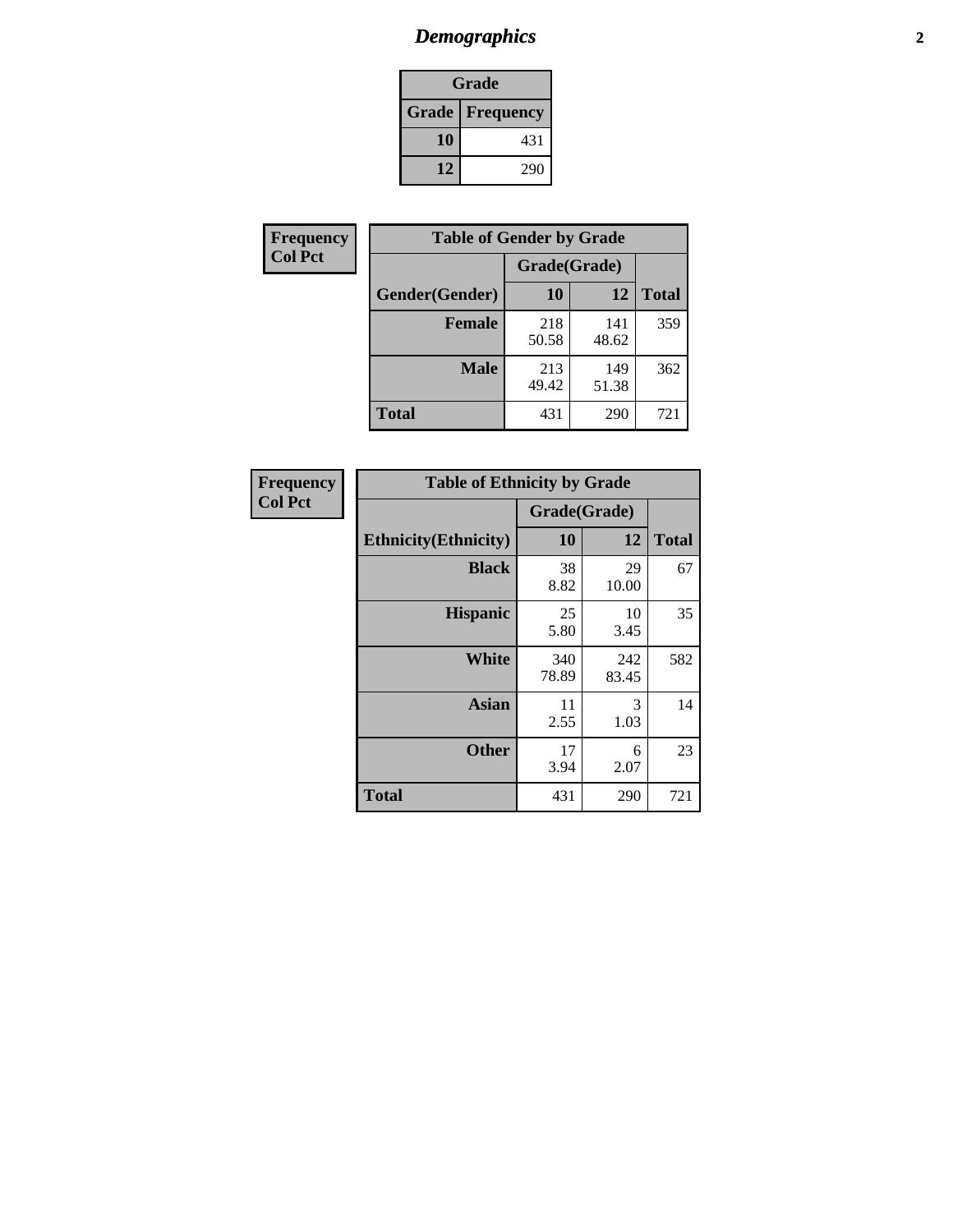#### *Title IV, Part A, Schedule A* **3** *Goal 1: Ensure that all schools are drug-free Baseline Data: Year 2008-2009 Prevalence of Drug Use*

| Frequency<br><b>Col Pct</b> | <b>Table of AlcoholAlt by Grade</b> |              |              |              |  |  |
|-----------------------------|-------------------------------------|--------------|--------------|--------------|--|--|
|                             | AlcoholAlt(Alcohol                  | Grade(Grade) |              |              |  |  |
|                             | use, past 30 days)                  | 10           | 12           | <b>Total</b> |  |  |
|                             | Yes                                 | 120<br>27.84 | 81<br>27.93  | 201          |  |  |
|                             | N <sub>0</sub>                      | 311<br>72.16 | 209<br>72.07 | 520          |  |  |
|                             | <b>Total</b>                        | 431          | 290          | 721          |  |  |

| Frequency<br><b>Col Pct</b> | <b>Table of TobaccoAny by Grade</b> |              |              |              |  |
|-----------------------------|-------------------------------------|--------------|--------------|--------------|--|
|                             | <b>TobaccoAny(Tobacco</b>           | Grade(Grade) |              |              |  |
|                             | use, past 30 days)                  | 10           | 12           | <b>Total</b> |  |
|                             | Yes                                 | 92<br>21.35  | 68<br>23.45  | 160          |  |
|                             | N <sub>0</sub>                      | 339<br>78.65 | 222<br>76.55 | 561          |  |
|                             | Total                               | 431          | 290          | 721          |  |

| Frequency<br><b>Col Pct</b> | <b>Table of MarijuanaAlt by Grade</b> |              |              |              |  |
|-----------------------------|---------------------------------------|--------------|--------------|--------------|--|
|                             | MarijuanaAlt(Marijuana                | Grade(Grade) |              |              |  |
|                             | use, past 30 days)                    | 10           | 12           | <b>Total</b> |  |
|                             | <b>Yes</b>                            | 52<br>12.06  | 42<br>14.48  | 94           |  |
|                             | N <sub>0</sub>                        | 379<br>87.94 | 248<br>85.52 | 627          |  |
|                             | <b>Total</b>                          | 431          | 290          | 721          |  |

| Frequency<br><b>Col Pct</b> | <b>Table of OtherDrugAny by Grade</b>  |              |              |              |  |  |
|-----------------------------|----------------------------------------|--------------|--------------|--------------|--|--|
|                             | <b>OtherDrugAny(Other</b><br>drug use, | Grade(Grade) |              |              |  |  |
|                             | past 30 days)                          | 10           | 12           | <b>Total</b> |  |  |
|                             | Yes                                    | 41<br>9.51   | 30<br>10.34  | 71           |  |  |
|                             | N <sub>0</sub>                         | 390<br>90.49 | 260<br>89.66 | 650          |  |  |
|                             | <b>Total</b>                           | 431          | 290          | 721          |  |  |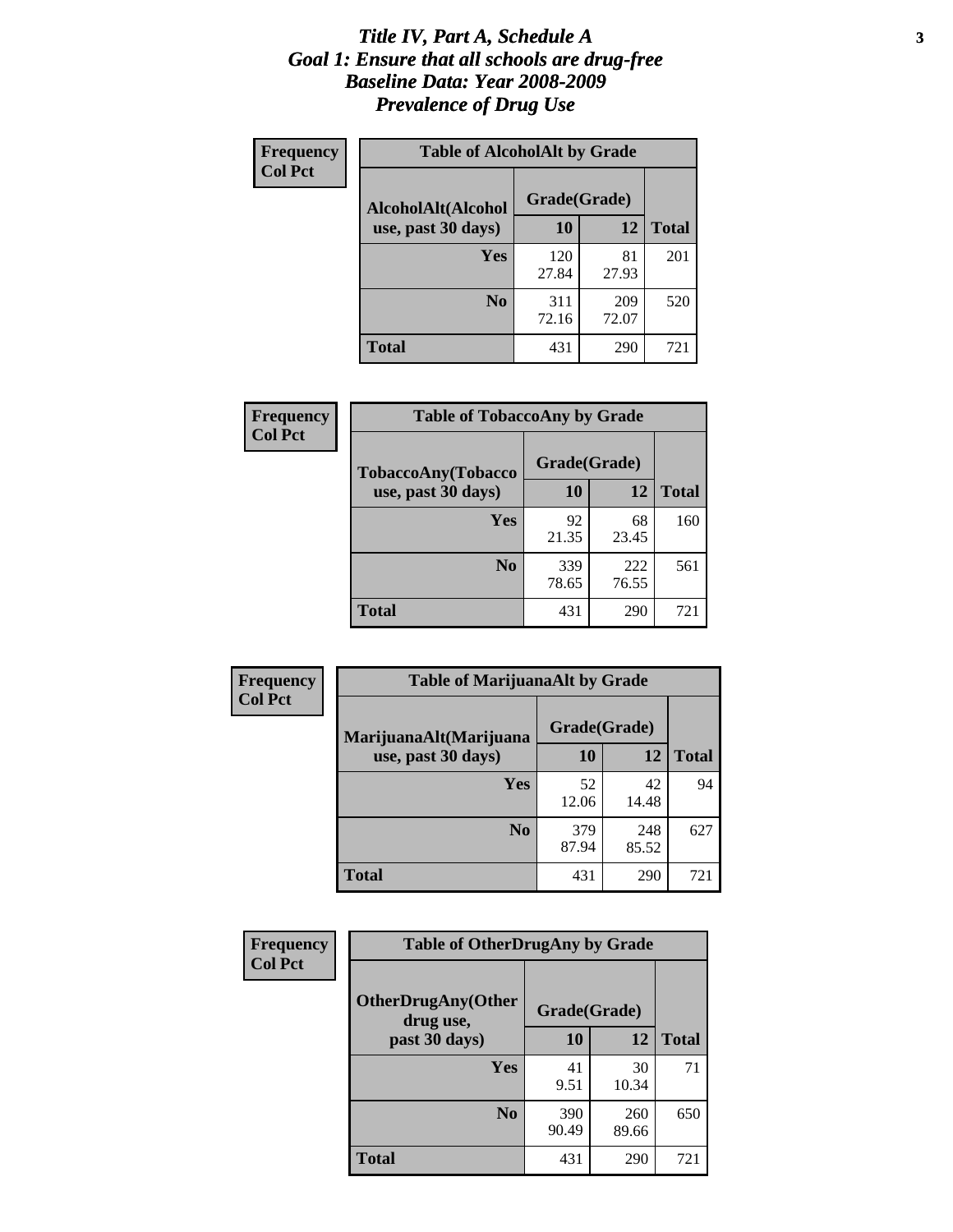### *Average Age of Onset of Use* **4** *Results for "Average Age of Onset of Use" questions exclude students who said they did not use that substance*

| <b>Variable</b>    | Label                                                              | <b>Mean</b> |
|--------------------|--------------------------------------------------------------------|-------------|
| Alcoholinit2       | I started using alcohol when I was                                 | 13.93       |
| Cigarettesinit2    | I started smoking tobacco when I was                               | 13.68       |
| Smokelessinit2     | I started chewing tobacco when I was                               | 13.49       |
| Marijuanainit2     | I started using marijuana when I was                               | 14.24       |
| Cocaineinit2       | I started using cocaine when I was                                 | 13.29       |
| Inhalantsinit2     | I started using inhalants when I was                               | 12.46       |
| Steroidsinit2      | I started using steroids when I was                                | 12.73       |
| Ecstasyinit2       | I started using ecstasy when I was                                 | 14.32       |
| Methinit2          | I started using methamphetamines when I was                        | 12.89       |
| Hallucinogensinit2 | I started using hallucinogens when I was                           | 14.16       |
| Prescriptioninit2  | I started using prescription drugs not prescribed to me when I was | 14.01       |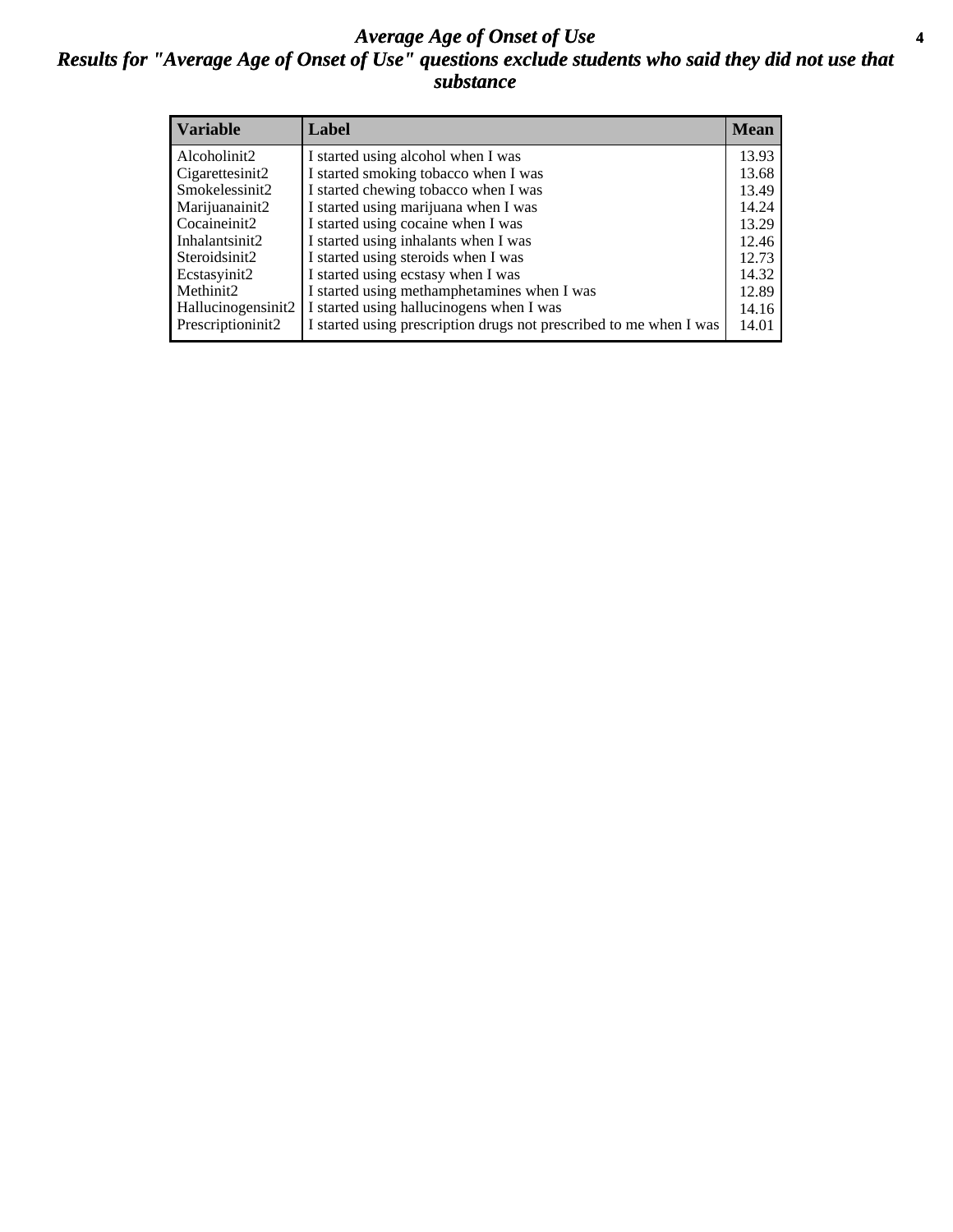# *Perception of Health Risk* **5**

| <b>Frequency</b> | <b>Table of Alcoholharmdich by Grade</b> |              |              |              |  |
|------------------|------------------------------------------|--------------|--------------|--------------|--|
| <b>Col Pct</b>   | Alcoholharmdich(I<br>think alcohol is    | Grade(Grade) |              |              |  |
|                  | harmful)                                 | 10           | 12           | <b>Total</b> |  |
|                  | <b>Yes</b>                               | 328<br>76.10 | 215<br>74.14 | 543          |  |
|                  | N <sub>0</sub>                           | 103<br>23.90 | 75<br>25.86  | 178          |  |
|                  | <b>Total</b>                             | 431          | 290          | 721          |  |

| <b>Frequency</b> | <b>Table of Tobaccoharmdich by Grade</b> |              |              |              |
|------------------|------------------------------------------|--------------|--------------|--------------|
| <b>Col Pct</b>   | Tobaccoharmdich(I<br>think tobacco is    | Grade(Grade) |              |              |
|                  | harmful)                                 | 10           | 12           | <b>Total</b> |
|                  | Yes                                      | 407<br>94.43 | 277<br>95.52 | 684          |
|                  | N <sub>0</sub>                           | 24<br>5.57   | 13<br>4.48   | 37           |
|                  | Total                                    | 431          | 290          | 721          |

| <b>Frequency</b><br><b>Col Pct</b> | <b>Table of Marijuanaharmdich by Grade</b> |              |              |              |  |  |
|------------------------------------|--------------------------------------------|--------------|--------------|--------------|--|--|
|                                    | Marijuanaharmdich(I<br>think marijuana is  | Grade(Grade) |              |              |  |  |
|                                    | harmful)                                   | 10           | 12           | <b>Total</b> |  |  |
|                                    | <b>Yes</b>                                 | 333<br>77.26 | 207<br>71.38 | 540          |  |  |
|                                    | N <sub>0</sub>                             | 98<br>22.74  | 83<br>28.62  | 181          |  |  |
|                                    | <b>Total</b>                               | 431          | 290          | 721          |  |  |

| Frequency      | <b>Table of Otherdrugharmdich by Grade</b>                   |              |              |              |  |  |  |  |
|----------------|--------------------------------------------------------------|--------------|--------------|--------------|--|--|--|--|
| <b>Col Pct</b> | Otherdrugharmdich(I<br>Grade(Grade)<br>think other drugs are |              |              |              |  |  |  |  |
|                | harmful)                                                     | 10           | 12           | <b>Total</b> |  |  |  |  |
|                | <b>Yes</b>                                                   | 412<br>95.59 | 280<br>96.55 | 692          |  |  |  |  |
|                | N <sub>0</sub>                                               | 19<br>4.41   | 10<br>3.45   | 29           |  |  |  |  |
|                | <b>Total</b>                                                 | 431          | 290          | 721          |  |  |  |  |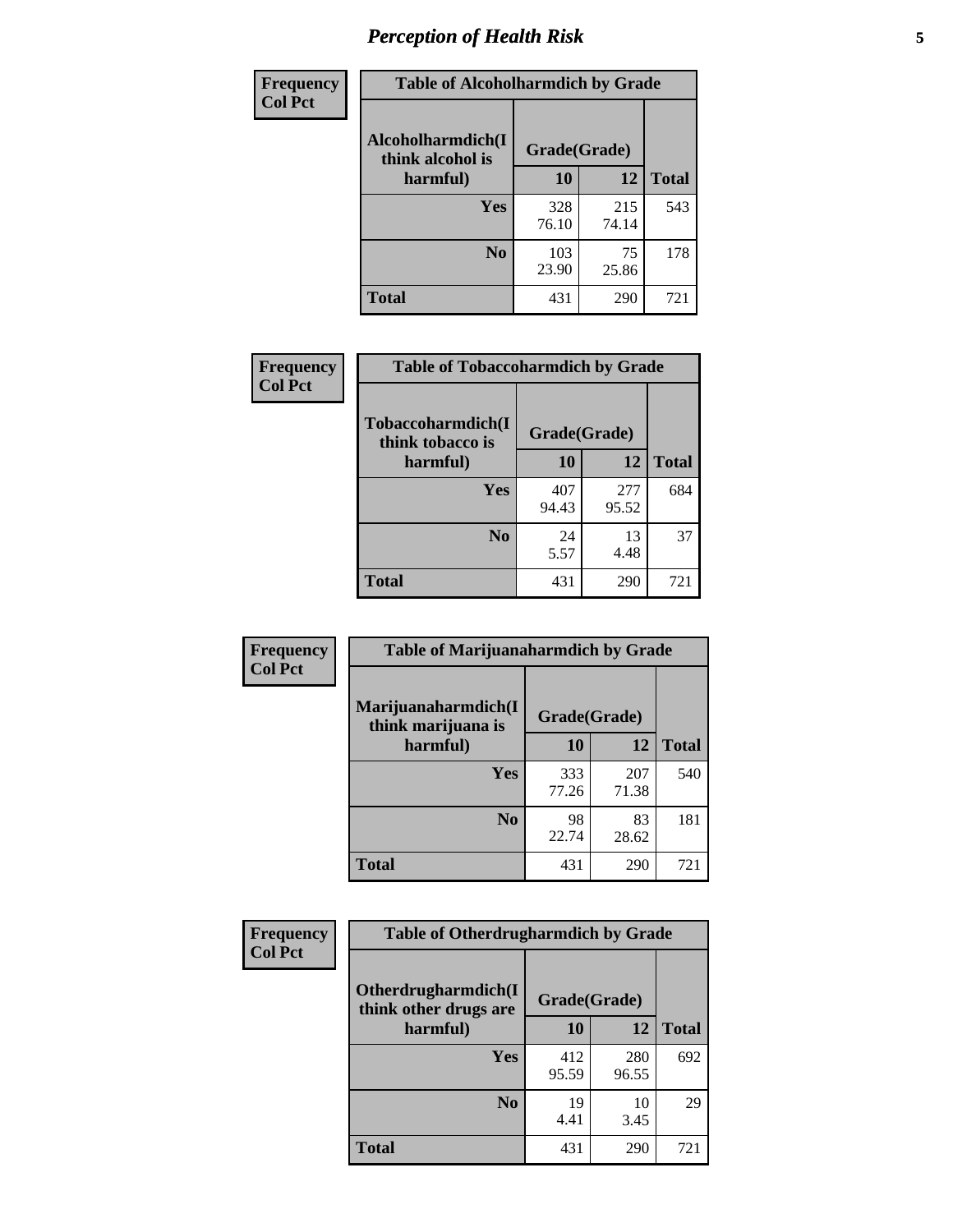# *Social Disapproval* **6**

| Frequency      | <b>Table of Alcoholpeerdich by Grade</b>                    |              |              |     |  |  |  |
|----------------|-------------------------------------------------------------|--------------|--------------|-----|--|--|--|
| <b>Col Pct</b> | Alcoholpeerdich(My<br>friends would<br>disapprove if I used | Grade(Grade) |              |     |  |  |  |
|                | alcohol)                                                    | 10           | <b>Total</b> |     |  |  |  |
|                | <b>Yes</b>                                                  | 178<br>41.30 | 109<br>37.59 | 287 |  |  |  |
|                | N <sub>0</sub>                                              | 253<br>58.70 | 181<br>62.41 | 434 |  |  |  |
|                | <b>Total</b>                                                | 431          | 290          | 721 |  |  |  |

| <b>Frequency</b> |
|------------------|
| <b>Col Pct</b>   |

| <b>Table of Tobaccopeerdich by Grade</b>                    |              |              |              |  |  |  |  |
|-------------------------------------------------------------|--------------|--------------|--------------|--|--|--|--|
| Tobaccopeerdich(My<br>friends would<br>disapprove if I used | Grade(Grade) |              |              |  |  |  |  |
| tobacco)                                                    | 10           | 12           | <b>Total</b> |  |  |  |  |
| Yes                                                         | 251<br>58.24 | 152<br>52.41 | 403          |  |  |  |  |
| N <sub>0</sub>                                              | 180<br>41.76 | 138<br>47.59 | 318          |  |  |  |  |
| <b>Total</b>                                                | 431          | 290          | 721          |  |  |  |  |

| <b>Frequency</b> | <b>Table of Marijuanapeerdich by Grade</b>                    |              |              |              |  |  |  |  |
|------------------|---------------------------------------------------------------|--------------|--------------|--------------|--|--|--|--|
| <b>Col Pct</b>   | Marijuanapeerdich(My<br>friends would<br>disapprove if I used | Grade(Grade) |              |              |  |  |  |  |
|                  | marijuana)                                                    | 10           | 12           | <b>Total</b> |  |  |  |  |
|                  | <b>Yes</b>                                                    | 269<br>62.41 | 164<br>56.55 | 433          |  |  |  |  |
|                  | N <sub>0</sub>                                                | 162<br>37.59 | 126<br>43.45 | 288          |  |  |  |  |
|                  | <b>Total</b>                                                  | 431          | 290          | 721          |  |  |  |  |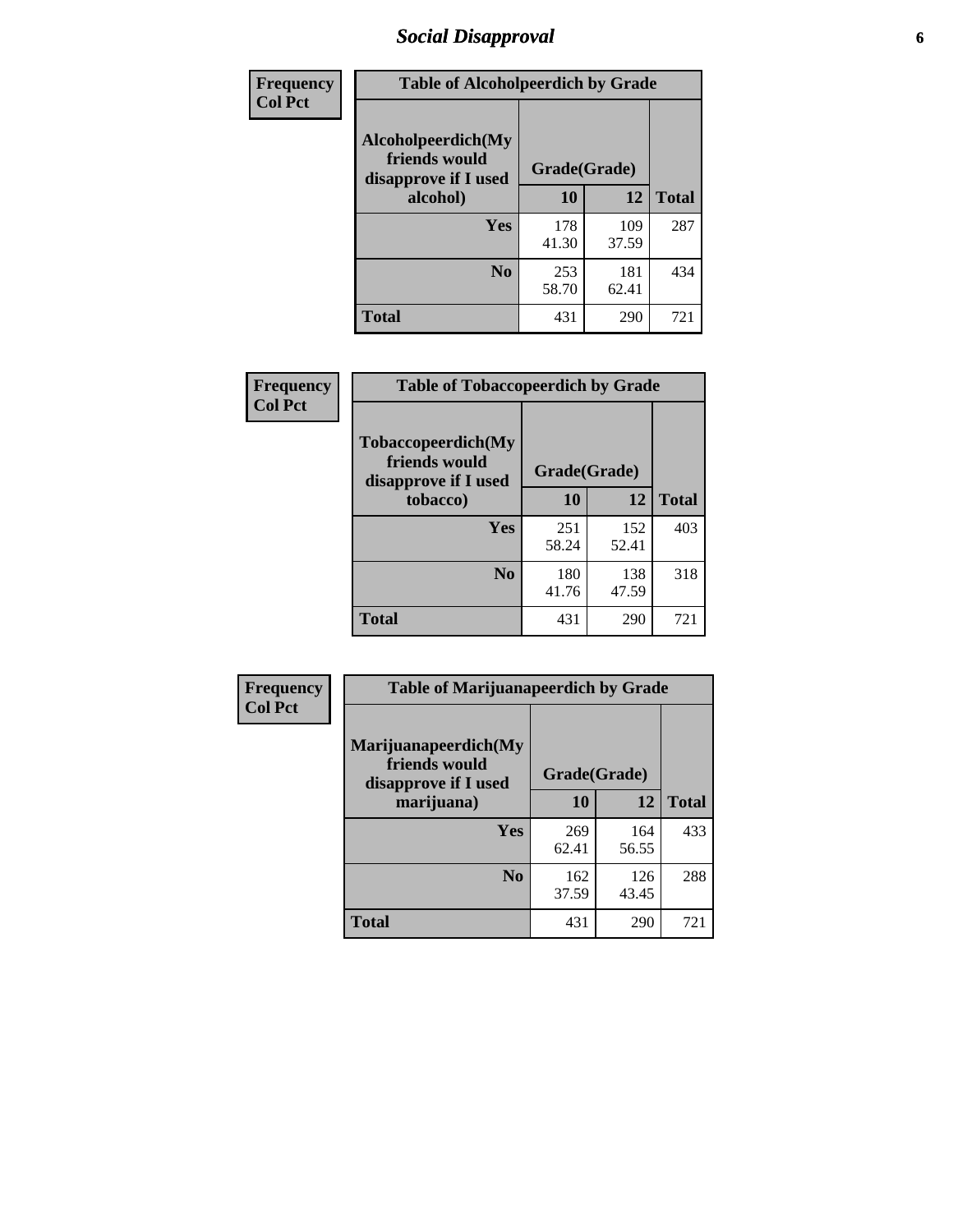# *Social Disapproval* **7**

| Frequency      | <b>Table of Otherdrugpeerdich by Grade</b>                    |              |              |              |  |  |  |  |
|----------------|---------------------------------------------------------------|--------------|--------------|--------------|--|--|--|--|
| <b>Col Pct</b> | Otherdrugpeerdich(My<br>friends would<br>disapprove if I used | Grade(Grade) |              |              |  |  |  |  |
|                | other drugs)                                                  | 10           | 12           | <b>Total</b> |  |  |  |  |
|                | <b>Yes</b>                                                    | 329<br>76.33 | 217<br>74.83 | 546          |  |  |  |  |
|                | N <sub>0</sub>                                                | 102<br>23.67 | 73<br>25.17  | 175          |  |  |  |  |
|                | <b>Total</b>                                                  | 431          | 290          | 721          |  |  |  |  |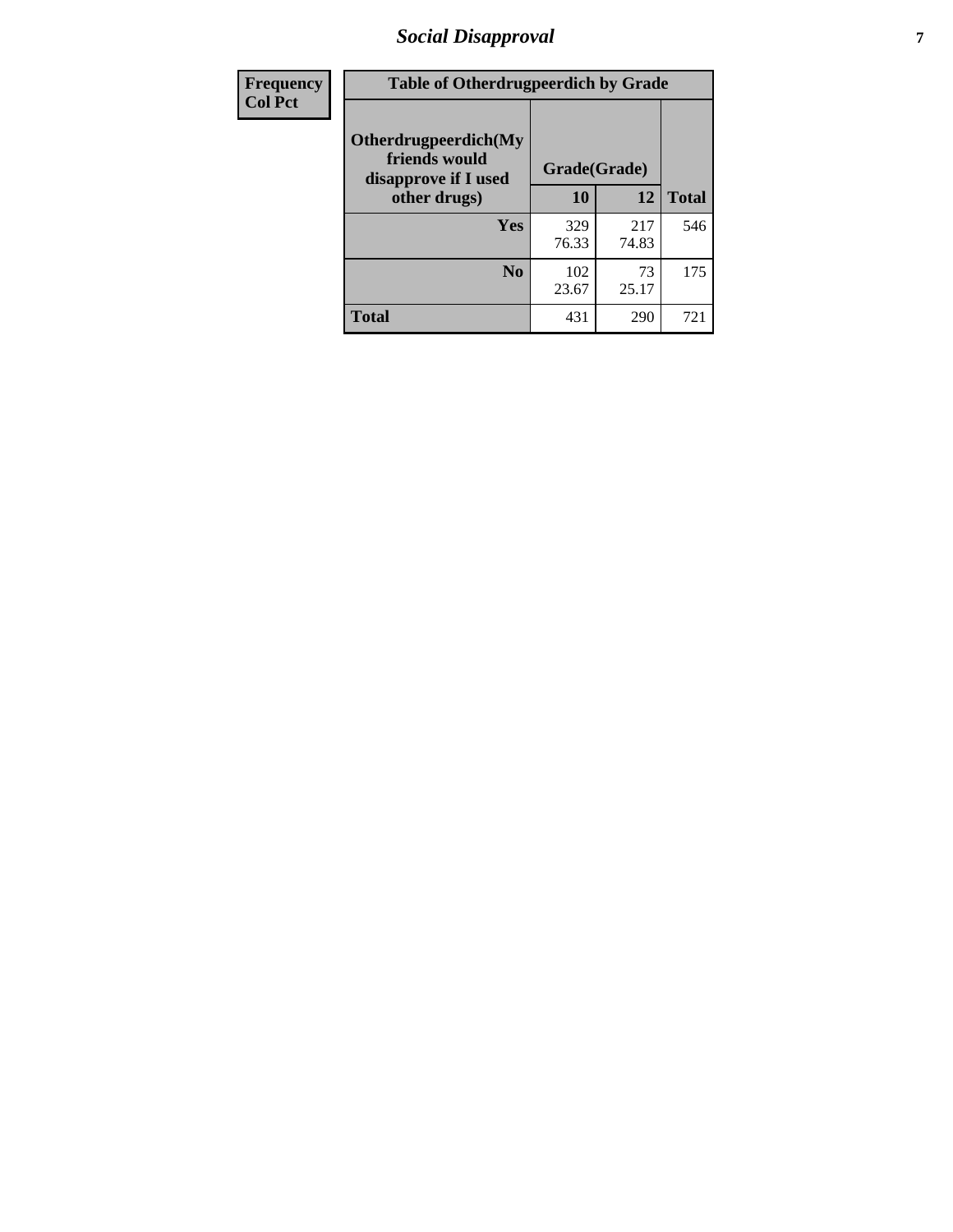### Title IV, Part A, Schedule A **8** *Goal 2: To help ensure that all schools are safe and disciplined Baseline Data: Year 2008-2009 Student Involvement in Gang Activity*

| Frequency      | <b>Table of Gangself by Grade</b>                                                                 |                    |              |              |
|----------------|---------------------------------------------------------------------------------------------------|--------------------|--------------|--------------|
| <b>Col Pct</b> | Gangself(I<br>have<br>participated<br>in illegal<br>gang<br>activities in<br>the past 30<br>days) | Grade(Grade)<br>10 | 12           | <b>Total</b> |
|                | Yes                                                                                               | 24<br>5.57         | 8<br>2.76    | 32           |
|                | N <sub>0</sub>                                                                                    | 407<br>94.43       | 282<br>97.24 | 689          |
|                | <b>Total</b>                                                                                      | 431                | 290          | 721          |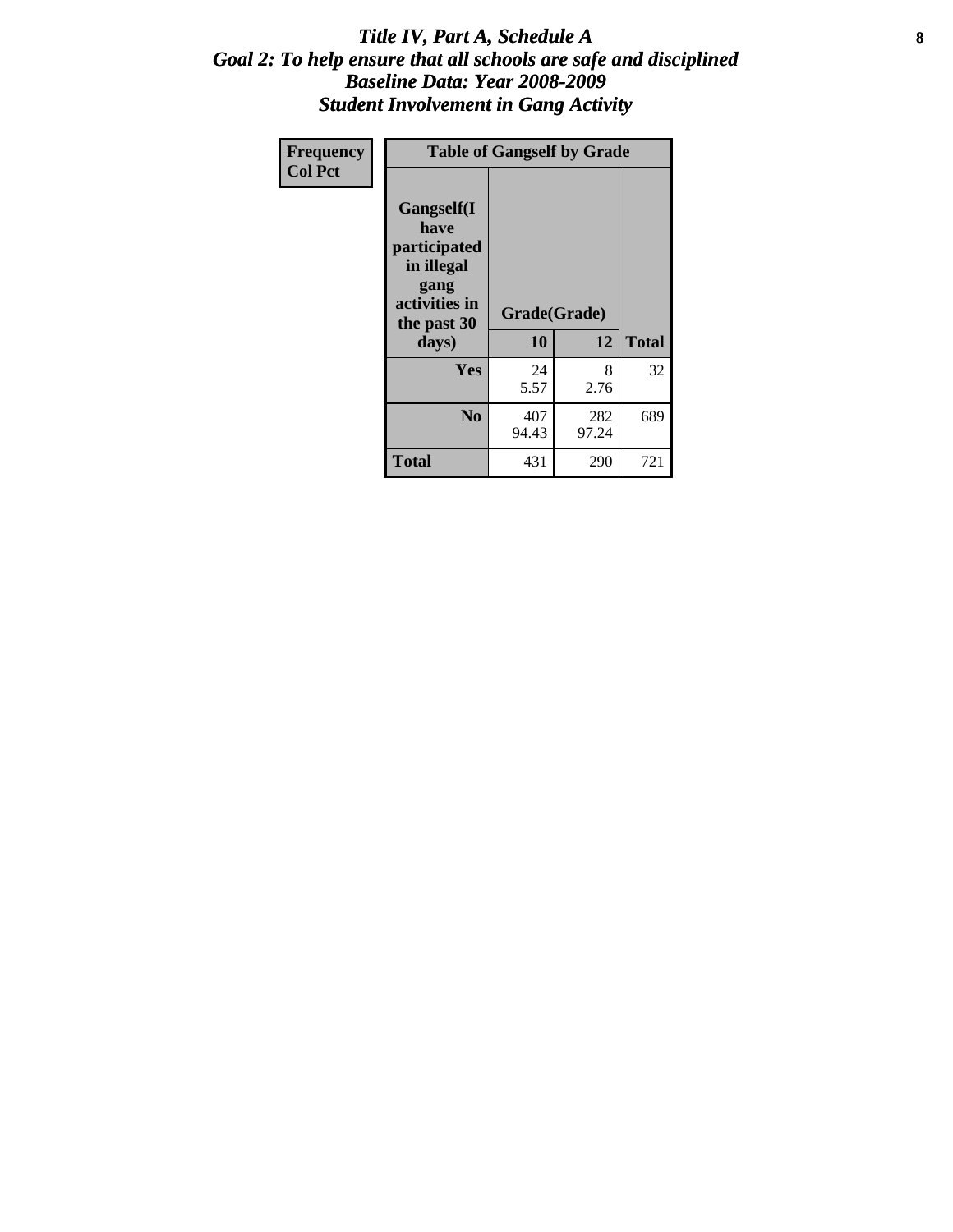# *Student Perception of School Safety* **9**

| <b>Frequency</b><br>Row Pct |
|-----------------------------|
|                             |

| <b>Table of Grade by Safeschool</b> |                          |                                                                                               |             |             |     |  |  |
|-------------------------------------|--------------------------|-----------------------------------------------------------------------------------------------|-------------|-------------|-----|--|--|
|                                     |                          | Safeschool (School is a place at which I feel<br>safe)                                        |             |             |     |  |  |
| Grade(Grade)                        | <b>Strongly</b><br>Agree | <b>Somewhat</b><br><b>Somewhat</b><br><b>Strongly</b><br><b>Disagree</b><br>Disagree<br>Agree |             |             |     |  |  |
| 10                                  | 63<br>14.62              | 223<br>51.74                                                                                  | 89<br>20.65 | 56<br>12.99 | 431 |  |  |
| 12                                  | 64<br>22.07              | 175<br>60.34                                                                                  | 37<br>12.76 | 14<br>4.83  | 290 |  |  |
| <b>Total</b>                        | 127                      | 398                                                                                           | 126         | 70          | 721 |  |  |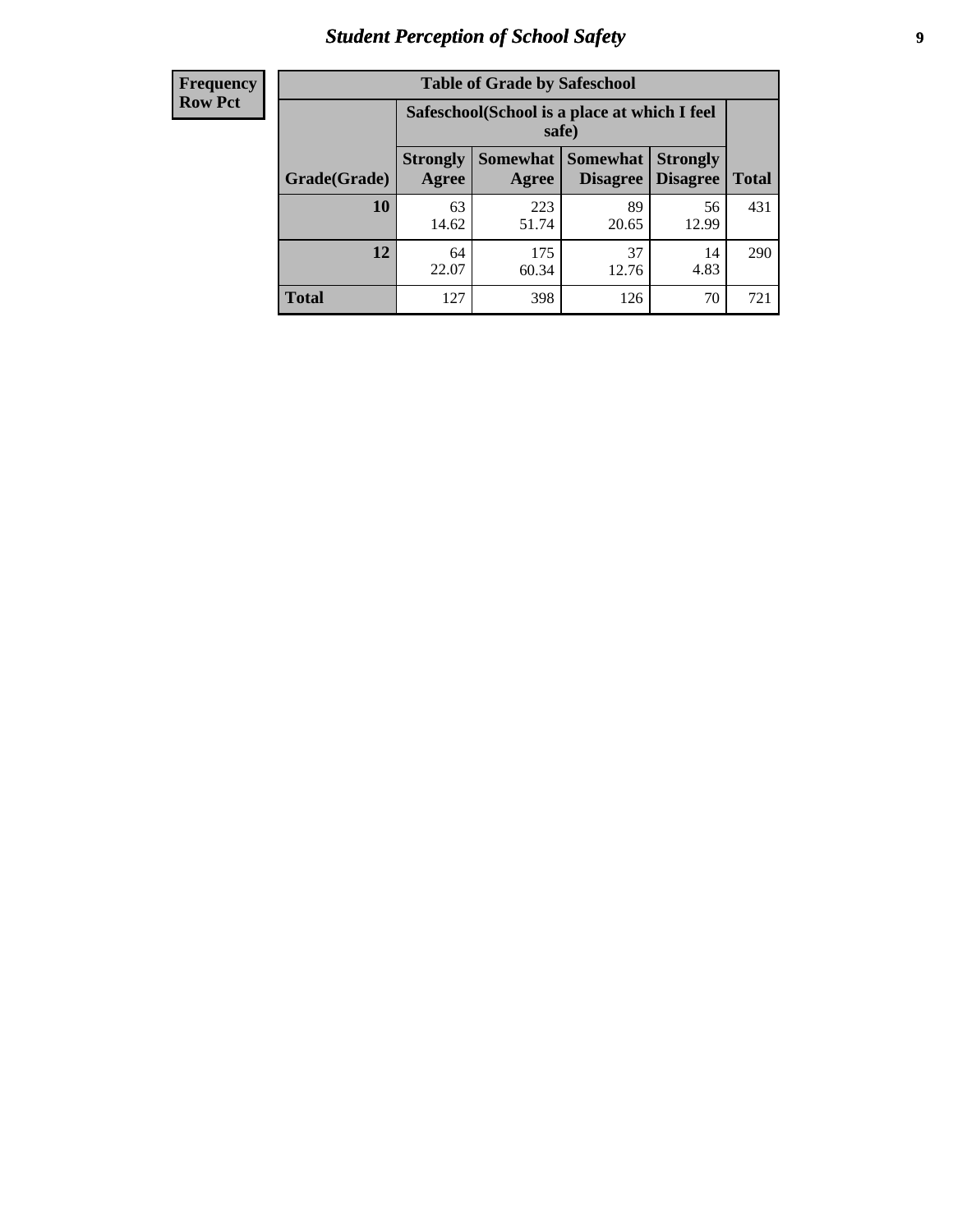### *Students Who Have Been Bullied* **10**

| <b>Frequency</b> |
|------------------|
| Row Pct          |

| <b>Table of Grade by Bullied</b> |                            |                                                                               |                              |                   |                        |                               |                   |              |
|----------------------------------|----------------------------|-------------------------------------------------------------------------------|------------------------------|-------------------|------------------------|-------------------------------|-------------------|--------------|
|                                  |                            | <b>Bullied</b> (I have been bullied by other<br>students in the past 30 days) |                              |                   |                        |                               |                   |              |
| Grade(Grade)                     | $\mathbf 0$<br><b>Days</b> | 1 or<br>$\mathbf{2}$<br>days                                                  | 3 <sub>to</sub><br>5<br>days | 6 to<br>9<br>days | 10<br>to<br>19<br>days | <b>20</b><br>to<br>29<br>days | All<br>30<br>days | <b>Total</b> |
| 10                               | 375<br>87.01               | 31<br>7.19                                                                    | 5<br>1.16                    | 3<br>0.70         | 5<br>1.16              | 1<br>0.23                     | 11<br>2.55        | 431          |
| 12                               | 263<br>90.69               | 12<br>4.14                                                                    | 2<br>0.69                    | 3<br>1.03         | 5<br>1.72              | 4<br>1.38                     | 0.34              | 290          |
| <b>Total</b>                     | 638                        | 43                                                                            | 7                            | 6                 | 10                     | 5                             | 12                | 721          |

 $\overline{\phantom{a}}$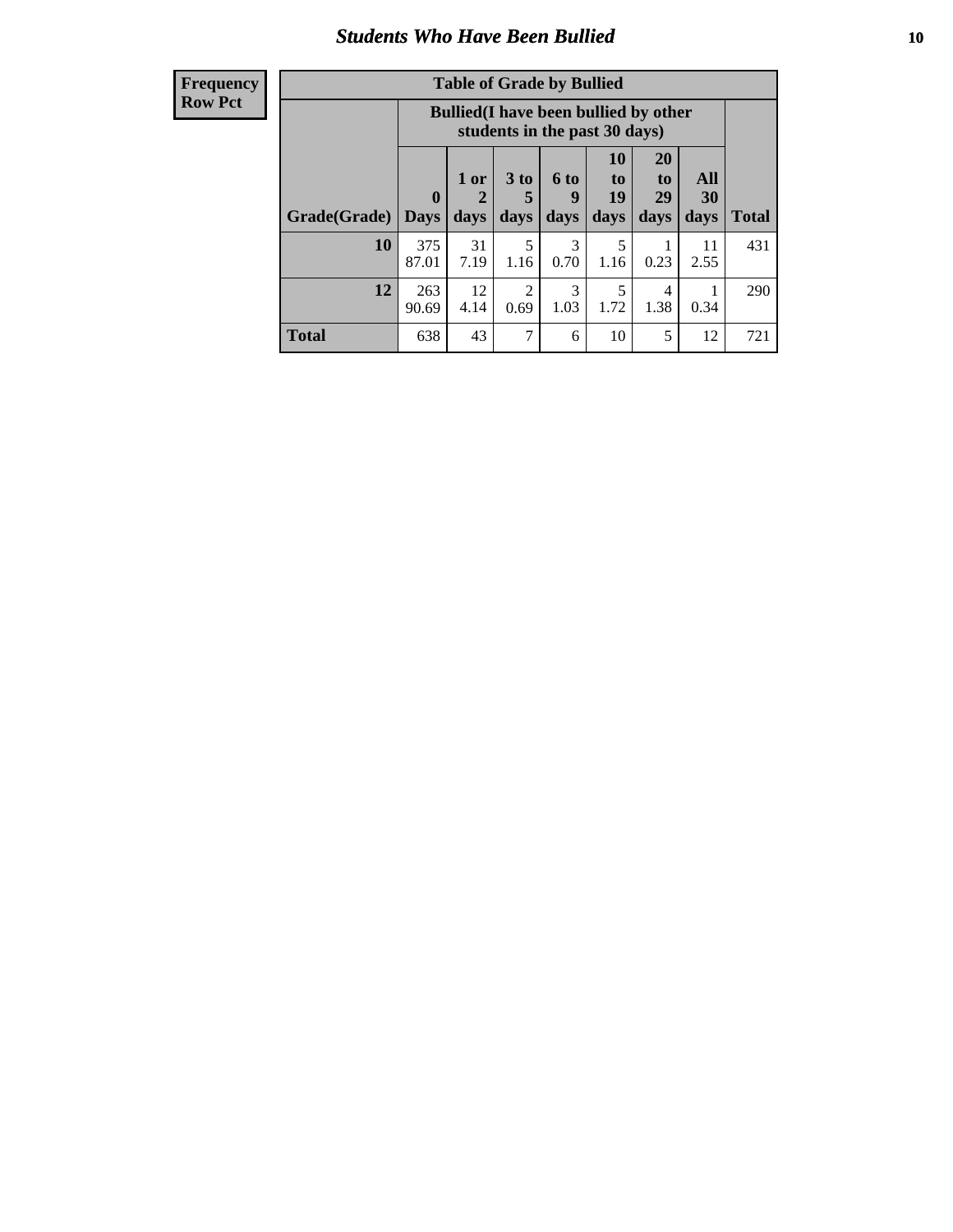### *School Climate* **11**

| Frequency      | <b>Table of SchoolClimate1 by Grade</b> |                    |              |              |  |  |
|----------------|-----------------------------------------|--------------------|--------------|--------------|--|--|
| <b>Col Pct</b> | SchoolClimate1(I<br>like school)        | Grade(Grade)<br>10 | 12           | <b>Total</b> |  |  |
|                | <b>Strongly Agree</b>                   | 29<br>6.73         | 32<br>11.03  | 61           |  |  |
|                | <b>Somewhat Agree</b>                   | 277<br>64.27       | 196<br>67.59 | 473          |  |  |
|                | <b>Somewhat Disagree</b>                | 67<br>15.55        | 45<br>15.52  | 112          |  |  |
|                | <b>Strongly Disagree</b>                | 58<br>13.46        | 17<br>5.86   | 75           |  |  |
|                | <b>Total</b>                            | 431                | 290          | 721          |  |  |

| Frequency      | <b>Table of SchoolClimate2 by Grade</b>           |                    |              |              |
|----------------|---------------------------------------------------|--------------------|--------------|--------------|
| <b>Col Pct</b> | SchoolClimate2(I<br>feel successful at<br>school) | Grade(Grade)<br>10 | 12           | <b>Total</b> |
|                | <b>Strongly Agree</b>                             | 79<br>18.33        | 80<br>27.59  | 159          |
|                | <b>Somewhat Agree</b>                             | 271<br>62.88       | 180<br>62.07 | 451          |
|                | <b>Somewhat Disagree</b>                          | 59<br>13.69        | 29<br>10.00  | 88           |
|                | <b>Strongly Disagree</b>                          | 22<br>5.10         | 0.34         | 23           |
|                | <b>Total</b>                                      | 431                | 290          | 721          |

| Frequency      | <b>Table of SchoolClimate3 by Grade</b>                                      |                    |              |              |  |
|----------------|------------------------------------------------------------------------------|--------------------|--------------|--------------|--|
| <b>Col Pct</b> | <b>SchoolClimate3(My</b><br>school has high<br>standards for<br>achievement) | Grade(Grade)<br>10 | 12           | <b>Total</b> |  |
|                | <b>Strongly Agree</b>                                                        | 99<br>22.97        | 65<br>22.41  | 164          |  |
|                | <b>Somewhat Agree</b>                                                        | 210<br>48.72       | 173<br>59.66 | 383          |  |
|                | <b>Somewhat Disagree</b>                                                     | 93<br>21.58        | 46<br>15.86  | 139          |  |
|                | <b>Strongly Disagree</b>                                                     | 29<br>6.73         | 6<br>2.07    | 35           |  |
|                | Total                                                                        | 431                | 290          | 721          |  |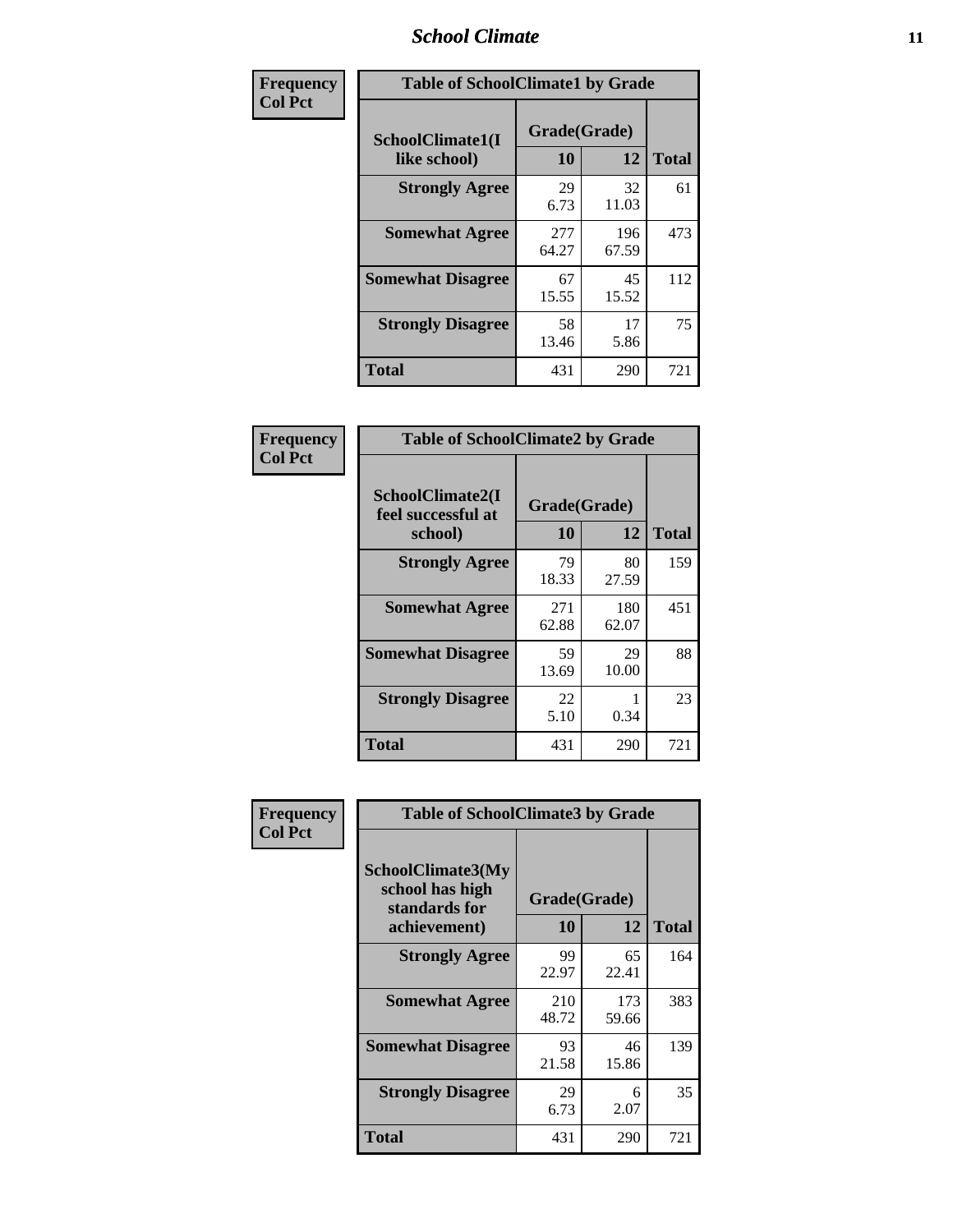### *School Climate* **12**

| Frequency      |                                                               | <b>Table of SchoolClimate4 by Grade</b> |              |              |  |
|----------------|---------------------------------------------------------------|-----------------------------------------|--------------|--------------|--|
| <b>Col Pct</b> | SchoolClimate4(My<br>school sets clear<br>rules for behavior) | Grade(Grade)<br>10                      | 12           | <b>Total</b> |  |
|                | <b>Strongly Agree</b>                                         | 197<br>45.71                            | 161<br>55.52 | 358          |  |
|                | <b>Somewhat Agree</b>                                         | 174<br>40.37                            | 107<br>36.90 | 281          |  |
|                | <b>Somewhat Disagree</b>                                      | 45<br>10.44                             | 19<br>6.55   | 64           |  |
|                | <b>Strongly Disagree</b>                                      | 15<br>3.48                              | 3<br>1.03    | 18           |  |
|                | <b>Total</b>                                                  | 431                                     | 290          | 721          |  |

| <b>Table of SchoolClimate5 by Grade</b>                              |                    |              |              |  |  |
|----------------------------------------------------------------------|--------------------|--------------|--------------|--|--|
| SchoolClimate5(I<br>know what to do in<br>an emergency at<br>school) | Grade(Grade)<br>10 | 12           | <b>Total</b> |  |  |
| <b>Strongly Agree</b>                                                | 196<br>45.48       | 149<br>51.38 | 345          |  |  |
| <b>Somewhat Agree</b>                                                | 157<br>36.43       | 111<br>38.28 | 268          |  |  |
| <b>Somewhat Disagree</b>                                             | 56<br>12.99        | 25<br>8.62   | 81           |  |  |
| <b>Strongly Disagree</b>                                             | 22<br>5.10         | 5<br>1.72    | 27           |  |  |
| Total                                                                | 431                | 290          | 721          |  |  |

| Frequency      | <b>Table of SchoolClimate6 by Grade</b>                  |                    |              |              |
|----------------|----------------------------------------------------------|--------------------|--------------|--------------|
| <b>Col Pct</b> | <b>SchoolClimate6(Teachers</b><br>treat me with respect) | Grade(Grade)<br>10 | 12           | <b>Total</b> |
|                | <b>Strongly Agree</b>                                    | 113<br>26.22       | 106<br>36.55 | 219          |
|                | <b>Somewhat Agree</b>                                    | 190<br>44.08       | 140<br>48.28 | 330          |
|                | <b>Somewhat Disagree</b>                                 | 84<br>19.49        | 38<br>13.10  | 122          |
|                | <b>Strongly Disagree</b>                                 | 44<br>10.21        | 6<br>2.07    | 50           |
|                | <b>Total</b>                                             | 431                | 290          | 721          |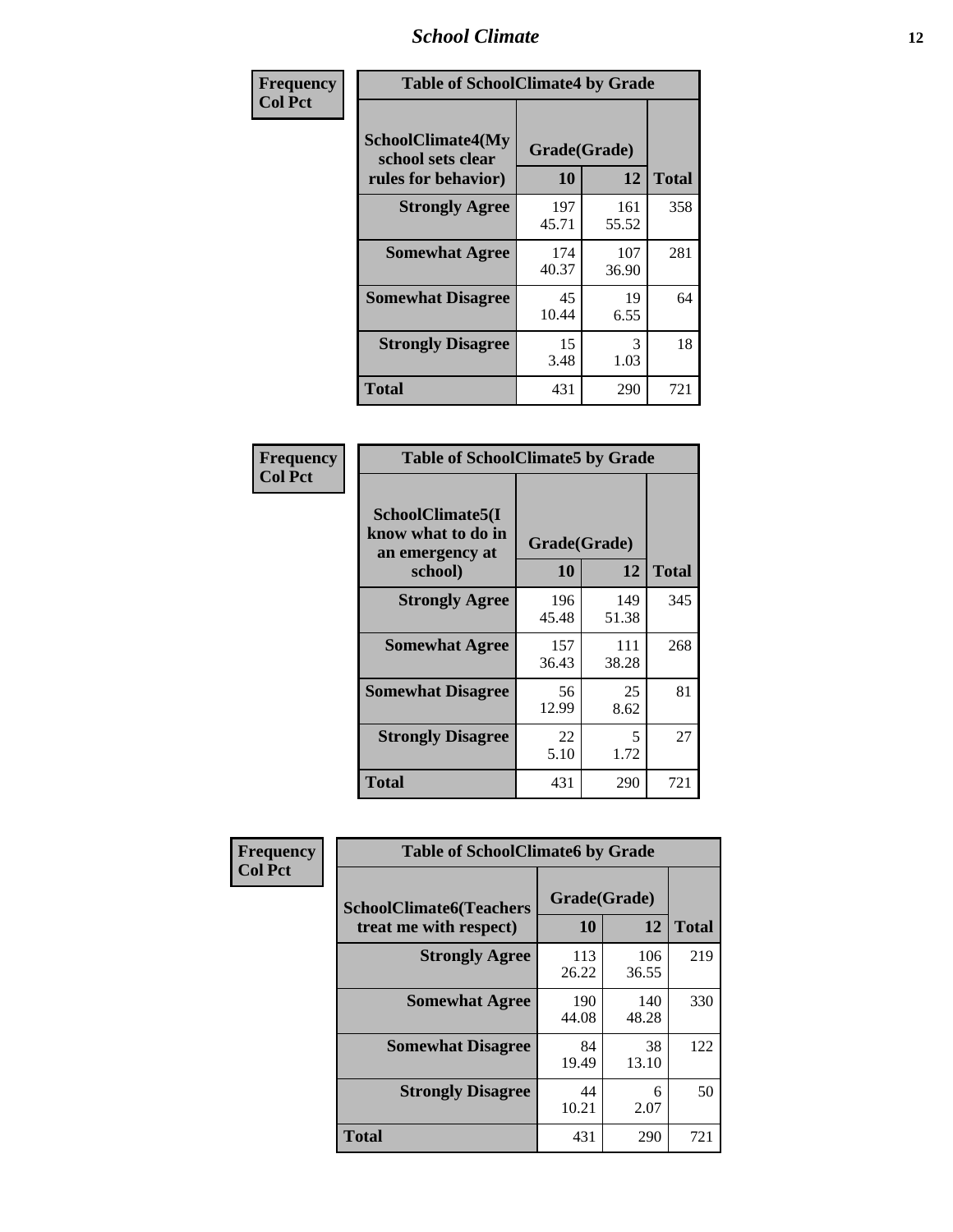### *School Climate* **13**

| Frequency      | <b>Table of SchoolClimate7 by Grade</b>                                       |                           |              |              |
|----------------|-------------------------------------------------------------------------------|---------------------------|--------------|--------------|
| <b>Col Pct</b> | <b>SchoolClimate7(Behaviors</b><br>in my class allow the<br>teacher to teach) | Grade(Grade)<br><b>10</b> | 12           | <b>Total</b> |
|                | <b>Strongly Agree</b>                                                         | 74<br>17.17               | 73<br>25.17  | 147          |
|                | <b>Somewhat Agree</b>                                                         | 235<br>54.52              | 169<br>58.28 | 404          |
|                | <b>Somewhat Disagree</b>                                                      | 89<br>20.65               | 41<br>14.14  | 130          |
|                | <b>Strongly Disagree</b>                                                      | 33<br>7.66                | 2.41         | 40           |
|                | <b>Total</b>                                                                  | 431                       | 290          | 721          |

| Frequency      | <b>Table of SchoolClimate8 by Grade</b>                                              |                    |              |              |
|----------------|--------------------------------------------------------------------------------------|--------------------|--------------|--------------|
| <b>Col Pct</b> | <b>SchoolClimate8(Students</b><br>are frequently<br>recognized for good<br>behavior) | Grade(Grade)<br>10 | 12           | <b>Total</b> |
|                | <b>Strongly Agree</b>                                                                | 39<br>9.05         | 25<br>8.62   | 64           |
|                | <b>Somewhat Agree</b>                                                                | 153<br>35.50       | 131<br>45.17 | 284          |
|                | <b>Somewhat Disagree</b>                                                             | 161<br>37.35       | 103<br>35.52 | 264          |
|                | <b>Strongly Disagree</b>                                                             | 78<br>18.10        | 31<br>10.69  | 109          |
|                | <b>Total</b>                                                                         | 431                | 290          | 721          |

| Frequency      | <b>Table of SchoolClimate9 by Grade</b>                                           |                    |              |              |
|----------------|-----------------------------------------------------------------------------------|--------------------|--------------|--------------|
| <b>Col Pct</b> | SchoolClimate9(School<br>counselor would be<br>helpful if I needed<br>assistance) | Grade(Grade)<br>10 | 12           | <b>Total</b> |
|                | <b>Strongly Agree</b>                                                             | 204<br>47.33       | 189<br>65.17 | 393          |
|                | <b>Somewhat Agree</b>                                                             | 149<br>34.57       | 84<br>28.97  | 233          |
|                | <b>Somewhat Disagree</b>                                                          | 44<br>10.21        | 13<br>4.48   | 57           |
|                | <b>Strongly Disagree</b>                                                          | 34<br>7.89         | 4<br>1.38    | 38           |
|                | Total                                                                             | 431                | 290          | 721          |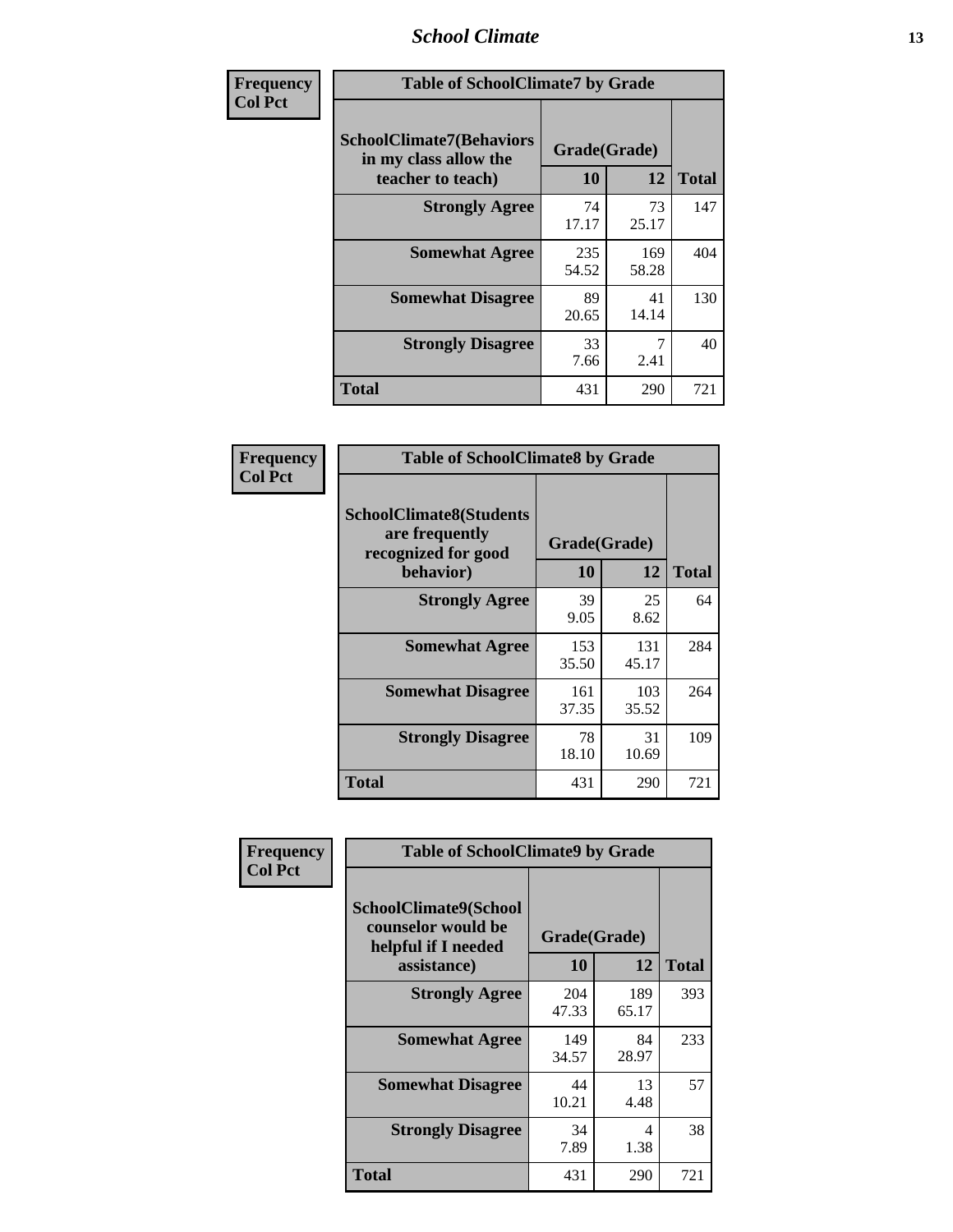### *Reasons for Dropping Out* **14**

| Frequency      | <b>Table of Dropoutreason by Grade</b>                                   |                    |              |              |
|----------------|--------------------------------------------------------------------------|--------------------|--------------|--------------|
| <b>Col Pct</b> | Dropoutreason(If<br>I dropped out the<br>reason would<br>most likely be) | Grade(Grade)<br>10 | 12           | <b>Total</b> |
|                | <b>Won't Drop out</b>                                                    | 250<br>58.00       | 179<br>61.72 | 429          |
|                | <b>Bored</b>                                                             | 71<br>16.47        | 25<br>8.62   | 96           |
|                | <b>Family Reasons</b>                                                    | 27<br>6.26         | 25<br>8.62   | 52           |
|                | <b>Being Bullied</b>                                                     | 13<br>3.02         | 3<br>1.03    | 16           |
|                | <b>Other</b>                                                             | 70<br>16.24        | 58<br>20.00  | 128          |
|                | <b>Total</b>                                                             | 431                | 290          | 721          |

| Frequency      | <b>Table of Dropout by Grade</b>                            |                    |             |              |  |  |
|----------------|-------------------------------------------------------------|--------------------|-------------|--------------|--|--|
| <b>Col Pct</b> | Dropout(I<br>have<br>thought<br>about<br>dropping<br>out of | Grade(Grade)<br>10 | 12          | <b>Total</b> |  |  |
|                | school)                                                     |                    |             |              |  |  |
|                | Yes                                                         | 115<br>26.68       | 71<br>24.48 | 186          |  |  |
|                | N <sub>0</sub>                                              | 316                | 219         | 535          |  |  |
|                |                                                             | 73.32              | 75.52       |              |  |  |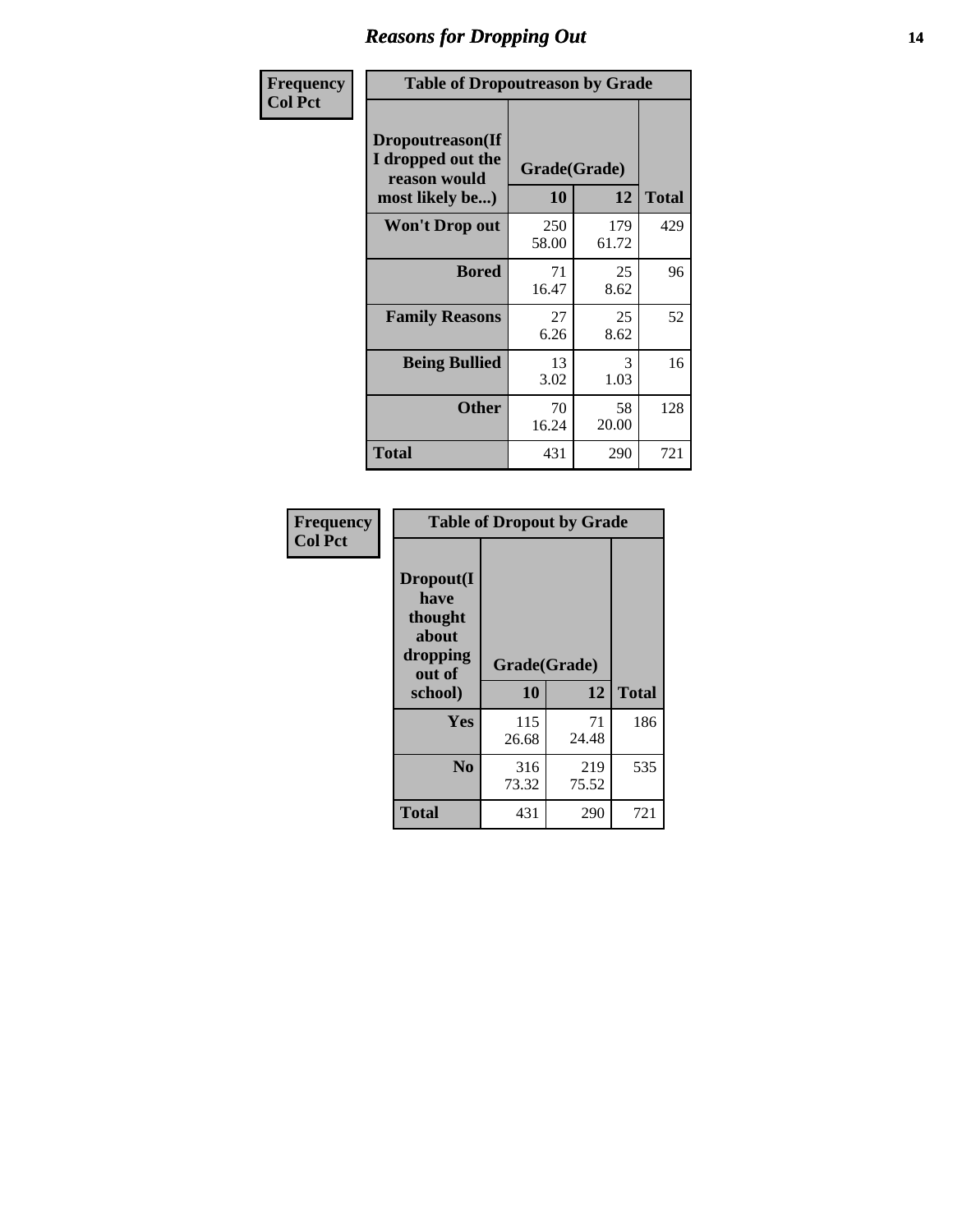*School Safety* **15**

| Frequency      |                                                                                                           | <b>Table of Gangself by Grade</b> |              |              |
|----------------|-----------------------------------------------------------------------------------------------------------|-----------------------------------|--------------|--------------|
| <b>Col Pct</b> | <b>Gangself</b> (I<br>have<br>participated<br>in illegal<br>gang<br>activities in<br>the past 30<br>days) | Grade(Grade)<br>10                | 12           | <b>Total</b> |
|                | Yes                                                                                                       | 24<br>5.57                        | 8<br>2.76    | 32           |
|                | N <sub>0</sub>                                                                                            | 407<br>94.43                      | 282<br>97.24 | 689          |
|                | <b>Total</b>                                                                                              | 431                               | 290          | 721          |

| Frequency<br><b>Col Pct</b> | <b>Table of Gangpeers by Grade</b>                                                                                             |                    |              |              |
|-----------------------------|--------------------------------------------------------------------------------------------------------------------------------|--------------------|--------------|--------------|
|                             | <b>Gangpeers</b> (I<br>have friends<br>who have<br>participated<br>in illegal<br>gang<br>activities in<br>the past 30<br>days) | Grade(Grade)<br>10 | 12           | <b>Total</b> |
|                             | Yes                                                                                                                            | 82<br>19.03        | 39<br>13.45  | 121          |
|                             | N <sub>0</sub>                                                                                                                 | 349<br>80.97       | 251<br>86.55 | 600          |
|                             | <b>Total</b>                                                                                                                   | 431                | 290          | 721          |

| Frequency      |                                                                    | <b>Table of Pickedon by Grade</b> |             |              |  |  |  |
|----------------|--------------------------------------------------------------------|-----------------------------------|-------------|--------------|--|--|--|
| <b>Col Pct</b> | <b>Pickedon(I have</b><br>been picked on or<br>teased at school in | Grade(Grade)                      |             |              |  |  |  |
|                | the past 30 days)                                                  | 10                                | 12          | <b>Total</b> |  |  |  |
|                | <b>Strongly Agree</b>                                              | 43<br>9.98                        | 23<br>7.93  | 66           |  |  |  |
|                | <b>Somewhat Agree</b>                                              | 79<br>18.33                       | 46<br>15.86 | 125          |  |  |  |
|                | <b>Somewhat Disagree</b>                                           | 67<br>15.55                       | 47<br>16.21 | 114          |  |  |  |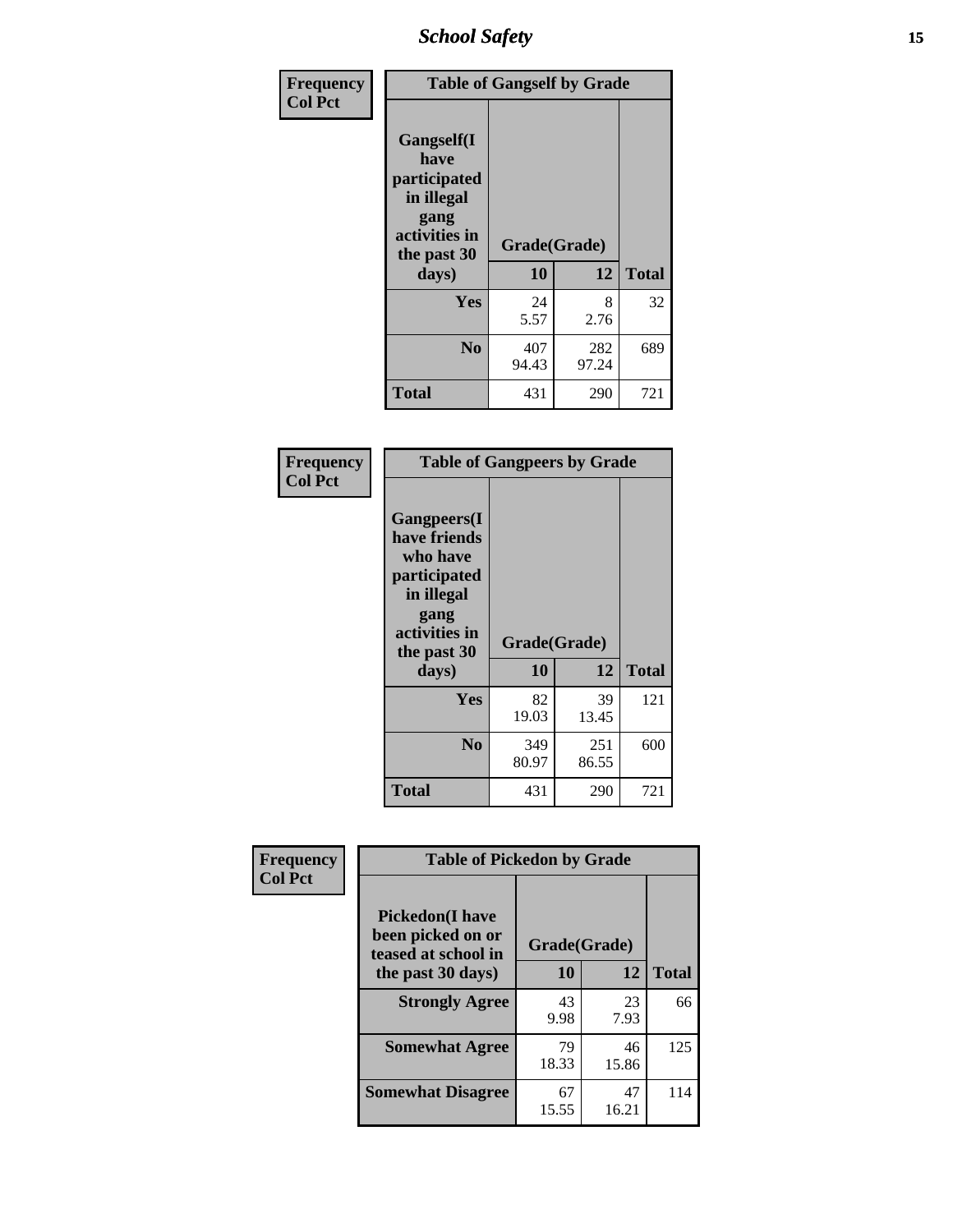# *School Safety* **16**

| <b>Frequency</b> | <b>Table of Pickedon by Grade</b>                                                        |                    |              |              |
|------------------|------------------------------------------------------------------------------------------|--------------------|--------------|--------------|
| <b>Col Pct</b>   | <b>Pickedon</b> (I have<br>been picked on or<br>teased at school in<br>the past 30 days) | Grade(Grade)<br>10 | 12           | <b>Total</b> |
|                  | <b>Strongly Disagree</b>                                                                 | 242<br>56.15       | 174<br>60.00 | 416          |
|                  | Total                                                                                    | 431                | 290          | $72^{\circ}$ |

| Frequency      | <b>Table of Safeschool by Grade</b>                      |                    |              |              |
|----------------|----------------------------------------------------------|--------------------|--------------|--------------|
| <b>Col Pct</b> | Safeschool(School<br>is a place at which I<br>feel safe) | Grade(Grade)<br>10 | 12           | <b>Total</b> |
|                | <b>Strongly Agree</b>                                    | 63<br>14.62        | 64<br>22.07  | 127          |
|                | <b>Somewhat Agree</b>                                    | 223<br>51.74       | 175<br>60.34 | 398          |
|                | <b>Somewhat Disagree</b>                                 | 89<br>20.65        | 37<br>12.76  | 126          |
|                | <b>Strongly Disagree</b>                                 | 56<br>12.99        | 14<br>4.83   | 70           |
|                | <b>Total</b>                                             | 431                | 290          | 721          |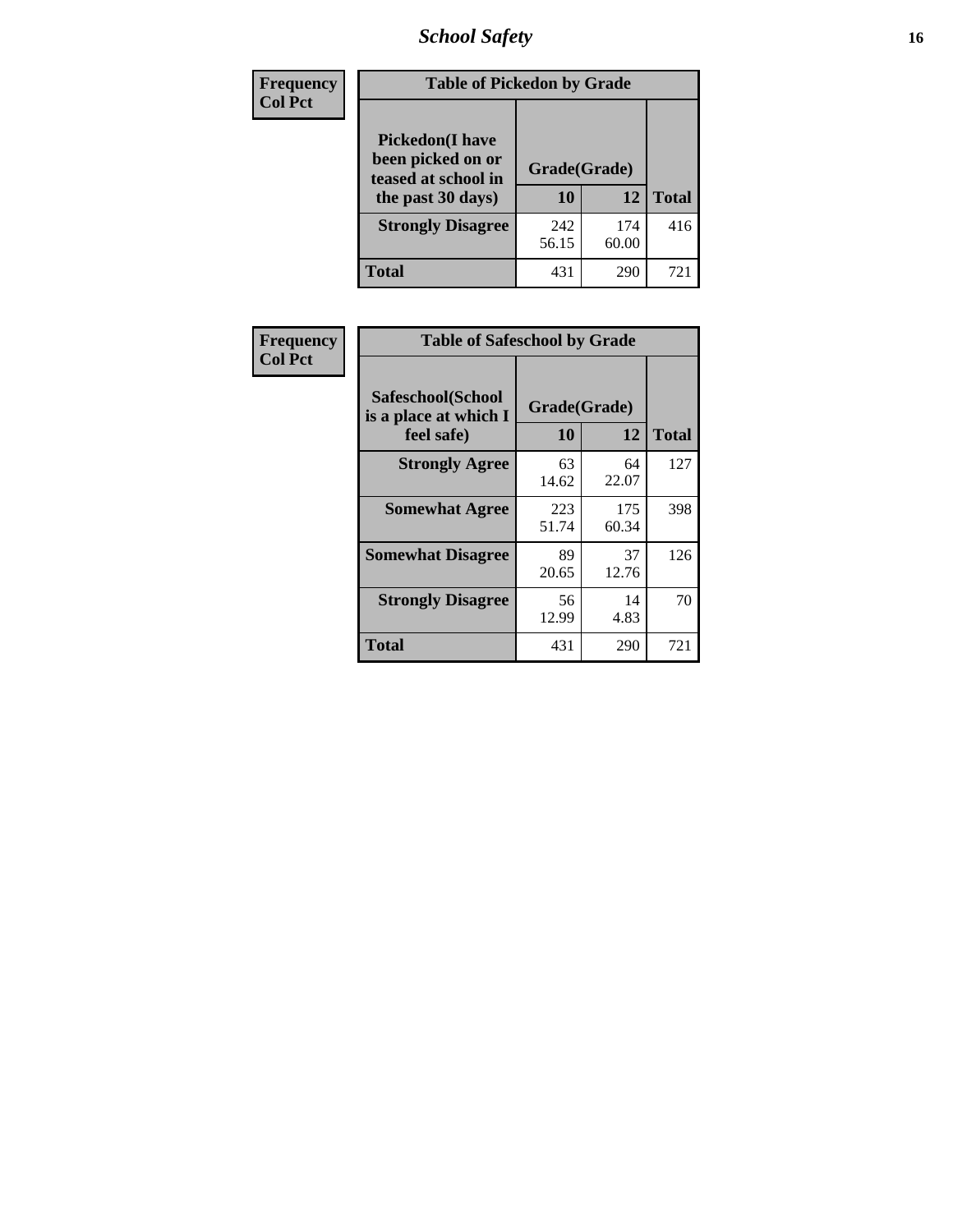*School Safety* **17**

| Frequency |  |
|-----------|--|
| Row Pct   |  |

| <b>Table of Grade by Bullied</b> |              |                                                                               |                      |                  |                 |                |            |              |  |  |  |  |
|----------------------------------|--------------|-------------------------------------------------------------------------------|----------------------|------------------|-----------------|----------------|------------|--------------|--|--|--|--|
|                                  |              | <b>Bullied</b> (I have been bullied by other<br>students in the past 30 days) |                      |                  |                 |                |            |              |  |  |  |  |
|                                  | $\mathbf 0$  | $1$ or<br>2                                                                   | 3 <sub>to</sub><br>5 | <b>6 to</b><br>9 | 10<br>to.<br>19 | 20<br>to<br>29 | All<br>30  |              |  |  |  |  |
| Grade(Grade)   Days              |              | days                                                                          | days                 | days             | days            | days           | days       | <b>Total</b> |  |  |  |  |
| 10                               | 375<br>87.01 | 31<br>7.19                                                                    | 5<br>1.16            | 3<br>0.70        | 5<br>1.16       | 0.23           | 11<br>2.55 | 431          |  |  |  |  |
| 12                               | 263<br>90.69 | 12<br>4.14                                                                    | 2<br>0.69            | 3<br>1.03        | 5<br>1.72       | 4<br>1.38      | 0.34       | 290          |  |  |  |  |
| <b>Total</b>                     | 638          | 43                                                                            | 7                    | 6                | 10              | 5              | 12         | 721          |  |  |  |  |

| Frequency      |              |                                                    |                | <b>Table of Grade by Bulliedothers</b> |                          |                        |                        |                   |              |
|----------------|--------------|----------------------------------------------------|----------------|----------------------------------------|--------------------------|------------------------|------------------------|-------------------|--------------|
| <b>Row Pct</b> |              | <b>Bulliedothers</b> (I bullied others in the past |                |                                        |                          |                        |                        |                   |              |
|                | Grade(Grade) | $\mathbf{0}$<br><b>Days</b>                        | $1$ or<br>days | 3 <sub>to</sub><br>days                | <b>6 to</b><br>9<br>days | 10<br>to<br>19<br>days | 20<br>to<br>29<br>days | All<br>30<br>days | <b>Total</b> |
|                | 10           | 397<br>92.11                                       | 17<br>3.94     | 4<br>0.93                              | 4<br>0.93                | 4<br>0.93              | $\Omega$<br>0.00       | 5<br>1.16         | 431          |
|                | 12           | 269<br>92.76                                       | 9<br>3.10      | 4<br>1.38                              | 0.34                     | $\mathfrak{D}$<br>0.69 | $\mathfrak{D}$<br>0.69 | 3<br>1.03         | 290          |
|                | <b>Total</b> | 666                                                | 26             | 8                                      | 5                        | 6                      | $\overline{2}$         | 8                 | 721          |

| <b>Frequency</b> |              | <b>Table of Grade by Weaponschool</b>                                     |              |              |                                     |                                           |                   |              |  |  |  |  |
|------------------|--------------|---------------------------------------------------------------------------|--------------|--------------|-------------------------------------|-------------------------------------------|-------------------|--------------|--|--|--|--|
| <b>Row Pct</b>   |              | <b>Weaponschool</b> (I brought a weapon<br>to school in the past 30 days) |              |              |                                     |                                           |                   |              |  |  |  |  |
|                  | Grade(Grade) | $\bf{0}$<br><b>Days</b>                                                   | 1 or<br>days | 3 to<br>days | <b>10</b><br>to<br>19<br>days       | <b>20</b><br>t <sub>0</sub><br>29<br>days | All<br>30<br>days | <b>Total</b> |  |  |  |  |
|                  | 10           | 417<br>96.75                                                              | 4<br>0.93    | 5<br>1.16    | 0.23                                | 0<br>0.00                                 | 4<br>0.93         | 431          |  |  |  |  |
|                  | 12           | 285<br>98.28                                                              | 0.34         | ∩<br>0.00    | $\mathcal{D}_{\mathcal{L}}$<br>0.69 | 0.34                                      | 0.34              | 290          |  |  |  |  |
|                  | <b>Total</b> | 702                                                                       | 5            | 5            | 3                                   |                                           | 5                 | 721          |  |  |  |  |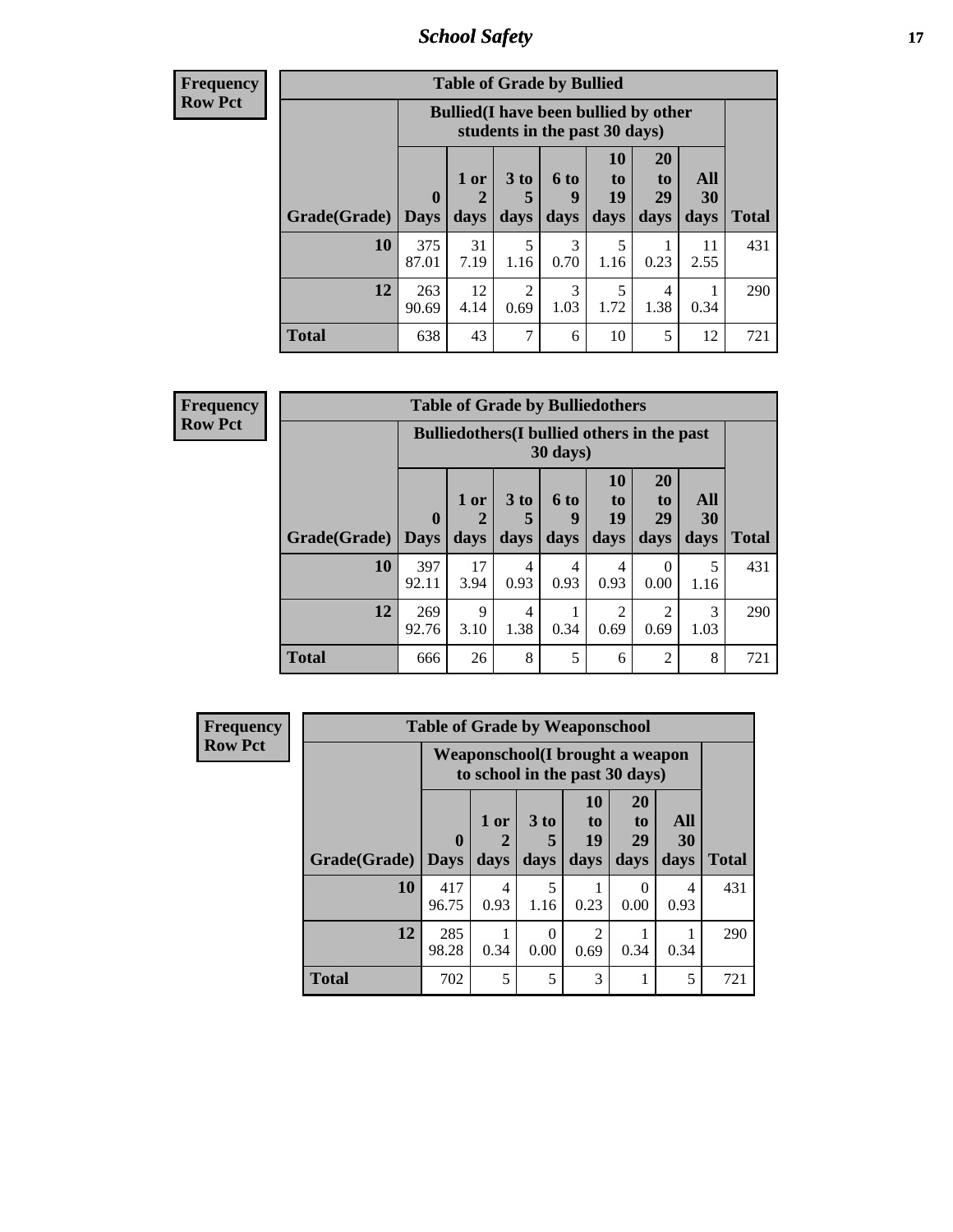*School Safety* **18**

| <b>Frequency</b> | <b>Table of Grade by Absentunsafe</b> |                             |                                                                           |                              |                   |                                           |                   |              |  |  |
|------------------|---------------------------------------|-----------------------------|---------------------------------------------------------------------------|------------------------------|-------------------|-------------------------------------------|-------------------|--------------|--|--|
| <b>Row Pct</b>   |                                       |                             | Absentunsafe(I have missed school<br>because I felt unsafe in the past 30 | days)                        |                   |                                           |                   |              |  |  |
|                  | Grade(Grade)                          | $\mathbf{0}$<br><b>Days</b> | 1 or<br>$\mathbf 2$<br>days                                               | 3 <sub>to</sub><br>5<br>days | 6 to<br>9<br>days | <b>20</b><br>t <sub>0</sub><br>29<br>days | All<br>30<br>days | <b>Total</b> |  |  |
|                  | 10                                    | 421<br>97.68                | 4<br>0.93                                                                 | $\Omega$<br>0.00             | 0.23              | 3<br>0.70                                 | 2<br>0.46         | 431          |  |  |
|                  | 12                                    | 287<br>98.97                | $\Omega$<br>0.00                                                          | 0.34                         | 0<br>0.00         | 0.34                                      | 0.34              | 290          |  |  |
|                  | <b>Total</b>                          | 708                         | $\overline{4}$                                                            |                              |                   | 4                                         | 3                 | 721          |  |  |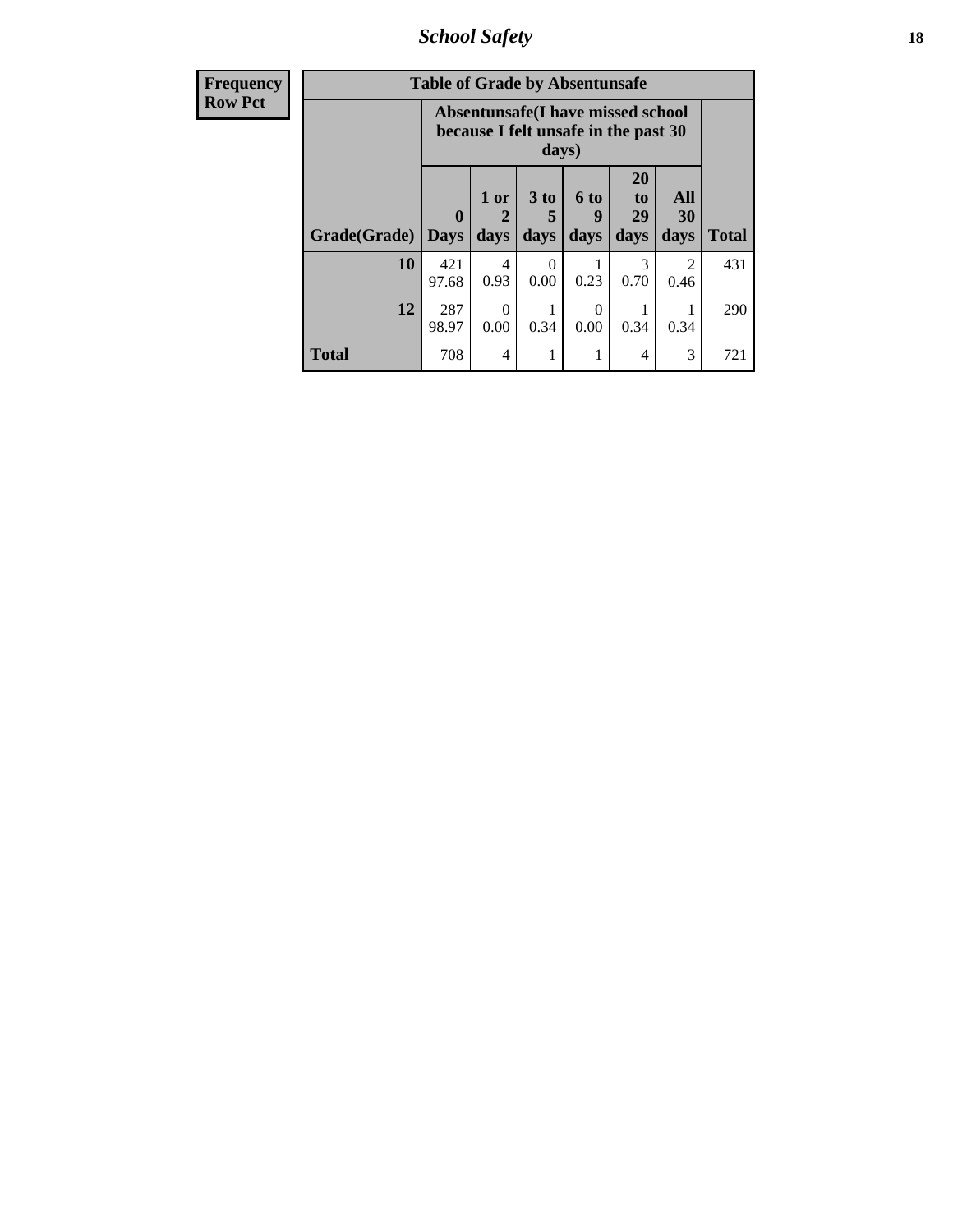# *Drug Use During Last 30 Days* **19**

#### **Frequency Row Pct**

| <b>Table of Grade by Alcohol</b> |                                 |                                     |                 |                 |                 |                   |              |              |  |  |  |  |
|----------------------------------|---------------------------------|-------------------------------------|-----------------|-----------------|-----------------|-------------------|--------------|--------------|--|--|--|--|
|                                  |                                 | Alcohol (Alcohol use, past 30 days) |                 |                 |                 |                   |              |              |  |  |  |  |
| Grade(Grade)                     | <b>Did</b><br>not<br><b>use</b> | $1 - 2$<br>days                     | $3 - 5$<br>days | $6 - 9$<br>days | $10-19$<br>days | $20 - 29$<br>days | Every<br>day | <b>Total</b> |  |  |  |  |
| 10                               | 311<br>72.16                    | 31<br>7.19                          | 29<br>6.73      | 15<br>3.48      | 21<br>4.87      | 15<br>3.48        | 9<br>2.09    | 431          |  |  |  |  |
| 12                               | 209<br>72.07                    | 23<br>7.93                          | 15<br>5.17      | 14<br>4.83      | 13<br>4.48      | 9<br>3.10         | 7<br>2.41    | 290          |  |  |  |  |
| <b>Total</b>                     | 520                             | 54                                  | 44              | 29              | 34              | 24                | 16           | 721          |  |  |  |  |

#### **Frequency Row Pct**

| <b>Table of Grade by Cigarettes</b> |                                 |                                                          |                 |               |                 |                   |                     |              |  |  |  |  |
|-------------------------------------|---------------------------------|----------------------------------------------------------|-----------------|---------------|-----------------|-------------------|---------------------|--------------|--|--|--|--|
|                                     |                                 | <b>Cigarettes</b> (Smoking tobacco use,<br>past 30 days) |                 |               |                 |                   |                     |              |  |  |  |  |
| Grade(Grade)                        | <b>Did</b><br>not<br><b>use</b> | $1 - 2$<br>days                                          | $3 - 5$<br>days | $6-9$<br>days | $10-19$<br>days | $20 - 29$<br>days | <b>Every</b><br>day | <b>Total</b> |  |  |  |  |
| 10                                  | 360<br>83.53                    | 26<br>6.03                                               | 8<br>1.86       | 4<br>0.93     | 6<br>1.39       | 5<br>1.16         | 22<br>5.10          | 431          |  |  |  |  |
| 12                                  | 225<br>77.59                    | 24<br>8.28                                               | 7<br>2.41       | 4<br>1.38     | 11<br>3.79      | 5<br>1.72         | 14<br>4.83          | 290          |  |  |  |  |
| <b>Total</b>                        | 585                             | 50                                                       | 15              | 8             | 17              | 10                | 36                  | 721          |  |  |  |  |

**Frequency Row Pct**

| <b>Table of Grade by Smokeless</b> |                                 |                                                        |                        |                  |                 |                   |                     |              |  |  |  |  |
|------------------------------------|---------------------------------|--------------------------------------------------------|------------------------|------------------|-----------------|-------------------|---------------------|--------------|--|--|--|--|
|                                    |                                 | <b>Smokeless</b> (Chewing tobaccouse,<br>past 30 days) |                        |                  |                 |                   |                     |              |  |  |  |  |
| Grade(Grade)                       | <b>Did</b><br>not<br><b>use</b> | $1 - 2$<br>days                                        | $3 - 5$<br>days        | $6-9$<br>days    | $10-19$<br>days | $20 - 29$<br>days | <b>Every</b><br>day | <b>Total</b> |  |  |  |  |
| 10                                 | 382<br>88.63                    | 19<br>4.41                                             | 5<br>1.16              | 2<br>0.46        | 6<br>1.39       | 1.16              | 12<br>2.78          | 431          |  |  |  |  |
| 12                                 | 271<br>93.45                    | 9<br>3.10                                              | $\overline{2}$<br>0.69 | $\Omega$<br>0.00 | 3<br>1.03       | 3<br>1.03         | 2<br>0.69           | 290          |  |  |  |  |
| <b>Total</b>                       | 653                             | 28                                                     | 7                      | $\overline{2}$   | 9               | 8                 | 14                  | 721          |  |  |  |  |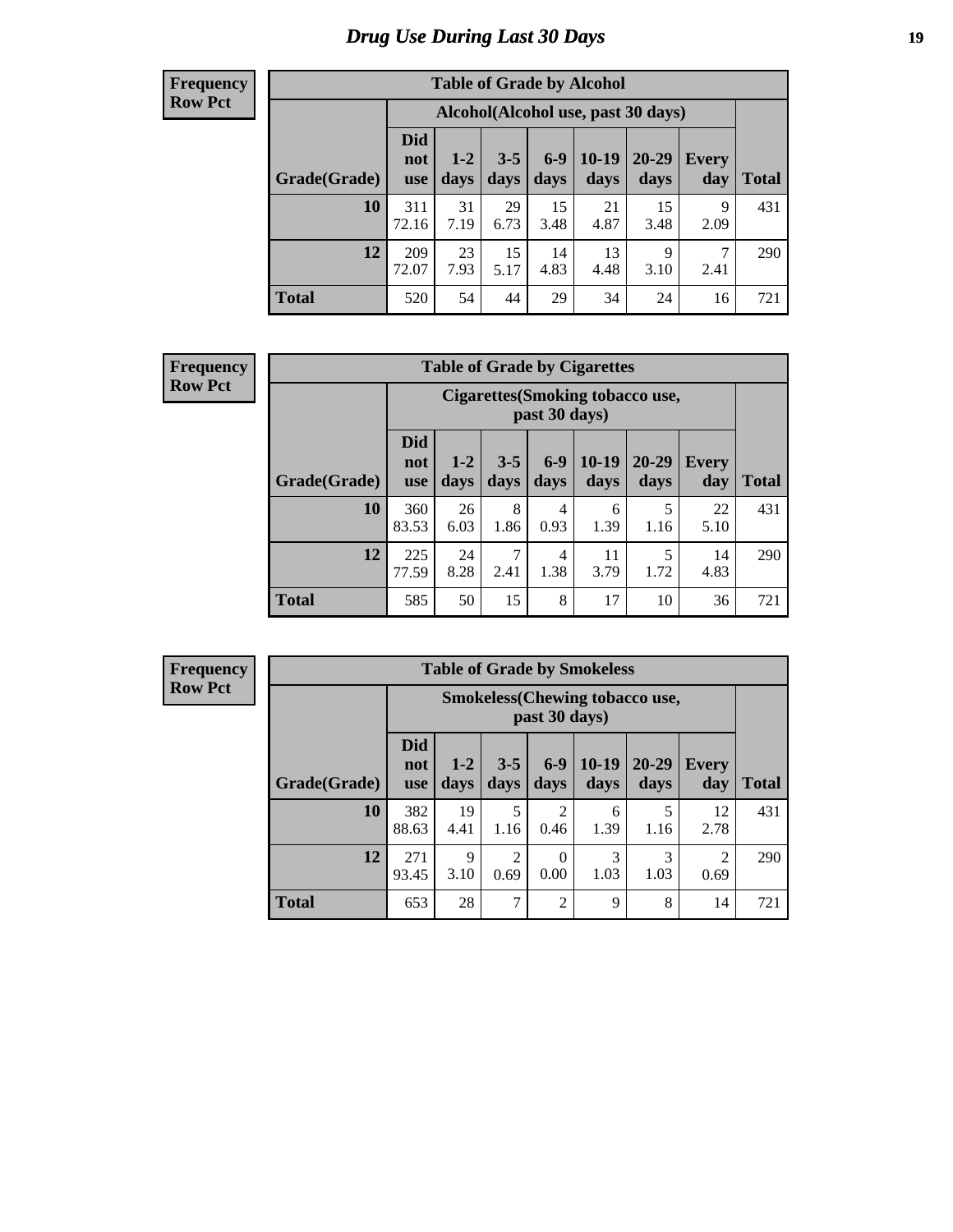| <b>Table of Grade by Marijuana</b> |                                 |                                         |                 |                 |                 |                   |              |              |  |  |  |  |
|------------------------------------|---------------------------------|-----------------------------------------|-----------------|-----------------|-----------------|-------------------|--------------|--------------|--|--|--|--|
|                                    |                                 | Marijuana (Marijuana use, past 30 days) |                 |                 |                 |                   |              |              |  |  |  |  |
| Grade(Grade)                       | <b>Did</b><br>not<br><b>use</b> | $1 - 2$<br>days                         | $3 - 5$<br>days | $6 - 9$<br>days | $10-19$<br>days | $20 - 29$<br>days | Every<br>day | <b>Total</b> |  |  |  |  |
| 10                                 | 379<br>87.94                    | 12<br>2.78                              | 8<br>1.86       | 9<br>2.09       | 7<br>1.62       | 8<br>1.86         | 8<br>1.86    | 431          |  |  |  |  |
| 12                                 | 248<br>85.52                    | 12<br>4.14                              | 8<br>2.76       | 7<br>2.41       | 8<br>2.76       | 3<br>1.03         | 4<br>1.38    | 290          |  |  |  |  |
| <b>Total</b>                       | 627                             | 24                                      | 16              | 16              | 15              | 11                | 12           | 721          |  |  |  |  |

#### **Frequency Row Pct**

| <b>Table of Grade by Cocaine</b> |                          |                                                                                                                         |           |                  |                |                |                        |     |  |  |
|----------------------------------|--------------------------|-------------------------------------------------------------------------------------------------------------------------|-----------|------------------|----------------|----------------|------------------------|-----|--|--|
|                                  |                          | Cocaine (Cocaine use, past 30 days)                                                                                     |           |                  |                |                |                        |     |  |  |
| Grade(Grade)                     | Did<br>not<br><b>use</b> | $6 - 9$<br>$10-19$<br>20-29<br>$1-2$<br>$3 - 5$<br><b>Every</b><br>days<br>days<br>days<br>days<br>day<br>Total<br>days |           |                  |                |                |                        |     |  |  |
| 10                               | 422<br>97.91             | 3<br>0.70                                                                                                               | 0.23      | 0.23             | 0.23           | 0.23           | $\mathfrak{D}$<br>0.46 | 431 |  |  |
| 12                               | 283<br>97.59             | 0.34                                                                                                                    | 2<br>0.69 | $\Omega$<br>0.00 | 0.34           | 0.34           | $\mathfrak{D}$<br>0.69 | 290 |  |  |
| Total                            | 705                      | 4                                                                                                                       | 3         |                  | $\overline{2}$ | $\overline{2}$ | 4                      | 721 |  |  |

| <b>Frequency</b> |
|------------------|
| <b>Row Pct</b>   |

×

| <b>Table of Grade by Inhalants</b>     |                                 |                  |                 |                        |                   |                        |       |  |  |  |
|----------------------------------------|---------------------------------|------------------|-----------------|------------------------|-------------------|------------------------|-------|--|--|--|
| Inhalants (Inhalant use, past 30 days) |                                 |                  |                 |                        |                   |                        |       |  |  |  |
| Grade(Grade)                           | <b>Did</b><br>not<br><b>use</b> | $1-2$<br>days    | $3 - 5$<br>days | $10-19$<br>days        | $20 - 29$<br>days | Every<br>day           | Total |  |  |  |
| 10                                     | 425<br>98.61                    | 0.23             | 0.23            | 0.23                   | 0.23              | $\mathfrak{D}$<br>0.46 | 431   |  |  |  |
| 12                                     | 287<br>98.97                    | $\theta$<br>0.00 | 0<br>0.00       | $\overline{2}$<br>0.69 | 0.34              | 0.00                   | 290   |  |  |  |
| <b>Total</b>                           | 712                             |                  |                 | 3                      | $\overline{2}$    | 2                      | 721   |  |  |  |

| <b>Frequency</b> |  |
|------------------|--|
| <b>Row Pct</b>   |  |

| <b>Table of Grade by Steroids</b> |                                 |                                                                                                                           |                        |                  |           |           |                  |     |  |  |
|-----------------------------------|---------------------------------|---------------------------------------------------------------------------------------------------------------------------|------------------------|------------------|-----------|-----------|------------------|-----|--|--|
|                                   |                                 | Steroids (Steroid use, past 30 days)                                                                                      |                        |                  |           |           |                  |     |  |  |
| Grade(Grade)                      | <b>Did</b><br>not<br><b>use</b> | $6 - 9$<br>$10-19$<br>$3 - 5$<br>20-29<br>$1 - 2$<br><b>Every</b><br>days<br>days<br>day<br>Total<br>days<br>days<br>days |                        |                  |           |           |                  |     |  |  |
| 10                                | 418<br>96.98                    | 0.23                                                                                                                      | $\overline{c}$<br>0.46 | 0.23             | 2<br>0.46 | 4<br>0.93 | 0.70             | 431 |  |  |
| 12                                | 288<br>99.31                    | $\Omega$<br>0.00                                                                                                          | 0<br>0.00              | $\Omega$<br>0.00 | 0.34      | 0.34      | $\Omega$<br>0.00 | 290 |  |  |
| <b>Total</b>                      | 706                             |                                                                                                                           | $\overline{c}$         |                  | 3         | 5         | 3                | 721 |  |  |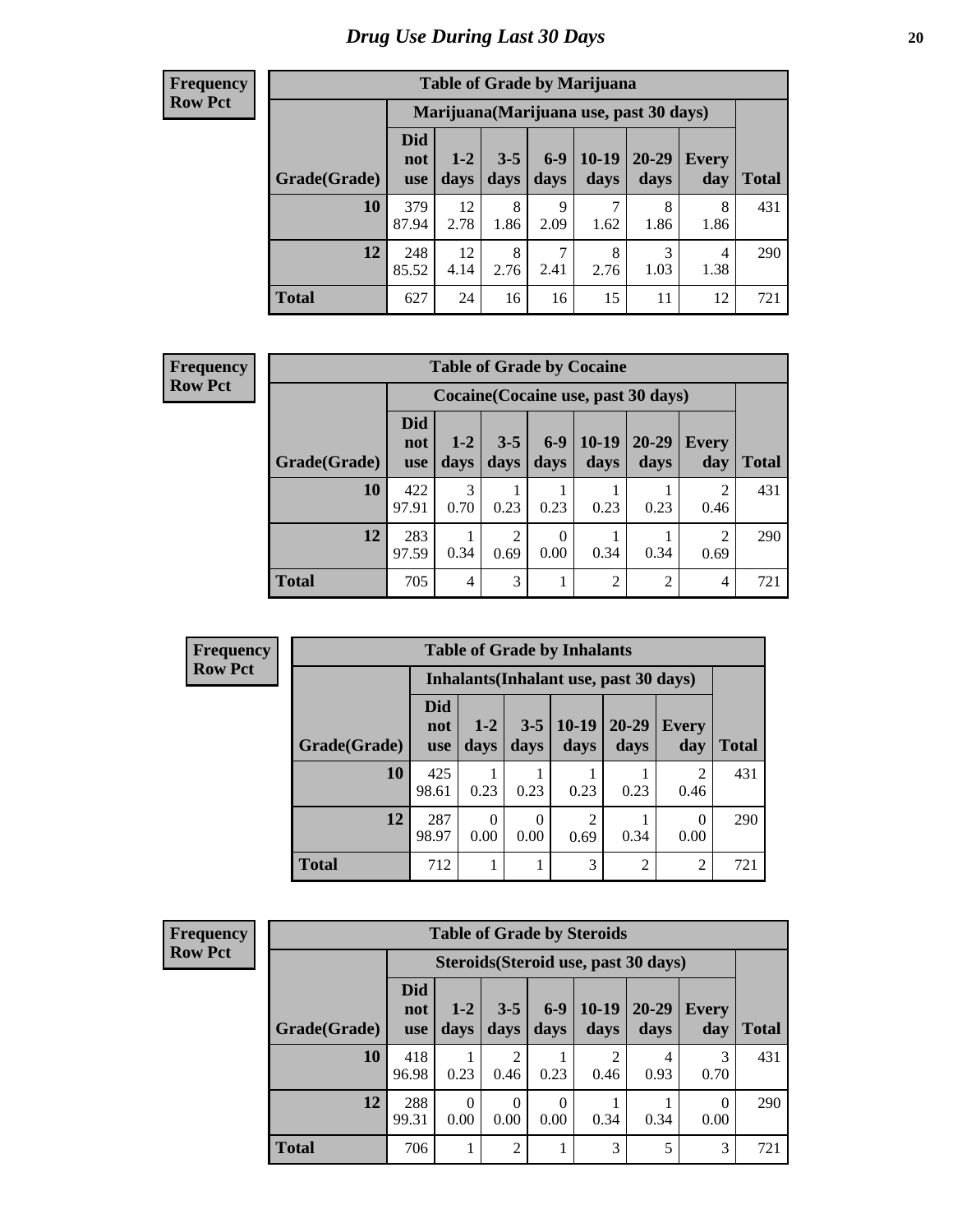| <b>Table of Grade by Ecstasy</b> |                                 |                                     |                 |                 |                 |                |              |       |  |  |  |
|----------------------------------|---------------------------------|-------------------------------------|-----------------|-----------------|-----------------|----------------|--------------|-------|--|--|--|
|                                  |                                 | Ecstasy (Ecstasy use, past 30 days) |                 |                 |                 |                |              |       |  |  |  |
| Grade(Grade)                     | <b>Did</b><br>not<br><b>use</b> | $1 - 2$<br>days                     | $3 - 5$<br>days | $6 - 9$<br>days | $10-19$<br>days | 20-29<br>days  | Every<br>day | Total |  |  |  |
| 10                               | 418<br>96.98                    | 3<br>0.70                           | 0.23            | 2<br>0.46       | 3<br>0.70       | 0.23           | 3<br>0.70    | 431   |  |  |  |
| 12                               | 280<br>96.55                    | 0.34                                | 0<br>0.00       | 0.34            | 3<br>1.03       | 0.34           | 4<br>1.38    | 290   |  |  |  |
| <b>Total</b>                     | 698                             | $\overline{4}$                      |                 | 3               | 6               | $\overline{2}$ | 7            | 721   |  |  |  |

#### **Frequency Row Pct**

| <b>Table of Grade by Meth</b>                                                                                                                              |              |                                         |           |                        |           |      |                |     |  |  |
|------------------------------------------------------------------------------------------------------------------------------------------------------------|--------------|-----------------------------------------|-----------|------------------------|-----------|------|----------------|-----|--|--|
|                                                                                                                                                            |              | Meth(Methamphetamine use, past 30 days) |           |                        |           |      |                |     |  |  |
| Did<br>$6-9$<br>$10-19$<br>20-29<br>$1 - 2$<br>$3 - 5$<br><b>Every</b><br>not<br>Grade(Grade)<br>days<br>days<br>days<br>days<br>day<br>days<br><b>use</b> |              |                                         |           |                        |           |      |                |     |  |  |
| 10                                                                                                                                                         | 423<br>98.14 | $\overline{c}$<br>0.46                  | 0.23      | $\overline{2}$<br>0.46 | 0.23      | 0.00 | 2<br>0.46      | 431 |  |  |
| 12                                                                                                                                                         | 287<br>98.97 | 0.00                                    | 0<br>0.00 | $\Omega$<br>0.00       | 2<br>0.69 | 0.34 | 0<br>0.00      | 290 |  |  |
| <b>Total</b>                                                                                                                                               | 710          | $\mathfrak{D}$                          |           | $\overline{2}$         | 3         |      | $\overline{2}$ | 721 |  |  |

**Frequency Row Pct**

| <b>Table of Grade by Hallucinogens</b> |              |                                 |                                                   |                        |               |                        |                        |              |              |  |  |  |
|----------------------------------------|--------------|---------------------------------|---------------------------------------------------|------------------------|---------------|------------------------|------------------------|--------------|--------------|--|--|--|
|                                        |              |                                 | Hallucinogens (Hallucinogen use,<br>past 30 days) |                        |               |                        |                        |              |              |  |  |  |
|                                        | Grade(Grade) | <b>Did</b><br>not<br><b>use</b> | $1 - 2$<br>days                                   | $3 - 5$<br>days        | $6-9$<br>days | $10-19$<br>days        | $20 - 29$<br>days      | Every<br>day | <b>Total</b> |  |  |  |
|                                        | 10           | 420<br>97.45                    | $\Omega$<br>0.00                                  | 0.23                   | 4<br>0.93     | $\overline{c}$<br>0.46 | 2<br>0.46              | 2<br>0.46    | 431          |  |  |  |
|                                        | 12           | 280<br>96.55                    | $\overline{2}$<br>0.69                            | $\overline{2}$<br>0.69 | 0.34          | 3<br>1.03              | $\mathfrak{D}$<br>0.69 | 0<br>0.00    | 290          |  |  |  |
|                                        | <b>Total</b> | 700                             | $\overline{2}$                                    | 3                      | 5             | 5                      | 4                      | 2            | 721          |  |  |  |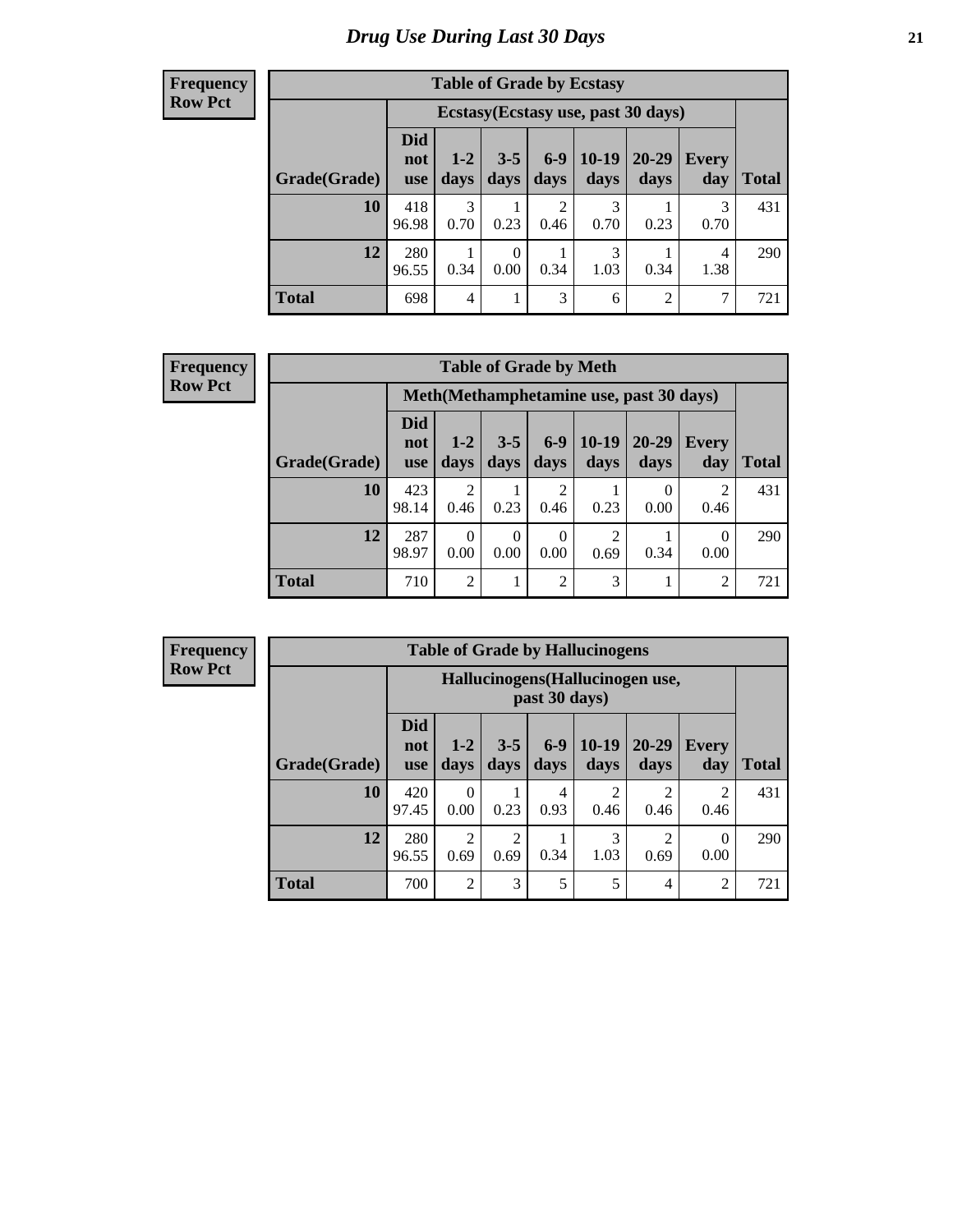| <b>Table of Grade by Prescription</b> |                                 |                                                                                |                 |               |                 |                   |              |       |  |  |
|---------------------------------------|---------------------------------|--------------------------------------------------------------------------------|-----------------|---------------|-----------------|-------------------|--------------|-------|--|--|
|                                       |                                 | <b>Prescription</b> (Prescription drugs not<br>prescribed to me, past 30 days) |                 |               |                 |                   |              |       |  |  |
| Grade(Grade)                          | <b>Did</b><br>not<br><b>use</b> | $1 - 2$<br>days                                                                | $3 - 5$<br>days | $6-9$<br>days | $10-19$<br>days | $20 - 29$<br>days | Every<br>day | Total |  |  |
| 10                                    | 400<br>92.81                    | 10<br>2.32                                                                     | 8<br>1.86       | 3<br>0.70     | 2<br>0.46       | റ<br>0.46         | 6<br>1.39    | 431   |  |  |
| 12                                    | 267<br>92.07                    | 8<br>2.76                                                                      | 6<br>2.07       | 0.34          | 0.34            | 4<br>1.38         | 3<br>1.03    | 290   |  |  |
| <b>Total</b>                          | 667                             | 18                                                                             | 14              | 4             | 3               | 6                 | 9            | 721   |  |  |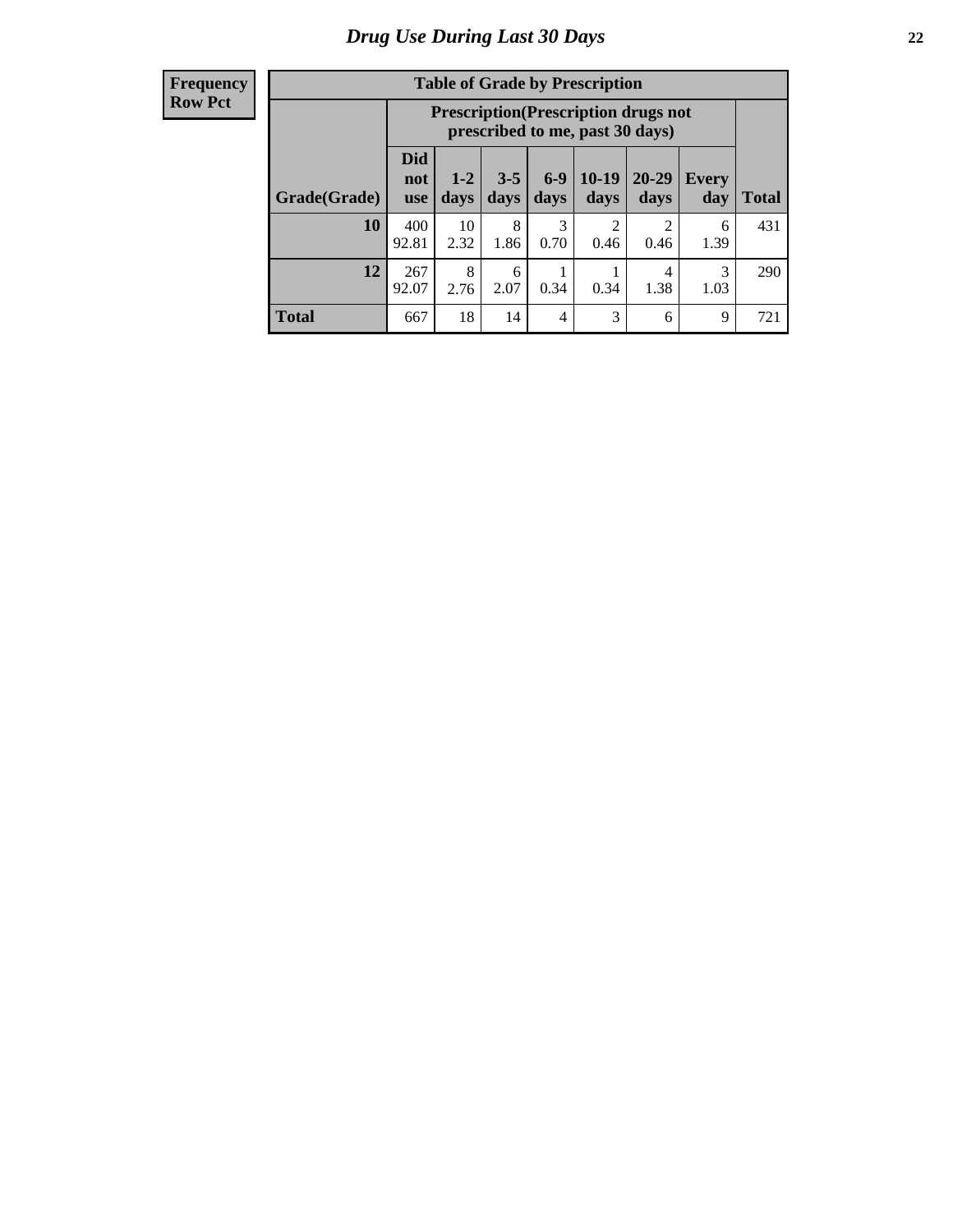| Frequency      | <b>Table of Alcoholease by Grade</b>              |                    |              |              |  |  |  |  |  |
|----------------|---------------------------------------------------|--------------------|--------------|--------------|--|--|--|--|--|
| <b>Col Pct</b> | <b>Alcoholease</b> (It is<br>easy to get alcohol) | Grade(Grade)<br>10 | 12           | <b>Total</b> |  |  |  |  |  |
|                | <b>Strongly Agree</b>                             | 153<br>35.50       | 105<br>36.21 | 258          |  |  |  |  |  |
|                | <b>Somewhat Agree</b>                             | 159<br>36.89       | 116<br>40.00 | 275          |  |  |  |  |  |
|                | <b>Somewhat Disagree</b>                          | 46<br>10.67        | 42<br>14.48  | 88           |  |  |  |  |  |
|                | <b>Strongly Disagree</b>                          | 73<br>16.94        | 27<br>9.31   | 100          |  |  |  |  |  |
|                | <b>Total</b>                                      | 431                | 290          | 721          |  |  |  |  |  |

| Frequency      | <b>Table of Cigarettesease by Grade</b>                 |                    |              |              |  |  |  |  |
|----------------|---------------------------------------------------------|--------------------|--------------|--------------|--|--|--|--|
| <b>Col Pct</b> | Cigarettesease(It is<br>easy to get smoking<br>tobacco) | Grade(Grade)<br>10 | 12           | <b>Total</b> |  |  |  |  |
|                | <b>Strongly Agree</b>                                   | 182<br>42.23       | 159<br>54.83 | 341          |  |  |  |  |
|                | <b>Somewhat Agree</b>                                   | 112<br>25.99       | 75<br>25.86  | 187          |  |  |  |  |
|                | <b>Somewhat Disagree</b>                                | 39<br>9.05         | 23<br>7.93   | 62           |  |  |  |  |
|                | <b>Strongly Disagree</b>                                | 98<br>22.74        | 33<br>11.38  | 131          |  |  |  |  |
|                | <b>Total</b>                                            | 431                | 290          | 721          |  |  |  |  |

| Frequency      | <b>Table of Smokelessease by Grade</b>                         |                    |              |              |
|----------------|----------------------------------------------------------------|--------------------|--------------|--------------|
| <b>Col Pct</b> | <b>Smokelessease</b> (It is<br>easy to get chewing<br>tobacco) | Grade(Grade)<br>10 | 12           | <b>Total</b> |
|                | <b>Strongly Agree</b>                                          | 185<br>42.92       | 153<br>52.76 | 338          |
|                | <b>Somewhat Agree</b>                                          | 103<br>23.90       | 73<br>25.17  | 176          |
|                | <b>Somewhat Disagree</b>                                       | 46<br>10.67        | 27<br>9.31   | 73           |
|                | <b>Strongly Disagree</b>                                       | 97<br>22.51        | 37<br>12.76  | 134          |
|                | Total                                                          | 431                | 290          | 721          |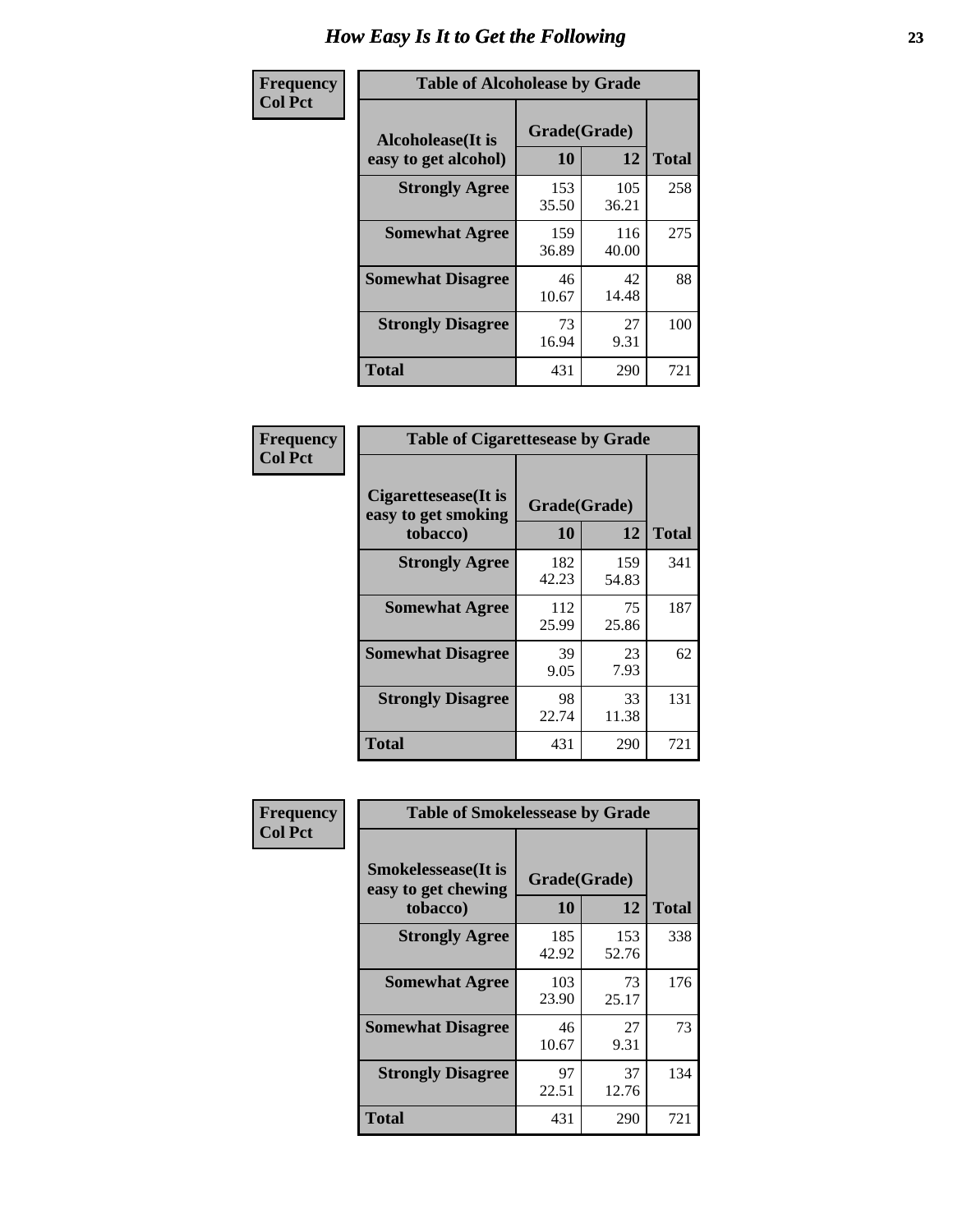| Frequency      | <b>Table of Marijuanaease by Grade</b>           |                    |              |     |  |  |  |  |  |
|----------------|--------------------------------------------------|--------------------|--------------|-----|--|--|--|--|--|
| <b>Col Pct</b> | Marijuanaease(It is<br>easy to get<br>marijuana) | Grade(Grade)<br>10 | <b>Total</b> |     |  |  |  |  |  |
|                | <b>Strongly Agree</b>                            | 130<br>30.16       | 103<br>35.52 | 233 |  |  |  |  |  |
|                | <b>Somewhat Agree</b>                            | 106<br>24.59       | 95<br>32.76  | 201 |  |  |  |  |  |
|                | <b>Somewhat Disagree</b>                         | 72<br>16.71        | 49<br>16.90  | 121 |  |  |  |  |  |
|                | <b>Strongly Disagree</b>                         | 123<br>28.54       | 43<br>14.83  | 166 |  |  |  |  |  |
|                | <b>Total</b>                                     | 431                | 290          | 721 |  |  |  |  |  |

| <b>Table of Cocaineease by Grade</b>              |              |                    |     |  |  |  |  |  |  |
|---------------------------------------------------|--------------|--------------------|-----|--|--|--|--|--|--|
| <b>Cocaineease</b> (It is<br>easy to get cocaine) | 10           | Grade(Grade)<br>12 |     |  |  |  |  |  |  |
| <b>Strongly Agree</b>                             | 38<br>8.82   | 23<br>7.93         | 61  |  |  |  |  |  |  |
| <b>Somewhat Agree</b>                             | 72<br>16.71  | 72<br>24.83        | 144 |  |  |  |  |  |  |
| <b>Somewhat Disagree</b>                          | 122<br>28.31 | 87<br>30.00        | 209 |  |  |  |  |  |  |
| <b>Strongly Disagree</b>                          | 199<br>46.17 | 108<br>37.24       | 307 |  |  |  |  |  |  |
| <b>Total</b>                                      | 431          | 290                | 721 |  |  |  |  |  |  |

| Frequency      | <b>Table of Inhalantsease by Grade</b>           |                    |              |     |  |  |  |  |  |  |
|----------------|--------------------------------------------------|--------------------|--------------|-----|--|--|--|--|--|--|
| <b>Col Pct</b> | Inhalantsease(It is<br>easy to get<br>inhalants) | Grade(Grade)<br>10 | <b>Total</b> |     |  |  |  |  |  |  |
|                | <b>Strongly Agree</b>                            | 133<br>30.86       | 92<br>31.72  | 225 |  |  |  |  |  |  |
|                | <b>Somewhat Agree</b>                            | 90<br>20.88        | 62<br>21.38  | 152 |  |  |  |  |  |  |
|                | <b>Somewhat Disagree</b>                         | 63<br>14.62        | 54<br>18.62  | 117 |  |  |  |  |  |  |
|                | <b>Strongly Disagree</b>                         | 145<br>33.64       | 82<br>28.28  | 227 |  |  |  |  |  |  |
|                | <b>Total</b>                                     | 431                | 290          | 721 |  |  |  |  |  |  |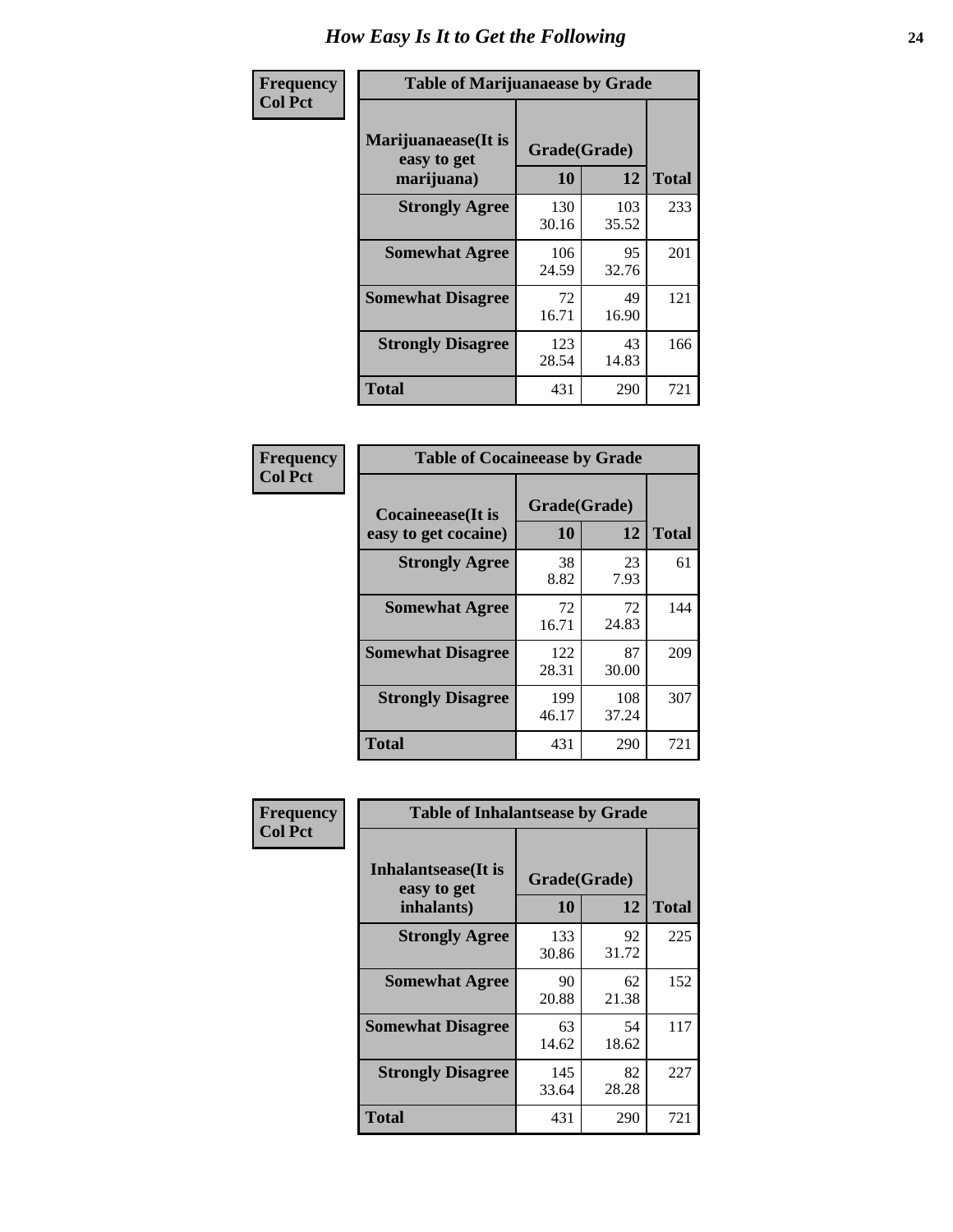| Frequency      | <b>Table of Steroidsease by Grade</b>               |                    |              |     |  |  |  |  |  |
|----------------|-----------------------------------------------------|--------------------|--------------|-----|--|--|--|--|--|
| <b>Col Pct</b> | <b>Steroidsease</b> (It is<br>easy to get steroids) | Grade(Grade)<br>10 | <b>Total</b> |     |  |  |  |  |  |
|                | <b>Strongly Agree</b>                               | 49<br>11.37        | 42<br>14.48  | 91  |  |  |  |  |  |
|                | <b>Somewhat Agree</b>                               | 91<br>21.11        | 77<br>26.55  | 168 |  |  |  |  |  |
|                | <b>Somewhat Disagree</b>                            | 104<br>24.13       | 79<br>27.24  | 183 |  |  |  |  |  |
|                | <b>Strongly Disagree</b>                            | 187<br>43.39       | 92<br>31.72  | 279 |  |  |  |  |  |
|                | <b>Total</b>                                        | 431                | 290          | 721 |  |  |  |  |  |

| Frequency      |  |
|----------------|--|
| <b>Col Pct</b> |  |

| <b>Table of Ecstasyease by Grade</b>              |                    |              |     |  |  |  |  |  |  |  |
|---------------------------------------------------|--------------------|--------------|-----|--|--|--|--|--|--|--|
| <b>Ecstasyease</b> (It is<br>easy to get ecstasy) | Grade(Grade)<br>10 | <b>Total</b> |     |  |  |  |  |  |  |  |
| <b>Strongly Agree</b>                             | 33<br>7.66         | 31<br>10.69  | 64  |  |  |  |  |  |  |  |
| <b>Somewhat Agree</b>                             | 80<br>18.56        | 58<br>20.00  | 138 |  |  |  |  |  |  |  |
| <b>Somewhat Disagree</b>                          | 103<br>23.90       | 86<br>29.66  | 189 |  |  |  |  |  |  |  |
| <b>Strongly Disagree</b>                          | 215<br>49.88       | 115<br>39.66 | 330 |  |  |  |  |  |  |  |
| <b>Total</b>                                      | 431                | 290          | 721 |  |  |  |  |  |  |  |

| Frequency      | <b>Table of Methease by Grade</b>                          |                    |              |              |  |  |  |  |  |  |
|----------------|------------------------------------------------------------|--------------------|--------------|--------------|--|--|--|--|--|--|
| <b>Col Pct</b> | <b>Methease</b> (It is easy<br>to get<br>methamphetamines) | Grade(Grade)<br>10 | 12           | <b>Total</b> |  |  |  |  |  |  |
|                | <b>Strongly Agree</b>                                      | 40<br>9.28         | 37<br>12.76  | 77           |  |  |  |  |  |  |
|                | <b>Somewhat Agree</b>                                      | 62<br>14.39        | 47<br>16.21  | 109          |  |  |  |  |  |  |
|                | <b>Somewhat Disagree</b>                                   | 100<br>23.20       | 85<br>29.31  | 185          |  |  |  |  |  |  |
|                | <b>Strongly Disagree</b>                                   | 229<br>53.13       | 121<br>41.72 | 350          |  |  |  |  |  |  |
|                | Total                                                      | 431                | 290          | 721          |  |  |  |  |  |  |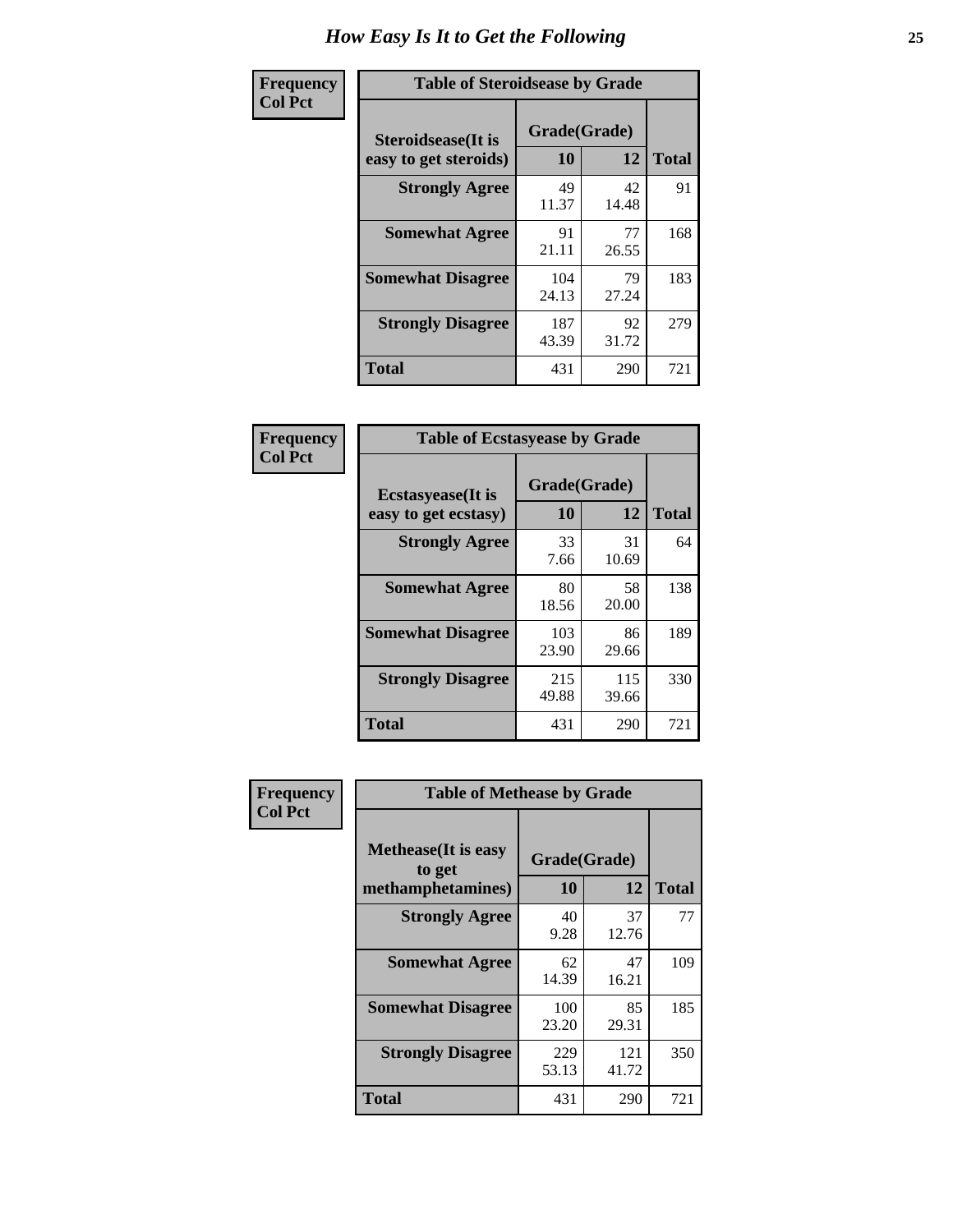| <b>Frequency</b> | <b>Table of Hallucinogensease by Grade</b>               |                    |              |     |  |  |  |  |  |
|------------------|----------------------------------------------------------|--------------------|--------------|-----|--|--|--|--|--|
| <b>Col Pct</b>   | Hallucinogensease(It<br>is easy to get<br>hallucinogens) | Grade(Grade)<br>10 | <b>Total</b> |     |  |  |  |  |  |
|                  | <b>Strongly Agree</b>                                    | 44<br>10.21        | 33<br>11.38  | 77  |  |  |  |  |  |
|                  | <b>Somewhat Agree</b>                                    | 61<br>14.15        | 63<br>21.72  | 124 |  |  |  |  |  |
|                  | <b>Somewhat Disagree</b>                                 | 100<br>23.20       | 77<br>26.55  | 177 |  |  |  |  |  |
|                  | <b>Strongly Disagree</b>                                 | 226<br>52.44       | 117<br>40.34 | 343 |  |  |  |  |  |
|                  | <b>Total</b>                                             | 431                | 290          | 721 |  |  |  |  |  |

| Frequency<br>Col Pct |
|----------------------|
|                      |

| <b>Table of Prescriptionease by Grade</b>                                               |              |              |              |  |  |  |  |  |  |  |
|-----------------------------------------------------------------------------------------|--------------|--------------|--------------|--|--|--|--|--|--|--|
| <b>Prescriptionease(It</b><br>is easy to get<br>prescription drugs<br>not prescribed to |              | Grade(Grade) |              |  |  |  |  |  |  |  |
| me)                                                                                     | 10           | 12           | <b>Total</b> |  |  |  |  |  |  |  |
| <b>Strongly Agree</b>                                                                   | 156<br>36.19 | 114<br>39.31 | 270          |  |  |  |  |  |  |  |
| <b>Somewhat Agree</b>                                                                   | 104<br>24.13 | 72<br>24.83  | 176          |  |  |  |  |  |  |  |
| <b>Somewhat Disagree</b>                                                                | 48<br>11.14  | 45<br>15.52  | 93           |  |  |  |  |  |  |  |
| <b>Strongly Disagree</b>                                                                | 123<br>28.54 | 59<br>20.34  | 182          |  |  |  |  |  |  |  |
| <b>Total</b>                                                                            | 431          | 290          | 721          |  |  |  |  |  |  |  |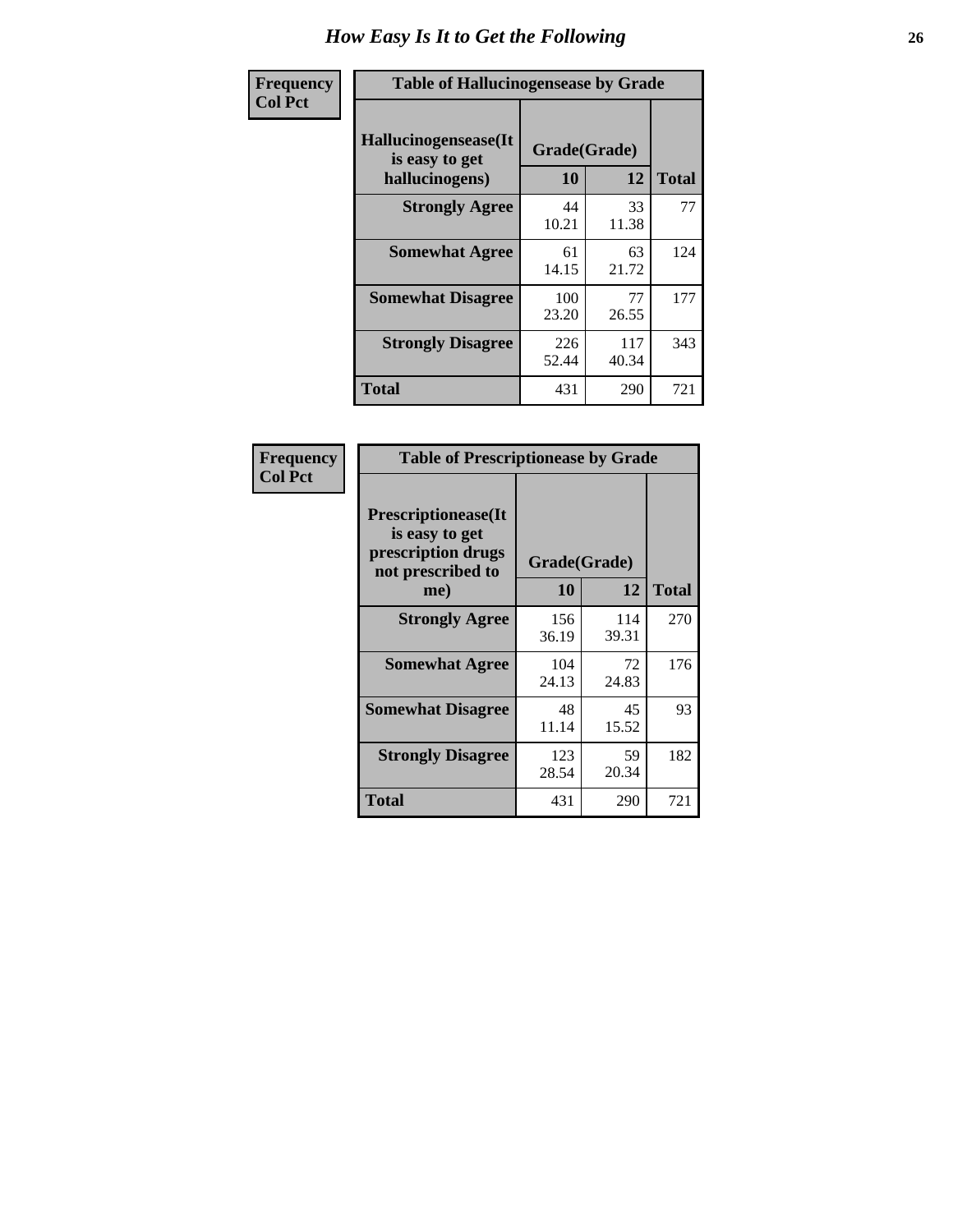*Age at Onset of Use* **27** *Results for "Age at Onset of Use" questions exclude students who said they did not use that substance*

| Frequency      | <b>Table of Grade by Alcoholinit</b>             |                        |                               |      |               |             |                                |             |             |             |            |                       |              |
|----------------|--------------------------------------------------|------------------------|-------------------------------|------|---------------|-------------|--------------------------------|-------------|-------------|-------------|------------|-----------------------|--------------|
| <b>Row Pct</b> | Alcoholinit (I started using alcohol when I was) |                        |                               |      |               |             |                                |             |             |             |            |                       |              |
|                | Grade(Grade)                                     | <b>8 or</b><br>vounger | 9                             | 10   | 11            | 12          | 13                             | 14          | 15          | 16          | 17         | <b>18 or</b><br>older | <b>Total</b> |
|                | 10                                               | 13<br>7.03             | 0.54                          | 4    | $2.16$   2.70 | 21<br>11.35 | 30<br>16.22                    | 46<br>24.86 | 48<br>25.95 | 12<br>6.49  | 3<br>1.62  | 2<br>1.08             | 185          |
|                | 12                                               | 9<br>6.25              | $\Omega$<br>0.00 <sub>l</sub> | 0.69 | 2<br>1.39     | 6<br>4.17   | 17<br>11.81                    | 18<br>12.50 | 40<br>27.78 | 32<br>22.22 | 14<br>9.72 | 3.47                  | 144          |
|                | <b>Total</b>                                     | 22                     |                               | 5    | ⇁             | 27          | 47                             | 64          | 88          | 44          | 17         | ⇁                     | 329          |
|                |                                                  |                        |                               |      |               |             | <b>Frequency Missing = 392</b> |             |             |             |            |                       |              |

| <b>Table of Grade by Cigarettesinit</b> |                 |                                                      |           |           |             |                           |             |             |             |                  |                        |       |
|-----------------------------------------|-----------------|------------------------------------------------------|-----------|-----------|-------------|---------------------------|-------------|-------------|-------------|------------------|------------------------|-------|
|                                         |                 | Cigarettesinit(I started smoking tobacco when I was) |           |           |             |                           |             |             |             |                  |                        |       |
| Grade(Grade)                            | 8 or<br>younger | 9                                                    | 10        | 11        | 12          | 13                        | 14          | 15          | 16          | 17               | <b>18 or</b><br>older  | Total |
| 10                                      | 6<br>5.88       | 3<br>2.94                                            | ⇁<br>6.86 | 5<br>4.90 | 11<br>10.78 | 29<br>28.43               | 18<br>17.65 | 19<br>18.63 | 4<br>3.92   | $\theta$<br>0.00 | $\theta$<br>0.00       | 102   |
| 12                                      | 4<br>4.40       | 3<br>3.30                                            | 1.10      | 0<br>0.00 | 6<br>6.59   | 4<br>4.40                 | 7.69        | 33<br>36.26 | 19<br>20.88 | 12<br>13.19      | $\overline{2}$<br>2.20 | 91    |
| <b>Total</b>                            | 10              | 6                                                    | 8         | 5         | 17          | 33                        | 25          | 52          | 23          | 12               | $\overline{c}$         | 193   |
|                                         |                 |                                                      |           |           |             | Frequency Missing $= 528$ |             |             |             |                  |                        |       |

**Frequency Row Pct**

| <b>Table of Grade by Smokelessinit</b> |                 |      |                        |                  |                                                     |            |             |            |            |                  |                       |              |
|----------------------------------------|-----------------|------|------------------------|------------------|-----------------------------------------------------|------------|-------------|------------|------------|------------------|-----------------------|--------------|
|                                        |                 |      |                        |                  | Smokelessinit(I started chewing tobacco when I was) |            |             |            |            |                  |                       |              |
| Grade(Grade)                           | 8 or<br>younger | 9    | 10                     | 11               | 12                                                  | 13         | 14          | 15         | 16         | 17               | <b>18 or</b><br>older | <b>Total</b> |
| 10                                     | 4<br>7.55       | 1.89 | 3.77                   | 2<br>3.77        | 8<br>15.09                                          | 7<br>13.21 | 13<br>24.53 | 9<br>16.98 | 6<br>11.32 | $\theta$<br>0.00 | 1.89                  | 53           |
| 12                                     | 2<br>7.14       | 3.57 | $\mathfrak{D}$<br>7.14 | $\theta$<br>0.00 | $\overline{2}$<br>7.14                              | 3.57       | 17.86       | 6<br>21.43 | 4<br>14.29 | 4<br>14.29       | 3.57                  | 28           |
| <b>Total</b>                           | 6               | ∍    | 4                      | $\overline{2}$   | 10                                                  | 8          | 18          | 15         | 10         | 4                | 2                     | 81           |
| Frequency Missing $= 640$              |                 |      |                        |                  |                                                     |            |             |            |            |                  |                       |              |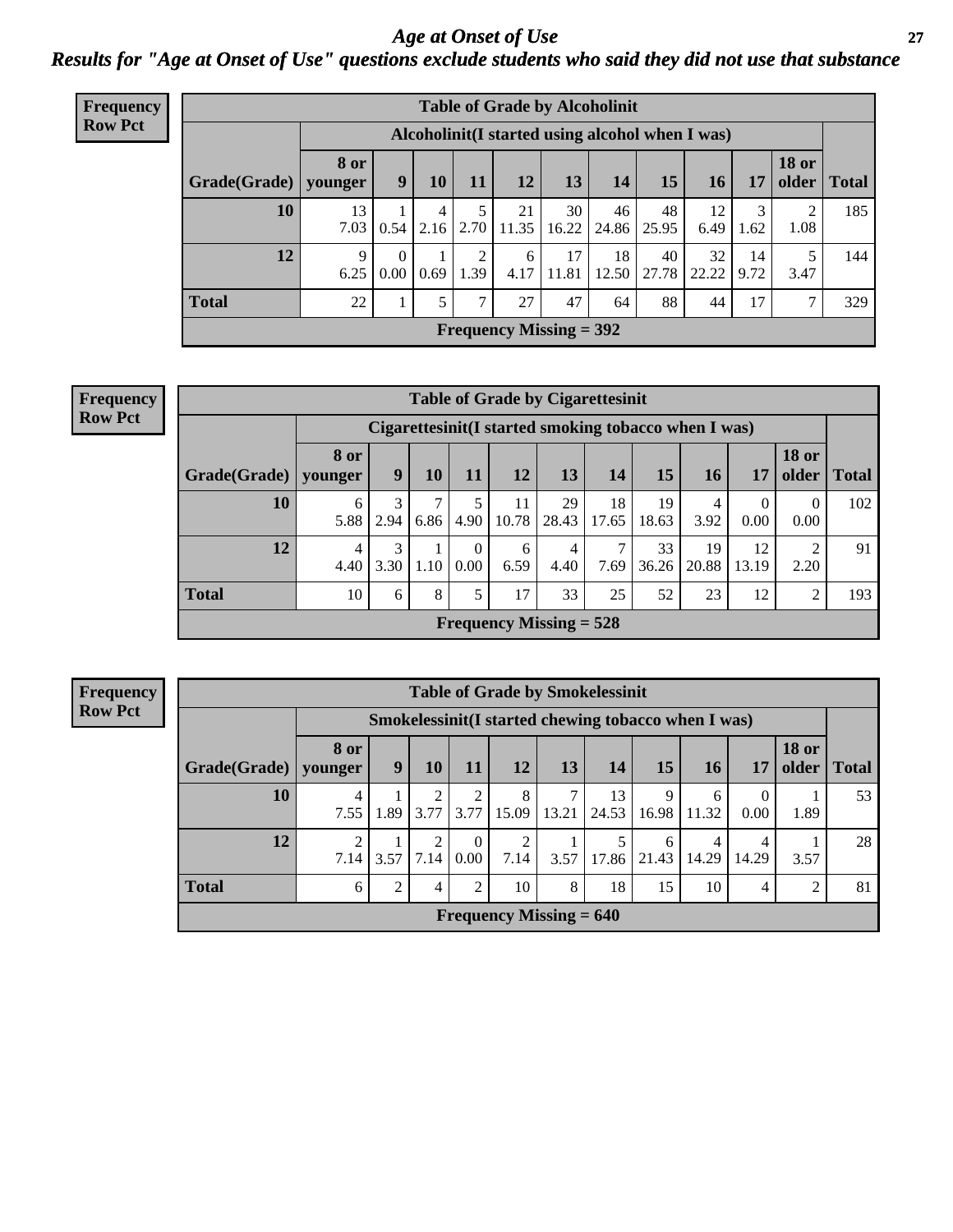#### *Age at Onset of Use* **28**

*Results for "Age at Onset of Use" questions exclude students who said they did not use that substance*

| <b>Frequency</b> | <b>Table of Grade by Marijuanainit</b> |                        |      |                  |                  |             |                                                     |             |             |             |            |                       |              |
|------------------|----------------------------------------|------------------------|------|------------------|------------------|-------------|-----------------------------------------------------|-------------|-------------|-------------|------------|-----------------------|--------------|
| <b>Row Pct</b>   |                                        |                        |      |                  |                  |             | Marijuanainit(I started using marijuana when I was) |             |             |             |            |                       |              |
|                  | Grade(Grade)                           | 8 or<br>younger        | 9    | 10               | 11               | 12          | 13                                                  | 14          | 15          | 16          | 17         | <b>18 or</b><br>older | <b>Total</b> |
|                  | 10                                     | 3<br>3.57              | 1.19 | 1.19             | 4<br>4.76        | 13<br>15.48 | 15<br>17.86                                         | 13<br>15.48 | 21<br>25.00 | 10<br>11.90 | 1.19       | 2.38                  | 84           |
|                  | 12                                     | $\mathfrak{D}$<br>2.78 | 0.00 | $\theta$<br>0.00 | $\theta$<br>0.00 | 6.94        | 7<br>9.72                                           | 7<br>9.72   | 18<br>25.00 | 24<br>33.33 | 8<br>11.11 | 1.39                  | 72           |
|                  | <b>Total</b>                           | 5                      |      |                  | 4                | 18          | 22                                                  | 20          | 39          | 34          | 9          | 3                     | 156          |
|                  | Frequency Missing $= 565$              |                        |      |                  |                  |             |                                                     |             |             |             |            |                       |              |

| <b>Frequency</b> |                           |                                                  |           |                  |                  | <b>Table of Grade by Cocaineinit</b> |                               |                  |            |              |  |
|------------------|---------------------------|--------------------------------------------------|-----------|------------------|------------------|--------------------------------------|-------------------------------|------------------|------------|--------------|--|
| <b>Row Pct</b>   |                           | Cocaineinit (I started using cocaine when I was) |           |                  |                  |                                      |                               |                  |            |              |  |
|                  | Grade(Grade)              | 8 or<br>younger                                  | 9         | 12               | 13               | <b>14</b>                            | 15                            | <b>16</b>        | 17         | <b>Total</b> |  |
|                  | 10                        | 15.38                                            | 7.69      | 7.69             | 15.38            | 4<br>30.77                           | 3<br>23.08                    | $\theta$<br>0.00 | 0<br>0.00  | 13           |  |
|                  | 12                        | ↑<br>25.00                                       | 0<br>0.00 | $\Omega$<br>0.00 | $\left($<br>0.00 | $\Omega$<br>0.00                     | $\theta$<br>0.00 <sub>1</sub> | 3<br>37.50       | 3<br>37.50 | 8            |  |
|                  | <b>Total</b>              | 4                                                |           |                  | 2                | 4                                    | 3                             | 3                | 3          | 21           |  |
|                  | Frequency Missing $= 700$ |                                                  |           |                  |                  |                                      |                               |                  |            |              |  |

| Frequency<br>Row Pct |
|----------------------|
|                      |

| <b>Table of Grade by Inhalantsinit</b> |                                                  |                                                                |           |                         |            |            |           |    |  |  |  |  |
|----------------------------------------|--------------------------------------------------|----------------------------------------------------------------|-----------|-------------------------|------------|------------|-----------|----|--|--|--|--|
|                                        |                                                  | Inhalantsinit(I started using inhalants when<br>I was)         |           |                         |            |            |           |    |  |  |  |  |
| Grade(Grade)   younger                 | 8 or                                             | 13<br>12<br>15<br><b>Total</b><br>14<br><b>11</b><br><b>16</b> |           |                         |            |            |           |    |  |  |  |  |
| 10                                     | 16.67                                            | 8.33                                                           | 8.33      | $\mathfrak{D}$<br>16.67 | 2<br>16.67 | 3<br>25.00 | 8.33      | 12 |  |  |  |  |
| 12                                     | 100.00                                           | $\Omega$<br>0.00                                               | 0<br>0.00 | $\mathcal{O}$<br>0.00   | 0<br>0.00  | 0.00       | 0<br>0.00 |    |  |  |  |  |
| <b>Total</b>                           | $\overline{2}$<br>3<br>$\overline{2}$<br>3<br>13 |                                                                |           |                         |            |            |           |    |  |  |  |  |
| Frequency Missing $= 708$              |                                                  |                                                                |           |                         |            |            |           |    |  |  |  |  |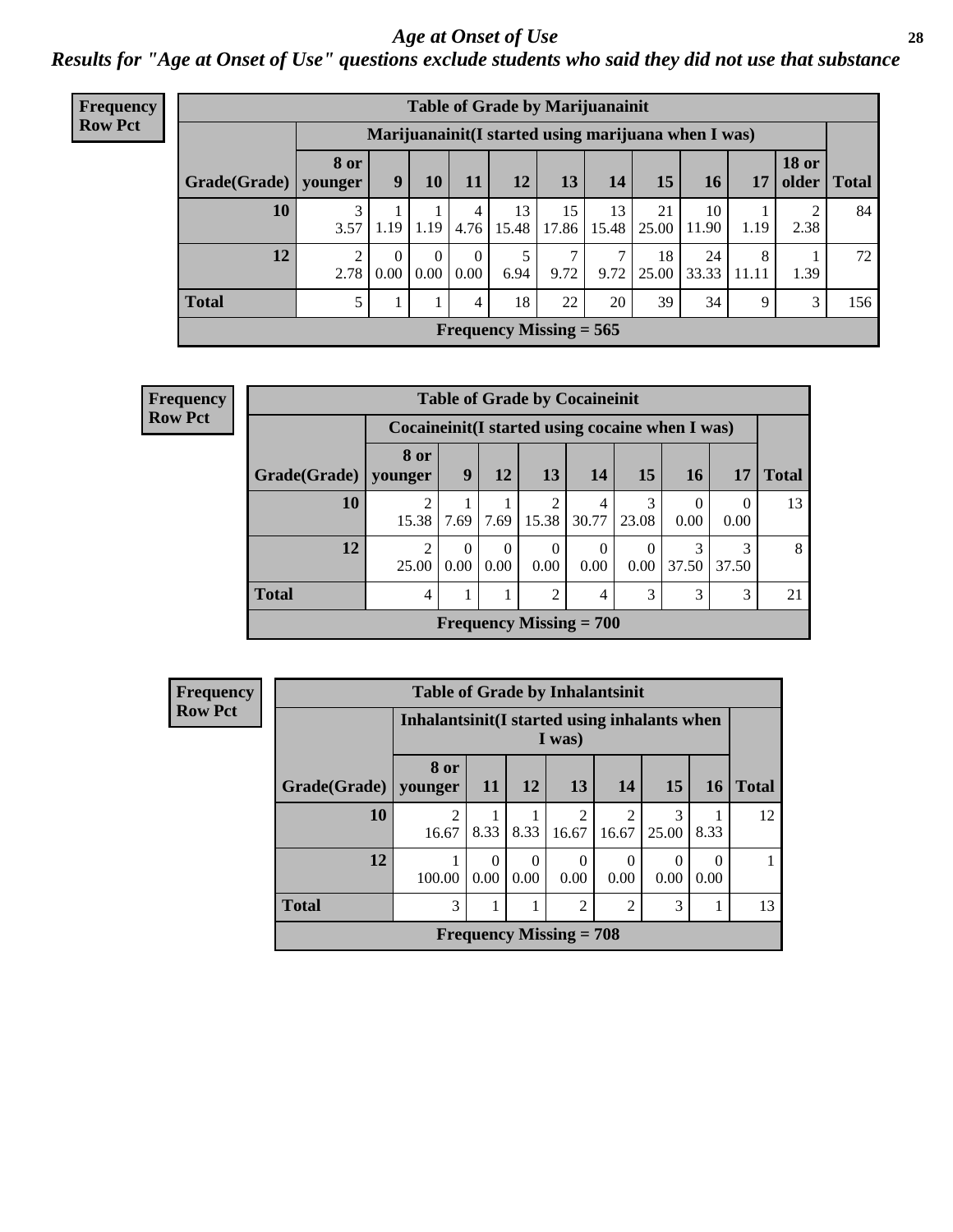#### *Age at Onset of Use* **29**

### *Results for "Age at Onset of Use" questions exclude students who said they did not use that substance*

| <b>Frequency</b> |              | <b>Table of Grade by Steroidsinit</b> |                  |                                                             |            |           |                  |              |  |  |
|------------------|--------------|---------------------------------------|------------------|-------------------------------------------------------------|------------|-----------|------------------|--------------|--|--|
| <b>Row Pct</b>   |              |                                       |                  | <b>Steroidsinit(I started using steroids</b><br>when I was) |            |           |                  |              |  |  |
|                  | Grade(Grade) | 8 or<br>younger                       | 12               | 13                                                          | 15         | <b>16</b> | 17               | <b>Total</b> |  |  |
|                  | 10           | $\overline{c}$<br>20.00               | 10.00            | 2<br>20.00                                                  | 3<br>30.00 | 10.00     | 10.00            | 10           |  |  |
|                  | 12           | 100.00                                | $\Omega$<br>0.00 | $\Omega$<br>0.00                                            | 0<br>0.00  | 0<br>0.00 | $\Omega$<br>0.00 | 1            |  |  |
|                  | <b>Total</b> | 3                                     |                  | $\overline{2}$                                              | 3          |           |                  | 11           |  |  |
|                  |              | Frequency Missing $= 710$             |                  |                                                             |            |           |                  |              |  |  |

| <b>Frequency</b> |                                             |       |                                                  |                  |                  |                  | <b>Table of Grade by Ecstasyinit</b> |       |                  |                       |              |
|------------------|---------------------------------------------|-------|--------------------------------------------------|------------------|------------------|------------------|--------------------------------------|-------|------------------|-----------------------|--------------|
| <b>Row Pct</b>   |                                             |       | Ecstasyinit (I started using ecstasy when I was) |                  |                  |                  |                                      |       |                  |                       |              |
|                  | Grade(Grade)   younger                      | 8 or  | <b>10</b>                                        | 12               | 13               | 14               | 15                                   | 16    | <b>17</b>        | <b>18 or</b><br>older | <b>Total</b> |
|                  | 10                                          | 8.33  | $\left($<br>0.00 <sub>1</sub>                    | 8.33             | 8.33             | 8.33             | 3<br>25.00                           | 41.67 | $\theta$<br>0.00 | $\theta$<br>0.00      | 12           |
|                  | 12                                          | 14.29 | 14.29                                            | $\Omega$<br>0.00 | $\Omega$<br>0.00 | $\Omega$<br>0.00 | 14.29                                | 28.57 | 14.29            | 14.29                 | 7            |
|                  | <b>Total</b>                                | 2     |                                                  |                  |                  |                  | 4                                    | 7     |                  |                       | 19           |
|                  | <b>Frequency Missing = <math>702</math></b> |       |                                                  |                  |                  |                  |                                      |       |                  |                       |              |

| <b>Frequency</b>          |                        | <b>Table of Grade by Methinit</b> |                                                                  |                         |                |                  |              |  |  |
|---------------------------|------------------------|-----------------------------------|------------------------------------------------------------------|-------------------------|----------------|------------------|--------------|--|--|
| <b>Row Pct</b>            |                        |                                   | <b>Methinit</b> (I started using<br>methamphetamines when I was) |                         |                |                  |              |  |  |
|                           | Grade(Grade)   younger | 8 or                              | 12                                                               | 13                      | 16             | 17               | <b>Total</b> |  |  |
|                           | <b>10</b>              | 20.00                             | 20.00                                                            | $\overline{2}$<br>40.00 | 20.00          | $\Omega$<br>0.00 |              |  |  |
|                           | 12                     | 25.00                             | $\Omega$<br>0.00                                                 | 25.00                   | 25.00          | 25.00            | 4            |  |  |
|                           | <b>Total</b>           | $\mathfrak{D}$                    |                                                                  | 3                       | $\overline{c}$ |                  | 9            |  |  |
| Frequency Missing $= 712$ |                        |                                   |                                                                  |                         |                |                  |              |  |  |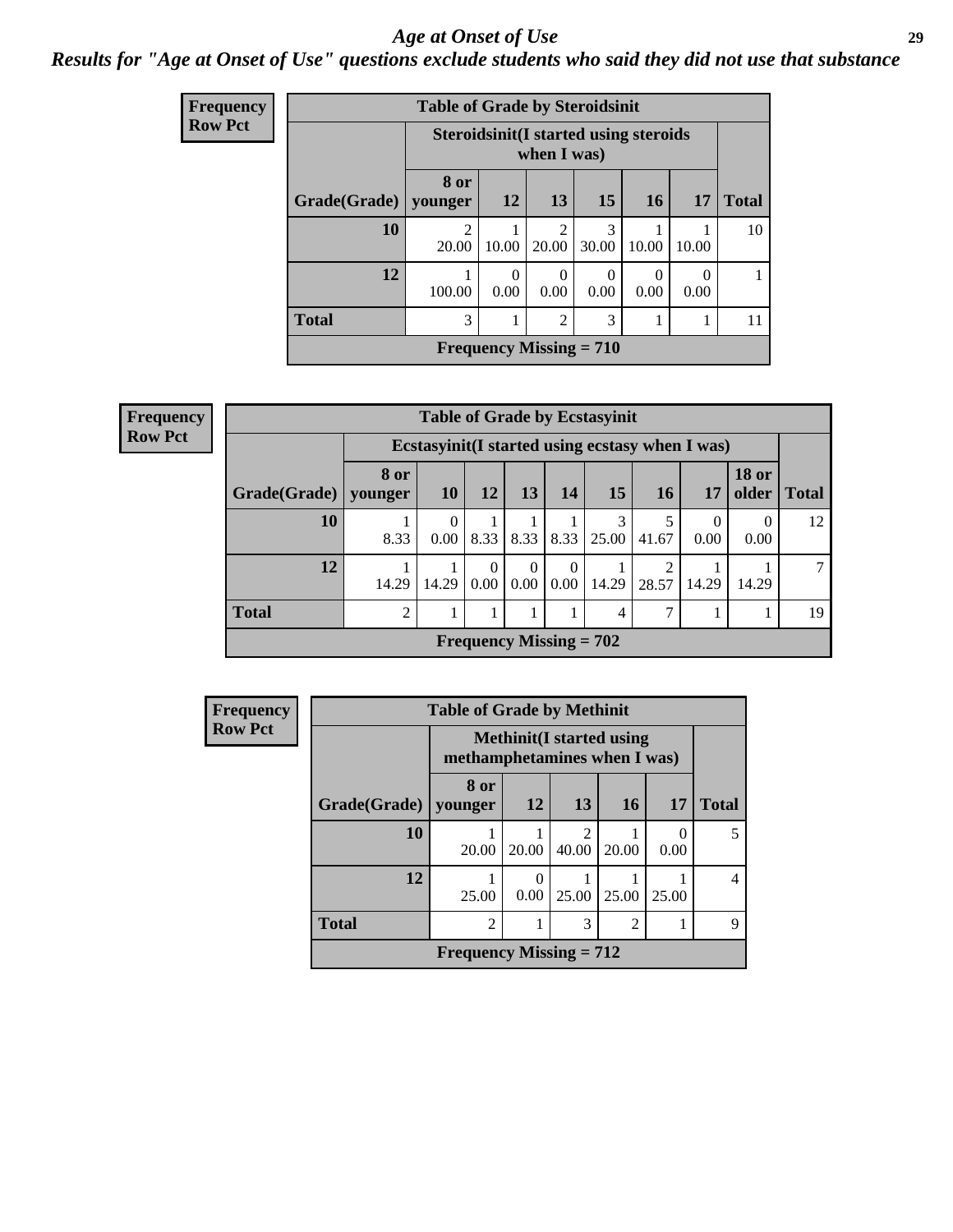#### Age at Onset of Use **30**

### *Results for "Age at Onset of Use" questions exclude students who said they did not use that substance*

| <b>Frequency</b>          |                        |                                                        |           |                  |                         |      | <b>Table of Grade by Hallucinogensinit</b> |            |           |                  |              |
|---------------------------|------------------------|--------------------------------------------------------|-----------|------------------|-------------------------|------|--------------------------------------------|------------|-----------|------------------|--------------|
| <b>Row Pct</b>            |                        | Hallucinogensinit(I started using hallucinogens when I |           |                  |                         | was) |                                            |            |           |                  |              |
|                           | Grade(Grade)   younger | 8 or                                                   | 9         | 10               | 12                      | 13   | 14                                         | 15         | <b>16</b> | 17               | <b>Total</b> |
|                           | 10                     | 9.09                                                   | 0<br>0.00 | 9.09             | $\mathfrak{D}$<br>18.18 | 9.09 | $\mathfrak{D}$<br>18.18                    | 3<br>27.27 | 9.09      | $\theta$<br>0.00 | 11           |
|                           | 12                     | 7.14                                                   | 7.14      | $\theta$<br>0.00 | $\theta$<br>$0.00\,$    | 7.14 | 0<br>0.00                                  | 7.14       | 35.71     | 5<br>35.71       | 14           |
|                           | <b>Total</b>           | 2                                                      |           |                  | 2                       | 2    | $\mathfrak{D}$                             | 4          | 6         | 5                | 25           |
| Frequency Missing $= 696$ |                        |                                                        |           |                  |                         |      |                                            |            |           |                  |              |

| <b>Frequency</b> | <b>Table of Grade by Prescriptioninit</b> |             |                                                                                            |                      |                  |           |            |             |             |           |                  |                       |              |  |
|------------------|-------------------------------------------|-------------|--------------------------------------------------------------------------------------------|----------------------|------------------|-----------|------------|-------------|-------------|-----------|------------------|-----------------------|--------------|--|
| <b>Row Pct</b>   |                                           |             | Prescription in it (I started using prescription drugs not prescribed to<br>me when I was) |                      |                  |           |            |             |             |           |                  |                       |              |  |
|                  | $Grade(Grade)$ younger                    | <b>8 or</b> | 9                                                                                          | 10                   | 11               | 12        | 13         | 14          | 15          | 16        | 17               | <b>18 or</b><br>older | <b>Total</b> |  |
|                  | 10                                        | 5<br>10.20  | 2.04                                                                                       | 2.04                 | 4.08             | 4<br>8.16 | 7<br>14.29 | 10<br>20.41 | 16<br>32.65 | 3<br>6.12 | $\Omega$<br>0.00 | $\theta$<br>0.00      | 49           |  |
|                  | 12                                        | 3.23        | $\Omega$<br>0.00                                                                           | $\Omega$<br>$0.00\,$ | $\Omega$<br>0.00 | 6.45      | 4<br>12.90 | 3.23        | 3<br>9.68   | 35.48     | 8<br>25.81       | 3.23                  | 31           |  |
|                  | <b>Total</b>                              | 6           | 1                                                                                          | 1                    | 2                | 6         | 11         | 11          | 19          | 14        | 8                |                       | 80           |  |
|                  | Frequency Missing $= 641$                 |             |                                                                                            |                      |                  |           |            |             |             |           |                  |                       |              |  |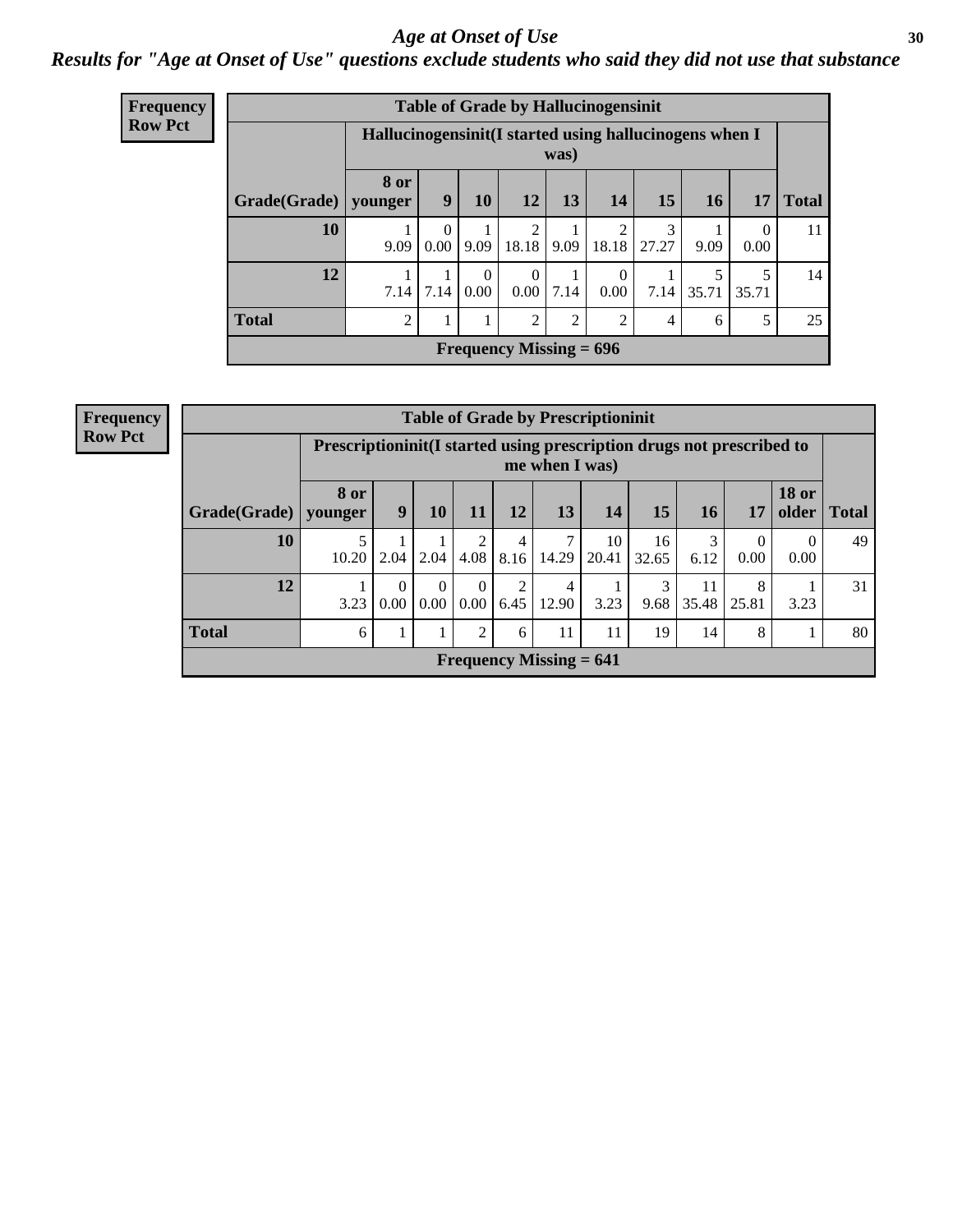| Frequency      | <b>Table of Alcoholharm by Grade</b>          |                    |              |              |
|----------------|-----------------------------------------------|--------------------|--------------|--------------|
| <b>Col Pct</b> | Alcoholharm(I<br>think alcohol is<br>harmful) | Grade(Grade)<br>10 | 12           | <b>Total</b> |
|                | <b>Strongly Agree</b>                         | 176<br>40.84       | 119<br>41.03 | 295          |
|                | <b>Somewhat Agree</b>                         | 152<br>35.27       | 96<br>33.10  | 248          |
|                | <b>Somewhat Disagree</b>                      | 62<br>14.39        | 52<br>17.93  | 114          |
|                | <b>Strongly Disagree</b>                      | 41<br>9.51         | 23<br>7.93   | 64           |
|                | <b>Total</b>                                  | 431                | 290          | 721          |

| <b>Table of Cigarettesharm by Grade</b>                  |                    |              |              |  |  |  |  |  |  |
|----------------------------------------------------------|--------------------|--------------|--------------|--|--|--|--|--|--|
| Cigarettesharm(I<br>think smoking<br>tobacco is harmful) | Grade(Grade)<br>10 | 12           | <b>Total</b> |  |  |  |  |  |  |
| <b>Strongly Agree</b>                                    | 337<br>78.19       | 225<br>77.59 | 562          |  |  |  |  |  |  |
| <b>Somewhat Agree</b>                                    | 56<br>12.99        | 47<br>16.21  | 103          |  |  |  |  |  |  |
| <b>Somewhat Disagree</b>                                 | 21<br>4.87         | 9<br>3.10    | 30           |  |  |  |  |  |  |
| <b>Strongly Disagree</b>                                 | 17<br>3.94         | 9<br>3.10    | 26           |  |  |  |  |  |  |
| <b>Total</b>                                             | 431                | 290          | 721          |  |  |  |  |  |  |

| Frequency      | <b>Table of Smokelessharm by Grade</b>                  |                    |              |              |
|----------------|---------------------------------------------------------|--------------------|--------------|--------------|
| <b>Col Pct</b> | Smokelessharm(I<br>think chewing<br>tobacco is harmful) | Grade(Grade)<br>10 | 12           | <b>Total</b> |
|                | <b>Strongly Agree</b>                                   | 317<br>73.55       | 214<br>73.79 | 531          |
|                | <b>Somewhat Agree</b>                                   | 69<br>16.01        | 54<br>18.62  | 123          |
|                | <b>Somewhat Disagree</b>                                | 21<br>4.87         | 13<br>4.48   | 34           |
|                | <b>Strongly Disagree</b>                                | 24<br>5.57         | 9<br>3.10    | 33           |
|                | <b>Total</b>                                            | 431                | 290          | 721          |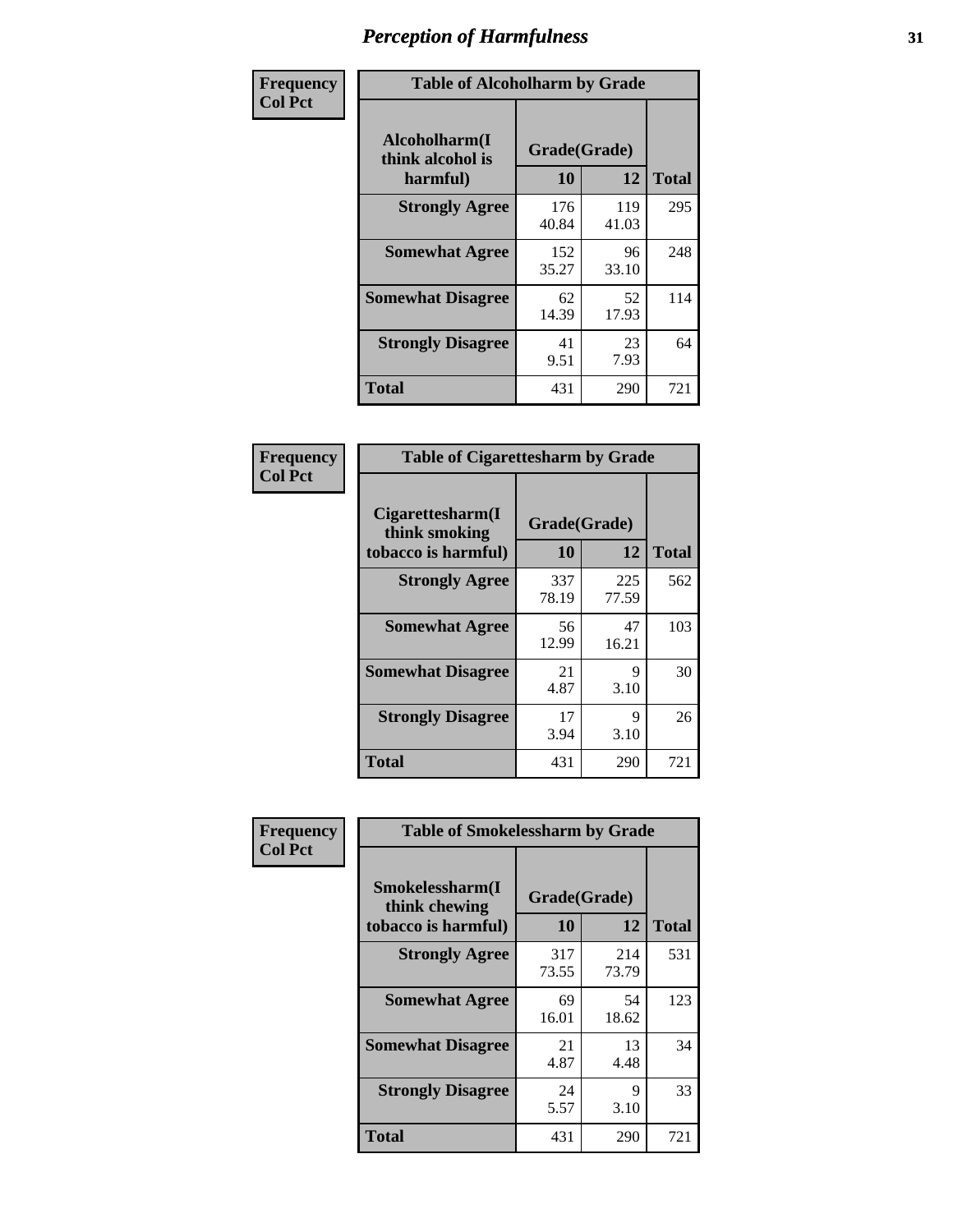| Frequency      | <b>Table of Marijuanaharm by Grade</b>            |                    |              |              |
|----------------|---------------------------------------------------|--------------------|--------------|--------------|
| <b>Col Pct</b> | Marijuanaharm(I<br>think marijuana is<br>harmful) | Grade(Grade)<br>10 | 12           | <b>Total</b> |
|                | <b>Strongly Agree</b>                             | 283<br>65.66       | 157<br>54.14 | 440          |
|                | <b>Somewhat Agree</b>                             | 50<br>11.60        | 50<br>17.24  | 100          |
|                | <b>Somewhat Disagree</b>                          | 41<br>9.51         | 37<br>12.76  | 78           |
|                | <b>Strongly Disagree</b>                          | 57<br>13.23        | 46<br>15.86  | 103          |
|                | <b>Total</b>                                      | 431                | 290          | 721          |

| <b>Table of Cocaineharm by Grade</b>                                      |              |              |     |  |  |
|---------------------------------------------------------------------------|--------------|--------------|-----|--|--|
| Cocaineharm(I<br>Grade(Grade)<br>think cocaine is<br>12<br>10<br>harmful) |              |              |     |  |  |
| <b>Strongly Agree</b>                                                     | 384<br>89.10 | 265<br>91.38 | 649 |  |  |
| <b>Somewhat Agree</b>                                                     | 23<br>5.34   | 10<br>3.45   | 33  |  |  |
| <b>Somewhat Disagree</b>                                                  | 8<br>1.86    | 4<br>1.38    | 12  |  |  |
| <b>Strongly Disagree</b>                                                  | 16<br>3.71   | 11<br>3.79   | 27  |  |  |
| <b>Total</b>                                                              | 431          | 290          | 721 |  |  |

| Frequency      | <b>Table of Inhalantsharm by Grade</b>             |                           |              |              |
|----------------|----------------------------------------------------|---------------------------|--------------|--------------|
| <b>Col Pct</b> | Inhalantsharm(I<br>think inhalants are<br>harmful) | Grade(Grade)<br><b>10</b> | 12           | <b>Total</b> |
|                | <b>Strongly Agree</b>                              | 378<br>87.70              | 261<br>90.00 | 639          |
|                | <b>Somewhat Agree</b>                              | 27<br>6.26                | 14<br>4.83   | 41           |
|                | <b>Somewhat Disagree</b>                           | 9<br>2.09                 | 4<br>1.38    | 13           |
|                | <b>Strongly Disagree</b>                           | 17<br>3.94                | 11<br>3.79   | 28           |
|                | <b>Total</b>                                       | 431                       | 290          | 721          |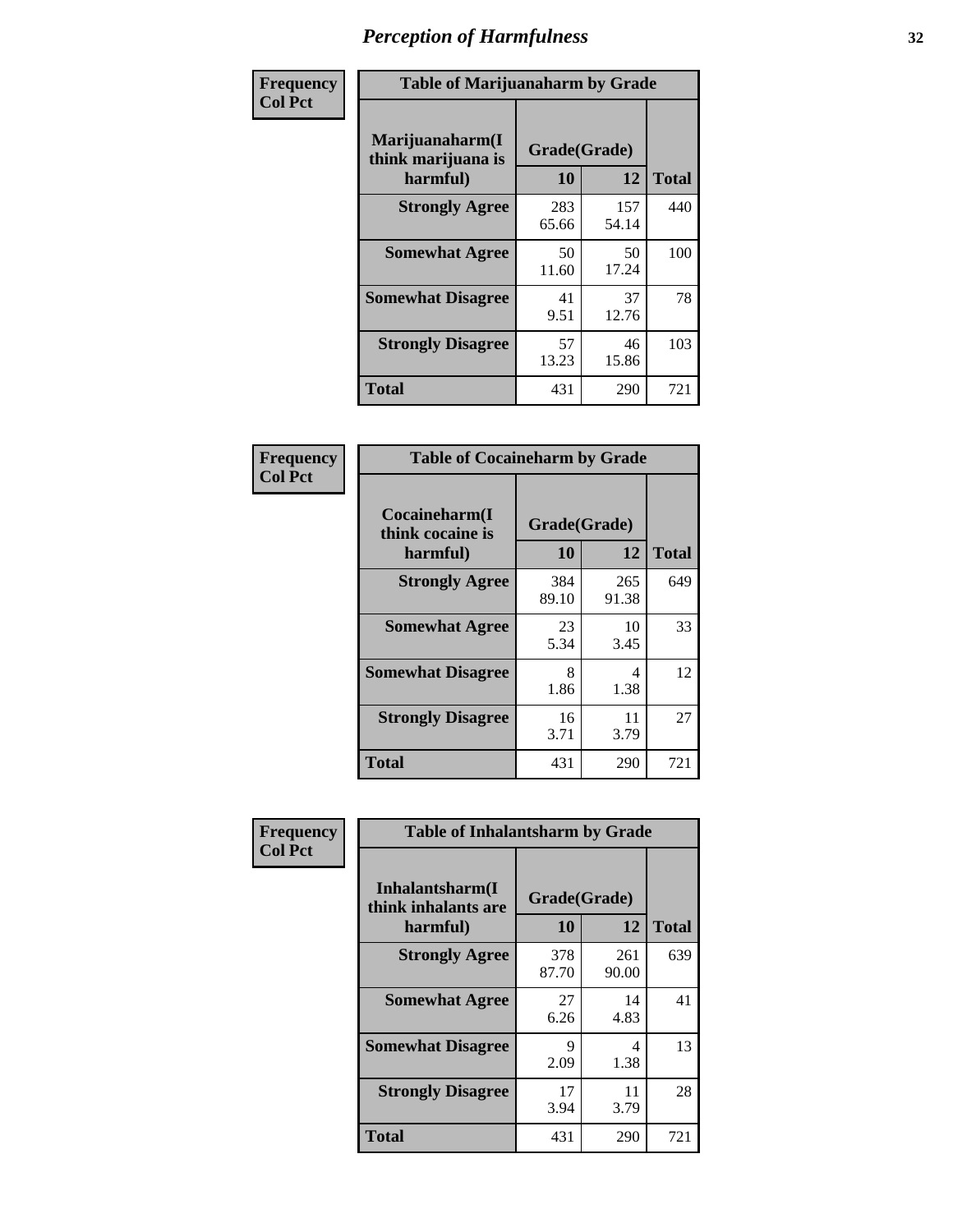| Frequency      | <b>Table of Steroidsharm by Grade</b>            |                    |              |              |
|----------------|--------------------------------------------------|--------------------|--------------|--------------|
| <b>Col Pct</b> | Steroidsharm(I<br>think steroids are<br>harmful) | Grade(Grade)<br>10 | 12           | <b>Total</b> |
|                | <b>Strongly Agree</b>                            | 344<br>79.81       | 218<br>75.17 | 562          |
|                | <b>Somewhat Agree</b>                            | 47<br>10.90        | 50<br>17.24  | 97           |
|                | <b>Somewhat Disagree</b>                         | 21<br>4.87         | 11<br>3.79   | 32           |
|                | <b>Strongly Disagree</b>                         | 19<br>4.41         | 11<br>3.79   | 30           |
|                | <b>Total</b>                                     | 431                | 290          | 721          |

| <b>Table of Ecstasyharm by Grade</b>          |                    |              |              |  |  |
|-----------------------------------------------|--------------------|--------------|--------------|--|--|
| Ecstasyharm(I<br>think ecstasy is<br>harmful) | Grade(Grade)<br>10 | 12           | <b>Total</b> |  |  |
| <b>Strongly Agree</b>                         | 375<br>87.01       | 244<br>84.14 | 619          |  |  |
| <b>Somewhat Agree</b>                         | 29<br>6.73         | 24<br>8.28   | 53           |  |  |
| <b>Somewhat Disagree</b>                      | 10<br>2.32         | 9<br>3.10    | 19           |  |  |
| <b>Strongly Disagree</b>                      | 17<br>3.94         | 13<br>4.48   | 30           |  |  |
| <b>Total</b>                                  | 431                | 290          | 721          |  |  |

| Frequency      | <b>Table of Methharm by Grade</b>                            |                    |              |              |
|----------------|--------------------------------------------------------------|--------------------|--------------|--------------|
| <b>Col Pct</b> | <b>Methharm</b> (I think<br>methamphetamines<br>are harmful) | Grade(Grade)<br>10 | 12           | <b>Total</b> |
|                | <b>Strongly Agree</b>                                        | 393<br>91.18       | 268<br>92.41 | 661          |
|                | <b>Somewhat Agree</b>                                        | 11<br>2.55         | 2.41         | 18           |
|                | <b>Somewhat Disagree</b>                                     | 9<br>2.09          | 4<br>1.38    | 13           |
|                | <b>Strongly Disagree</b>                                     | 18<br>4.18         | 11<br>3.79   | 29           |
|                | <b>Total</b>                                                 | 431                | 290          | 721          |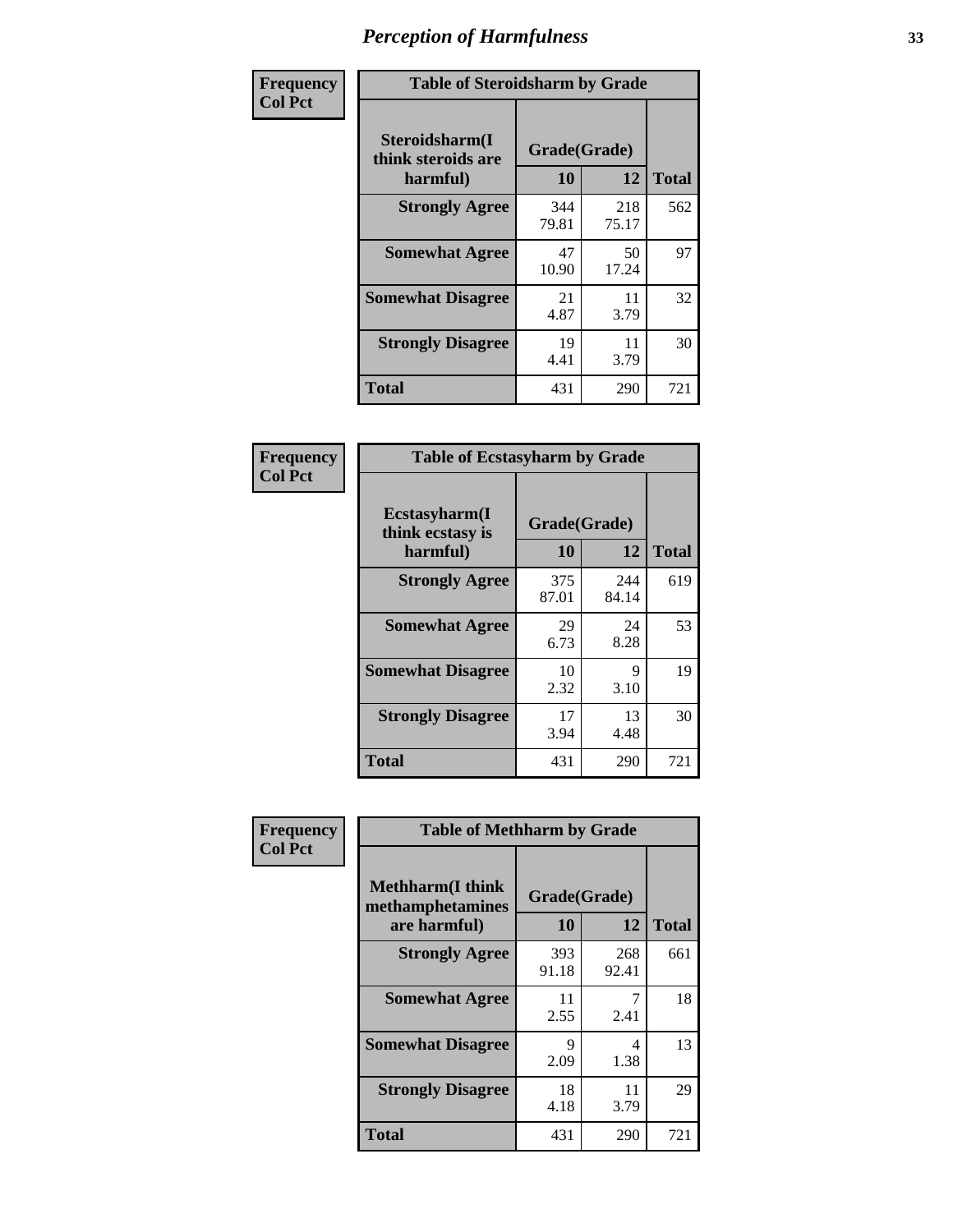| Frequency      | <b>Table of Hallucinogensharm by Grade</b>                 |                    |                                  |              |
|----------------|------------------------------------------------------------|--------------------|----------------------------------|--------------|
| <b>Col Pct</b> | Hallucinogensharm(I<br>think hallucinogens<br>are harmful) | Grade(Grade)<br>10 | 12                               | <b>Total</b> |
|                | <b>Strongly Agree</b>                                      | 375<br>87.01       | 250<br>86.21                     | 625          |
|                | <b>Somewhat Agree</b>                                      | 25<br>5.80         | 17<br>5.86                       | 42           |
|                | <b>Somewhat Disagree</b>                                   | 9<br>2.09          | $\overline{\mathcal{L}}$<br>1.72 | 14           |
|                | <b>Strongly Disagree</b>                                   | 22<br>5.10         | 18<br>6.21                       | 40           |
|                | <b>Total</b>                                               | 431                | 290                              | 721          |

| <b>Table of Prescriptionharm by Grade</b>                                                         |                    |             |              |  |  |
|---------------------------------------------------------------------------------------------------|--------------------|-------------|--------------|--|--|
| <b>Prescriptionharm(I)</b><br>think prescription<br>drugs not<br>prescribed to me<br>are harmful) | Grade(Grade)<br>10 | 12          | <b>Total</b> |  |  |
| <b>Strongly Agree</b>                                                                             | 302                | 212         | 514          |  |  |
|                                                                                                   | 70.07              | 73.10       |              |  |  |
| <b>Somewhat Agree</b>                                                                             | 75<br>17.40        | 46<br>15.86 | 121          |  |  |
| <b>Somewhat Disagree</b>                                                                          | 28<br>6.50         | 17<br>5.86  | 45           |  |  |
| <b>Strongly Disagree</b>                                                                          | 26<br>6.03         | 15<br>5.17  | 41           |  |  |
| <b>Total</b>                                                                                      | 431                | 290         | 721          |  |  |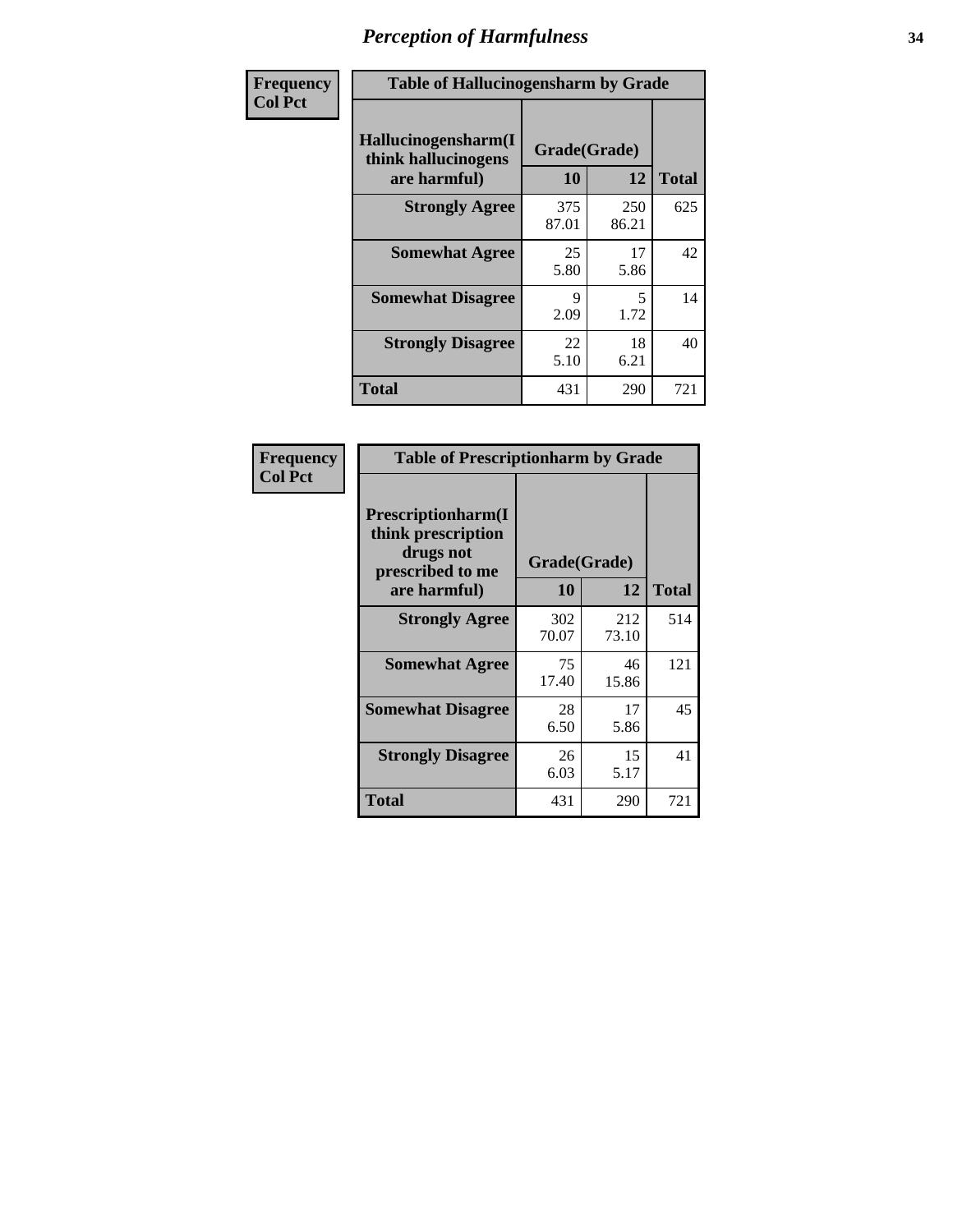# *Disapproval by Adults* **35**

| Frequency      | <b>Table of Alcoholadult by Grade</b>                                 |                    |              |              |
|----------------|-----------------------------------------------------------------------|--------------------|--------------|--------------|
| <b>Col Pct</b> | <b>Alcoholadult</b> (Adults<br>would disapprove if<br>I used alcohol) | Grade(Grade)<br>10 | 12           | <b>Total</b> |
|                | <b>Strongly Agree</b>                                                 | 233<br>54.06       | 144<br>49.66 | 377          |
|                | <b>Somewhat Agree</b>                                                 | 103<br>23.90       | 67<br>23.10  | 170          |
|                | <b>Somewhat Disagree</b>                                              | 61<br>14.15        | 56<br>19.31  | 117          |
|                | <b>Strongly Disagree</b>                                              | 34<br>7.89         | 23<br>7.93   | 57           |
|                | <b>Total</b>                                                          | 431                | 290          | 721          |

| <b>Table of Tobaccoadult by Grade</b>                                 |              |                    |              |  |  |
|-----------------------------------------------------------------------|--------------|--------------------|--------------|--|--|
| <b>Tobaccoadult</b> (Adults<br>would disapprove if<br>I used tobacco) | 10           | Grade(Grade)<br>12 | <b>Total</b> |  |  |
| <b>Strongly Agree</b>                                                 | 299<br>69.37 | 205<br>70.69       | 504          |  |  |
| <b>Somewhat Agree</b>                                                 | 63<br>14.62  | 31<br>10.69        | 94           |  |  |
| <b>Somewhat Disagree</b>                                              | 31<br>7.19   | 36<br>12.41        | 67           |  |  |
| <b>Strongly Disagree</b>                                              | 38<br>8.82   | 18<br>6.21         | 56           |  |  |
| <b>Total</b>                                                          | 431          | 290                | 721          |  |  |

| Frequency      | <b>Table of Marijuanaadult by Grade</b>                           |                    |              |              |
|----------------|-------------------------------------------------------------------|--------------------|--------------|--------------|
| <b>Col Pct</b> | Marijuanaadult(Adults<br>would disapprove if I<br>used marijuana) | Grade(Grade)<br>10 | 12           | <b>Total</b> |
|                | <b>Strongly Agree</b>                                             | 345<br>80.05       | 236<br>81.38 | 581          |
|                | <b>Somewhat Agree</b>                                             | 29<br>6.73         | 21<br>7.24   | 50           |
|                | <b>Somewhat Disagree</b>                                          | 17<br>3.94         | 15<br>5.17   | 32           |
|                | <b>Strongly Disagree</b>                                          | 40<br>9.28         | 18<br>6.21   | 58           |
|                | <b>Total</b>                                                      | 431                | 290          | 721          |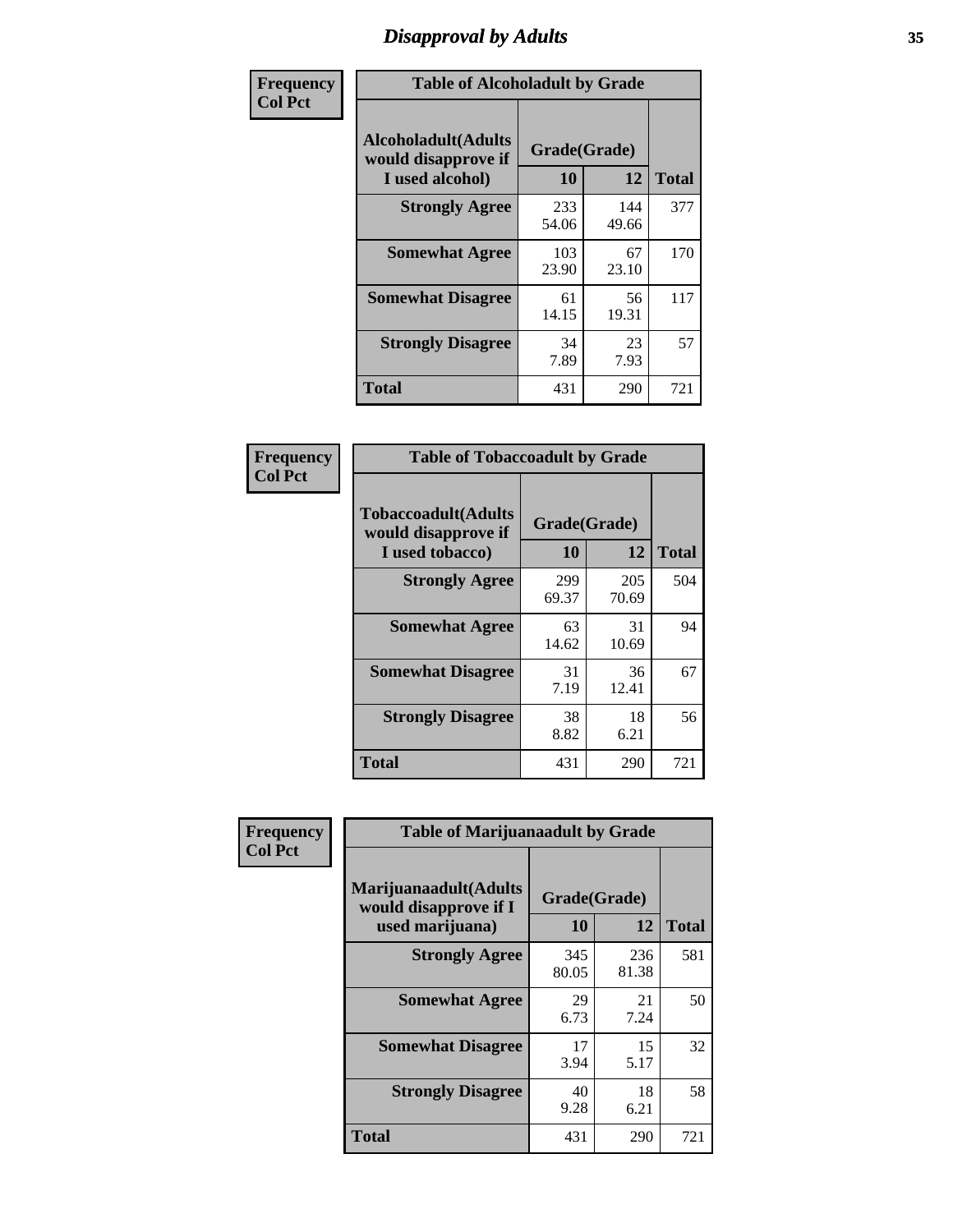# *Disapproval by Adults* **36**

| Frequency      | <b>Table of Otherdrugadult by Grade</b>                                     |              |                                     |     |
|----------------|-----------------------------------------------------------------------------|--------------|-------------------------------------|-----|
| <b>Col Pct</b> | <b>Otherdrugadult</b> (Adults<br>would disapprove if I<br>used other drugs) | 10           | Grade(Grade)<br>12<br><b>Total</b>  |     |
|                | <b>Strongly Agree</b>                                                       | 367<br>85.15 | 265<br>91.38                        | 632 |
|                | <b>Somewhat Agree</b>                                                       | 22<br>5.10   | 8<br>2.76                           | 30  |
|                | <b>Somewhat Disagree</b>                                                    | 4<br>0.93    | $\mathcal{D}_{\mathcal{L}}$<br>0.69 | 6   |
|                | <b>Strongly Disagree</b>                                                    | 38<br>8.82   | 15<br>5.17                          | 53  |
|                | <b>Total</b>                                                                | 431          | 290                                 | 721 |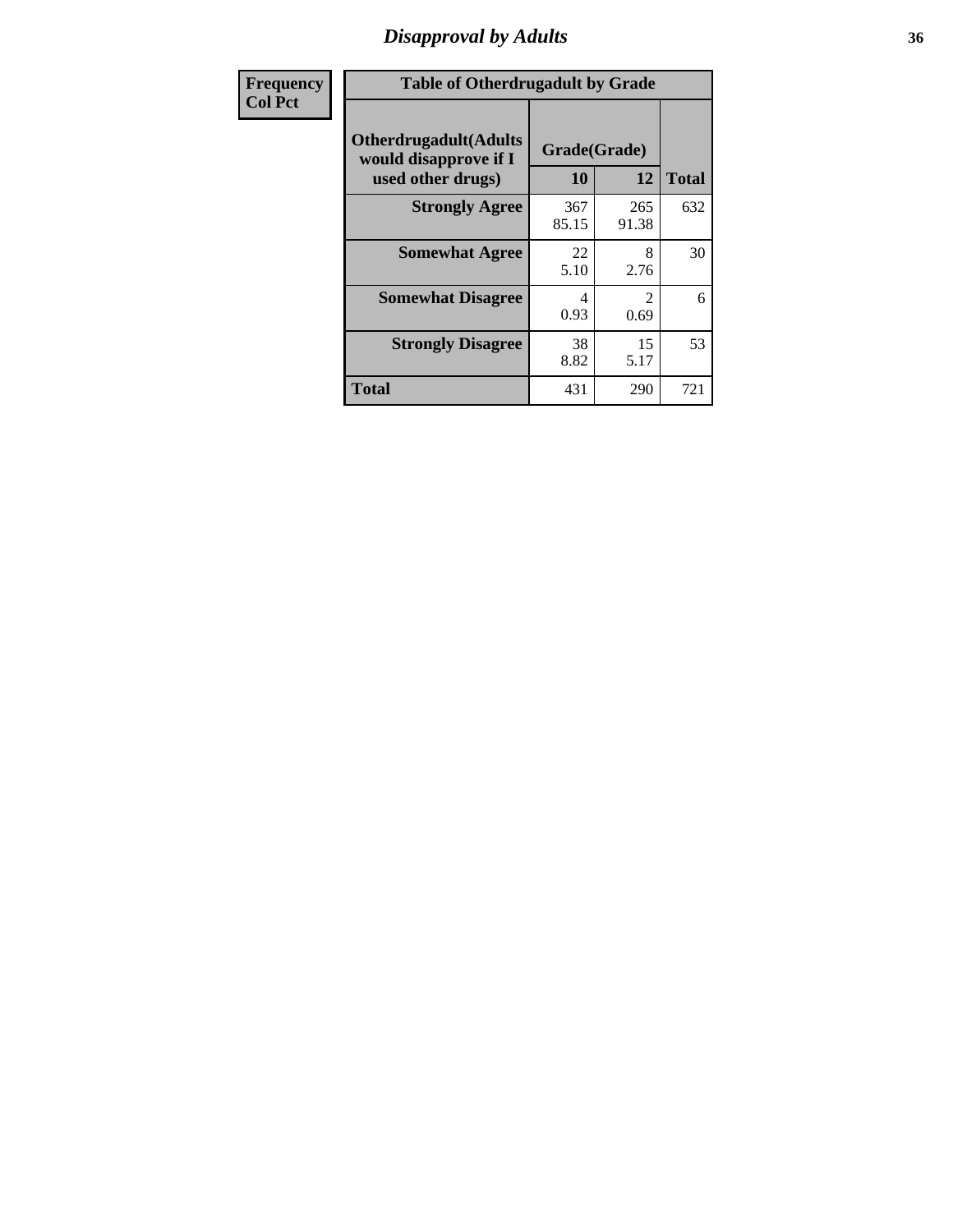# *Disapproval by Peers* **37**

| Frequency      | <b>Table of Alcoholpeer by Grade</b>                    |              |              |              |  |
|----------------|---------------------------------------------------------|--------------|--------------|--------------|--|
| <b>Col Pct</b> | Alcoholpeer(My<br>friends would<br>disapprove if I used | Grade(Grade) |              |              |  |
|                | alcohol)                                                | 10           | 12           | <b>Total</b> |  |
|                | <b>Strongly Agree</b>                                   | 96<br>22.27  | 56<br>19.31  | 152          |  |
|                | <b>Somewhat Agree</b>                                   | 82<br>19.03  | 53<br>18.28  | 135          |  |
|                | <b>Somewhat Disagree</b>                                | 113<br>26.22 | 80<br>27.59  | 193          |  |
|                | <b>Strongly Disagree</b>                                | 140<br>32.48 | 101<br>34.83 | 241          |  |
|                | Total                                                   | 431          | 290          | 721          |  |

| Frequency      | <b>Table of Tobaccopeer by Grade</b>                                |                    |              |              |
|----------------|---------------------------------------------------------------------|--------------------|--------------|--------------|
| <b>Col Pct</b> | Tobaccopeer(My<br>friends would<br>disapprove if I used<br>tobacco) | Grade(Grade)<br>10 | 12           | <b>Total</b> |
|                | <b>Strongly Agree</b>                                               | 169<br>39.21       | 101<br>34.83 | 270          |
|                | <b>Somewhat Agree</b>                                               | 82<br>19.03        | 51<br>17.59  | 133          |
|                | <b>Somewhat Disagree</b>                                            | 87<br>20.19        | 60<br>20.69  | 147          |
|                | <b>Strongly Disagree</b>                                            | 93<br>21.58        | 78<br>26.90  | 171          |
|                | Total                                                               | 431                | 290          | 721          |

| Frequency<br><b>Col Pct</b> | <b>Table of Marijuanapeer by Grade</b>                    |              |              |              |
|-----------------------------|-----------------------------------------------------------|--------------|--------------|--------------|
|                             | Marijuanapeer(My<br>friends would<br>disapprove if I used | Grade(Grade) |              |              |
|                             | marijuana)                                                | 10           | 12           | <b>Total</b> |
|                             | <b>Strongly Agree</b>                                     | 202<br>46.87 | 118<br>40.69 | 320          |
|                             | <b>Somewhat Agree</b>                                     | 67<br>15.55  | 46<br>15.86  | 113          |
|                             | <b>Somewhat Disagree</b>                                  | 71<br>16.47  | 54<br>18.62  | 125          |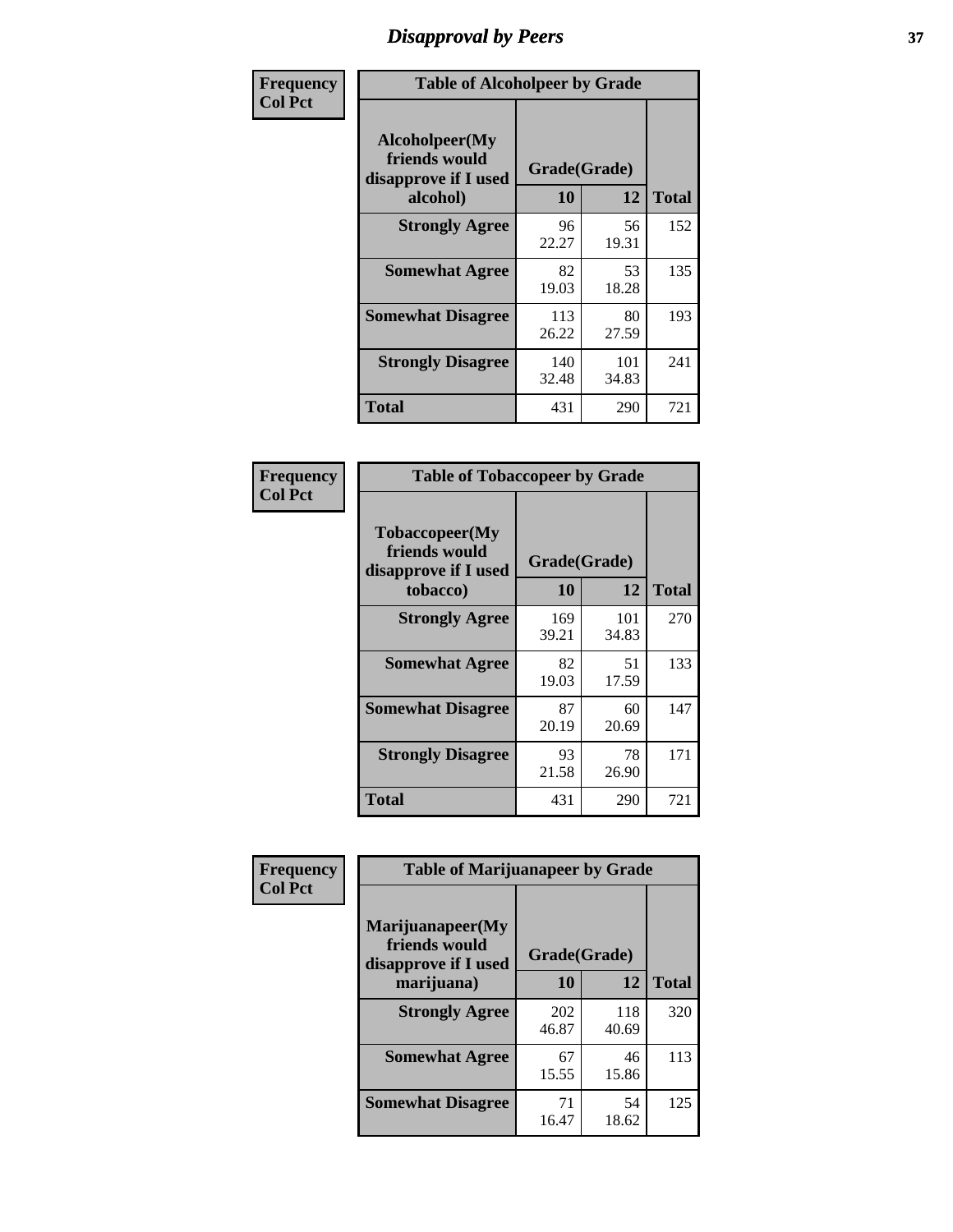# *Disapproval by Peers* **38**

| Frequency<br><b>Col Pct</b> | <b>Table of Marijuanapeer by Grade</b>                                  |                    |             |              |
|-----------------------------|-------------------------------------------------------------------------|--------------------|-------------|--------------|
|                             | Marijuanapeer(My<br>friends would<br>disapprove if I used<br>marijuana) | Grade(Grade)<br>10 | 12          | <b>Total</b> |
|                             | <b>Strongly Disagree</b>                                                | 91<br>21.11        | 72<br>24.83 | 163          |
|                             | Total                                                                   | 431                | 290         | 721          |

| Frequency      | <b>Table of Otherdrugpeer by Grade</b>                                    |                           |              |              |
|----------------|---------------------------------------------------------------------------|---------------------------|--------------|--------------|
| <b>Col Pct</b> | Otherdrugpeer(My<br>friends would<br>disapprove if I used<br>other drugs) | Grade(Grade)<br><b>10</b> | 12           | <b>Total</b> |
|                | <b>Strongly Agree</b>                                                     | 256<br>59.40              | 171<br>58.97 | 427          |
|                | <b>Somewhat Agree</b>                                                     | 73<br>16.94               | 46<br>15.86  | 119          |
|                | <b>Somewhat Disagree</b>                                                  | 43<br>9.98                | 33<br>11.38  | 76           |
|                | <b>Strongly Disagree</b>                                                  | 59<br>13.69               | 40<br>13.79  | 99           |
|                | Total                                                                     | 431                       | 290          | 721          |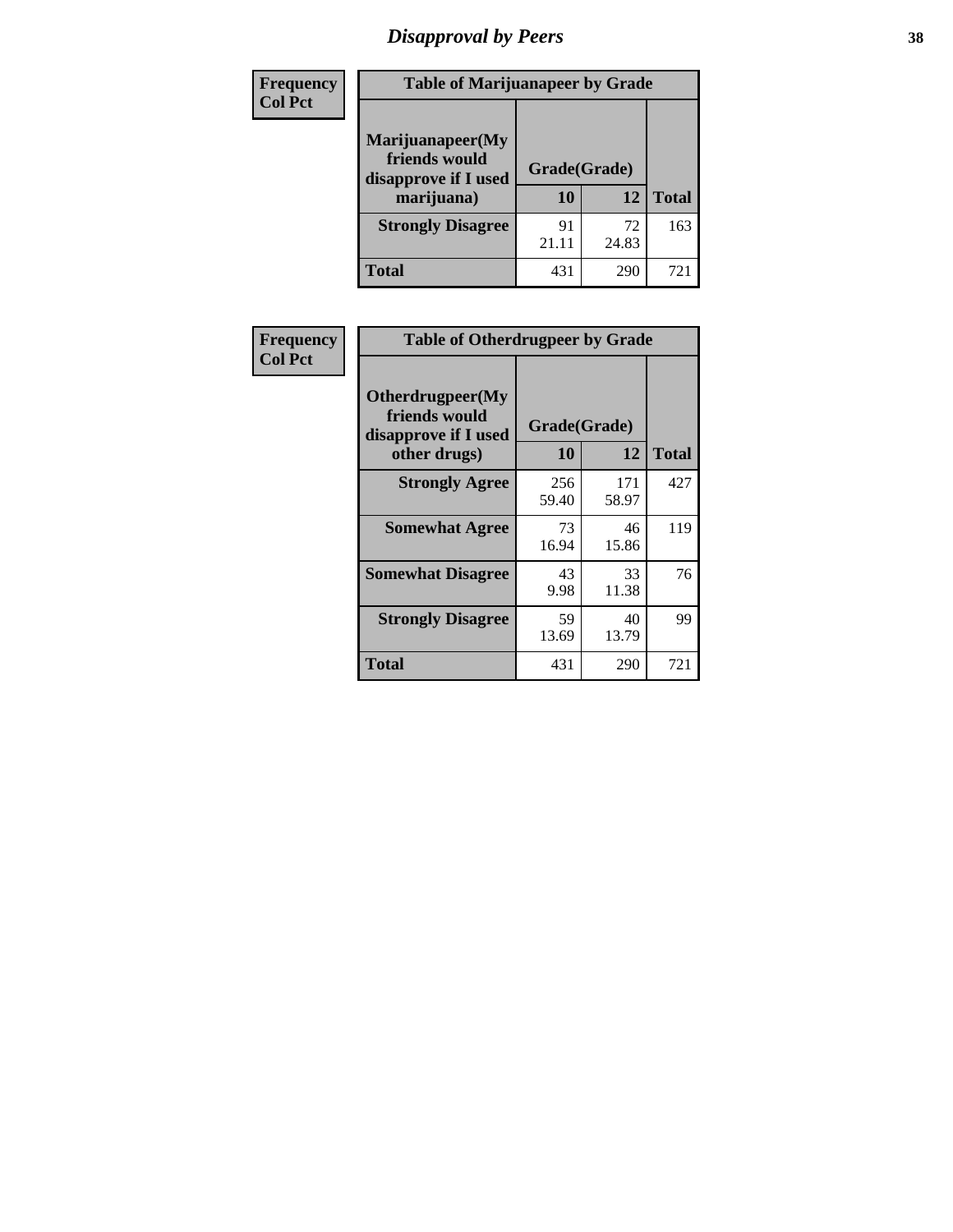| Frequency      | <b>Table of Alcohollocation1 by Grade</b> |              |              |              |
|----------------|-------------------------------------------|--------------|--------------|--------------|
| <b>Col Pct</b> | <b>Alcohollocation1(Places</b>            | Grade(Grade) |              |              |
|                | <b>Friends Use Alcohol)</b>               | 10           | 12           | <b>Total</b> |
|                |                                           | 281<br>65.20 | 196<br>67.59 | 477          |
|                | Do Not Use                                | 150<br>34.80 | 94<br>32.41  | 244          |
|                | <b>Total</b>                              | 431          | 290          | 721          |

| Frequency      | <b>Table of Alcohollocation2 by Grade</b>                     |                    |              |              |
|----------------|---------------------------------------------------------------|--------------------|--------------|--------------|
| <b>Col Pct</b> | <b>Alcohollocation2(Places</b><br><b>Friends Use Alcohol)</b> | Grade(Grade)<br>10 | 12           | <b>Total</b> |
|                |                                                               | 235<br>54.52       | 161<br>55.52 | 396          |
|                | Home                                                          | 196<br>45.48       | 129<br>44.48 | 325          |
|                | <b>Total</b>                                                  | 431                | 290          | 721          |

| Frequency<br><b>Col Pct</b> | <b>Table of Alcohollocation 3 by Grade</b>                    |                    |              |              |
|-----------------------------|---------------------------------------------------------------|--------------------|--------------|--------------|
|                             | <b>Alcohollocation3(Places</b><br><b>Friends Use Alcohol)</b> | Grade(Grade)<br>10 | 12           | <b>Total</b> |
|                             |                                                               | 411<br>95.36       | 278<br>95.86 | 689          |
|                             | <b>School</b>                                                 | 20<br>4.64         | 12<br>4.14   | 32           |
|                             | <b>Total</b>                                                  | 431                | 290          | 721          |

| Frequency      | <b>Table of Alcohollocation4 by Grade</b> |              |              |              |
|----------------|-------------------------------------------|--------------|--------------|--------------|
| <b>Col Pct</b> | <b>Alcohollocation4(Places</b>            | Grade(Grade) |              |              |
|                | <b>Friends Use Alcohol)</b>               | 10           | 12           | <b>Total</b> |
|                |                                           | 378<br>87.70 | 262<br>90.34 | 640          |
|                | Car                                       | 53<br>12.30  | 28<br>9.66   | 81           |
|                | <b>Total</b>                              | 431          | 290          | 721          |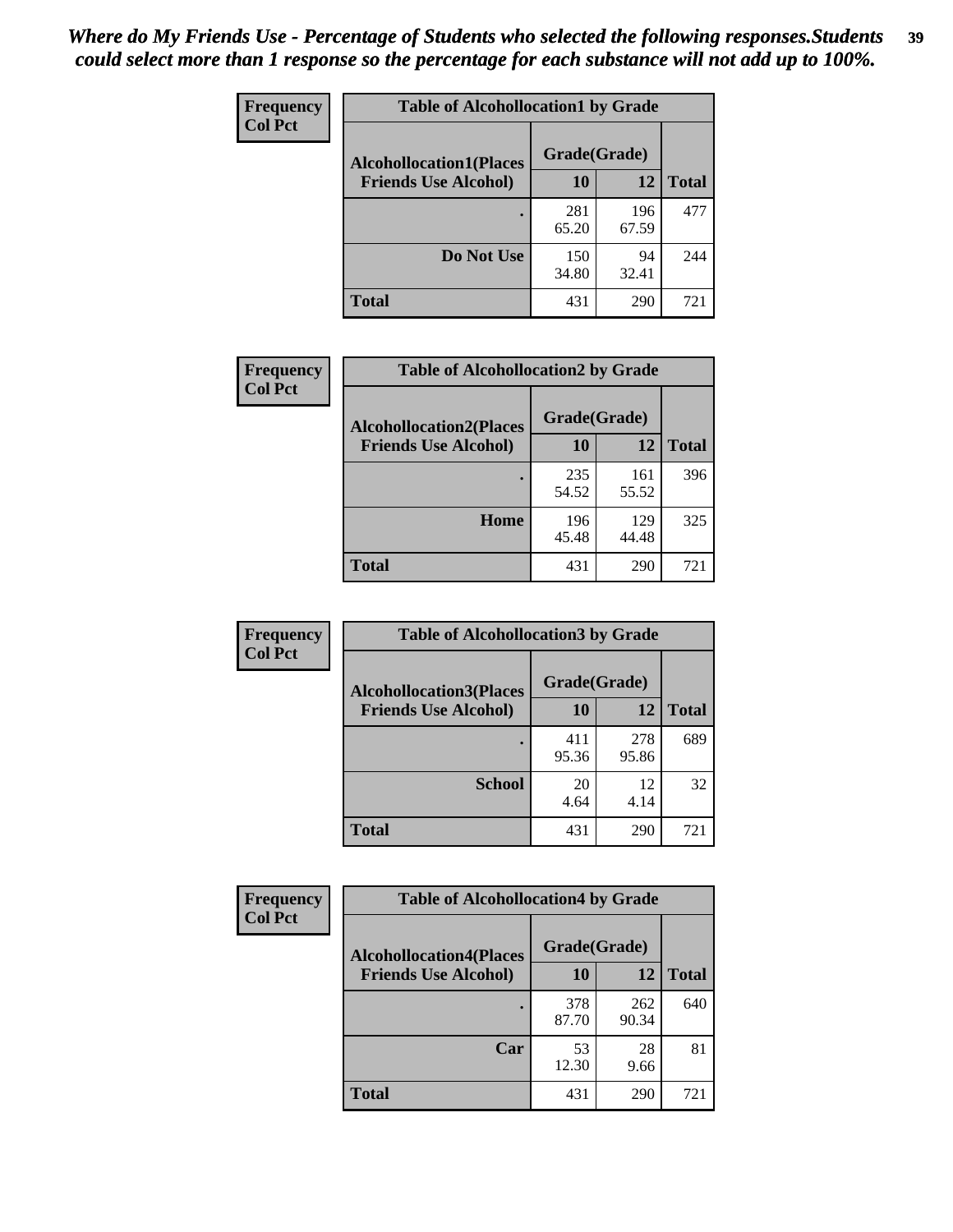| Frequency<br><b>Col Pct</b> | <b>Table of Alcohollocation5 by Grade</b> |              |              |              |  |
|-----------------------------|-------------------------------------------|--------------|--------------|--------------|--|
|                             | <b>Alcohollocation5(Places</b>            | Grade(Grade) |              |              |  |
|                             | <b>Friends Use Alcohol)</b>               | 10           | 12           | <b>Total</b> |  |
|                             |                                           | 209<br>48.49 | 119<br>41.03 | 328          |  |
|                             | <b>Friend's House</b>                     | 222<br>51.51 | 171<br>58.97 | 393          |  |
|                             | <b>Total</b>                              | 431          | 290          | 721          |  |

| <b>Frequency</b> | <b>Table of Alcohollocation6 by Grade</b>                     |              |              |              |
|------------------|---------------------------------------------------------------|--------------|--------------|--------------|
| <b>Col Pct</b>   | <b>Alcohollocation6(Places</b><br><b>Friends Use Alcohol)</b> | Grade(Grade) |              |              |
|                  |                                                               | 10           | 12           | <b>Total</b> |
|                  |                                                               | 314<br>72.85 | 204<br>70.34 | 518          |
|                  | <b>Other</b>                                                  | 117<br>27.15 | 86<br>29.66  | 203          |
|                  | <b>Total</b>                                                  | 431          | 290          | 721          |

| Frequency      | <b>Table of Tobaccolocation1 by Grade</b> |              |              |              |
|----------------|-------------------------------------------|--------------|--------------|--------------|
| <b>Col Pct</b> | <b>Tobaccolocation1(Places</b>            | Grade(Grade) |              |              |
|                | <b>Friends Use Tobacco)</b>               | 10           | <b>12</b>    | <b>Total</b> |
|                |                                           | 231<br>53.60 | 158<br>54.48 | 389          |
|                | Do Not Use                                | 200<br>46.40 | 132<br>45.52 | 332          |
|                | <b>Total</b>                              | 431          | 290          | 721          |

| <b>Frequency</b> | <b>Table of Tobaccolocation2 by Grade</b> |              |              |              |  |
|------------------|-------------------------------------------|--------------|--------------|--------------|--|
| <b>Col Pct</b>   | <b>Tobaccolocation2(Places</b>            | Grade(Grade) |              |              |  |
|                  | <b>Friends Use Tobacco)</b>               | 10           | 12           | <b>Total</b> |  |
|                  |                                           | 249<br>57.77 | 160<br>55.17 | 409          |  |
|                  | Home                                      | 182<br>42.23 | 130<br>44.83 | 312          |  |
|                  | <b>Total</b>                              | 431          | 290          | 721          |  |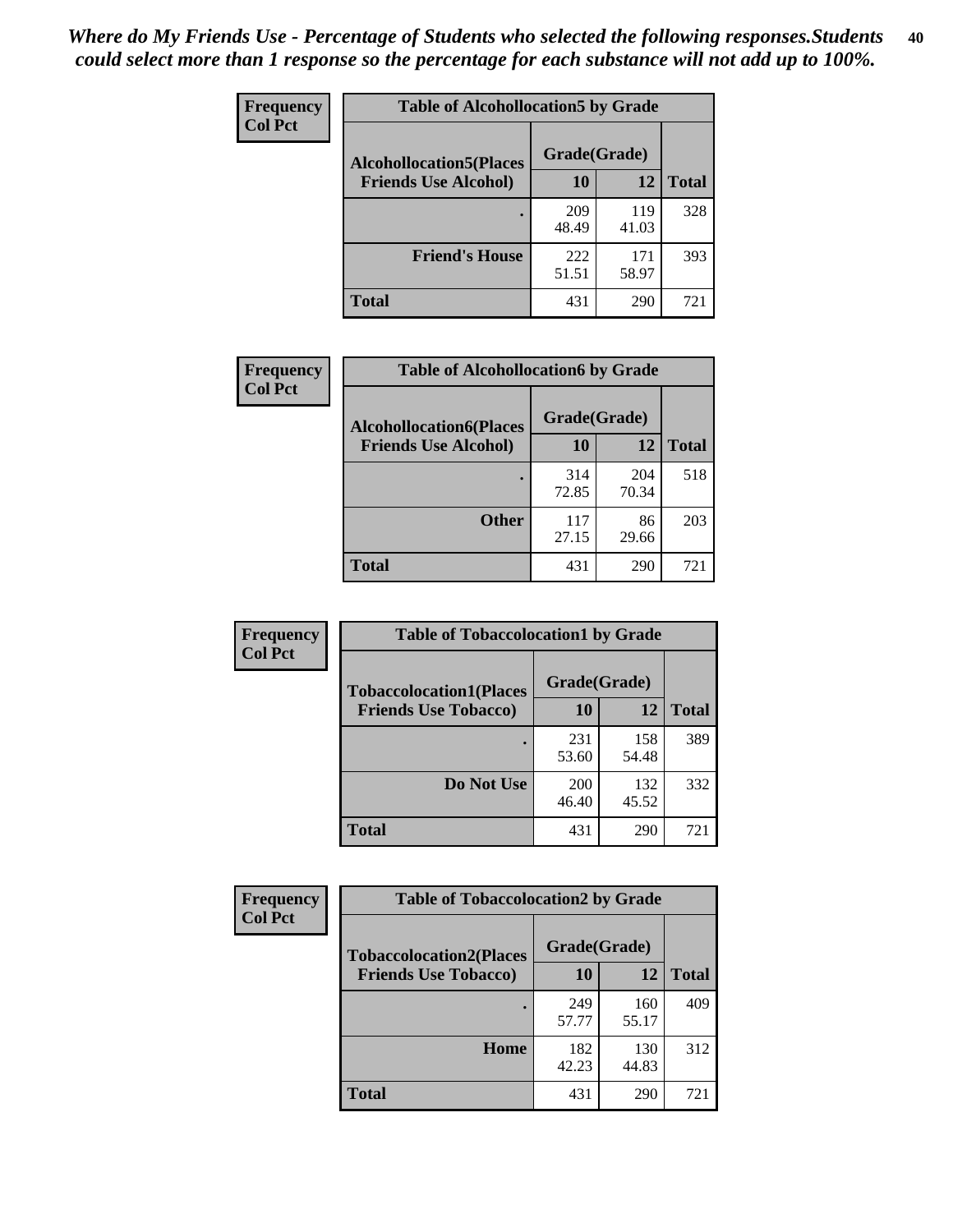| Frequency      | <b>Table of Tobaccolocation3 by Grade</b> |              |              |              |  |
|----------------|-------------------------------------------|--------------|--------------|--------------|--|
| <b>Col Pct</b> | <b>Tobaccolocation3(Places</b>            | Grade(Grade) |              |              |  |
|                | <b>Friends Use Tobacco)</b>               | 10           | 12           | <b>Total</b> |  |
|                |                                           | 363<br>84.22 | 242<br>83.45 | 605          |  |
|                | <b>School</b>                             | 68<br>15.78  | 48<br>16.55  | 116          |  |
|                | <b>Total</b>                              | 431          | 290          | 721          |  |

| Frequency      | <b>Table of Tobaccolocation4 by Grade</b> |              |              |              |
|----------------|-------------------------------------------|--------------|--------------|--------------|
| <b>Col Pct</b> | <b>Tobaccolocation4(Places</b>            | Grade(Grade) |              |              |
|                | <b>Friends Use Tobacco)</b>               | 10           | 12           | <b>Total</b> |
|                |                                           | 311<br>72.16 | 165<br>56.90 | 476          |
|                | Car                                       | 120<br>27.84 | 125<br>43.10 | 245          |
|                | <b>Total</b>                              | 431          | 290          | 721          |

| Frequency      | <b>Table of Tobaccolocation5 by Grade</b> |              |              |              |
|----------------|-------------------------------------------|--------------|--------------|--------------|
| <b>Col Pct</b> | <b>Tobaccolocation5(Places</b>            | Grade(Grade) |              |              |
|                | <b>Friends Use Tobacco)</b>               | 10           | 12           | <b>Total</b> |
|                |                                           | 262<br>60.79 | 155<br>53.45 | 417          |
|                | <b>Friend's House</b>                     | 169<br>39.21 | 135<br>46.55 | 304          |
|                | <b>Total</b>                              | 431          | 290          | 721          |

| Frequency      | <b>Table of Tobaccolocation6 by Grade</b> |              |              |              |  |
|----------------|-------------------------------------------|--------------|--------------|--------------|--|
| <b>Col Pct</b> | <b>Tobaccolocation6(Places</b>            | Grade(Grade) |              |              |  |
|                | <b>Friends Use Tobacco)</b>               | 10           | 12           | <b>Total</b> |  |
|                |                                           | 314<br>72.85 | 201<br>69.31 | 515          |  |
|                | <b>Other</b>                              | 117<br>27.15 | 89<br>30.69  | 206          |  |
|                | <b>Total</b>                              | 431          | 290          | 721          |  |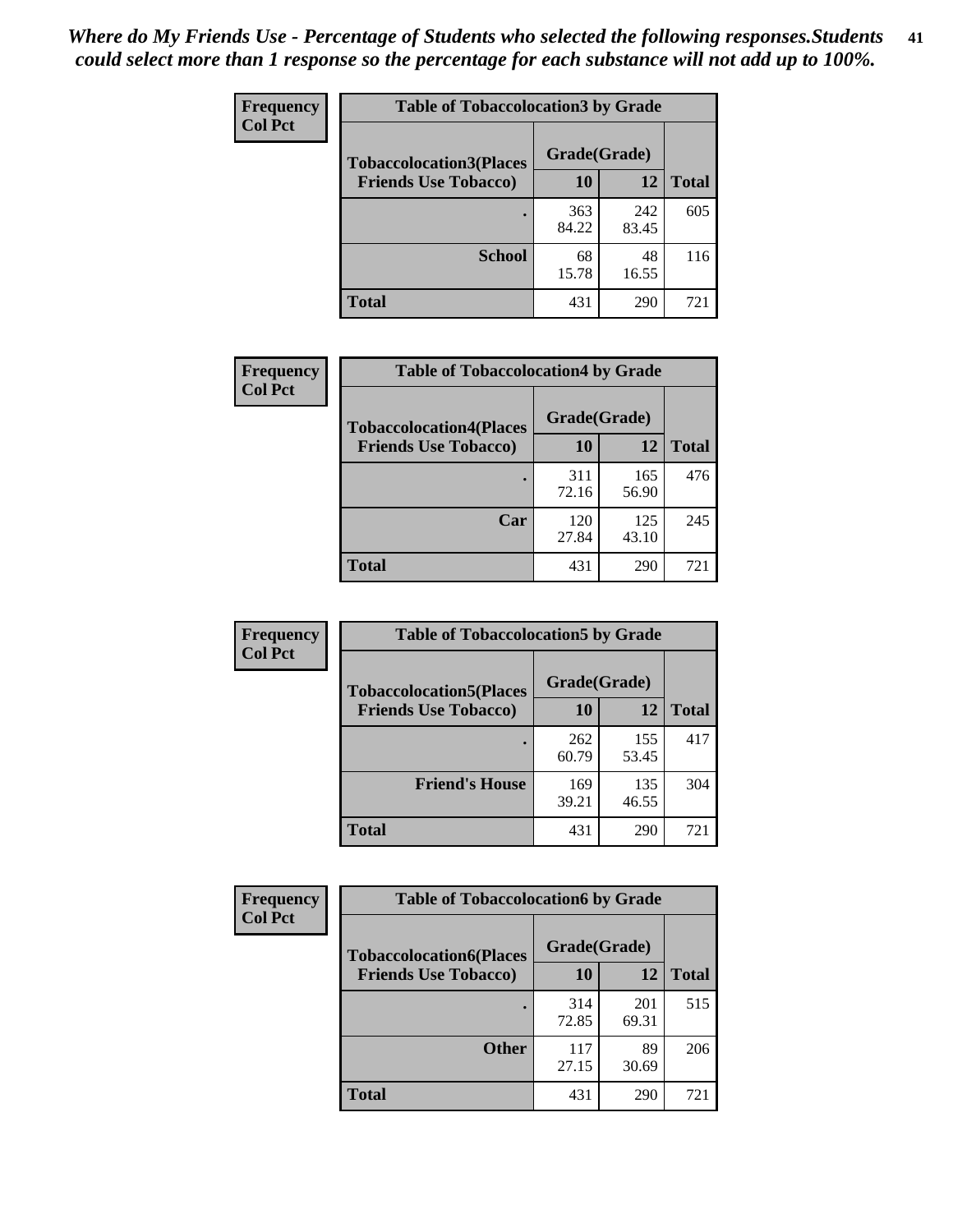| <b>Frequency</b> | <b>Table of Marijuanalocation1 by Grade</b> |              |              |              |
|------------------|---------------------------------------------|--------------|--------------|--------------|
| <b>Col Pct</b>   | <b>Marijuanalocation1(Places</b>            | Grade(Grade) |              |              |
|                  | <b>Friends Use Marijuana</b> )              | <b>10</b>    | 12           | <b>Total</b> |
|                  |                                             | 192<br>44.55 | 134<br>46.21 | 326          |
|                  | Do Not Use                                  | 239<br>55.45 | 156<br>53.79 | 395          |
|                  | <b>Total</b>                                | 431          | 290          | 721          |

| <b>Frequency</b> | <b>Table of Marijuanalocation2 by Grade</b>                        |                    |              |              |
|------------------|--------------------------------------------------------------------|--------------------|--------------|--------------|
| <b>Col Pct</b>   | <b>Marijuanalocation2(Places</b><br><b>Friends Use Marijuana</b> ) | Grade(Grade)<br>10 | 12           | <b>Total</b> |
|                  |                                                                    | 302<br>70.07       | 188<br>64.83 | 490          |
|                  | Home                                                               | 129<br>29.93       | 102<br>35.17 | 231          |
|                  | <b>Total</b>                                                       | 431                | 290          | 721          |

| <b>Frequency</b><br><b>Col Pct</b> | <b>Table of Marijuanalocation3 by Grade</b> |              |              |              |
|------------------------------------|---------------------------------------------|--------------|--------------|--------------|
|                                    | <b>Marijuanalocation3(Places</b>            | Grade(Grade) |              |              |
|                                    | <b>Friends Use Marijuana</b> )              | <b>10</b>    | 12           | <b>Total</b> |
|                                    |                                             | 401<br>93.04 | 272<br>93.79 | 673          |
|                                    | <b>School</b>                               | 30<br>6.96   | 18<br>6.21   | 48           |
|                                    | <b>Total</b>                                | 431          | 290          | 721          |

| <b>Frequency</b> | <b>Table of Marijuanalocation4 by Grade</b> |              |              |              |  |
|------------------|---------------------------------------------|--------------|--------------|--------------|--|
| <b>Col Pct</b>   | <b>Marijuanalocation4(Places</b>            | Grade(Grade) |              |              |  |
|                  | <b>Friends Use Marijuana</b> )              | <b>10</b>    | 12           | <b>Total</b> |  |
|                  |                                             | 343<br>79.58 | 214<br>73.79 | 557          |  |
|                  | Car                                         | 88<br>20.42  | 76<br>26.21  | 164          |  |
|                  | <b>Total</b>                                | 431          | 290          | 721          |  |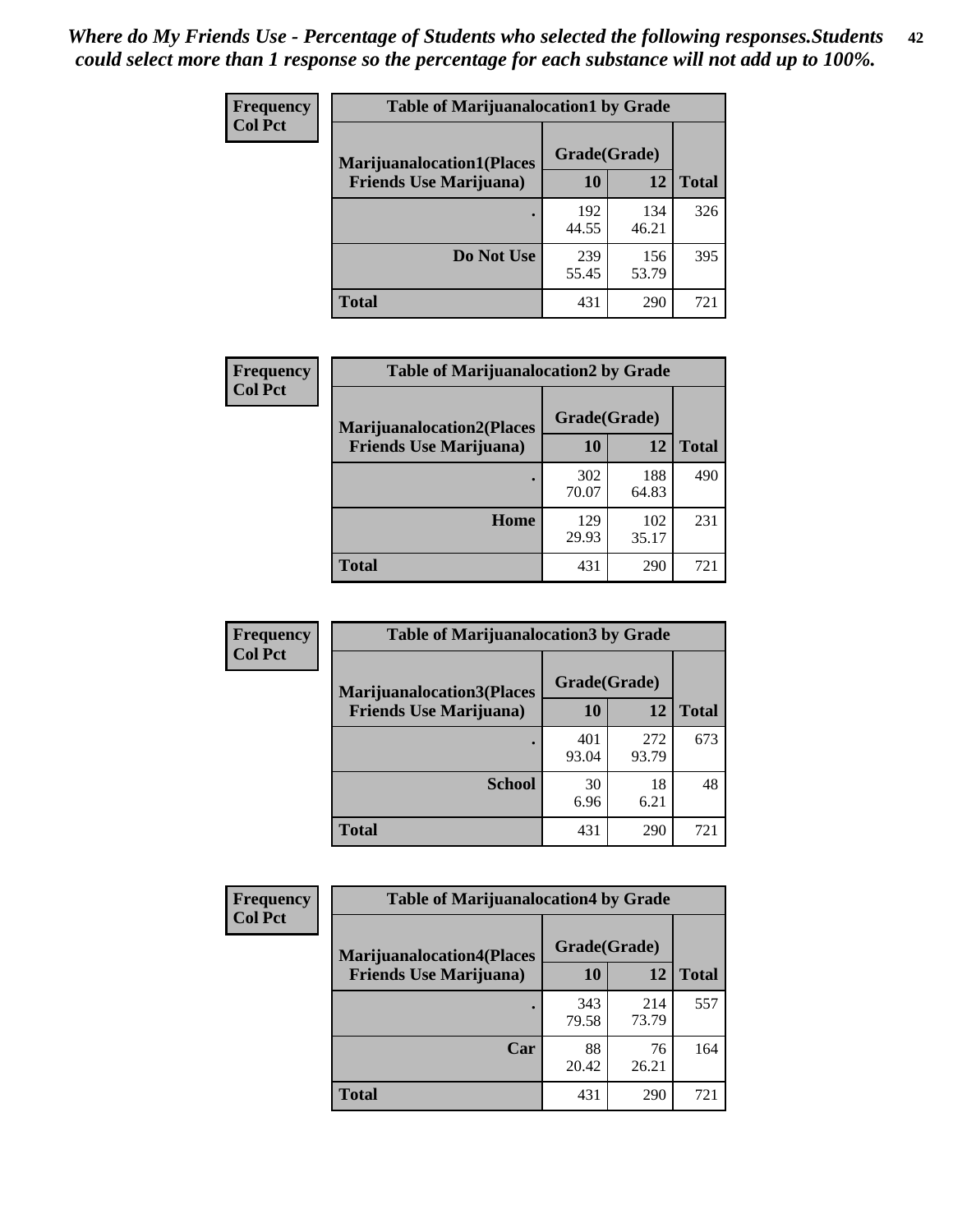| <b>Frequency</b> | <b>Table of Marijuanalocation5 by Grade</b> |              |              |              |
|------------------|---------------------------------------------|--------------|--------------|--------------|
| <b>Col Pct</b>   | <b>Marijuanalocation5</b> (Places           | Grade(Grade) |              |              |
|                  | <b>Friends Use Marijuana</b> )              | 10           | 12           | <b>Total</b> |
|                  |                                             | 285<br>66.13 | 165<br>56.90 | 450          |
|                  | <b>Friend's House</b>                       | 146<br>33.87 | 125<br>43.10 | 271          |
|                  | Total                                       | 431          | 290          | 721          |

| Frequency      | <b>Table of Marijuanalocation6 by Grade</b> |              |              |              |
|----------------|---------------------------------------------|--------------|--------------|--------------|
| <b>Col Pct</b> | <b>Marijuanalocation6(Places</b>            | Grade(Grade) |              |              |
|                | <b>Friends Use Marijuana</b> )              | 10           | 12           | <b>Total</b> |
|                |                                             | 321<br>74.48 | 217<br>74.83 | 538          |
|                | <b>Other</b>                                | 110<br>25.52 | 73<br>25.17  | 183          |
|                | <b>Total</b>                                | 431          | 290          | 721          |

| <b>Frequency</b> | <b>Table of Otherdruglocation1 by Grade</b>                          |              |              |              |
|------------------|----------------------------------------------------------------------|--------------|--------------|--------------|
| <b>Col Pct</b>   | <b>Otherdruglocation1(Places</b><br><b>Friends Use Other Illegal</b> | Grade(Grade) |              |              |
|                  | Drugs)                                                               | 10           | 12           | <b>Total</b> |
|                  |                                                                      | 120<br>27.84 | 65<br>22.41  | 185          |
|                  | Do Not Use                                                           | 311<br>72.16 | 225<br>77.59 | 536          |
|                  | <b>Total</b>                                                         | 431          | 290          | 721          |

| <b>Frequency</b> | <b>Table of Otherdruglocation2 by Grade</b>                          |              |              |              |
|------------------|----------------------------------------------------------------------|--------------|--------------|--------------|
| <b>Col Pct</b>   | <b>Otherdruglocation2(Places</b><br><b>Friends Use Other Illegal</b> | Grade(Grade) |              |              |
|                  | Drugs)                                                               | 10           | 12           | <b>Total</b> |
|                  |                                                                      | 354<br>82.13 | 241<br>83.10 | 595          |
|                  | <b>Home</b>                                                          | 77<br>17.87  | 49<br>16.90  | 126          |
|                  | Total                                                                | 431          | 290          | 721          |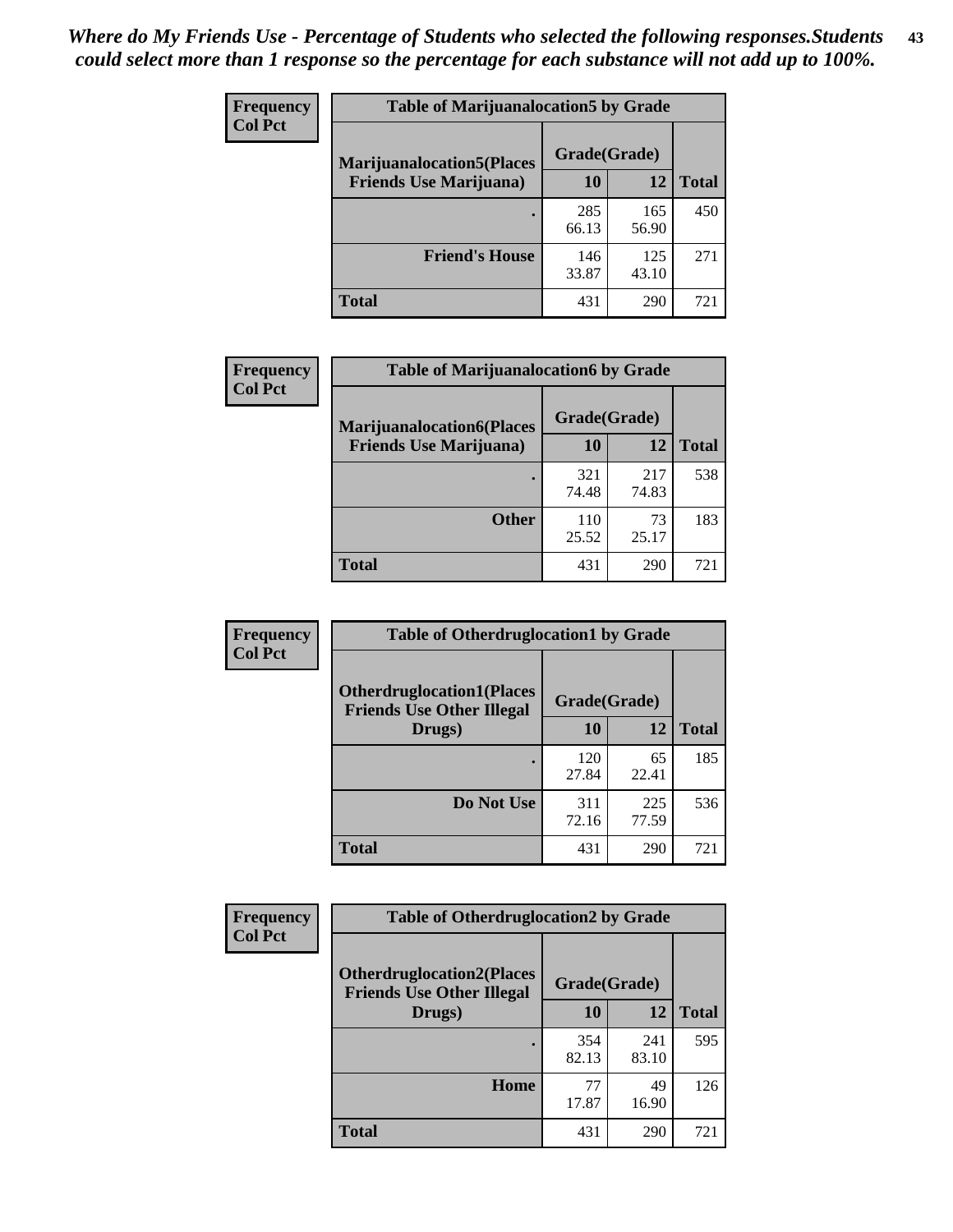| <b>Frequency</b> | <b>Table of Otherdruglocation 3 by Grade</b>                          |              |              |              |
|------------------|-----------------------------------------------------------------------|--------------|--------------|--------------|
| <b>Col Pct</b>   | <b>Otherdruglocation3(Places)</b><br><b>Friends Use Other Illegal</b> | Grade(Grade) |              |              |
|                  | Drugs)                                                                | 10           | 12           | <b>Total</b> |
|                  | $\bullet$                                                             | 405<br>93.97 | 279<br>96.21 | 684          |
|                  | <b>School</b>                                                         | 26<br>6.03   | 11<br>3.79   | 37           |
|                  | <b>Total</b>                                                          | 431          | 290          | 721          |

| Frequency      | <b>Table of Otherdruglocation4 by Grade</b>                          |              |              |              |
|----------------|----------------------------------------------------------------------|--------------|--------------|--------------|
| <b>Col Pct</b> | <b>Otherdruglocation4(Places</b><br><b>Friends Use Other Illegal</b> | Grade(Grade) |              |              |
|                | Drugs)                                                               | 10           | 12           | <b>Total</b> |
|                |                                                                      | 387<br>89.79 | 259<br>89.31 | 646          |
|                | Car                                                                  | 44<br>10.21  | 31<br>10.69  | 75           |
|                | <b>Total</b>                                                         | 431          | 290          | 721          |

| <b>Frequency</b> | <b>Table of Otherdruglocation5 by Grade</b>                          |              |              |              |
|------------------|----------------------------------------------------------------------|--------------|--------------|--------------|
| <b>Col Pct</b>   | <b>Otherdruglocation5(Places</b><br><b>Friends Use Other Illegal</b> | Grade(Grade) |              |              |
|                  | Drugs)                                                               | 10           | 12           | <b>Total</b> |
|                  |                                                                      | 343<br>79.58 | 232<br>80.00 | 575          |
|                  | <b>Friend's House</b>                                                | 88<br>20.42  | 58<br>20.00  | 146          |
|                  | <b>Total</b>                                                         | 431          | 290          | 721          |

| <b>Frequency</b> | <b>Table of Otherdruglocation6 by Grade</b>                          |              |              |              |
|------------------|----------------------------------------------------------------------|--------------|--------------|--------------|
| <b>Col Pct</b>   | <b>Otherdruglocation6(Places</b><br><b>Friends Use Other Illegal</b> | Grade(Grade) |              |              |
|                  | Drugs)                                                               | 10           | 12           | <b>Total</b> |
|                  |                                                                      | 359<br>83.29 | 249<br>85.86 | 608          |
|                  | <b>Other</b>                                                         | 72<br>16.71  | 41<br>14.14  | 113          |
|                  | <b>Total</b>                                                         | 431          | 290          | 721          |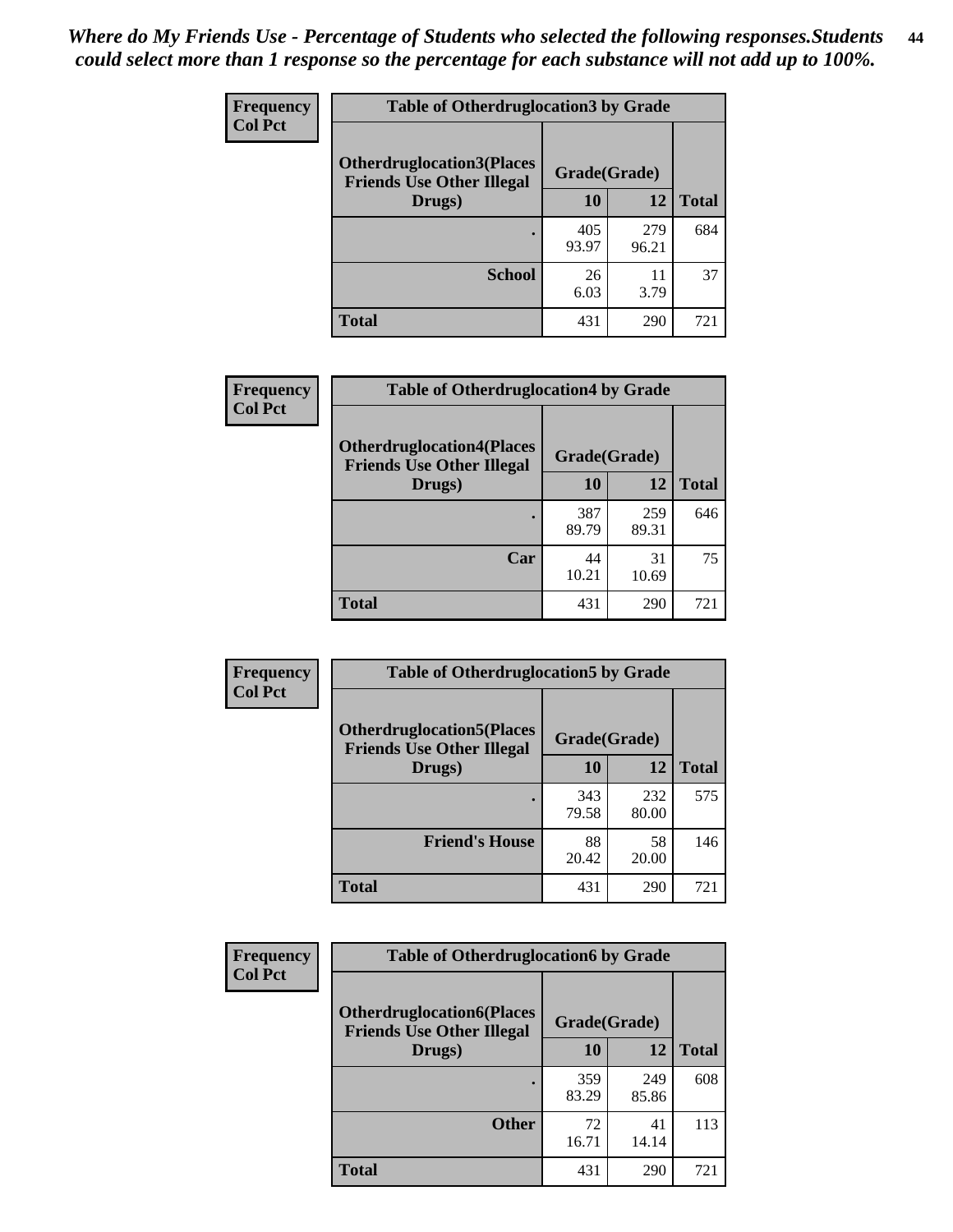| Frequency      | <b>Table of Alcoholtime1 by Grade</b>           |              |                     |              |
|----------------|-------------------------------------------------|--------------|---------------------|--------------|
| <b>Col Pct</b> | <b>Alcoholtime1(Times</b><br><b>Friends Use</b> | Grade(Grade) |                     |              |
|                | Alcohol)                                        | 10           | 12                  | <b>Total</b> |
|                |                                                 | 284<br>65.89 | <b>200</b><br>68.97 | 484          |
|                | Do Not Use                                      | 147<br>34.11 | 90<br>31.03         | 237          |
|                | <b>Total</b>                                    | 431          | 290                 | 721          |

| Frequency      | <b>Table of Alcoholtime2 by Grade</b>           |              |              |              |
|----------------|-------------------------------------------------|--------------|--------------|--------------|
| <b>Col Pct</b> | <b>Alcoholtime2(Times</b><br><b>Friends Use</b> | Grade(Grade) |              |              |
|                | Alcohol)                                        | 10           | 12           | <b>Total</b> |
|                |                                                 | 409<br>94.90 | 283<br>97.59 | 692          |
|                | <b>On Way to School</b>                         | 22<br>5.10   | 7<br>2.41    | 29           |
|                | <b>Total</b>                                    | 431          | 290          | 721          |

| Frequency<br><b>Col Pct</b> | <b>Table of Alcoholtime3 by Grade</b>           |              |              |              |
|-----------------------------|-------------------------------------------------|--------------|--------------|--------------|
|                             | <b>Alcoholtime3(Times</b><br><b>Friends Use</b> | Grade(Grade) |              |              |
|                             | Alcohol)                                        | 10           | 12           | <b>Total</b> |
|                             |                                                 | 416<br>96.52 | 282<br>97.24 | 698          |
|                             | <b>During School</b>                            | 15<br>3.48   | 8<br>2.76    | 23           |
|                             | <b>Total</b>                                    | 431          | 290          | 721          |

| <b>Frequency</b> | <b>Table of Alcoholtime4 by Grade</b> |              |              |              |
|------------------|---------------------------------------|--------------|--------------|--------------|
| <b>Col Pct</b>   | <b>Alcoholtime4(Times</b>             | Grade(Grade) |              |              |
|                  | <b>Friends Use Alcohol)</b>           | 10           | 12           | <b>Total</b> |
|                  |                                       | 396<br>91.88 | 283<br>97.59 | 679          |
|                  | <b>On Way Home From School</b>        | 35<br>8.12   | 2.41         | 42           |
|                  | <b>Total</b>                          | 431          | 290          | 721          |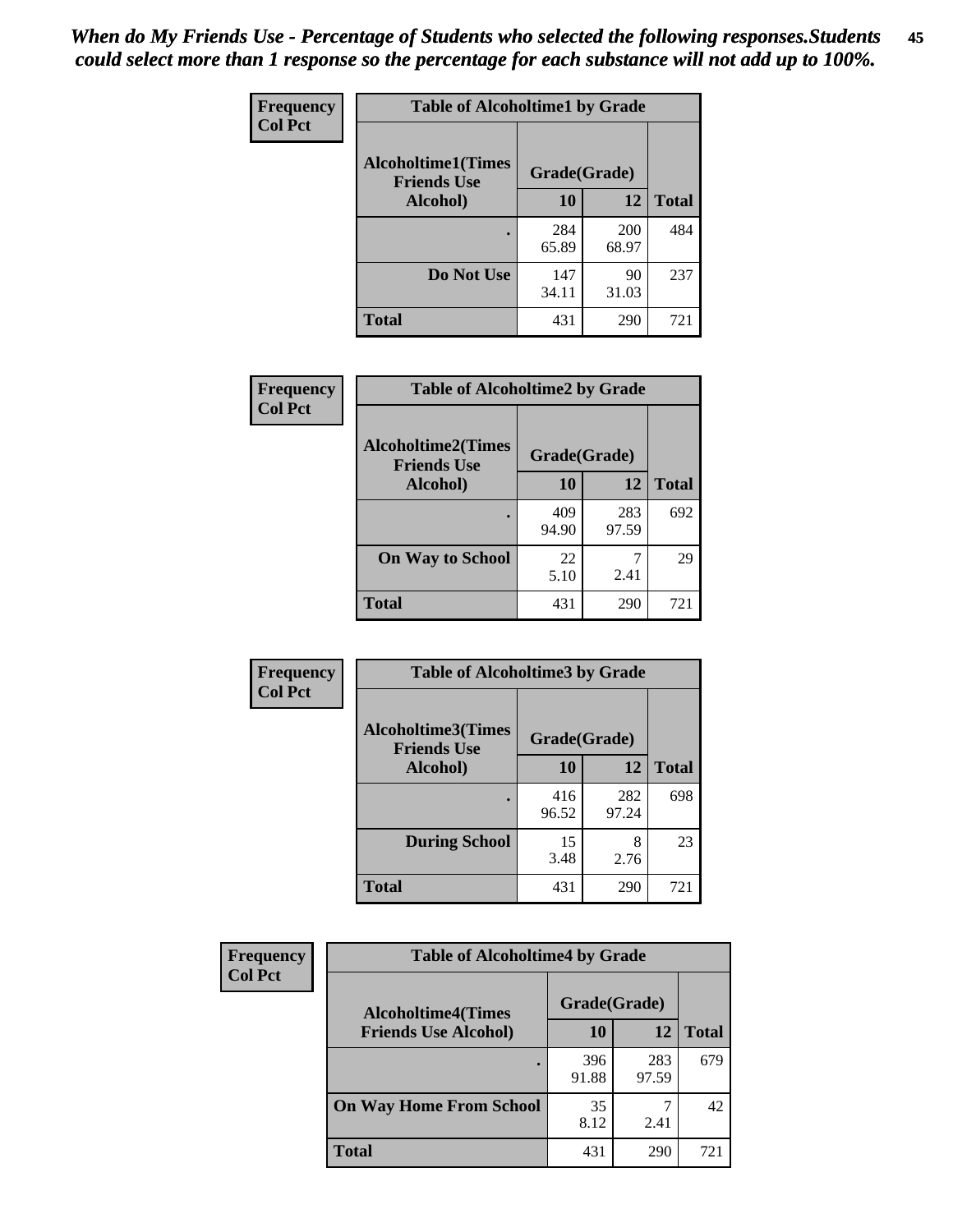*When do My Friends Use - Percentage of Students who selected the following responses.Students could select more than 1 response so the percentage for each substance will not add up to 100%.* **46**

| Frequency      | <b>Table of Alcoholtime5 by Grade</b>           |              |              |              |
|----------------|-------------------------------------------------|--------------|--------------|--------------|
| <b>Col Pct</b> | <b>Alcoholtime5(Times</b><br><b>Friends Use</b> | Grade(Grade) |              |              |
|                | Alcohol)                                        | 10           | 12           | <b>Total</b> |
|                |                                                 | 333<br>77.26 | 216<br>74.48 | 549          |
|                | Weeknights                                      | 98<br>22.74  | 74<br>25.52  | 172          |
|                | <b>Total</b>                                    | 431          | 290          | 721          |

| <b>Frequency</b> | <b>Table of Alcoholtime6 by Grade</b>           |              |              |              |
|------------------|-------------------------------------------------|--------------|--------------|--------------|
| <b>Col Pct</b>   | <b>Alcoholtime6(Times</b><br><b>Friends Use</b> | Grade(Grade) |              |              |
|                  | <b>Alcohol</b> )                                | 10           | 12           | <b>Total</b> |
|                  |                                                 | 146<br>33.87 | 82<br>28.28  | 228          |
|                  | Weekends                                        | 285<br>66.13 | 208<br>71.72 | 493          |
|                  | <b>Total</b>                                    | 431          | 290          | 721          |

| Frequency      | <b>Table of Tobaccotime1 by Grade</b>           |              |              |              |
|----------------|-------------------------------------------------|--------------|--------------|--------------|
| <b>Col Pct</b> | <b>Tobaccotime1(Times</b><br><b>Friends Use</b> | Grade(Grade) |              |              |
|                | <b>Tobacco</b> )                                | 10           | 12           | <b>Total</b> |
|                | $\bullet$                                       | 230<br>53.36 | 160<br>55.17 | 390          |
|                | Do Not Use                                      | 201<br>46.64 | 130<br>44.83 | 331          |
|                | <b>Total</b>                                    | 431          | 290          | 721          |

| <b>Frequency</b> | <b>Table of Tobaccotime2 by Grade</b>           |              |              |              |
|------------------|-------------------------------------------------|--------------|--------------|--------------|
| <b>Col Pct</b>   | <b>Tobaccotime2(Times</b><br><b>Friends Use</b> | Grade(Grade) |              |              |
|                  | <b>Tobacco</b> )                                | 10           | 12           | <b>Total</b> |
|                  |                                                 | 315<br>73.09 | 182<br>62.76 | 497          |
|                  | <b>On Way to School</b>                         | 116<br>26.91 | 108<br>37.24 | 224          |
|                  | Total                                           | 431          | 290          | 721          |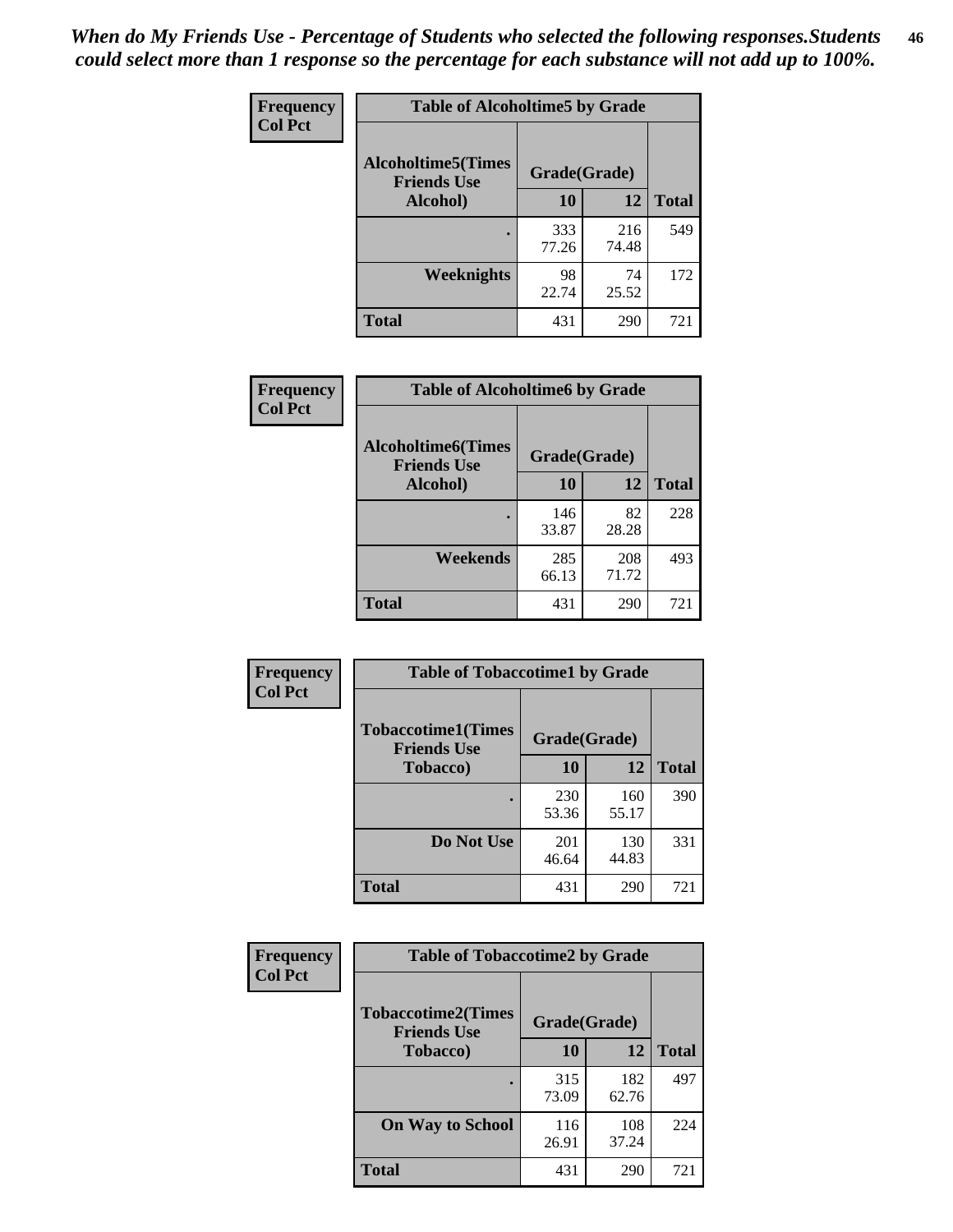| Frequency      | <b>Table of Tobaccotime3 by Grade</b>           |              |              |              |
|----------------|-------------------------------------------------|--------------|--------------|--------------|
| <b>Col Pct</b> | <b>Tobaccotime3(Times</b><br><b>Friends Use</b> | Grade(Grade) |              |              |
|                | <b>Tobacco</b> )                                | 10           | 12           | <b>Total</b> |
|                | $\bullet$                                       | 365<br>84.69 | 255<br>87.93 | 620          |
|                | <b>During School</b>                            | 66<br>15.31  | 35<br>12.07  | 101          |
|                | <b>Total</b>                                    | 431          | 290          | 721          |

| <b>Frequency</b> | <b>Table of Tobaccotime4 by Grade</b> |              |              |              |
|------------------|---------------------------------------|--------------|--------------|--------------|
| <b>Col Pct</b>   | <b>Tobaccotime4(Times</b>             | Grade(Grade) |              |              |
|                  | <b>Friends Use Tobacco)</b>           | 10           | 12           | <b>Total</b> |
|                  |                                       | 396<br>91.88 | 283<br>97.59 | 679          |
|                  | <b>On Way Home From School</b>        | 35<br>8.12   | 2.41         | 42           |
|                  | <b>Total</b>                          | 431          | 290          | 721          |

| Frequency      | <b>Table of Tobaccotime5 by Grade</b>           |              |              |              |
|----------------|-------------------------------------------------|--------------|--------------|--------------|
| <b>Col Pct</b> | <b>Tobaccotime5(Times</b><br><b>Friends Use</b> | Grade(Grade) |              |              |
|                | Tobacco)                                        | 10           | 12           | <b>Total</b> |
|                | $\bullet$                                       | 260<br>60.32 | 149<br>51.38 | 409          |
|                | Weeknights                                      | 171<br>39.68 | 141<br>48.62 | 312          |
|                | <b>Total</b>                                    | 431          | 290          | 721          |

| Frequency<br><b>Col Pct</b> | <b>Table of Tobaccotime6 by Grade</b>           |              |              |              |
|-----------------------------|-------------------------------------------------|--------------|--------------|--------------|
|                             | <b>Tobaccotime6(Times</b><br><b>Friends Use</b> | Grade(Grade) |              |              |
|                             | <b>Tobacco</b> )                                | 10           | 12           | <b>Total</b> |
|                             |                                                 | 218<br>50.58 | 137<br>47.24 | 355          |
|                             | Weekends                                        | 213<br>49.42 | 153<br>52.76 | 366          |
|                             | <b>Total</b>                                    | 431          | 290          | 721          |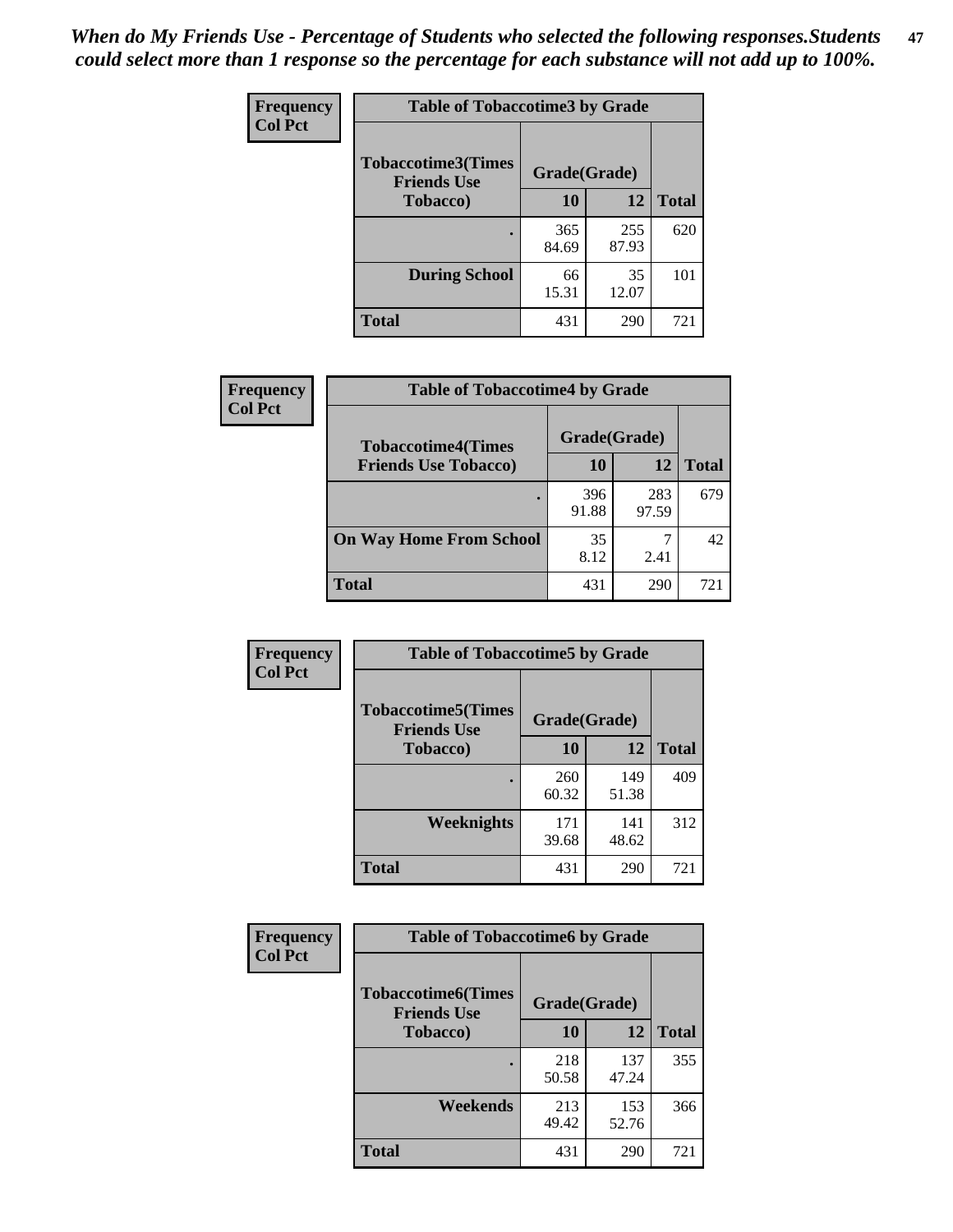| Frequency      | <b>Table of Marijuanatime1 by Grade</b>           |              |              |              |  |
|----------------|---------------------------------------------------|--------------|--------------|--------------|--|
| <b>Col Pct</b> | <b>Marijuanatime1(Times</b><br><b>Friends Use</b> | Grade(Grade) |              |              |  |
|                | Marijuana)                                        | 10           | 12           | <b>Total</b> |  |
|                |                                                   | 191<br>44.32 | 136<br>46.90 | 327          |  |
|                | Do Not Use                                        | 240<br>55.68 | 154<br>53.10 | 394          |  |
|                | <b>Total</b>                                      | 431          | 290          | 721          |  |

| Frequency      | <b>Table of Marijuanatime2 by Grade</b>           |              |              |              |
|----------------|---------------------------------------------------|--------------|--------------|--------------|
| <b>Col Pct</b> | <b>Marijuanatime2(Times</b><br><b>Friends Use</b> | Grade(Grade) |              |              |
|                | Marijuana)                                        | 10           | 12           | <b>Total</b> |
|                |                                                   | 372<br>86.31 | 244<br>84.14 | 616          |
|                | <b>On Way to School</b>                           | 59<br>13.69  | 46<br>15.86  | 105          |
|                | <b>Total</b>                                      | 431          | 290          | 721          |

| Frequency      | <b>Table of Marijuanatime3 by Grade</b>    |              |              |              |
|----------------|--------------------------------------------|--------------|--------------|--------------|
| <b>Col Pct</b> | Marijuanatime3(Times<br><b>Friends Use</b> | Grade(Grade) |              |              |
|                | Marijuana)                                 | 10           | 12           | <b>Total</b> |
|                |                                            | 409<br>94.90 | 275<br>94.83 | 684          |
|                | <b>During School</b>                       | 22<br>5.10   | 15<br>5.17   | 37           |
|                | <b>Total</b>                               | 431          | 290          | 721          |

| Frequency      | <b>Table of Marijuanatime4 by Grade</b> |              |              |       |
|----------------|-----------------------------------------|--------------|--------------|-------|
| <b>Col Pct</b> | <b>Marijuanatime4(Times</b>             | Grade(Grade) |              |       |
|                | <b>Friends Use Marijuana</b> )          | 10           | 12           | Total |
|                |                                         | 368<br>85.38 | 243<br>83.79 | 611   |
|                | <b>On Way Home From School</b>          | 63<br>14.62  | 47<br>16.21  | 110   |
|                | <b>Total</b>                            | 431          | 290          | 721   |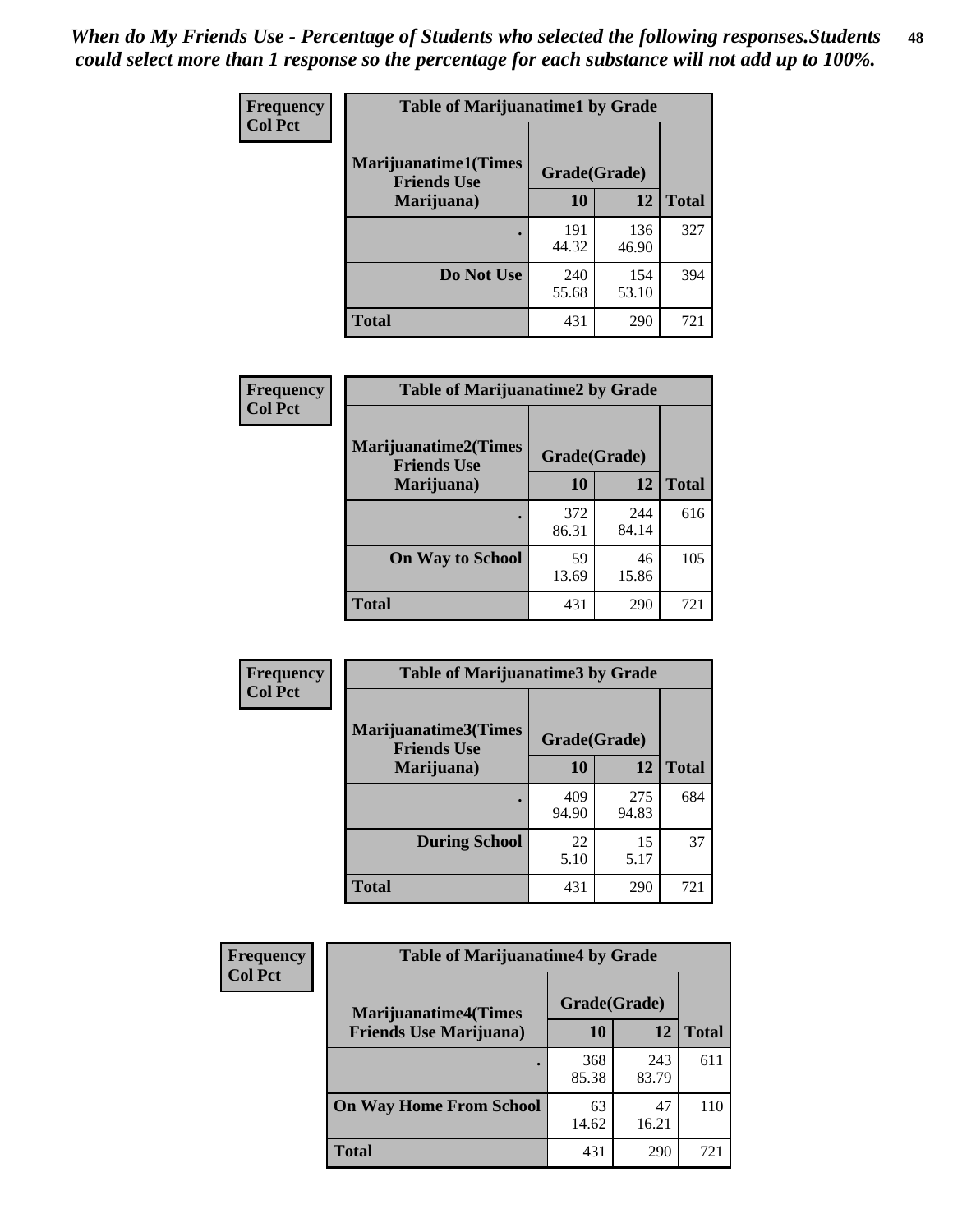| Frequency      | <b>Table of Marijuanatime5 by Grade</b>            |              |              |              |
|----------------|----------------------------------------------------|--------------|--------------|--------------|
| <b>Col Pct</b> | <b>Marijuanatime5</b> (Times<br><b>Friends Use</b> | Grade(Grade) |              |              |
|                | Marijuana)                                         | 10           | 12           | <b>Total</b> |
|                |                                                    | 323<br>74.94 | 195<br>67.24 | 518          |
|                | Weeknights                                         | 108<br>25.06 | 95<br>32.76  | 203          |
|                | <b>Total</b>                                       | 431          | 290          | 721          |

| Frequency      | <b>Table of Marijuanatime6 by Grade</b>    |              |              |              |
|----------------|--------------------------------------------|--------------|--------------|--------------|
| <b>Col Pct</b> | Marijuanatime6(Times<br><b>Friends Use</b> | Grade(Grade) |              |              |
|                | Marijuana)                                 | 10           | 12           | <b>Total</b> |
|                |                                            | 238<br>55.22 | 147<br>50.69 | 385          |
|                | Weekends                                   | 193<br>44.78 | 143<br>49.31 | 336          |
|                | <b>Total</b>                               | 431          | 290          | 721          |

| Frequency      | <b>Table of Otherdrugtime1 by Grade</b><br><b>Otherdrugtime1(Times</b><br>Grade(Grade)<br><b>Friends Use Other</b> |              |              |              |
|----------------|--------------------------------------------------------------------------------------------------------------------|--------------|--------------|--------------|
| <b>Col Pct</b> |                                                                                                                    |              |              |              |
|                | <b>Illegal Drugs</b> )                                                                                             | 10           | 12           | <b>Total</b> |
|                |                                                                                                                    | 110<br>25.52 | 67<br>23.10  | 177          |
|                | Do Not Use                                                                                                         | 321<br>74.48 | 223<br>76.90 | 544          |
|                | Total                                                                                                              | 431          | 290          | 721          |

| <b>Frequency</b> | <b>Table of Otherdrugtime2 by Grade</b>                                 |              |              |              |  |  |
|------------------|-------------------------------------------------------------------------|--------------|--------------|--------------|--|--|
| <b>Col Pct</b>   | <b>Otherdrugtime2(Times</b><br>Grade(Grade)<br><b>Friends Use Other</b> |              |              |              |  |  |
|                  | <b>Illegal Drugs</b> )                                                  | 10           | 12           | <b>Total</b> |  |  |
|                  |                                                                         | 399<br>92.58 | 279<br>96.21 | 678          |  |  |
|                  | <b>On Way to School</b>                                                 | 32<br>7.42   | 11<br>3.79   | 43           |  |  |
|                  | <b>Total</b>                                                            | 431          | 290          | 721          |  |  |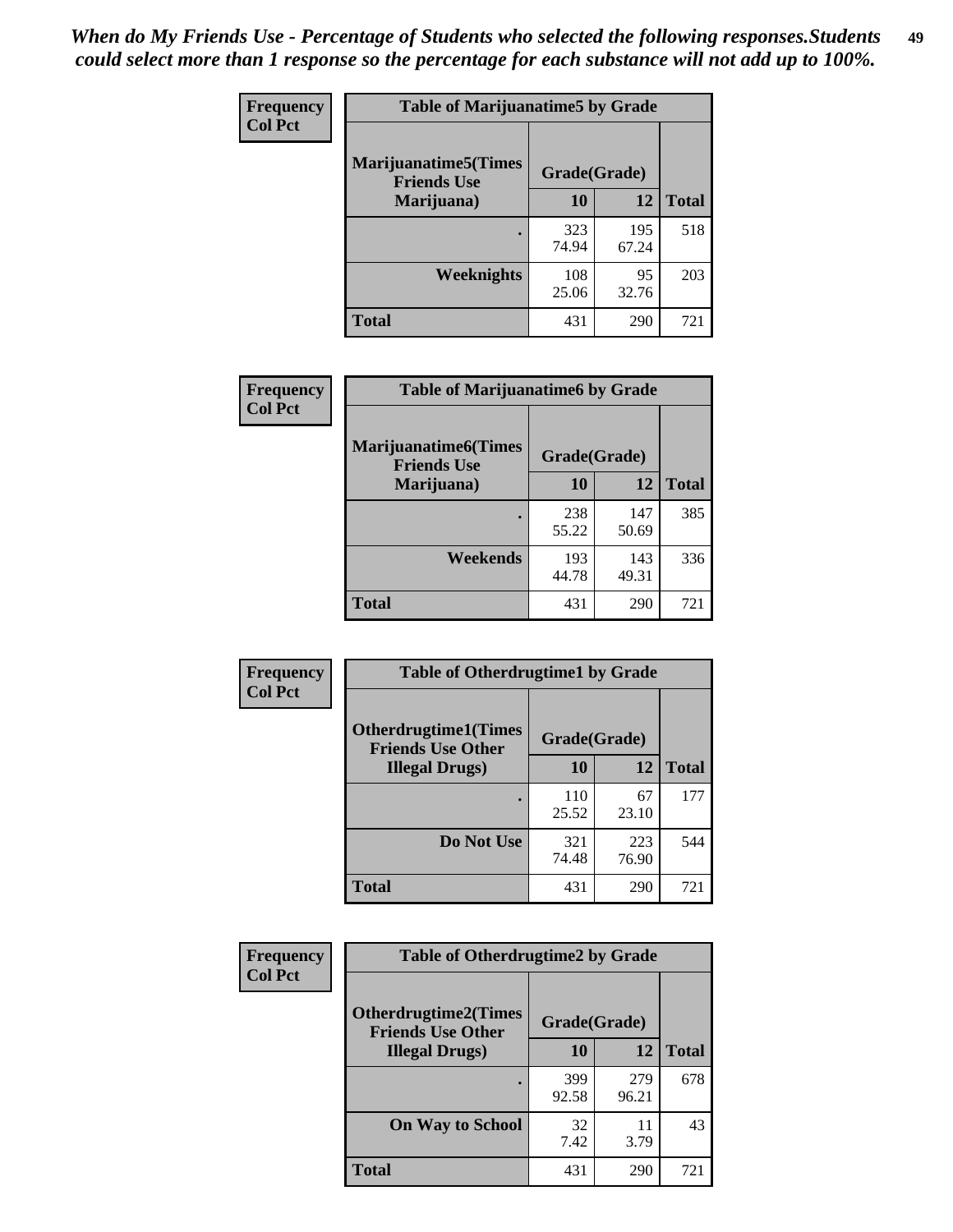| <b>Frequency</b> | <b>Table of Otherdrugtime3 by Grade</b>                 |              |              |              |  |  |  |
|------------------|---------------------------------------------------------|--------------|--------------|--------------|--|--|--|
| <b>Col Pct</b>   | <b>Otherdrugtime3(Times</b><br><b>Friends Use Other</b> | Grade(Grade) |              |              |  |  |  |
|                  | <b>Illegal Drugs</b> )                                  | 10           | 12           | <b>Total</b> |  |  |  |
|                  |                                                         | 408<br>94.66 | 283<br>97.59 | 691          |  |  |  |
|                  | <b>During School</b>                                    | 23<br>5.34   | 7<br>2.41    | 30           |  |  |  |
|                  | Total                                                   | 431          | 290          | 721          |  |  |  |

| Frequency      | <b>Table of Otherdrugtime4 by Grade</b>                         |              |              |              |  |  |
|----------------|-----------------------------------------------------------------|--------------|--------------|--------------|--|--|
| <b>Col Pct</b> | <b>Otherdrugtime4(Times</b><br><b>Friends Use Other Illegal</b> | Grade(Grade) |              |              |  |  |
|                | Drugs)                                                          | 10           | 12           | <b>Total</b> |  |  |
|                | ٠                                                               | 396<br>91.88 | 280<br>96.55 | 676          |  |  |
|                | <b>On Way Home From School</b>                                  | 35<br>8.12   | 10<br>3.45   | 45           |  |  |
|                | <b>Total</b>                                                    | 431          | 290          | 721          |  |  |

| <b>Frequency</b> | <b>Table of Otherdrugtime5 by Grade</b>                  |              |              |              |  |  |  |
|------------------|----------------------------------------------------------|--------------|--------------|--------------|--|--|--|
| <b>Col Pct</b>   | <b>Otherdrugtime5</b> (Times<br><b>Friends Use Other</b> | Grade(Grade) |              |              |  |  |  |
|                  | <b>Illegal Drugs</b> )                                   | 10           | 12           | <b>Total</b> |  |  |  |
|                  |                                                          | 373<br>86.54 | 250<br>86.21 | 623          |  |  |  |
|                  | <b>Weeknights</b>                                        | 58<br>13.46  | 40<br>13.79  | 98           |  |  |  |
|                  | <b>Total</b>                                             | 431          | 290          | 721          |  |  |  |

| Frequency      | <b>Table of Otherdrugtime6 by Grade</b>                 |              |              |              |  |  |
|----------------|---------------------------------------------------------|--------------|--------------|--------------|--|--|
| <b>Col Pct</b> | <b>Otherdrugtime6(Times</b><br><b>Friends Use Other</b> | Grade(Grade) |              |              |  |  |
|                | <b>Illegal Drugs</b> )                                  | 10           | 12           | <b>Total</b> |  |  |
|                |                                                         | 319<br>74.01 | 219<br>75.52 | 538          |  |  |
|                | Weekends                                                | 112<br>25.99 | 71<br>24.48  | 183          |  |  |
|                | Total                                                   | 431          | 290          | 721          |  |  |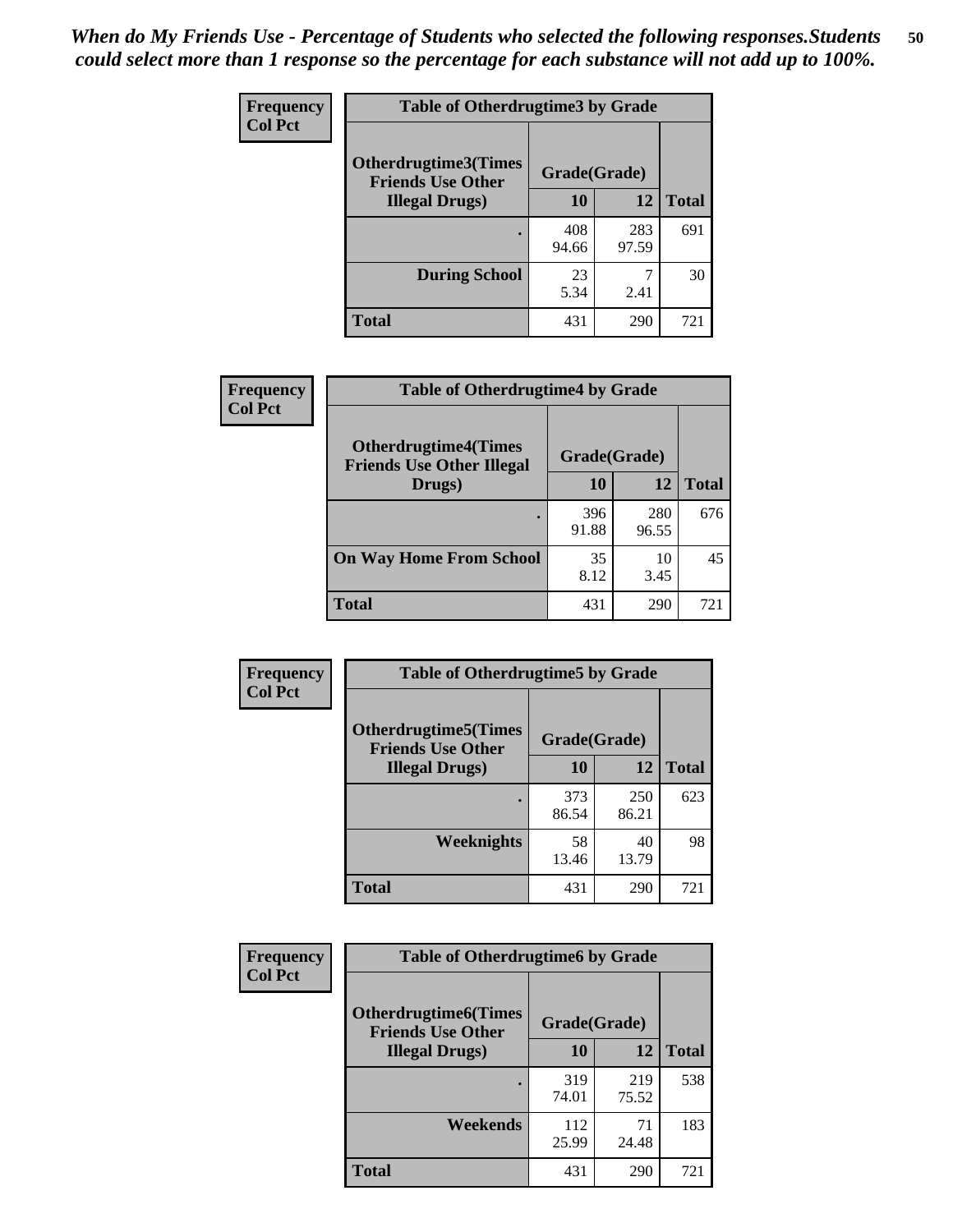| Frequency      | <b>Table of Educationalcohol by Grade</b>                                                                  |              |              |              |  |  |
|----------------|------------------------------------------------------------------------------------------------------------|--------------|--------------|--------------|--|--|
| <b>Col Pct</b> | Educationalcohol(I<br>have been taught<br>about alcohol,<br>tobacco,<br>and other drugs<br>within the last | Grade(Grade) |              |              |  |  |
|                | year at school)                                                                                            | 10           | 12           | <b>Total</b> |  |  |
|                | <b>Yes</b>                                                                                                 | 342<br>79.35 | 132<br>45.52 | 474          |  |  |
|                | N <sub>0</sub>                                                                                             | 89<br>20.65  | 158<br>54.48 | 247          |  |  |
|                | <b>Total</b>                                                                                               | 431          | 290          | 721          |  |  |

| Frequency      | <b>Table of Eversmoked by Grade</b> |              |              |              |  |  |  |
|----------------|-------------------------------------|--------------|--------------|--------------|--|--|--|
| <b>Col Pct</b> | Eversmoked(I<br>have smoked         | Grade(Grade) |              |              |  |  |  |
|                | a cigarette)                        | 10           | 12           | <b>Total</b> |  |  |  |
|                | <b>Yes</b>                          | 147<br>34.11 | 125<br>43.10 | 272          |  |  |  |
|                | N <sub>0</sub>                      | 284<br>65.89 | 165<br>56.90 | 449          |  |  |  |
|                | <b>Total</b>                        | 431          | 290          | 721          |  |  |  |

| Frequency      | <b>Table of Drovedrinking by Grade</b>                                                                              |                    |              |              |  |  |  |
|----------------|---------------------------------------------------------------------------------------------------------------------|--------------------|--------------|--------------|--|--|--|
| <b>Col Pct</b> | Drovedrinking(In<br>the past 30 days I<br>have driven a car<br>or other vehicle<br>while I was<br>drinking alcohol) | Grade(Grade)<br>10 | 12           | <b>Total</b> |  |  |  |
|                | <b>Yes</b>                                                                                                          | 16<br>3.71         | 12<br>4.14   | 28           |  |  |  |
|                | N <sub>0</sub>                                                                                                      | 415<br>96.29       | 278<br>95.86 | 693          |  |  |  |
|                | <b>Total</b>                                                                                                        | 431                | 290          | 721          |  |  |  |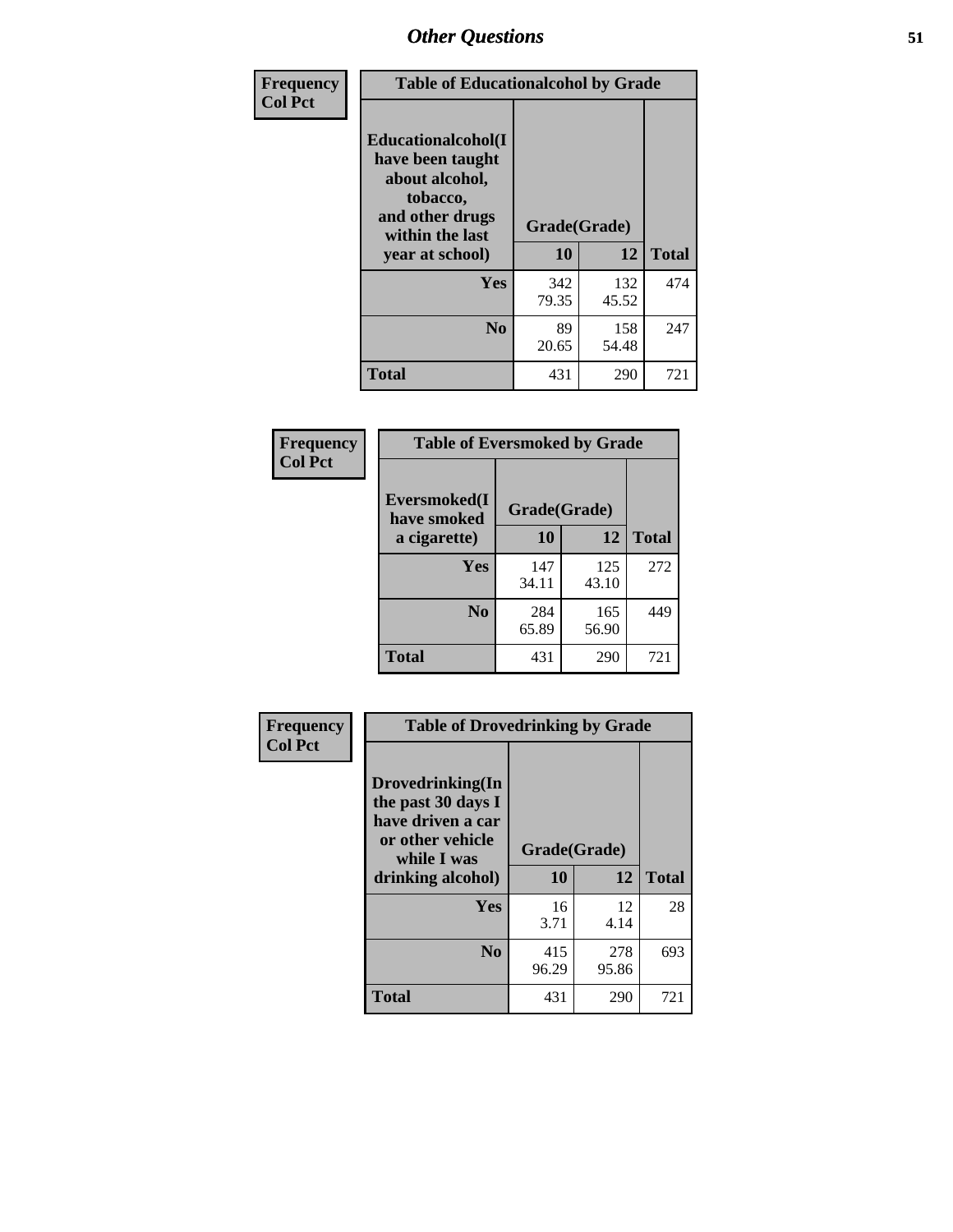| Frequency<br><b>Col Pct</b> | <b>Table of Rodedrinking by Grade</b>                                                                      |              |              |              |  |  |  |
|-----------------------------|------------------------------------------------------------------------------------------------------------|--------------|--------------|--------------|--|--|--|
|                             | Rodedrinking(In<br>the past 30 days<br>I have ridden in<br>a car with a<br>driver who had<br>been drinking | Grade(Grade) |              |              |  |  |  |
|                             | alcohol)                                                                                                   | 10           | 12           | <b>Total</b> |  |  |  |
|                             | <b>Yes</b>                                                                                                 | 71<br>16.47  | 24<br>8.28   | 95           |  |  |  |
|                             | N <sub>0</sub>                                                                                             | 360<br>83.53 | 266<br>91.72 | 626          |  |  |  |
|                             | <b>Total</b>                                                                                               | 431          | 290          | 721          |  |  |  |

#### **Frequency Col Pct**

| <b>Table of Drugsschool by Grade</b>                                                                                      |              |             |              |  |  |  |  |
|---------------------------------------------------------------------------------------------------------------------------|--------------|-------------|--------------|--|--|--|--|
| <b>Drugsschool</b> (During<br>the past 12 months,<br>I have been offered,<br>sold,<br>or given illegal<br>drugs on school | Grade(Grade) |             |              |  |  |  |  |
| property)                                                                                                                 | 10           | 12          | <b>Total</b> |  |  |  |  |
| Yes                                                                                                                       | 95<br>22.04  | 60<br>20.69 | 155          |  |  |  |  |
| N <sub>0</sub>                                                                                                            | 336          | 230         | 566          |  |  |  |  |
|                                                                                                                           | 77.96        | 79.31       |              |  |  |  |  |

| Frequency      | <b>Table of Helpbullied by Grade</b>           |              |              |              |  |  |  |
|----------------|------------------------------------------------|--------------|--------------|--------------|--|--|--|
| <b>Col Pct</b> | Helpbullied(I<br>would help<br>someone who was | Grade(Grade) |              |              |  |  |  |
|                | being bullied)                                 | 10           | 12           | <b>Total</b> |  |  |  |
|                | <b>Strongly Agree</b>                          | 201<br>46.64 | 152<br>52.41 | 353          |  |  |  |
|                | <b>Somewhat Agree</b>                          | 182<br>42.23 | 110<br>37.93 | 292          |  |  |  |
|                | <b>Somewhat Disagree</b>                       | 33<br>7.66   | 21<br>7.24   | 54           |  |  |  |
|                | <b>Strongly Disagree</b>                       | 15<br>3.48   | 7<br>2.41    | 22           |  |  |  |
|                | <b>Total</b>                                   | 431          | 290          | 721          |  |  |  |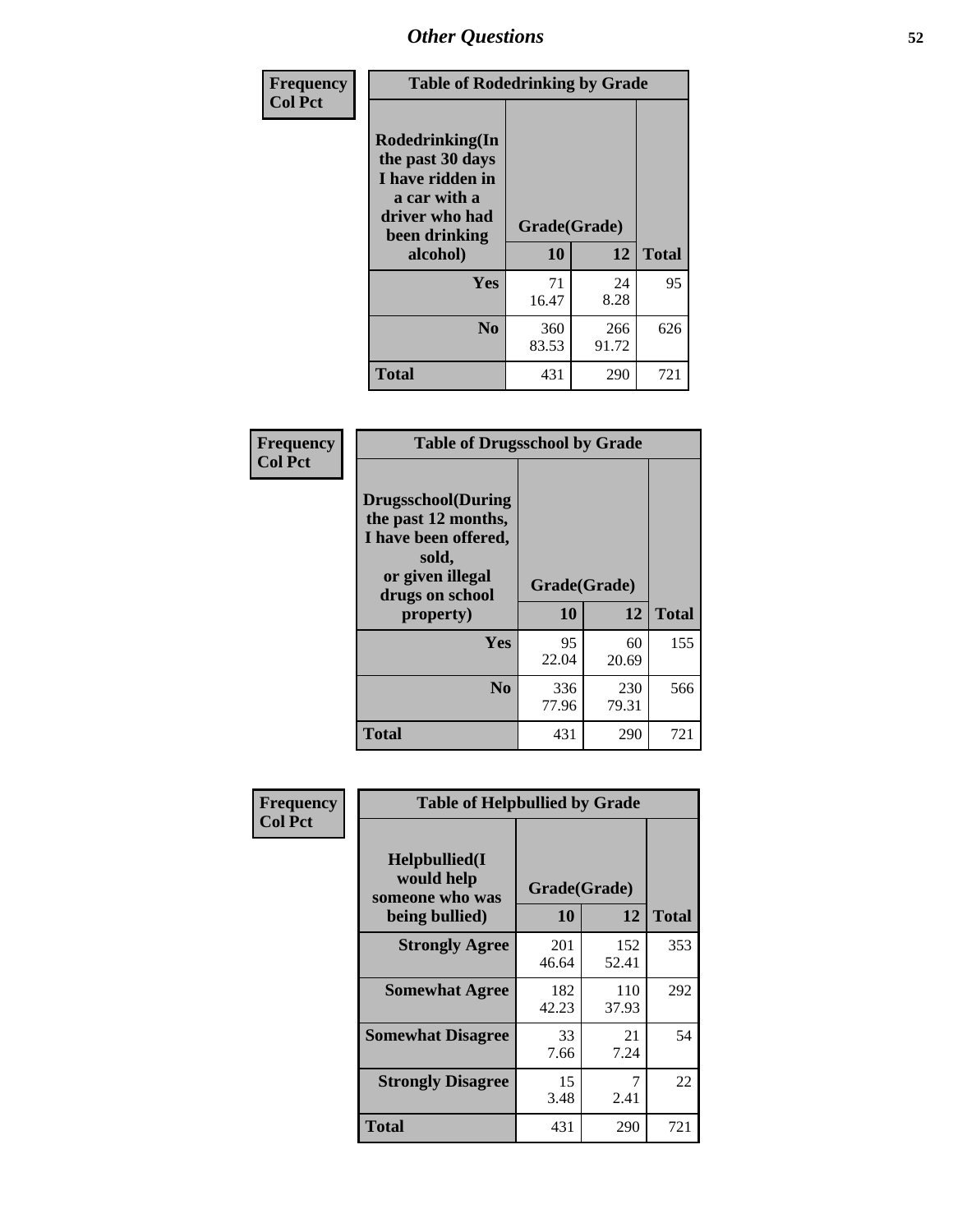| <b>Frequency</b> | <b>Table of Grade by Bingedrinking</b> |                                                                                                         |                                |                              |                          |                                 |                        |                   |              |
|------------------|----------------------------------------|---------------------------------------------------------------------------------------------------------|--------------------------------|------------------------------|--------------------------|---------------------------------|------------------------|-------------------|--------------|
| <b>Row Pct</b>   |                                        | Bingedrinking(I have drunk five or more<br>drinks of alcohol at one sitting during the<br>last 30 days) |                                |                              |                          |                                 |                        |                   |              |
|                  | Grade(Grade)                           | $\mathbf{0}$<br><b>Days</b>                                                                             | 1 or<br>$\overline{2}$<br>days | 3 <sub>to</sub><br>5<br>days | <b>6 to</b><br>9<br>days | <b>10</b><br>to  <br>19<br>days | 20<br>to<br>29<br>days | All<br>30<br>days | <b>Total</b> |
|                  | 10                                     | 365<br>84.69                                                                                            | 10<br>2.32                     | 20<br>4.64                   | 16<br>3.71               | 9<br>2.09                       | 7<br>1.62              | 4<br>0.93         | 431          |
|                  | 12                                     | 229<br>78.97                                                                                            | 14<br>4.83                     | 9<br>3.10                    | 13<br>4.48               | 14<br>4.83                      | 6<br>2.07              | 5<br>1.72         | 290          |
|                  | <b>Total</b>                           | 594                                                                                                     | 24                             | 29                           | 29                       | 23                              | 13                     | 9                 | 721          |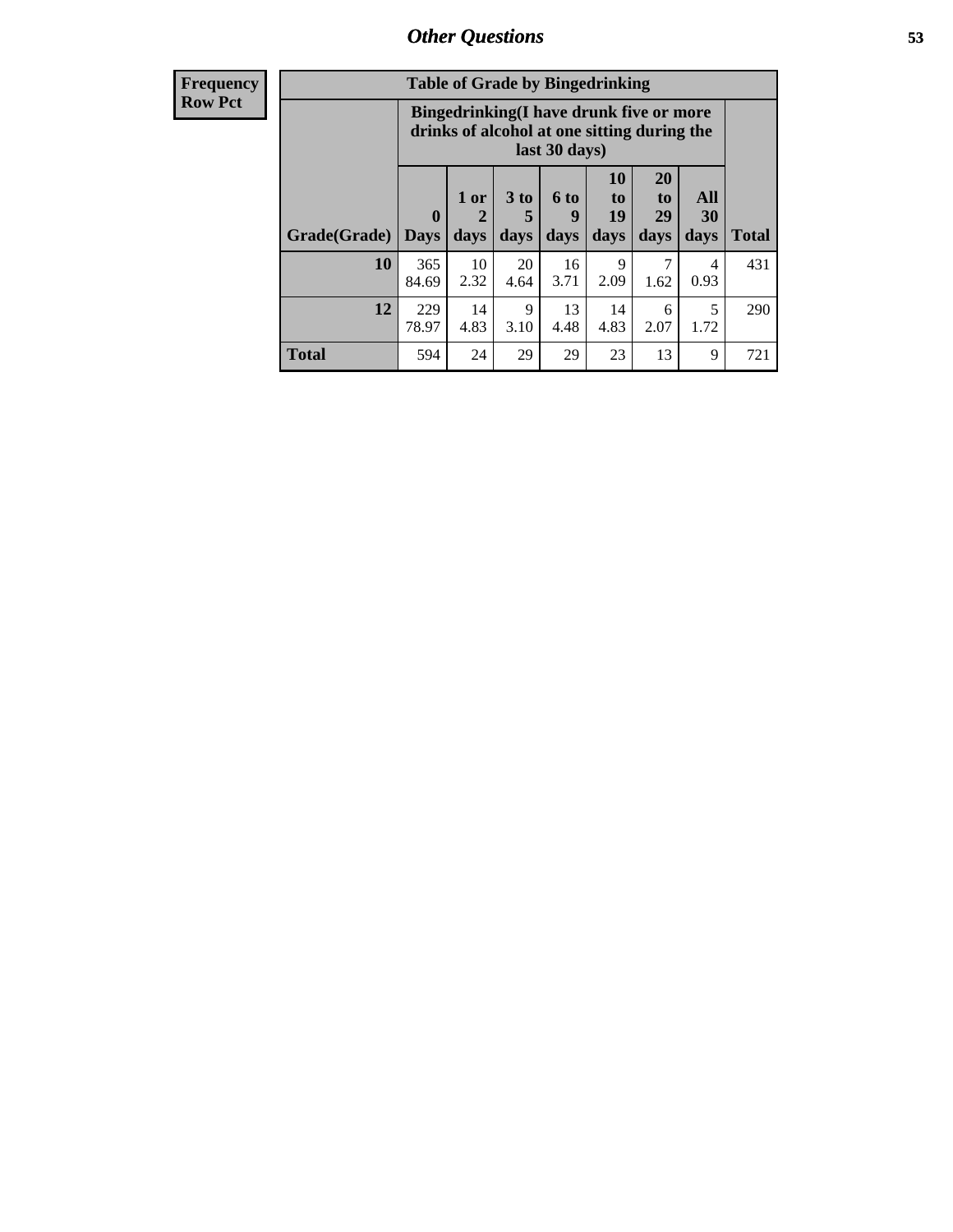## *Nutrition* **54**

| <b>Frequency</b><br>Row Pct |
|-----------------------------|
|                             |

| <b>Table of Grade by Dairy</b> |                          |                                                                                                      |             |             |     |  |  |  |
|--------------------------------|--------------------------|------------------------------------------------------------------------------------------------------|-------------|-------------|-----|--|--|--|
|                                |                          | Dairy (I eat at least 3 servings of dairy<br>products each day)                                      |             |             |     |  |  |  |
| Grade(Grade)                   | <b>Strongly</b><br>Agree | <b>Somewhat</b><br><b>Somewhat</b><br><b>Strongly</b><br><b>Disagree</b><br><b>Disagree</b><br>Agree |             |             |     |  |  |  |
| 10                             | 118<br>27.38             | 190<br>44.08                                                                                         | 77<br>17.87 | 46<br>10.67 | 431 |  |  |  |
| 12                             | 69<br>23.79              | 131<br>45.17                                                                                         | 53<br>18.28 | 37<br>12.76 | 290 |  |  |  |
| <b>Total</b>                   | 187                      | 321                                                                                                  | 130         | 83          | 721 |  |  |  |

| <b>Frequency</b> |  |
|------------------|--|
| <b>Row Pct</b>   |  |

| <b>Table of Grade by Fruitveg</b>                                        |                               |                                    |              |             |     |  |  |  |
|--------------------------------------------------------------------------|-------------------------------|------------------------------------|--------------|-------------|-----|--|--|--|
| Fruitveg(I eat at least 5 servings of fruits<br>and vegetables each day) |                               |                                    |              |             |     |  |  |  |
| Grade(Grade)                                                             | Somewhat Somewhat<br>Disagree | <b>Strongly</b><br><b>Disagree</b> | <b>Total</b> |             |     |  |  |  |
| 10                                                                       | 51<br>11.83                   | 158<br>36.66                       | 144<br>33.41 | 78<br>18.10 | 431 |  |  |  |
| 12                                                                       | 30<br>10.34                   | 73<br>25.17                        | 124<br>42.76 | 63<br>21.72 | 290 |  |  |  |
| <b>Total</b>                                                             | 81                            | 231                                | 268          | 141         | 721 |  |  |  |

| <b>Frequency</b> | <b>Table of Grade by Cafeteriahealthy</b> |                                                                       |              |                                          |                                    |              |  |  |
|------------------|-------------------------------------------|-----------------------------------------------------------------------|--------------|------------------------------------------|------------------------------------|--------------|--|--|
| <b>Row Pct</b>   |                                           | Cafeteriahealthy (School meals in my<br>school cafeteria are healthy) |              |                                          |                                    |              |  |  |
|                  | Grade(Grade)                              | <b>Strongly</b><br>Agree                                              | Agree        | Somewhat   Somewhat  <br><b>Disagree</b> | <b>Strongly</b><br><b>Disagree</b> | <b>Total</b> |  |  |
|                  | 10                                        | 10<br>2.32                                                            | 113<br>26.22 | 117<br>27.15                             | 191<br>44.32                       | 431          |  |  |
|                  | 12                                        | 8<br>2.76                                                             | 74<br>25.52  | 74<br>25.52                              | 134<br>46.21                       | 290          |  |  |
|                  | <b>Total</b>                              | 18                                                                    | 187          | 191                                      | 325                                | 721          |  |  |

| <b>Frequency</b> |
|------------------|
| <b>Row Pct</b>   |

F

| <b>Table of Grade by Cafeterianutrition</b> |                          |                                                                                           |                                    |                                    |              |  |  |  |
|---------------------------------------------|--------------------------|-------------------------------------------------------------------------------------------|------------------------------------|------------------------------------|--------------|--|--|--|
|                                             |                          | <b>Cafeterianutrition</b> (Facts about nutrition<br>are available in my school cafeteria) |                                    |                                    |              |  |  |  |
| Grade(Grade)                                | <b>Strongly</b><br>Agree | Somewhat  <br>Agree                                                                       | <b>Somewhat</b><br><b>Disagree</b> | <b>Strongly</b><br><b>Disagree</b> | <b>Total</b> |  |  |  |
| 10                                          | 34<br>7.89               | 110<br>25.52                                                                              | 144<br>33.41                       | 143<br>33.18                       | 431          |  |  |  |
| 12                                          | 26<br>8.97               | 68<br>23.45                                                                               | 95<br>32.76                        | 101<br>34.83                       | 290          |  |  |  |
| <b>Total</b>                                | 60                       | 178                                                                                       | 239                                | 244                                | 721          |  |  |  |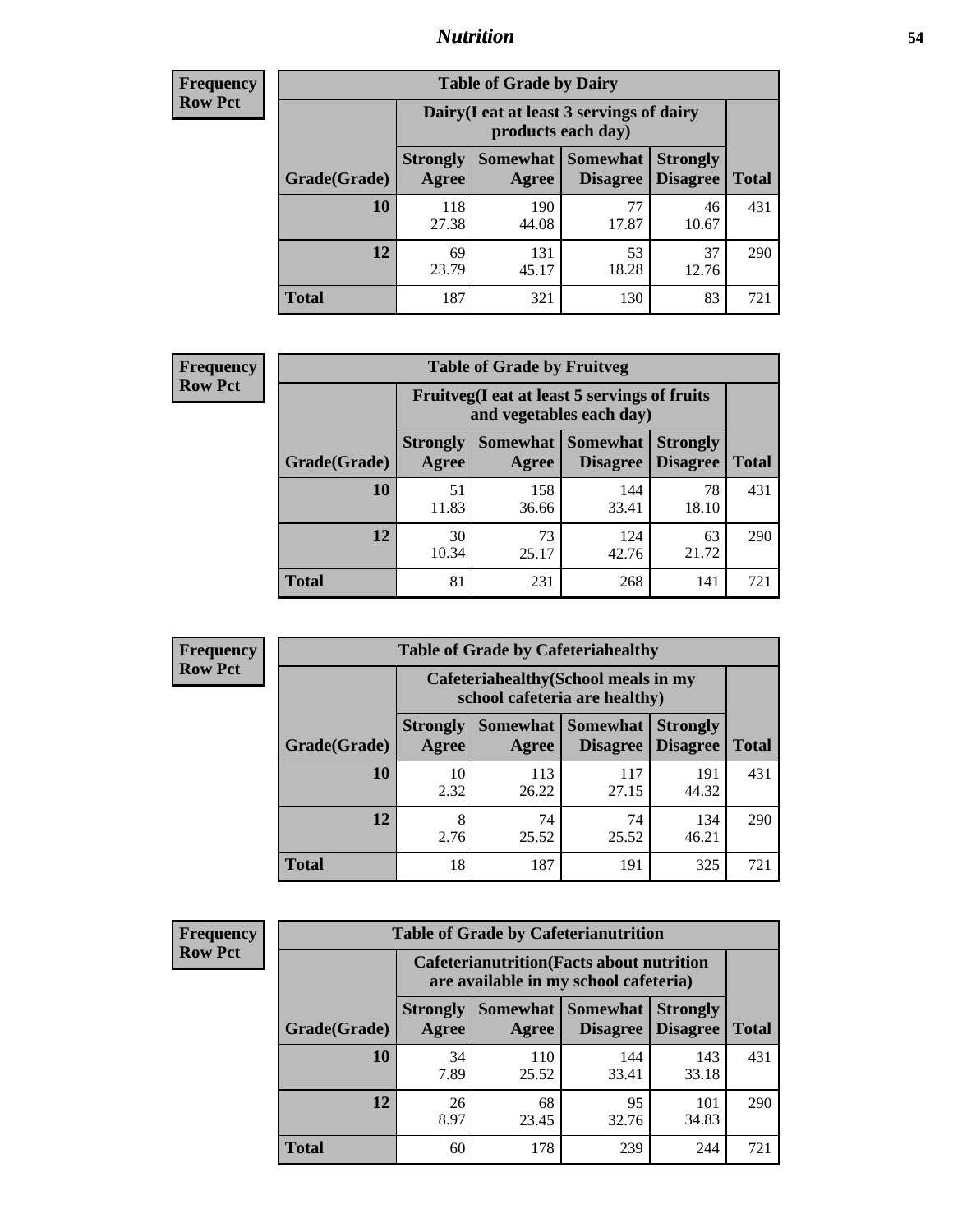## *Nutrition* **55**

| Frequency |
|-----------|
| Row Pct   |

| <b>Table of Grade by Schoollunch</b> |                          |                                                                                                          |            |              |     |  |  |  |
|--------------------------------------|--------------------------|----------------------------------------------------------------------------------------------------------|------------|--------------|-----|--|--|--|
|                                      |                          | Schoollunch(I eat school lunch three or<br>more times per week)                                          |            |              |     |  |  |  |
| Grade(Grade)                         | <b>Strongly</b><br>Agree | <b>Somewhat</b><br>Somewhat  <br><b>Strongly</b><br><b>Disagree</b><br>Disagree<br><b>Total</b><br>Agree |            |              |     |  |  |  |
| 10                                   | 145<br>33.64             | 71<br>16.47                                                                                              | 35<br>8.12 | 180<br>41.76 | 431 |  |  |  |
| 12                                   | 97<br>33.45              | 46<br>15.86                                                                                              | 19<br>6.55 | 128<br>44.14 | 290 |  |  |  |
| <b>Total</b>                         | 242                      | 117                                                                                                      | 54         | 308          | 721 |  |  |  |

| <b>Frequency</b> |  |
|------------------|--|
| <b>Row Pct</b>   |  |

| <b>Table of Grade by Foodchoices</b>                                                                                                  |             |              |             |              |     |  |  |
|---------------------------------------------------------------------------------------------------------------------------------------|-------------|--------------|-------------|--------------|-----|--|--|
| <b>Foodchoices</b> (I make healthy food choices in<br>my school cafeteria)                                                            |             |              |             |              |     |  |  |
| Somewhat Somewhat<br><b>Strongly</b><br><b>Strongly</b><br><b>Disagree</b> Disagree<br>Agree<br><b>Total</b><br>Grade(Grade)<br>Agree |             |              |             |              |     |  |  |
| 10                                                                                                                                    | 66<br>15.31 | 149<br>34.57 | 87<br>20.19 | 129<br>29.93 | 431 |  |  |
| 12                                                                                                                                    | 30<br>10.34 | 107<br>36.90 | 56<br>19.31 | 97<br>33.45  | 290 |  |  |
| <b>Total</b>                                                                                                                          | 96          | 256          | 143         | 226          | 721 |  |  |

| Frequency      | <b>Table of Grade by Wholewheat</b> |                                                                                                             |              |                                      |                                    |              |  |  |
|----------------|-------------------------------------|-------------------------------------------------------------------------------------------------------------|--------------|--------------------------------------|------------------------------------|--------------|--|--|
| <b>Row Pct</b> |                                     | Wholewheat (There are whole wheat and<br>multigrain breads and cereals available in<br>my school cafeteria) |              |                                      |                                    |              |  |  |
|                | Grade(Grade)                        | <b>Strongly</b><br>Agree                                                                                    | Agree        | Somewhat Somewhat<br><b>Disagree</b> | <b>Strongly</b><br><b>Disagree</b> | <b>Total</b> |  |  |
|                | 10                                  | 58<br>13.46                                                                                                 | 131<br>30.39 | 125<br>29.00                         | 117<br>27.15                       | 431          |  |  |
|                | 12                                  | 24<br>8.28                                                                                                  | 102<br>35.17 | 69<br>23.79                          | 95<br>32.76                        | 290          |  |  |
|                | <b>Total</b>                        | 82                                                                                                          | 233          | 194                                  | 212                                | 721          |  |  |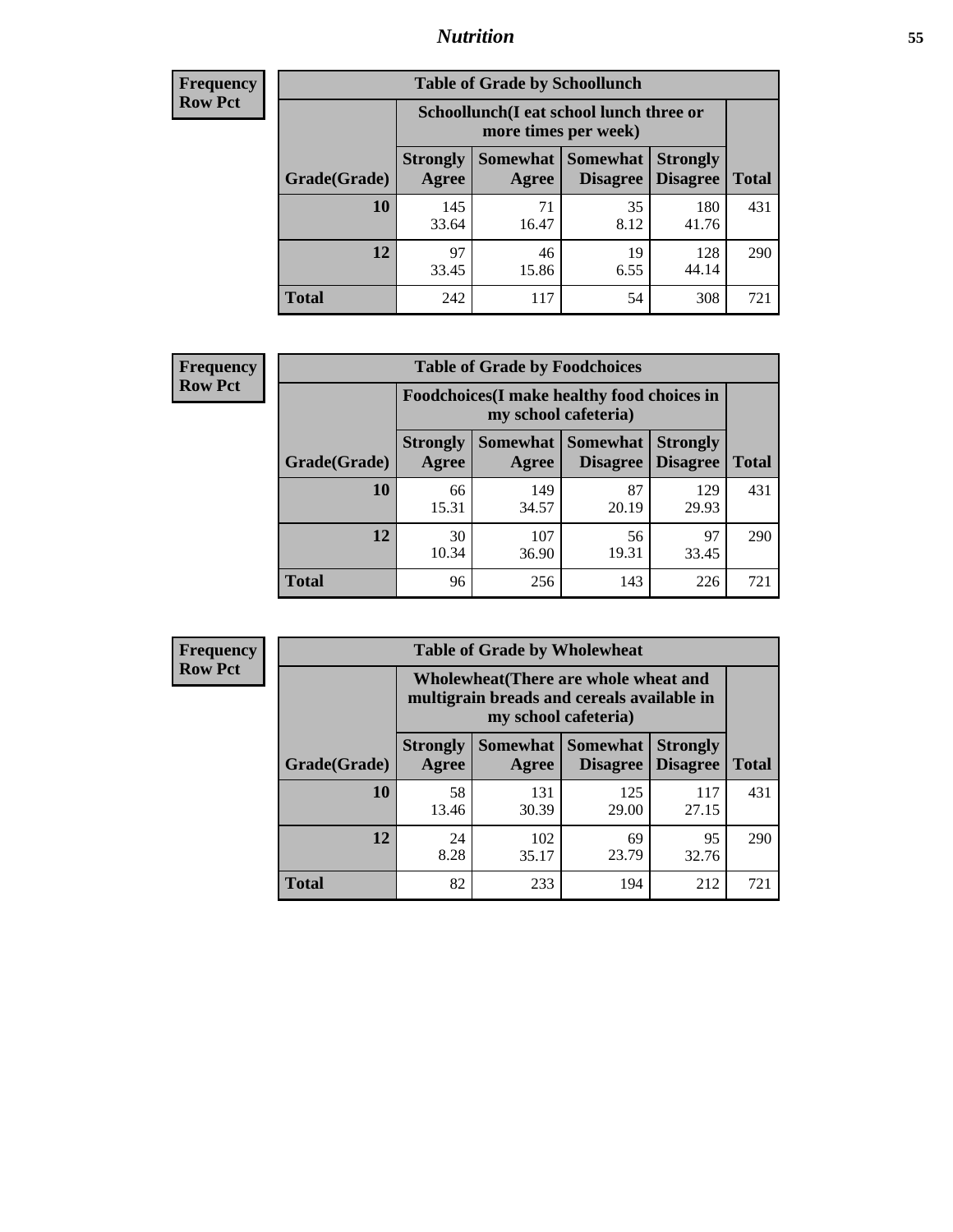## *Nutrition* **56**

**Frequency Row Pct**

| <b>Table of Grade by Healthyvending</b> |                                                                                                                                               |                          |                                    |                                    |              |  |
|-----------------------------------------|-----------------------------------------------------------------------------------------------------------------------------------------------|--------------------------|------------------------------------|------------------------------------|--------------|--|
|                                         | Healthyvending (If only healthy snacks and<br>beverages were available in the vending<br>machines during the school day,<br>I would buy them) |                          |                                    |                                    |              |  |
| Grade(Grade)                            | <b>Strongly</b><br>Agree                                                                                                                      | <b>Somewhat</b><br>Agree | <b>Somewhat</b><br><b>Disagree</b> | <b>Strongly</b><br><b>Disagree</b> | <b>Total</b> |  |
| 10                                      | 91<br>21.11                                                                                                                                   | 138<br>32.02             | 89<br>20.65                        | 113<br>26.22                       | 431          |  |
| 12                                      | 71<br>24.48                                                                                                                                   | 103<br>35.52             | 55<br>18.97                        | 61<br>21.03                        | 290          |  |
| Total                                   | 162                                                                                                                                           | 241                      | 144                                | 174                                | 721          |  |

**Frequency Row Pct**

| <b>Table of Grade by Schoolbreakfast</b> |                                                                                                                                        |                     |                                    |                                    |              |  |
|------------------------------------------|----------------------------------------------------------------------------------------------------------------------------------------|---------------------|------------------------------------|------------------------------------|--------------|--|
|                                          | Schoolbreakfast(If breakfast were<br>available at school,<br>but outside the cafeteria,<br>I would eat breakfast at school more often) |                     |                                    |                                    |              |  |
| Grade(Grade)                             | <b>Strongly</b><br>Agree                                                                                                               | Somewhat  <br>Agree | <b>Somewhat</b><br><b>Disagree</b> | <b>Strongly</b><br><b>Disagree</b> | <b>Total</b> |  |
| 10                                       | 136<br>31.55                                                                                                                           | 135<br>31.32        | 77<br>17.87                        | 83<br>19.26                        | 431          |  |
| 12                                       | 101<br>34.83                                                                                                                           | 110<br>37.93        | 42<br>14.48                        | 37<br>12.76                        | 290          |  |
| <b>Total</b>                             | 237                                                                                                                                    | 245                 | 119                                | 120                                | 721          |  |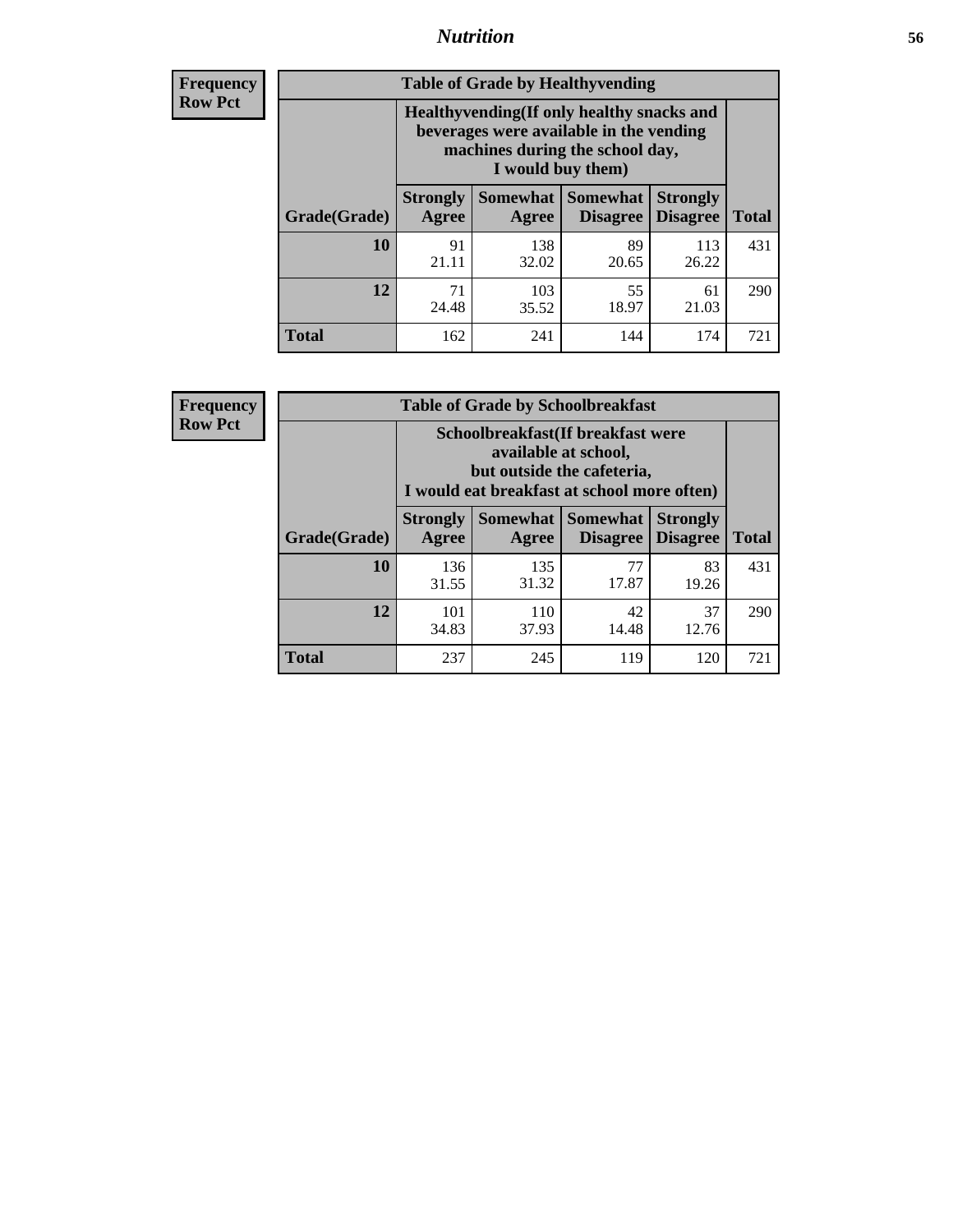| Frequency<br><b>Col Pct</b> | <b>Table of Educationaids by Grade</b>                                                                    |                    |              |              |
|-----------------------------|-----------------------------------------------------------------------------------------------------------|--------------------|--------------|--------------|
|                             | <b>Educationaids</b> (I<br>have been<br>taught about<br><b>HIV/AIDS</b> at<br>school in the<br>past year) | Grade(Grade)<br>10 | 12           | <b>Total</b> |
|                             | Yes                                                                                                       | 356<br>82.60       | 127<br>43.79 | 483          |
|                             | N <sub>0</sub>                                                                                            | 75<br>17.40        | 163<br>56.21 | 238          |
|                             | <b>Total</b>                                                                                              | 431                | 290          | 721          |

| <b>Frequency</b> | <b>Table of Educationcharacter by Grade</b>                                                 |              |              |              |
|------------------|---------------------------------------------------------------------------------------------|--------------|--------------|--------------|
| <b>Col Pct</b>   | <b>Educationcharacter(I</b><br>have been taught<br>about character<br>education in the past | Grade(Grade) |              |              |
|                  | year at school)                                                                             | 10           | 12           | <b>Total</b> |
|                  | <b>Yes</b>                                                                                  | 314<br>72.85 | 172<br>59.31 | 486          |
|                  | N <sub>0</sub>                                                                              | 117<br>27.15 | 118<br>40.69 | 235          |
|                  | <b>Total</b>                                                                                | 431          | 290          | 721          |

| Frequency      | <b>Table of Gradcoach1 by Grade</b>              |              |              |              |
|----------------|--------------------------------------------------|--------------|--------------|--------------|
| <b>Col Pct</b> | Gradcoach1(I<br>know who my<br><b>Graduation</b> | Grade(Grade) |              |              |
|                | Coach is)                                        | 10           | 12           | <b>Total</b> |
|                | Yes                                              | 56<br>12.99  | 85<br>29.31  | 141          |
|                | N <sub>0</sub>                                   | 375<br>87.01 | 205<br>70.69 | 580          |
|                | <b>Total</b>                                     | 431          | 290          | 721          |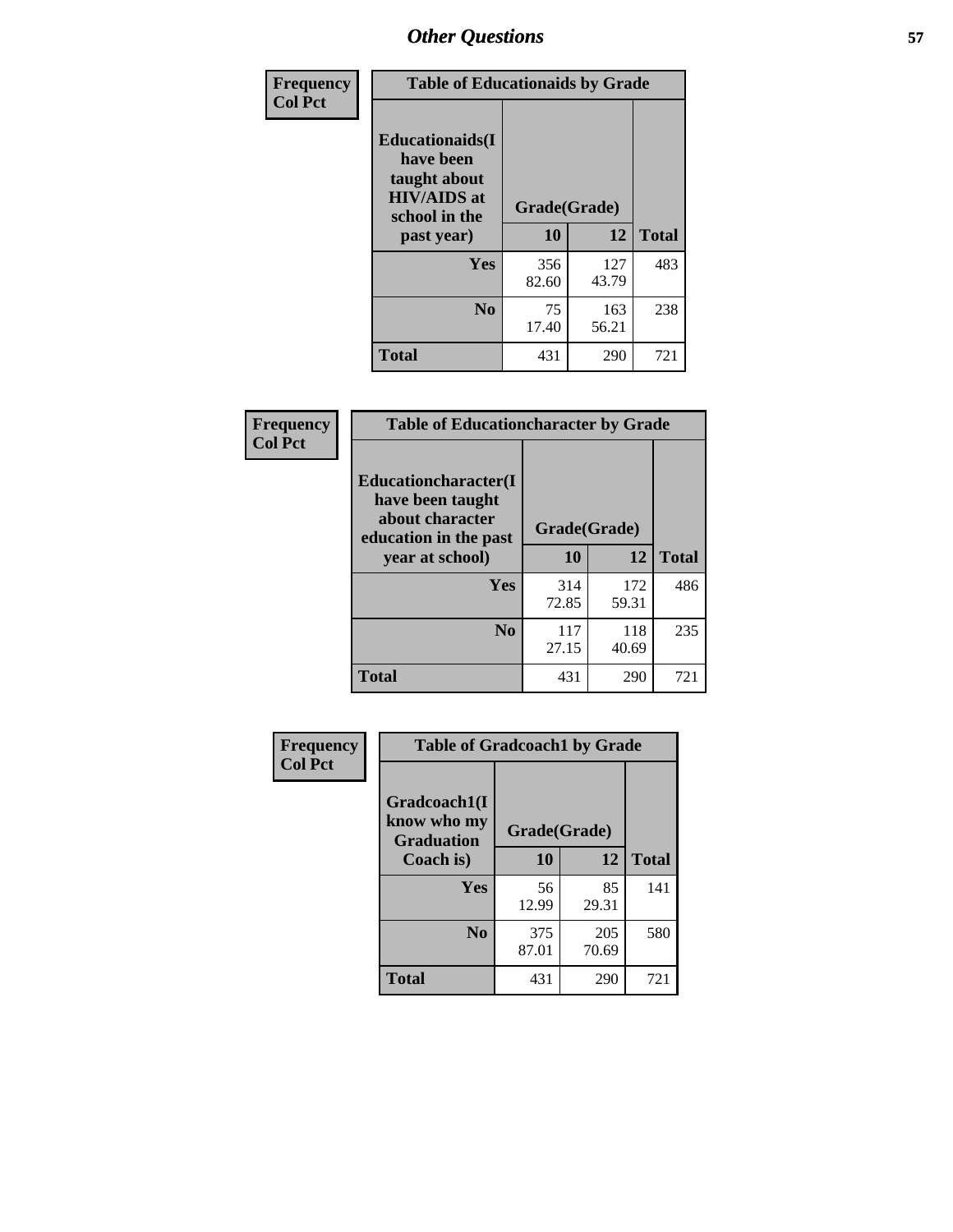| Frequency      | <b>Table of Gradcoach2 by Grade</b> |              |              |              |
|----------------|-------------------------------------|--------------|--------------|--------------|
| <b>Col Pct</b> |                                     |              |              |              |
|                | Gradcoach2(I<br>have                |              |              |              |
|                | contacted my<br><b>Graduation</b>   | Grade(Grade) |              |              |
|                | Coach)                              | 10           | 12           | <b>Total</b> |
|                | Yes                                 | 28<br>6.50   | 46<br>15.86  | 74           |
|                | N <sub>0</sub>                      | 403<br>93.50 | 244<br>84.14 | 647          |
|                | <b>Total</b>                        | 431          | 290          | 721          |

| Frequency<br><b>Col Pct</b> | <b>Table of Gradcoach3 by Grade</b>                                         |              |              |              |
|-----------------------------|-----------------------------------------------------------------------------|--------------|--------------|--------------|
|                             | Gradcoach3(I<br>have received<br>assistance<br>from my<br><b>Graduation</b> | Grade(Grade) |              |              |
|                             | Coach)                                                                      | 10           | 12           | <b>Total</b> |
|                             | Yes                                                                         | 25<br>5.80   | 36<br>12.41  | 61           |
|                             | N <sub>0</sub>                                                              | 105<br>24.36 | 66<br>22.76  | 171          |
|                             | Don't know                                                                  | 301<br>69.84 | 188<br>64.83 | 489          |
|                             | <b>Total</b>                                                                | 431          | 290          | 721          |

| Frequency<br><b>Col Pct</b> | <b>Table of Selfharm by Grade</b>                                                                                                                                                      |                    |              |              |
|-----------------------------|----------------------------------------------------------------------------------------------------------------------------------------------------------------------------------------|--------------------|--------------|--------------|
|                             | <b>Selfharm</b> (During<br>the past 12<br>months,<br>I harmed myself<br>on purpose<br><b>Suicideconsider</b><br>During the past<br>12 months,<br>I seriously<br>considered<br>suicide) | Grade(Grade)<br>10 | 12           | <b>Total</b> |
|                             | Yes                                                                                                                                                                                    | 46<br>10.67        | 20<br>6.90   | 66           |
|                             | N <sub>0</sub>                                                                                                                                                                         | 385<br>89.33       | 270<br>93.10 | 655          |
|                             | <b>Total</b>                                                                                                                                                                           | 431                | 290          | 721          |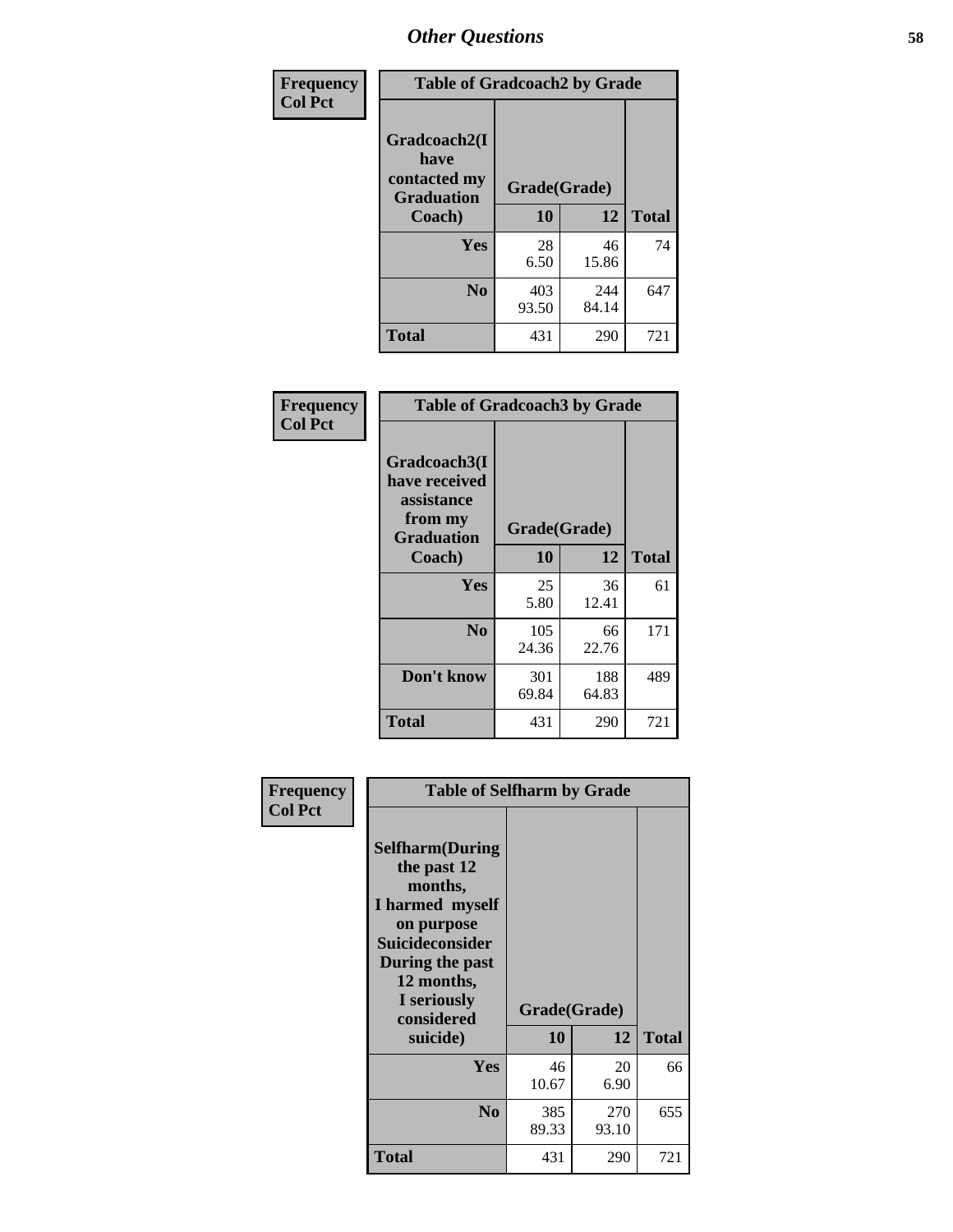| <b>Frequency</b> | <b>Table of Suicideconsider by Grade</b> |              |              |              |  |
|------------------|------------------------------------------|--------------|--------------|--------------|--|
| <b>Col Pct</b>   |                                          | Grade(Grade) |              |              |  |
|                  | Suicideconsider                          | <b>10</b>    | 12           | <b>Total</b> |  |
|                  | Yes                                      | 50<br>11.60  | 19<br>6.55   | 69           |  |
|                  | N <sub>0</sub>                           | 381<br>88.40 | 271<br>93.45 | 652          |  |
|                  | Total                                    | 431          | 290          | 721          |  |

| Frequency      | <b>Table of Suicideattempt by Grade</b>              |              |              |              |
|----------------|------------------------------------------------------|--------------|--------------|--------------|
| <b>Col Pct</b> | Suicideattempt(I<br>have attempted<br>suicide in the | Grade(Grade) |              |              |
|                | last year)                                           | 10           | 12           | <b>Total</b> |
|                | Yes                                                  | 25<br>5.80   | 2.41         | 32           |
|                | $\bf No$                                             | 406<br>94.20 | 283<br>97.59 | 689          |
|                | <b>Total</b>                                         | 431          | 290          | 721          |

| Frequency      | <b>Table of Instantmessaged by Grade</b>               |              |              |              |
|----------------|--------------------------------------------------------|--------------|--------------|--------------|
| <b>Col Pct</b> | Instantmessaged(I<br>have instant<br>messaged people I | Grade(Grade) |              |              |
|                | do not even know)                                      | 10           | 12           | <b>Total</b> |
|                | Yes                                                    | 152<br>35.27 | 95<br>32.76  | 247          |
|                | N <sub>0</sub>                                         | 279<br>64.73 | 195<br>67.24 | 474          |
|                | <b>Total</b>                                           | 431          | 290          | 721          |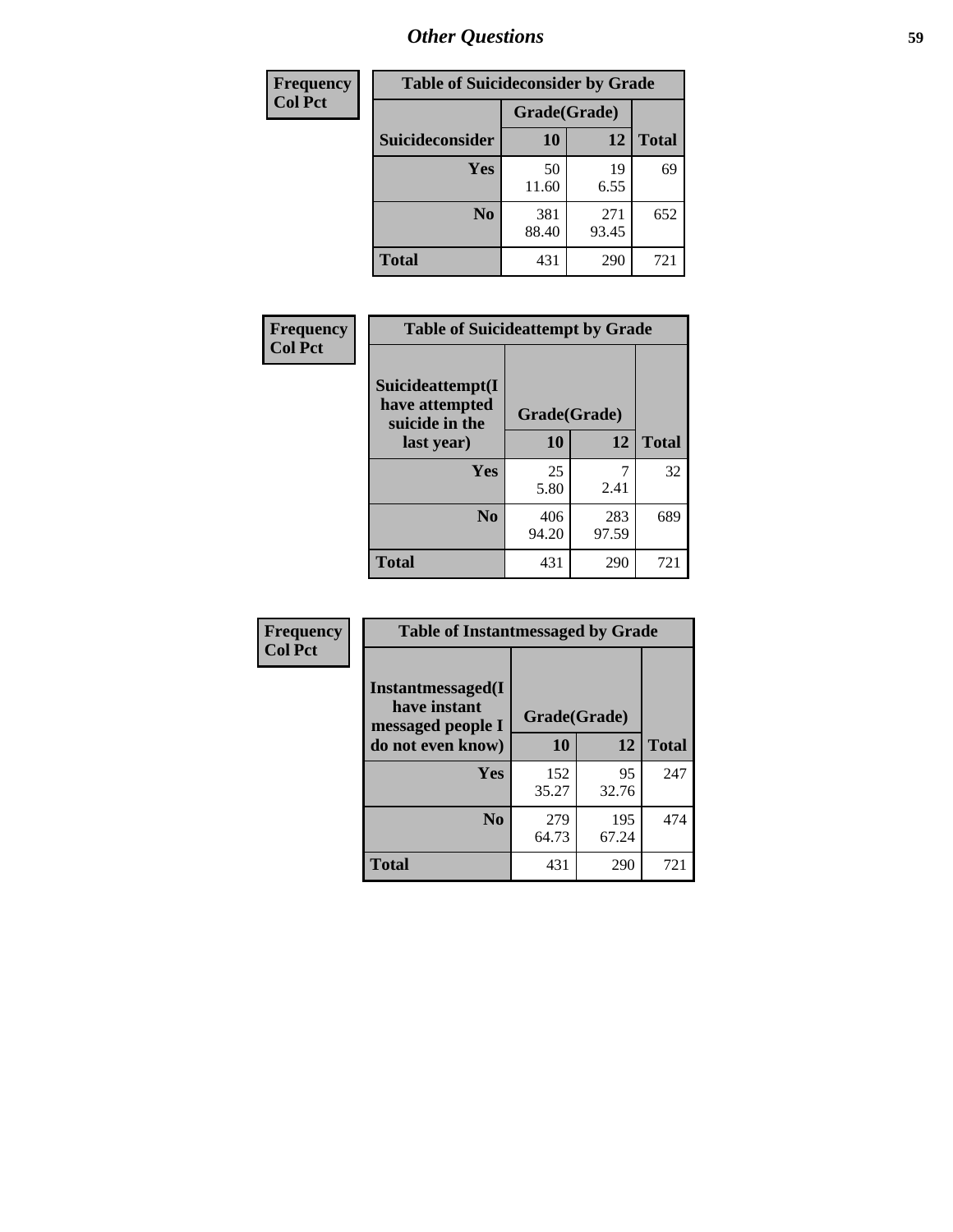| Frequency      | <b>Table of Getsalong by Grade</b>                          |              |              |              |
|----------------|-------------------------------------------------------------|--------------|--------------|--------------|
| <b>Col Pct</b> | <b>Getsalong</b> (I get<br>along with other<br>students and |              | Grade(Grade) |              |
|                | adults)                                                     | 10           | 12           | <b>Total</b> |
|                | <b>Strongly Agree</b>                                       | 230<br>53.36 | 176<br>60.69 | 406          |
|                | <b>Somewhat Agree</b>                                       | 164<br>38.05 | 98<br>33.79  | 262          |
|                | <b>Somewhat Disagree</b>                                    | 24<br>5.57   | 9<br>3.10    | 33           |
|                | <b>Strongly Disagree</b>                                    | 13<br>3.02   | 7<br>2.41    | 20           |
|                | <b>Total</b>                                                | 431          | 290          | 721          |

| Frequency      | <b>Table of Safehome by Grade</b> |                    |              |              |  |  |  |  |
|----------------|-----------------------------------|--------------------|--------------|--------------|--|--|--|--|
| <b>Col Pct</b> | Safehome(I feel<br>safe at home)  | Grade(Grade)<br>10 | 12           | <b>Total</b> |  |  |  |  |
|                | <b>Strongly Agree</b>             | 302<br>70.07       | 219<br>75.52 | 521          |  |  |  |  |
|                | <b>Somewhat Agree</b>             | 87<br>20.19        | 51<br>17.59  | 138          |  |  |  |  |
|                | <b>Somewhat Disagree</b>          | 29<br>6.73         | 11<br>3.79   | 40           |  |  |  |  |
|                | <b>Strongly Disagree</b>          | 13<br>3.02         | 9<br>3.10    | 22           |  |  |  |  |
|                | <b>Total</b>                      | 431                | 290          | 721          |  |  |  |  |

| Frequency      |                                                                                      | <b>Table of Adulttalk by Grade</b> |              |              |
|----------------|--------------------------------------------------------------------------------------|------------------------------------|--------------|--------------|
| <b>Col Pct</b> | <b>Adulttalk</b> (I<br>know an<br>adult at<br>school that<br>I can talk<br>with if I | Grade(Grade)                       |              |              |
|                | need help)                                                                           | 10                                 | 12           | <b>Total</b> |
|                | Yes                                                                                  | 271<br>62.88                       | 231<br>79.66 | 502          |
|                | N <sub>0</sub>                                                                       | 160<br>37.12                       | 59<br>20.34  | 219          |
|                | <b>Total</b>                                                                         | 431                                | 290          | 721          |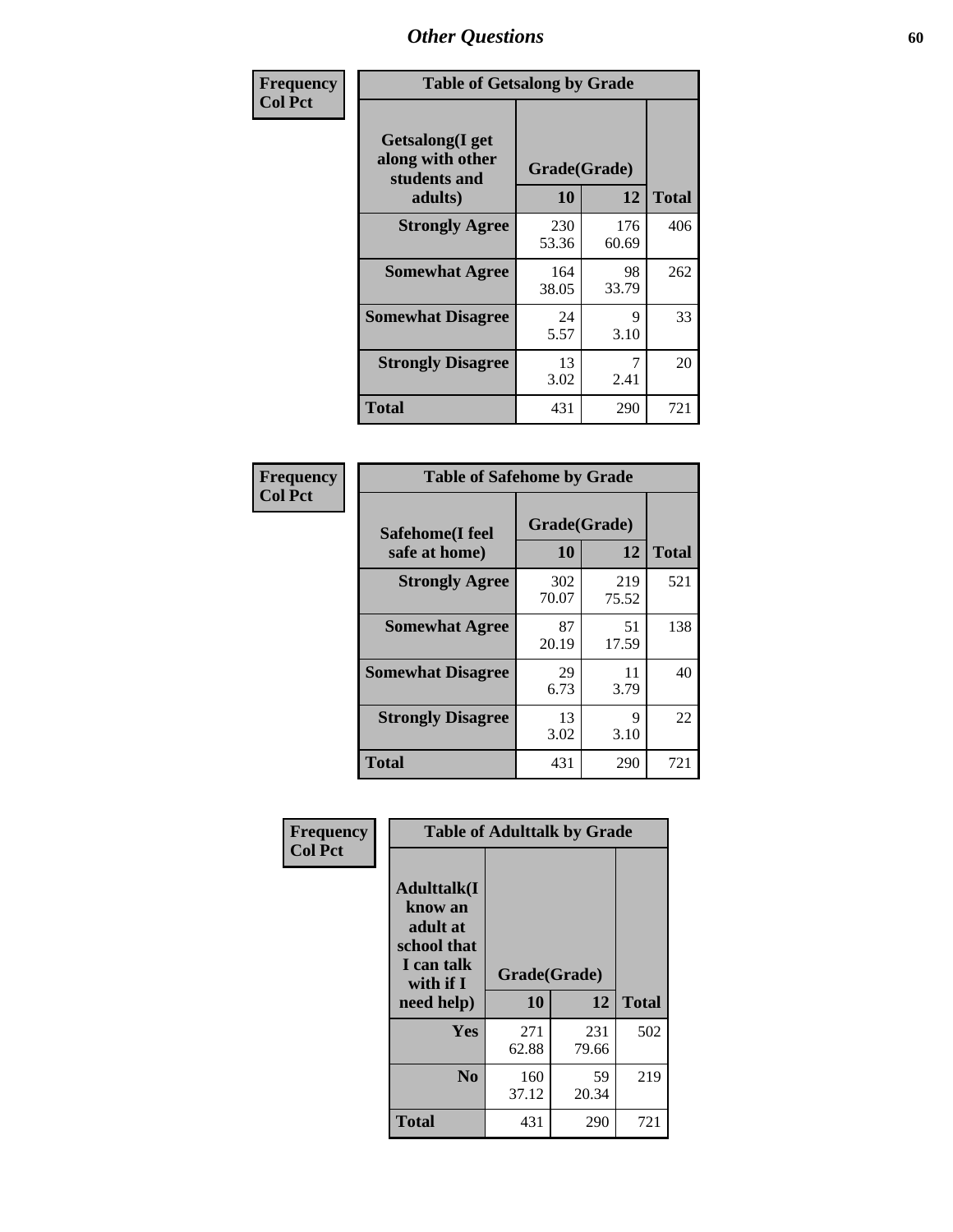**Frequency Row Pct**

| <b>Table of Grade by Tytime</b> |             |                                                                                         |             |              |             |                   |              |  |  |
|---------------------------------|-------------|-----------------------------------------------------------------------------------------|-------------|--------------|-------------|-------------------|--------------|--|--|
|                                 |             | Tytime (On an average school day,<br>how much unsupervised time do I spend watching TV) |             |              |             |                   |              |  |  |
|                                 |             | <b>Less that</b>                                                                        |             | $2 - 3$      | $4 - 5$     |                   |              |  |  |
| Grade(Grade)                    | None        | hour/day                                                                                | hour/day    | hours/day    | hours/day   | $6+$<br>hours/day | <b>Total</b> |  |  |
| 10                              | 50<br>11.60 | 90<br>20.88                                                                             | 80<br>18.56 | 146<br>33.87 | 42<br>9.74  | 23<br>5.34        | 431          |  |  |
| 12                              | 51<br>17.59 | 58<br>20.00                                                                             | 46<br>15.86 | 92<br>31.72  | 31<br>10.69 | 12<br>4.14        | 290          |  |  |
| <b>Total</b>                    | 101         | 148                                                                                     | 126         | 238          | 73          | 35                | 721          |  |  |

**Frequency Row Pct**

| <b>Table of Grade by Computertime</b> |             |                                                                                                   |                     |                      |                      |                   |              |  |  |
|---------------------------------------|-------------|---------------------------------------------------------------------------------------------------|---------------------|----------------------|----------------------|-------------------|--------------|--|--|
|                                       |             | Computertime (On an average school day,<br>how much unsupervised time do I spend on the computer) |                     |                      |                      |                   |              |  |  |
| Grade(Grade)                          | None        | <b>Less that</b>                                                                                  | hour/day   hour/day | $2 - 3$<br>hours/day | $4 - 5$<br>hours/day | $6+$<br>hours/day | <b>Total</b> |  |  |
| 10                                    | 61<br>14.15 | 114<br>26.45                                                                                      | 89<br>20.65         | 104<br>24.13         | 32<br>7.42           | 31<br>7.19        | 431          |  |  |
| 12                                    | 28<br>9.66  | 97<br>72<br>27<br>51<br>15<br>24.83<br>9.31<br>17.59<br>33.45<br>5.17                             |                     |                      |                      |                   |              |  |  |
| <b>Total</b>                          | 89          | 186                                                                                               | 140                 | 201                  | 59                   | 46                | 721          |  |  |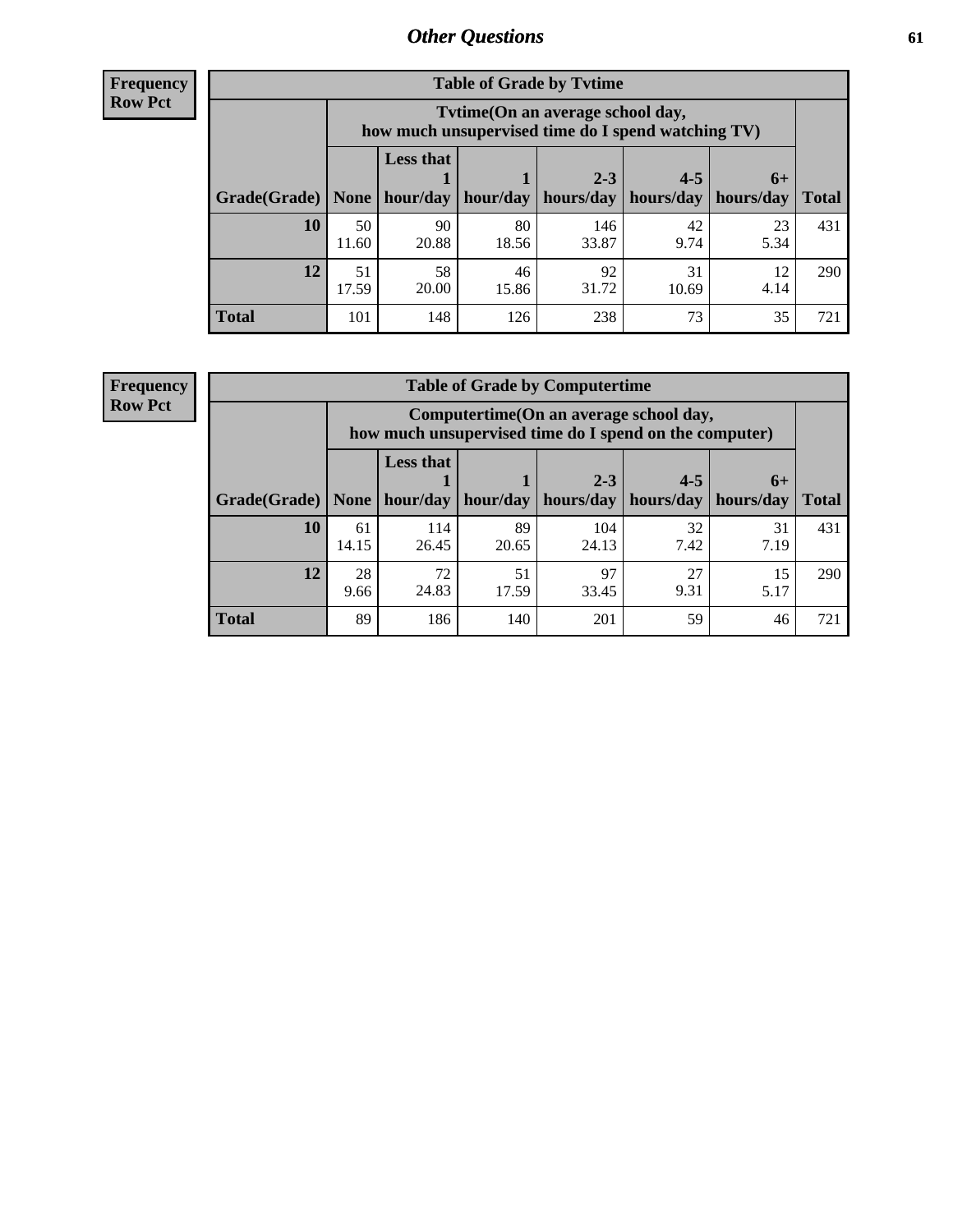#### *Questions about Driving Laws* **62** *Driving Questions were asked only of high school students.*

| <b>Frequency</b> |
|------------------|
| <b>Row Pct</b>   |

| <b>Table of Grade by License1</b> |                                                                     |                                                                                                                                           |            |            |               |              |  |  |  |
|-----------------------------------|---------------------------------------------------------------------|-------------------------------------------------------------------------------------------------------------------------------------------|------------|------------|---------------|--------------|--|--|--|
|                                   |                                                                     | License1(During the first 6 months of driving<br>with a provisional license,<br>the only passengers who can ride with the<br>driver are:) |            |            |               |              |  |  |  |
| Grade(Grade)                      | <b>Parent or</b><br>Guardian                                        | Family<br>  Members                                                                                                                       | Friends    | Anyone     | Don't<br>Know | <b>Total</b> |  |  |  |
| 10                                | 92<br>21.35                                                         | 256<br>59.40                                                                                                                              | 14<br>3.25 | 21<br>4.87 | 48<br>11.14   | 431          |  |  |  |
| 12                                | 51<br>5<br>8<br>14<br>212<br>73.10<br>4.83<br>1.72<br>17.59<br>2.76 |                                                                                                                                           |            |            |               |              |  |  |  |
| <b>Total</b>                      | 143                                                                 | 468                                                                                                                                       | 19         | 29         | 62            | 721          |  |  |  |

| Frequency      |              | <b>Table of Grade by License2</b>                                                                        |                  |                  |                                                      |                      |              |  |  |
|----------------|--------------|----------------------------------------------------------------------------------------------------------|------------------|------------------|------------------------------------------------------|----------------------|--------------|--|--|
| <b>Row Pct</b> |              | License2(17 yr old drivers with a<br>provisional driver's license cannot<br>drive between the hours of:) |                  |                  |                                                      |                      |              |  |  |
|                | Grade(Grade) | <b>Midnight</b><br>to 6am                                                                                | 1am<br>to<br>5am | 1am<br>to<br>6am | N <sub>0</sub><br>curfew<br>for $17$<br>year<br>olds | Don't<br><b>Know</b> | <b>Total</b> |  |  |
|                | 10           | 203<br>47.10                                                                                             | 52<br>12.06      | 34<br>7.89       | 25<br>5.80                                           | 117<br>27.15         | 431          |  |  |
|                | 12           | 221<br>76.21                                                                                             | 21<br>7.24       | 14<br>4.83       | 10<br>3.45                                           | 24<br>8.28           | 290          |  |  |
|                | <b>Total</b> | 424                                                                                                      | 73               | 48               | 35                                                   | 141                  | 721          |  |  |

| Frequency      |              | <b>Table of Grade by License3</b> |                                                                                        |             |            |             |               |              |
|----------------|--------------|-----------------------------------|----------------------------------------------------------------------------------------|-------------|------------|-------------|---------------|--------------|
| <b>Row Pct</b> |              |                                   | License3(For drivers under the age of 21,<br>what level of alcohol is considered DUI?) |             |            |             |               |              |
|                | Grade(Grade) | Any<br><b>Amount</b>              | 0.02                                                                                   | 0.04        | 0.06       | 0.08        | Don't<br>know | <b>Total</b> |
|                | <b>10</b>    | 82<br>19.03                       | 102<br>23.67                                                                           | 49<br>11.37 | 32<br>7.42 | 36<br>8.35  | 130<br>30.16  | 431          |
|                | 12           | 80<br>27.59                       | 69<br>23.79                                                                            | 31<br>10.69 | 17<br>5.86 | 31<br>10.69 | 62<br>21.38   | 290          |
|                | <b>Total</b> | 162                               | 171                                                                                    | 80          | 49         | 67          | 192           | 721          |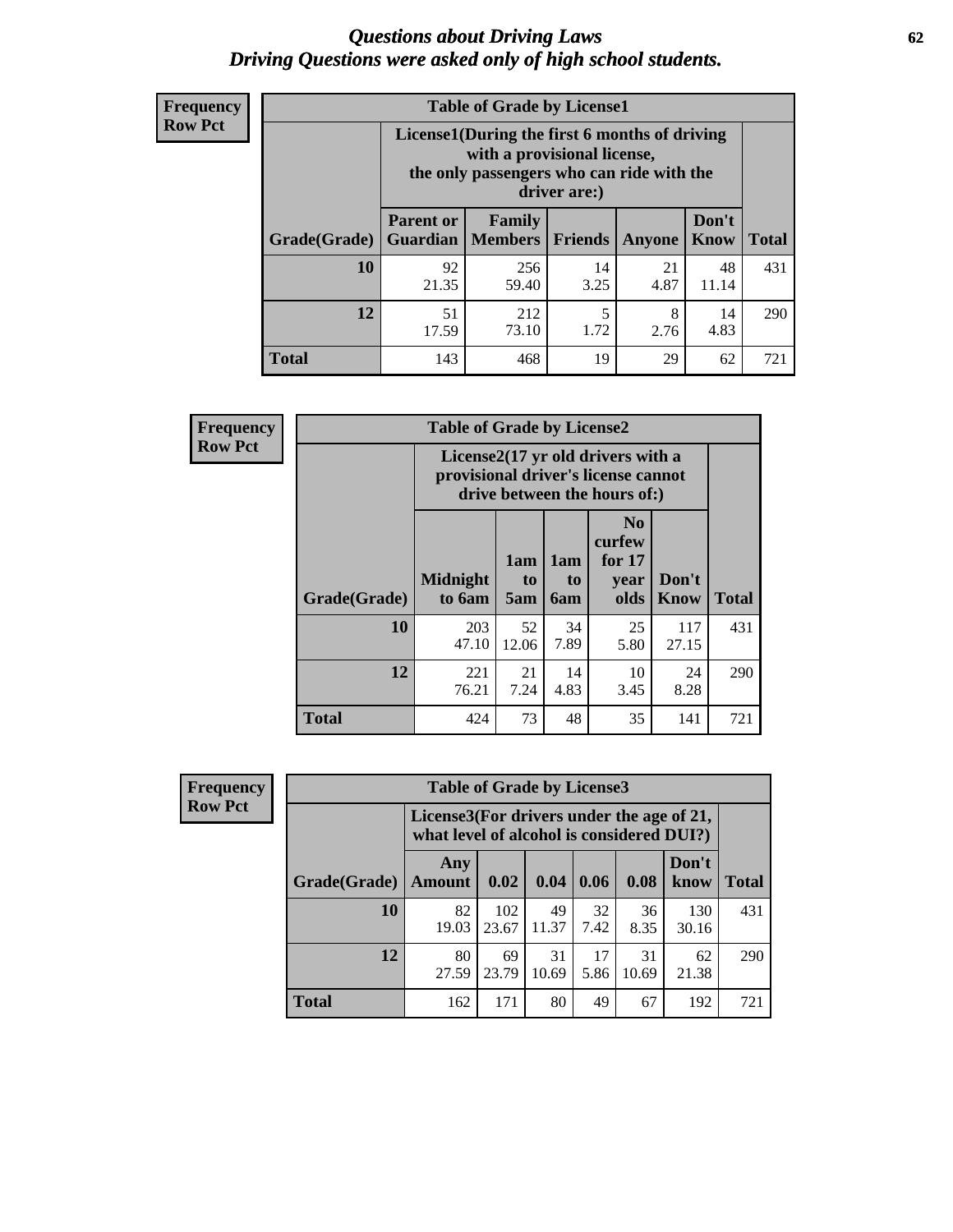#### *Questions about Driving Laws* **63** *Driving Questions were asked only of high school students.*

**Frequency Row Pct**

| <b>Table of Grade by License4</b> |              |                                                                                                                                               |             |             |            |              |     |  |
|-----------------------------------|--------------|-----------------------------------------------------------------------------------------------------------------------------------------------|-------------|-------------|------------|--------------|-----|--|
|                                   |              | License4(A driver under 21 automatically<br>loses his/her license if caught exceeding the<br>posted speet limit by:)                          |             |             |            |              |     |  |
| Grade(Grade)                      | $15+$<br>mph | Can't<br>lose<br><b>Depends</b><br>license<br>$25+$<br>$35+$<br>Don't<br>for<br>on<br><b>Total</b><br>mph<br>speeding<br>mph<br>judge<br>know |             |             |            |              |     |  |
| 10                                | 83<br>19.26  | 68<br>15.78                                                                                                                                   | 47<br>10.90 | 54<br>12.53 | 17<br>3.94 | 162<br>37.59 | 431 |  |
| 12                                | 56<br>19.31  | 118<br>40.69                                                                                                                                  | 29<br>10.00 | 29<br>10.00 | 5<br>1.72  | 53<br>18.28  | 290 |  |
| <b>Total</b>                      | 139          | 186                                                                                                                                           | 76          | 83          | 22         | 215          | 721 |  |

| Frequency      | <b>Table of Grade by License5</b> |                                                                                                                                                             |                |               |       |
|----------------|-----------------------------------|-------------------------------------------------------------------------------------------------------------------------------------------------------------|----------------|---------------|-------|
| <b>Row Pct</b> |                                   | License5(A)<br>Georgia teenager<br>with family<br>connections or a<br>good lawyer can<br>break a teen<br>driving law and<br>keep their driver's<br>license) |                |               |       |
|                | Grade(Grade)                      | <b>Yes</b>                                                                                                                                                  | N <sub>0</sub> | Don't<br>know | Total |
|                | <b>10</b>                         | 51<br>11.83                                                                                                                                                 | 217<br>50.35   | 163<br>37.82  | 431   |
|                | 12                                | 82<br>28.28                                                                                                                                                 | 119<br>41.03   | 89<br>30.69   | 290   |
|                | <b>Total</b>                      | 133                                                                                                                                                         | 336            | 252           | 721   |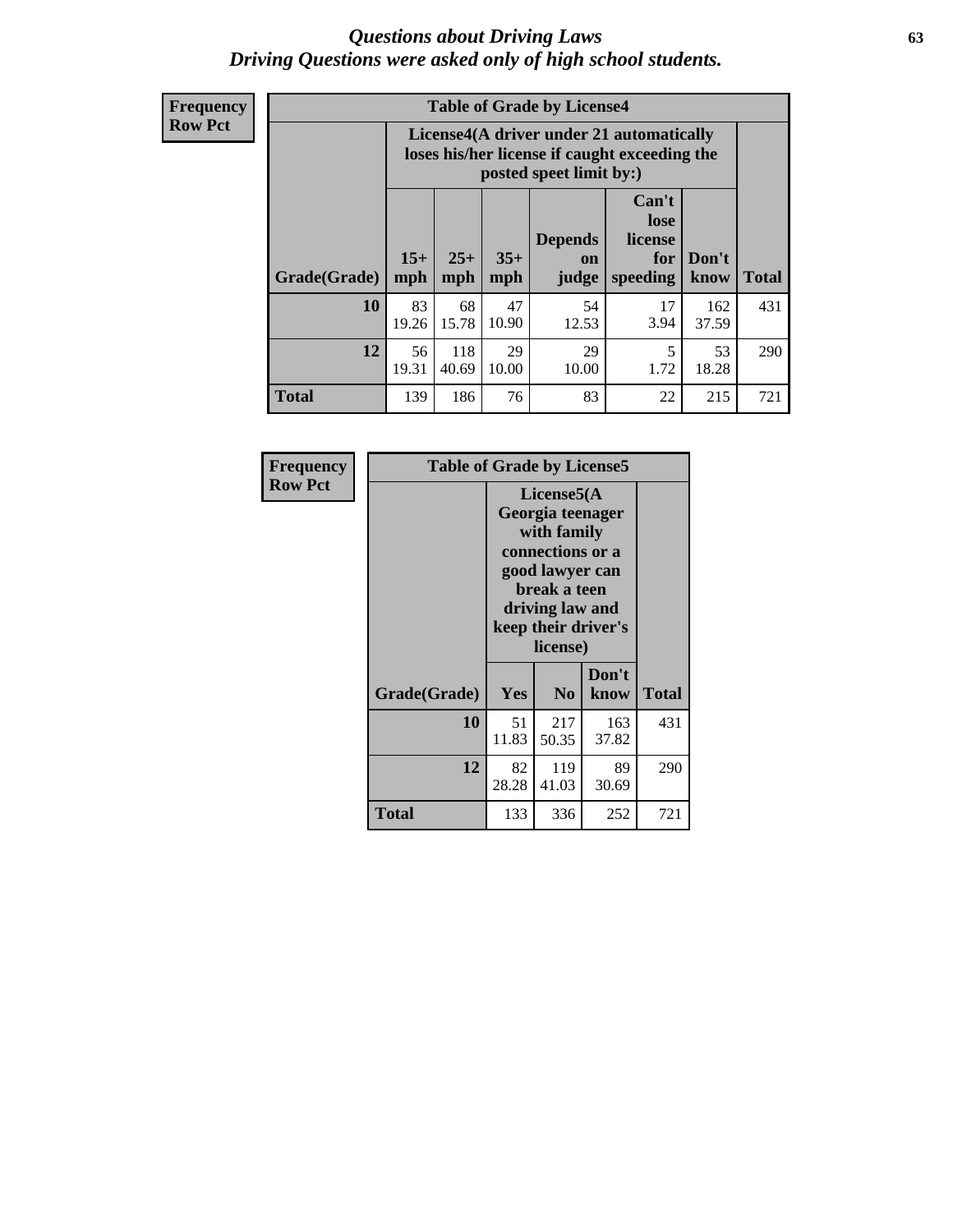### *Questions about Driving Laws* **64** *Driving Questions were asked only of high school students.*

| <b>Frequency</b> | <b>Table of Grade by License6</b> |              |                                                                                                                           |                    |       |  |
|------------------|-----------------------------------|--------------|---------------------------------------------------------------------------------------------------------------------------|--------------------|-------|--|
| <b>Row Pct</b>   |                                   |              | License <sub>6</sub> (I know a<br>friend or<br>classmate that<br>broke a teen<br>driving law,<br>keep his/her<br>license) | but was allowed to |       |  |
|                  | Grade(Grade)                      | <b>Yes</b>   | N <sub>0</sub>                                                                                                            | Don't<br>know      | Total |  |
|                  | 10                                | 129<br>29.93 | 168<br>38.98                                                                                                              | 134<br>31.09       | 431   |  |
|                  | 12                                | 164<br>56.55 | 76<br>26.21                                                                                                               | 50<br>17.24        | 290   |  |
|                  | Total                             | 293          | 244                                                                                                                       | 184                | 721   |  |

| <b>Frequency</b> | <b>Table of Grade by License7</b> |                                                                             |                                                                                               |                                                   |                        |              |  |
|------------------|-----------------------------------|-----------------------------------------------------------------------------|-----------------------------------------------------------------------------------------------|---------------------------------------------------|------------------------|--------------|--|
| <b>Row Pct</b>   |                                   |                                                                             | License7(A student under the age of 18 cam loser<br>his/her driving privileges if he or she:) |                                                   |                        |              |  |
|                  | Grade(Grade)                      | <b>Have</b><br>more than<br>10<br>unexcused<br>absences<br>per school<br>yr | Drop out<br>without  <br>graduating                                                           | <b>Bring</b><br>alcohol/drugs/weapon<br>to school | All of<br>the<br>above | <b>Total</b> |  |
|                  | 10                                | 78<br>18.10                                                                 | 35<br>8.12                                                                                    | 20<br>4.64                                        | 298<br>69.14           | 431          |  |
|                  | 12                                | 52<br>17.93                                                                 | 13<br>4.48                                                                                    | 11<br>3.79                                        | 214<br>73.79           | 290          |  |
|                  | <b>Total</b>                      | 130                                                                         | 48                                                                                            | 31                                                | 512                    | 721          |  |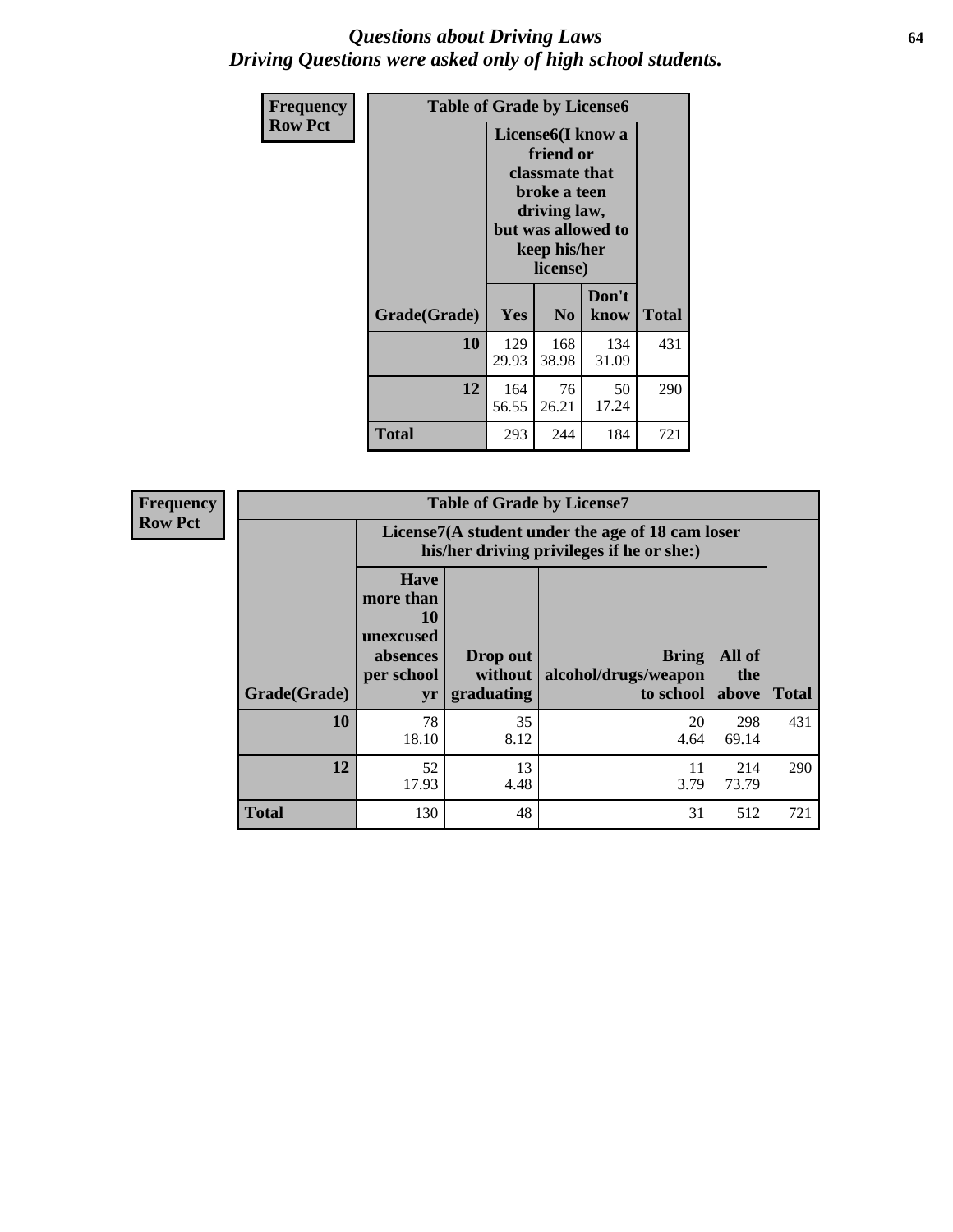# *Select Results by Gender* **65**

| Frequency      | <b>Table of SchoolClimate2 by Gender</b>          |                                 |              |              |
|----------------|---------------------------------------------------|---------------------------------|--------------|--------------|
| <b>Col Pct</b> | SchoolClimate2(I<br>feel successful at<br>school) | Gender(Gender)<br><b>Female</b> | <b>Male</b>  | <b>Total</b> |
|                | <b>Strongly Agree</b>                             | 82<br>22.84                     | 77<br>21.27  | 159          |
|                | <b>Somewhat Agree</b>                             | 225<br>62.67                    | 226<br>62.43 | 451          |
|                | <b>Somewhat Disagree</b>                          | 43<br>11.98                     | 45<br>12.43  | 88           |
|                | <b>Strongly Disagree</b>                          | 9<br>2.51                       | 14<br>3.87   | 23           |
|                | <b>Total</b>                                      | 359                             | 362          | 721          |

| Frequency      | <b>Table of SchoolClimate6 by Gender</b>                 |                          |              |              |  |
|----------------|----------------------------------------------------------|--------------------------|--------------|--------------|--|
| <b>Col Pct</b> | <b>SchoolClimate6(Teachers</b><br>treat me with respect) | Gender(Gender)<br>Female | <b>Male</b>  | <b>Total</b> |  |
|                | <b>Strongly Agree</b>                                    | 110<br>30.64             | 109<br>30.11 | 219          |  |
|                | <b>Somewhat Agree</b>                                    | 172<br>47.91             | 158<br>43.65 | 330          |  |
|                | <b>Somewhat Disagree</b>                                 | 54<br>15.04              | 68<br>18.78  | 122          |  |
|                | <b>Strongly Disagree</b>                                 | 23<br>6.41               | 27<br>7.46   | 50           |  |
|                | <b>Total</b>                                             | 359                      | 362          | 721          |  |

| <b>Frequency</b> | <b>Table of SchoolClimate8 by Gender</b>                                             |                                 |                      |     |
|------------------|--------------------------------------------------------------------------------------|---------------------------------|----------------------|-----|
| <b>Col Pct</b>   | <b>SchoolClimate8(Students</b><br>are frequently<br>recognized for good<br>behavior) | Gender(Gender)<br><b>Female</b> | <b>Total</b>         |     |
|                  | <b>Strongly Agree</b>                                                                | 29                              | <b>Male</b><br>35    | 64  |
|                  | <b>Somewhat Agree</b>                                                                | 8.08<br>144<br>40.11            | 9.67<br>140<br>38.67 | 284 |
|                  | <b>Somewhat Disagree</b>                                                             | 141<br>39.28                    | 123<br>33.98         | 264 |
|                  | <b>Strongly Disagree</b>                                                             | 45<br>12.53                     | 64<br>17.68          | 109 |
|                  | Total                                                                                | 359                             | 362                  | 721 |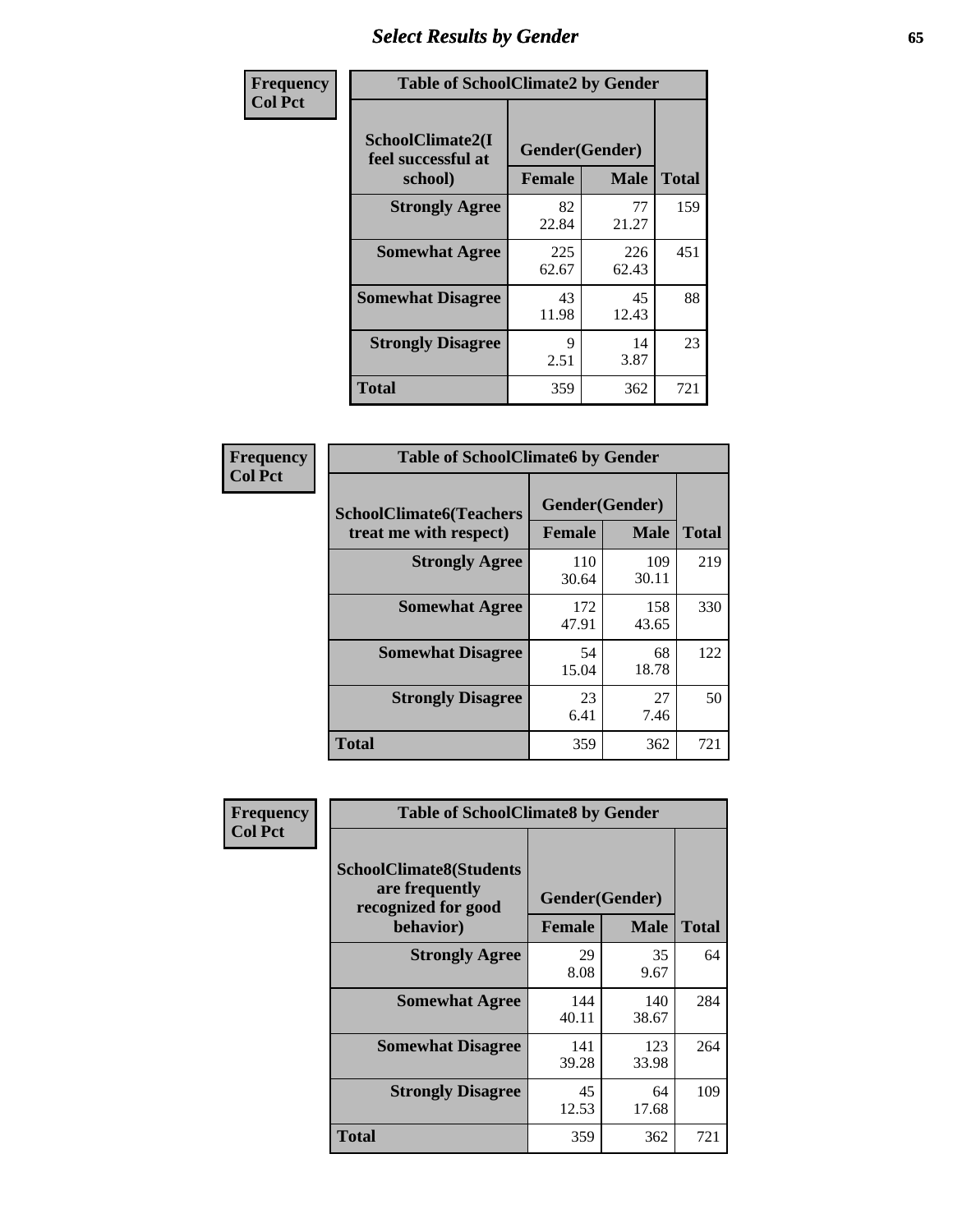# *Select Results by Gender* **66**

| Frequency      | <b>Table of Gender by Dropout</b> |                                                                        |                |              |
|----------------|-----------------------------------|------------------------------------------------------------------------|----------------|--------------|
| <b>Row Pct</b> |                                   | Dropout(I<br>have<br>thought<br>about<br>dropping<br>out of<br>school) |                |              |
|                | Gender(Gender)                    | Yes                                                                    | N <sub>0</sub> | <b>Total</b> |
|                | <b>Female</b>                     | 97<br>27.02                                                            | 262<br>72.98   | 359          |
|                | <b>Male</b>                       | 89<br>24.59                                                            | 273<br>75.41   | 362          |
|                | <b>Total</b>                      | 186                                                                    | 535            | 721          |

| <b>Frequency</b> |                | <b>Table of Gender by Dropoutreason</b>                            |              |                          |                                |              |              |
|------------------|----------------|--------------------------------------------------------------------|--------------|--------------------------|--------------------------------|--------------|--------------|
| <b>Row Pct</b>   |                | Dropoutreason(If I dropped out the<br>reason would most likely be) |              |                          |                                |              |              |
|                  | Gender(Gender) | Won't<br><b>Drop</b><br>out                                        | <b>Bored</b> | Family<br><b>Reasons</b> | <b>Being</b><br><b>Bullied</b> | <b>Other</b> | <b>Total</b> |
|                  | Female         | 221<br>61.56                                                       | 43<br>11.98  | 23<br>6.41               | q<br>2.51                      | 63<br>17.55  | 359          |
|                  | <b>Male</b>    | 208<br>57.46                                                       | 53<br>14.64  | 29<br>8.01               | ℸ<br>1.93                      | 65<br>17.96  | 362          |
|                  | <b>Total</b>   | 429                                                                | 96           | 52                       | 16                             | 128          | 721          |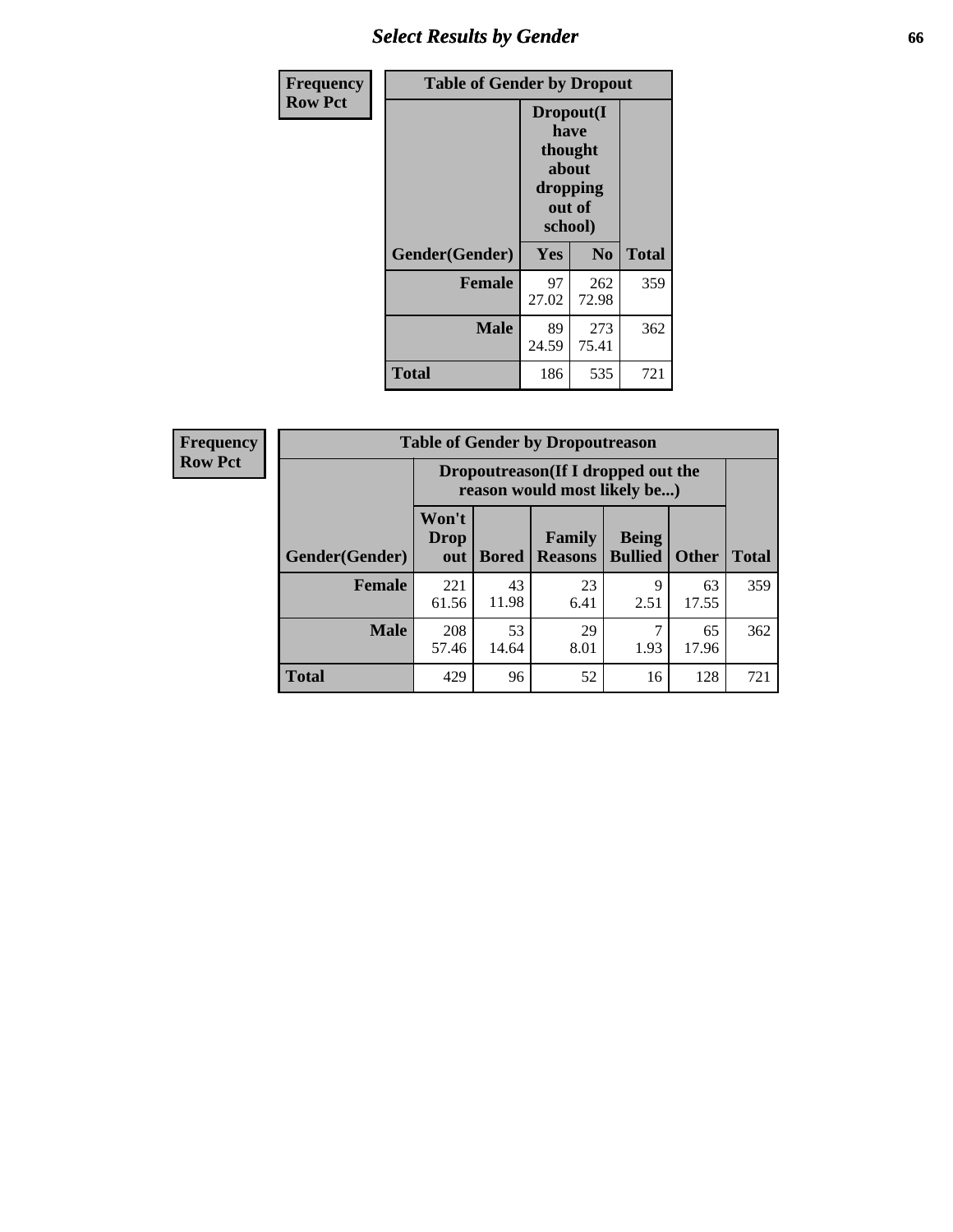*School Safety* **67**

| Frequency      | <b>Table of Gender by Bullied2</b> |                 |                |              |
|----------------|------------------------------------|-----------------|----------------|--------------|
| <b>Row Pct</b> |                                    | <b>Bullied2</b> |                |              |
|                | Gender(Gender)                     | <b>Yes</b>      | N <sub>0</sub> | <b>Total</b> |
|                | <b>Female</b>                      | 43<br>11.98     | 316<br>88.02   | 359          |
|                | <b>Male</b>                        | 40<br>11.05     | 322<br>88.95   | 362          |
|                | Total                              | 83              | 638            | 721          |

| Frequency      | <b>Table of Gender by Bulliedothers2</b> |                       |                |              |
|----------------|------------------------------------------|-----------------------|----------------|--------------|
| <b>Row Pct</b> |                                          | <b>Bulliedothers2</b> |                |              |
|                | Gender(Gender)                           | Yes                   | N <sub>0</sub> | <b>Total</b> |
|                | <b>Female</b>                            | 21<br>5.85            | 338<br>94.15   | 359          |
|                | <b>Male</b>                              | 34<br>9.39            | 328<br>90.61   | 362          |
|                | <b>Total</b>                             | 55                    | 666            | 721          |

| Frequency      | <b>Table of Gender by Weaponschool2</b> |                      |                |              |
|----------------|-----------------------------------------|----------------------|----------------|--------------|
| <b>Row Pct</b> |                                         | <b>Weaponschool2</b> |                |              |
|                | Gender(Gender)                          | Yes                  | N <sub>0</sub> | <b>Total</b> |
|                | <b>Female</b>                           | 0.56                 | 357<br>99.44   | 359          |
|                | <b>Male</b>                             | 17<br>4.70           | 345<br>95.30   | 362          |
|                | <b>Total</b>                            | 19                   | 702            | 721          |

| Frequency      | <b>Table of Gender by Absentunsafe2</b> |               |                |              |
|----------------|-----------------------------------------|---------------|----------------|--------------|
| <b>Row Pct</b> |                                         | Absentunsafe2 |                |              |
|                | Gender(Gender)                          | Yes           | N <sub>0</sub> | <b>Total</b> |
|                | <b>Female</b>                           | 1.39          | 354<br>98.61   | 359          |
|                | <b>Male</b>                             | 2.21          | 354<br>97.79   | 362          |
|                | <b>Total</b>                            | 13            | 708            | 721          |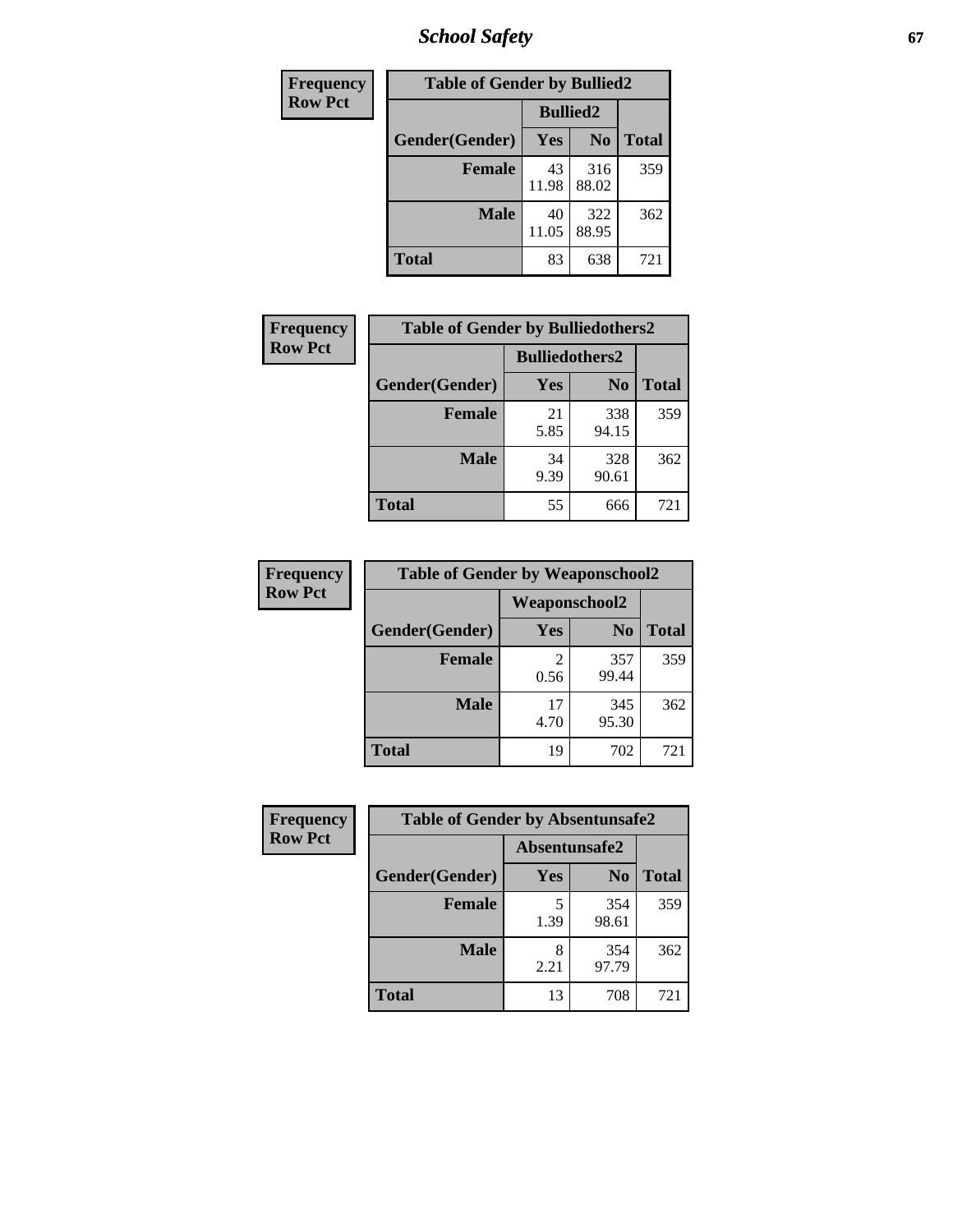*School Safety* **68**

| Frequency      | <b>Table of Gender by Gangself</b> |                                                                                                        |              |              |
|----------------|------------------------------------|--------------------------------------------------------------------------------------------------------|--------------|--------------|
| <b>Row Pct</b> |                                    | <b>Gangself</b> (I<br>have<br>participated<br>in illegal gang<br>activities in<br>the past 30<br>days) |              |              |
|                | Gender(Gender)                     | Yes                                                                                                    | No           | <b>Total</b> |
|                | <b>Female</b>                      | 7<br>1.95                                                                                              | 352<br>98.05 | 359          |
|                | <b>Male</b>                        | 25<br>6.91                                                                                             | 337<br>93.09 | 362          |
|                | <b>Total</b>                       | 32                                                                                                     | 689          | 721          |

| Frequency      | <b>Table of Gender by Gangpeers</b> |                                                                                                                             |                |              |
|----------------|-------------------------------------|-----------------------------------------------------------------------------------------------------------------------------|----------------|--------------|
| <b>Row Pct</b> |                                     | <b>Gangpeers</b> (I<br>have friends<br>who have<br>participated<br>in illegal gang<br>activities in<br>the past 30<br>days) |                |              |
|                | Gender(Gender)                      | <b>Yes</b>                                                                                                                  | N <sub>0</sub> | <b>Total</b> |
|                | <b>Female</b>                       | 54<br>15.04                                                                                                                 | 305<br>84.96   | 359          |
|                | Male                                | 67<br>18.51                                                                                                                 | 295<br>81.49   | 362          |
|                | Total                               | 121                                                                                                                         | 600            | 721          |

| Frequency      | <b>Table of Gender by Pickedon2</b> |              |                |              |
|----------------|-------------------------------------|--------------|----------------|--------------|
| <b>Row Pct</b> |                                     | Pickedon2    |                |              |
|                | Gender(Gender)                      | Yes          | N <sub>0</sub> | <b>Total</b> |
|                | <b>Female</b>                       | 105<br>29.25 | 254<br>70.75   | 359          |
|                | <b>Male</b>                         | 86<br>23.76  | 276<br>76.24   | 362          |
|                | <b>Total</b>                        | 191          | 530            | 721          |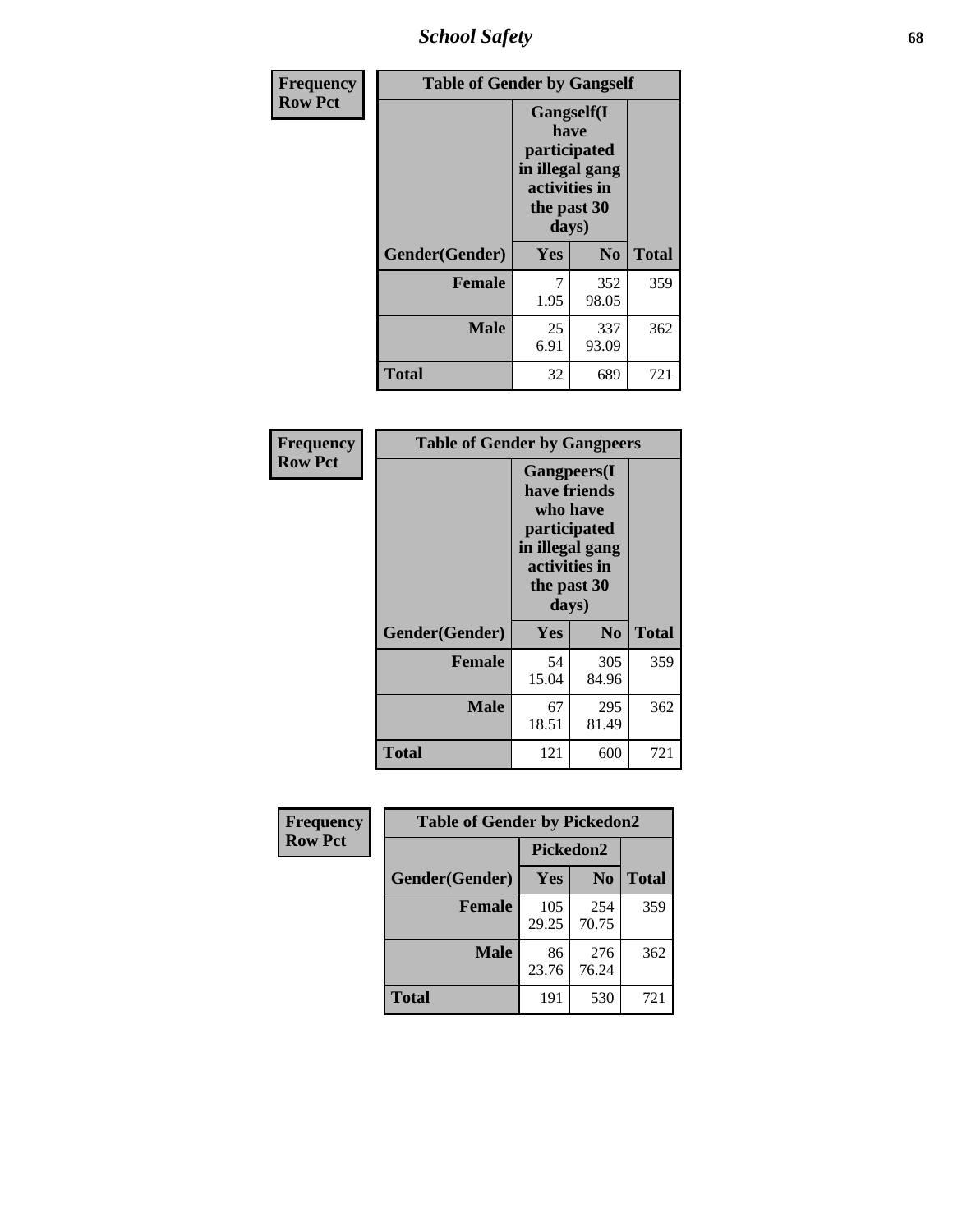*School Safety* **69**

| Frequency      | <b>Table of Gender by Safeschool2</b> |              |                |              |  |
|----------------|---------------------------------------|--------------|----------------|--------------|--|
| <b>Row Pct</b> |                                       | Safeschool2  |                |              |  |
|                | Gender(Gender)                        | <b>Yes</b>   | N <sub>0</sub> | <b>Total</b> |  |
|                | <b>Female</b>                         | 277<br>77.16 | 82<br>22.84    | 359          |  |
|                | Male                                  | 248<br>68.51 | 114<br>31.49   | 362          |  |
|                | <b>Total</b>                          | 525          | 196            | 721          |  |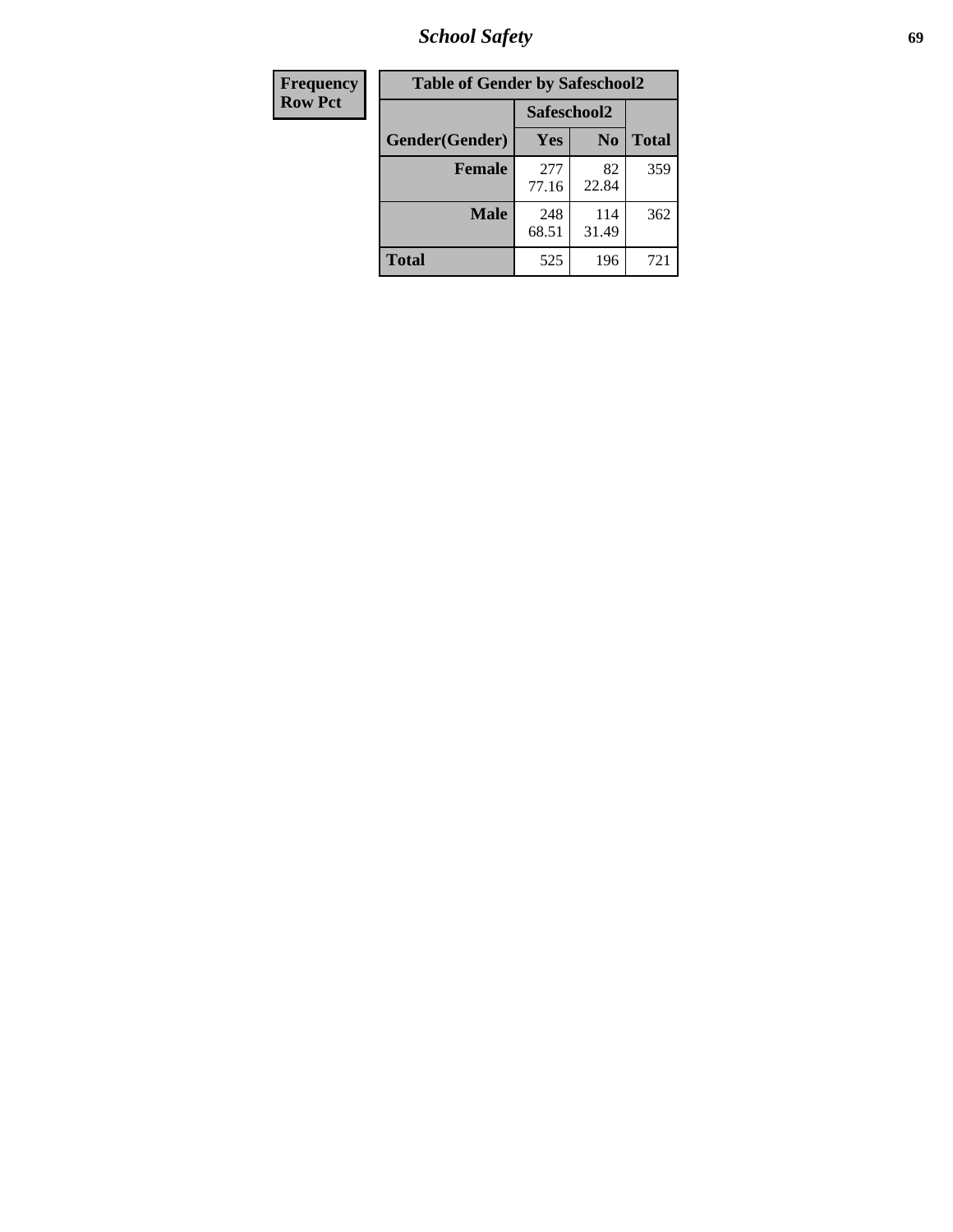# *Incidence of Drug Use* **70**

| <b>Frequency</b> | <b>Table of Gender by AlcoholAlt</b>     |              |                |              |  |
|------------------|------------------------------------------|--------------|----------------|--------------|--|
| <b>Row Pct</b>   | AlcoholAlt(Alcohol<br>use, past 30 days) |              |                |              |  |
|                  | Gender(Gender)                           | <b>Yes</b>   | N <sub>0</sub> | <b>Total</b> |  |
|                  | <b>Female</b>                            | 95<br>26.46  | 264<br>73.54   | 359          |  |
|                  | <b>Male</b>                              | 106<br>29.28 | 256<br>70.72   | 362          |  |
|                  | <b>Total</b>                             | 201          | 520            | 721          |  |

| <b>Frequency</b> | <b>Table of Gender by TobaccoAny</b> |                                          |                |              |  |
|------------------|--------------------------------------|------------------------------------------|----------------|--------------|--|
| <b>Row Pct</b>   |                                      | TobaccoAny(Tobacco<br>use, past 30 days) |                |              |  |
|                  | Gender(Gender)                       | Yes                                      | N <sub>0</sub> | <b>Total</b> |  |
|                  | <b>Female</b>                        | 60<br>16.71                              | 299<br>83.29   | 359          |  |
|                  | <b>Male</b>                          | 100<br>27.62                             | 262<br>72.38   | 362          |  |
|                  | <b>Total</b>                         | 160                                      | 561            | 721          |  |

| <b>Frequency</b> | <b>Table of Gender by MarijuanaAlt</b> |                    |                        |              |
|------------------|----------------------------------------|--------------------|------------------------|--------------|
| <b>Row Pct</b>   |                                        | use, past 30 days) | MarijuanaAlt(Marijuana |              |
|                  | Gender(Gender)                         | <b>Yes</b>         | N <sub>0</sub>         | <b>Total</b> |
|                  | Female                                 | 32<br>8.91         | 327<br>91.09           | 359          |
|                  | <b>Male</b>                            | 62<br>17.13        | 300<br>82.87           | 362          |
|                  | <b>Total</b>                           | 94                 | 627                    | 721          |

| <b>Frequency</b> | <b>Table of Gender by OtherDrugAny</b> |                                                      |                |              |  |
|------------------|----------------------------------------|------------------------------------------------------|----------------|--------------|--|
| <b>Row Pct</b>   |                                        | <b>OtherDrugAny(Other</b><br>drug use, past 30 days) |                |              |  |
|                  | Gender(Gender)                         | <b>Yes</b>                                           | N <sub>0</sub> | <b>Total</b> |  |
|                  | <b>Female</b>                          | 30<br>8.36                                           | 329<br>91.64   | 359          |  |
|                  | <b>Male</b>                            | 41<br>11.33                                          | 321<br>88.67   | 362          |  |
|                  | <b>Total</b>                           | 71                                                   | 650            | 721          |  |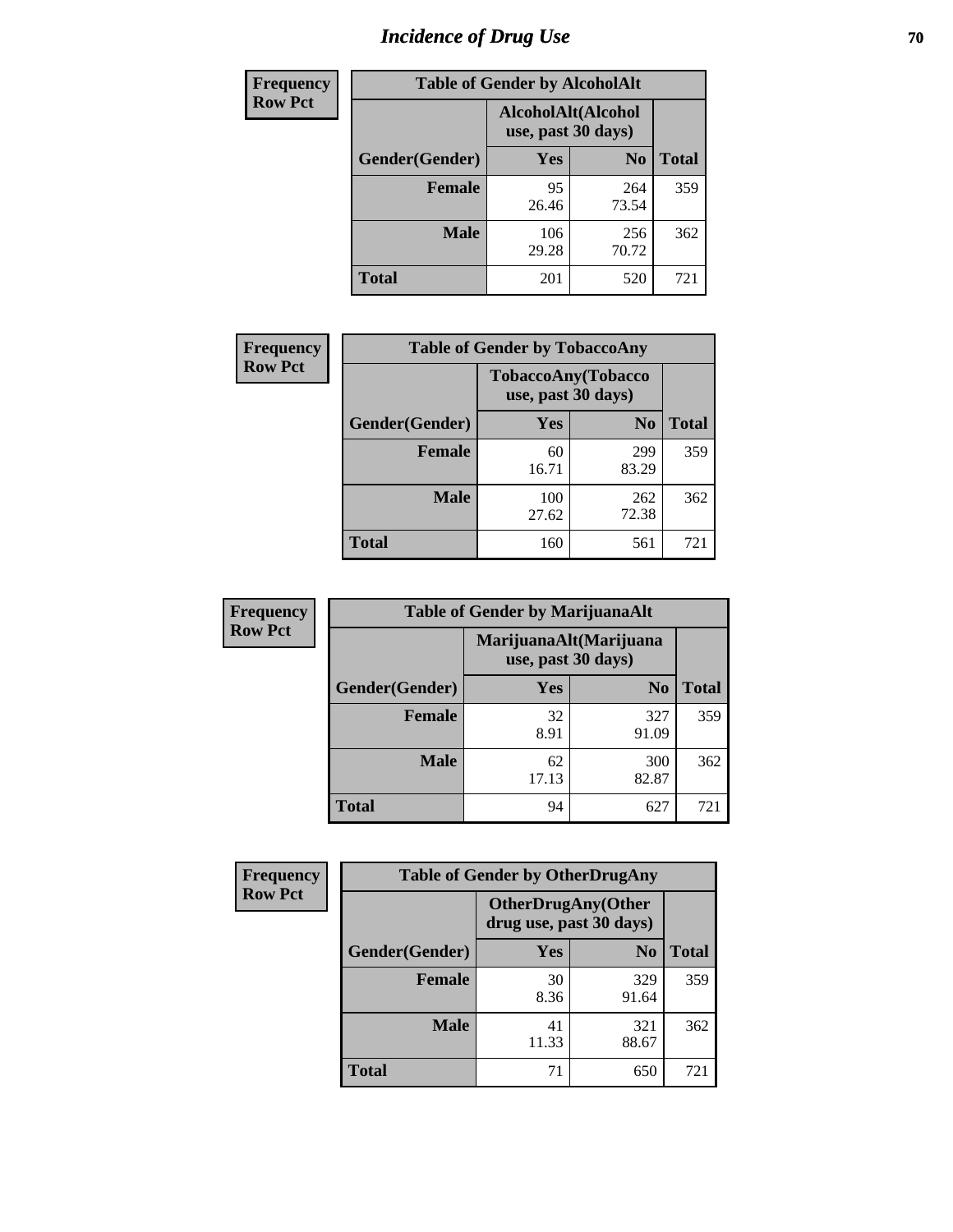### *Average Age at Onset of Use* **71** *Results for "Average Age at Onset of Use" questions exclude students who said they did not use that substance*

#### **Gender=Female**

| <b>Variable</b>    | Label                                                              | <b>Mean</b> |
|--------------------|--------------------------------------------------------------------|-------------|
| Alcoholinit2       | I started using alcohol when I was                                 | 13.96       |
| Cigarettesinit2    | I started smoking tobacco when I was                               | 13.73       |
| Smokelessinit2     | I started chewing tobacco when I was                               | 13.25       |
| Marijuanainit2     | I started using marijuana when I was                               | 14.82       |
| Cocaineinit2       | I started using cocaine when I was                                 | 13.86       |
| Inhalantsinit2     | I started using inhalants when I was                               | 14.00       |
| Steroidsinit2      | I started using steroids when I was                                | 17.00       |
| Ecstasyinit2       | I started using ecstasy when I was                                 | 14.40       |
| Methinit2          | I started using methamphetamines when I was                        | 14.50       |
| Hallucinogensinit2 | I started using hallucinogens when I was                           | 14.33       |
| Prescription in t2 | I started using prescription drugs not prescribed to me when I was | 14.25       |

#### **Gender=Male**

| <b>Variable</b>                 | Label                                                              | <b>Mean</b> |
|---------------------------------|--------------------------------------------------------------------|-------------|
| Alcoholinit2                    | I started using alcohol when I was                                 | 13.89       |
| Cigarettesinit2                 | I started smoking tobacco when I was                               | 13.64       |
| Smokelessinit2                  | I started chewing tobacco when I was                               | 13.52       |
| Marijuanainit2                  | I started using marijuana when I was                               | 13.81       |
| Cocaineinit2                    | I started using cocaine when I was                                 | 13.00       |
| Inhalantsinit2                  | I started using inhalants when I was                               | 11.14       |
| Steroidsinit2                   | I started using steroids when I was                                | 12.30       |
| Ecstasyinit2                    | I started using ecstasy when I was                                 | 14.29       |
| Methinit <sub>2</sub>           | I started using methamphetamines when I was                        | 12.43       |
| Hallucinogensinit2              | I started using hallucinogens when I was                           | 14.11       |
| Prescription in it <sub>2</sub> | I started using prescription drugs not prescribed to me when I was | 13.66       |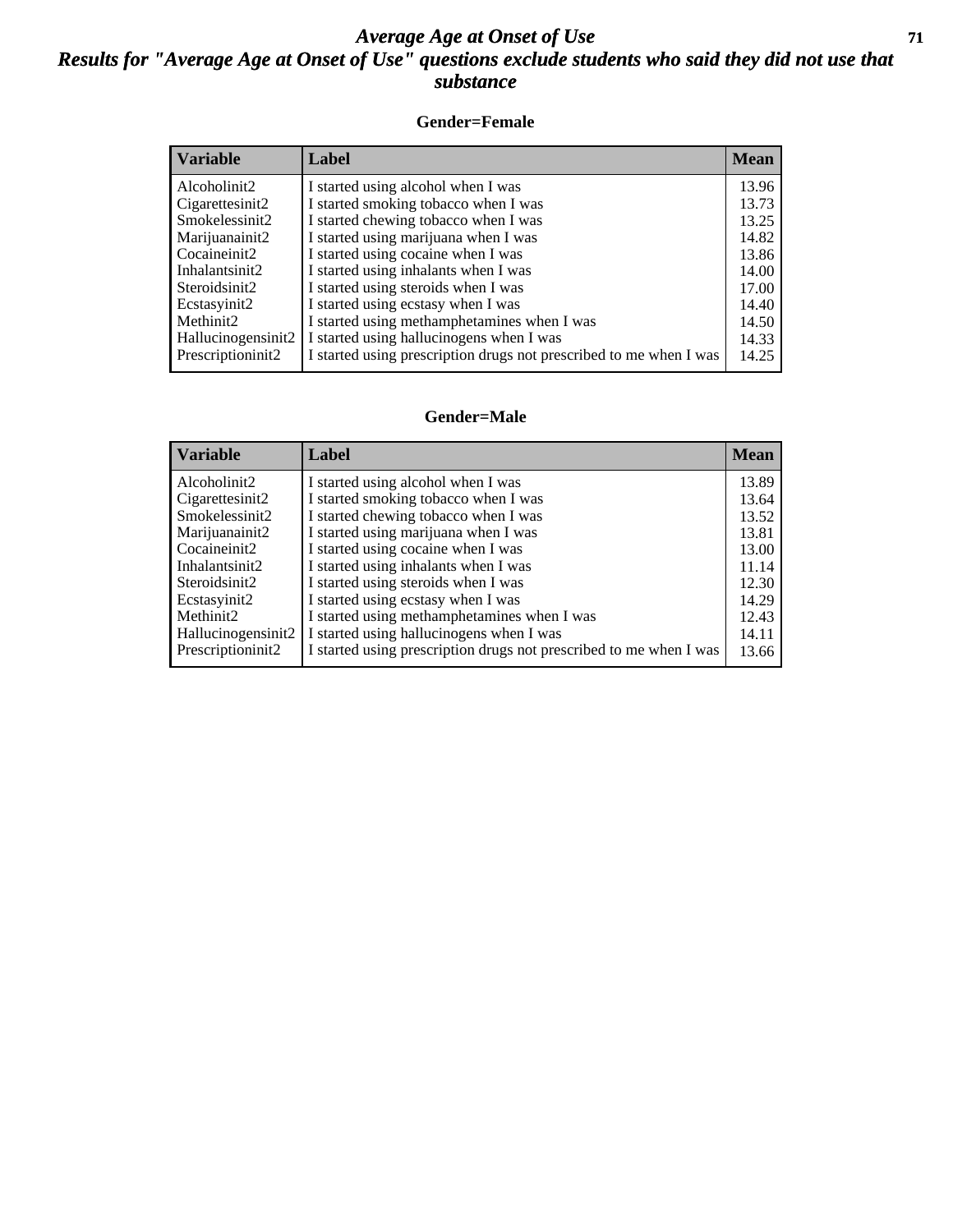# *I Think These Drugs are Harmful* **72**

| <b>Frequency</b> | <b>Table of Gender by Alcoholharmdich</b> |                                                   |                |              |  |
|------------------|-------------------------------------------|---------------------------------------------------|----------------|--------------|--|
| <b>Row Pct</b>   |                                           | Alcoholharmdich(I<br>think alcohol is<br>harmful) |                |              |  |
|                  | Gender(Gender)                            | Yes                                               | N <sub>0</sub> | <b>Total</b> |  |
|                  | <b>Female</b>                             | 277<br>77.16                                      | 82<br>22.84    | 359          |  |
|                  | <b>Male</b>                               | 266<br>73.48                                      | 96<br>26.52    | 362          |  |
|                  | Total                                     | 543                                               | 178            | 721          |  |

| Frequency      | <b>Table of Gender by Tobaccoharmdich</b> |                  |                               |              |  |
|----------------|-------------------------------------------|------------------|-------------------------------|--------------|--|
| <b>Row Pct</b> |                                           | think tobacco is | Tobaccoharmdich(I<br>harmful) |              |  |
|                | Gender(Gender)                            | <b>Yes</b>       | N <sub>0</sub>                | <b>Total</b> |  |
|                | <b>Female</b>                             | 348<br>96.94     | 11<br>3.06                    | 359          |  |
|                | <b>Male</b>                               | 336<br>92.82     | 26<br>7.18                    | 362          |  |
|                | <b>Total</b>                              | 684              | 37                            | 721          |  |

| Frequency      | <b>Table of Gender by Marijuanaharmdich</b> |                                                       |                |              |  |
|----------------|---------------------------------------------|-------------------------------------------------------|----------------|--------------|--|
| <b>Row Pct</b> |                                             | Marijuanaharmdich(I<br>think marijuana is<br>harmful) |                |              |  |
|                | Gender(Gender)                              | <b>Yes</b>                                            | N <sub>0</sub> | <b>Total</b> |  |
|                | <b>Female</b>                               | 287<br>79.94                                          | 72<br>20.06    | 359          |  |
|                | <b>Male</b>                                 | 253<br>69.89                                          | 109<br>30.11   | 362          |  |
|                | <b>Total</b>                                | 540                                                   | 181            | 721          |  |

| Frequency      | <b>Table of Gender by Otherdrugharmdich</b> |              |                                              |              |  |
|----------------|---------------------------------------------|--------------|----------------------------------------------|--------------|--|
| <b>Row Pct</b> |                                             | harmful)     | Otherdrugharmdich(I<br>think other drugs are |              |  |
|                | Gender(Gender)                              | <b>Yes</b>   | N <sub>0</sub>                               | <b>Total</b> |  |
|                | <b>Female</b>                               | 351<br>97.77 | 8<br>2.23                                    | 359          |  |
|                | <b>Male</b>                                 | 341<br>94.20 | 21<br>5.80                                   | 362          |  |
|                | <b>Total</b>                                | 692          | 29                                           | 721          |  |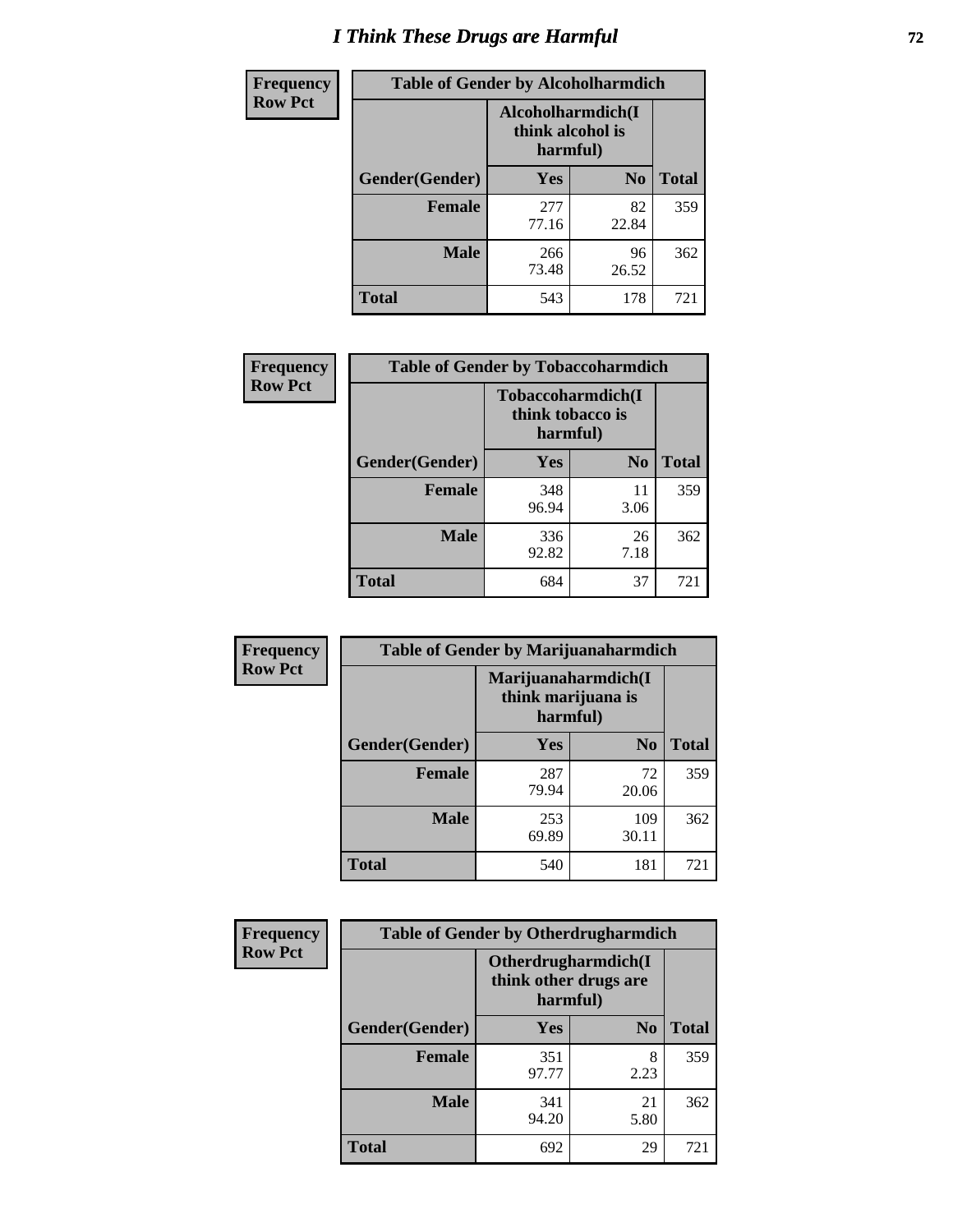| <b>Frequency</b> | <b>Table of Gender by Alcohollocation1</b> |                                                               |              |              |
|------------------|--------------------------------------------|---------------------------------------------------------------|--------------|--------------|
| <b>Row Pct</b>   |                                            | <b>Alcohollocation1(Places</b><br><b>Friends Use Alcohol)</b> |              |              |
|                  | Gender(Gender)                             |                                                               | Do Not Use   | <b>Total</b> |
|                  | <b>Female</b>                              | 239<br>66.57                                                  | 120<br>33.43 | 359          |
|                  | <b>Male</b>                                | 238<br>65.75                                                  | 124<br>34.25 | 362          |
|                  | <b>Total</b>                               | 477                                                           | 244          | 721          |

| <b>Frequency</b> | <b>Table of Gender by Alcohollocation2</b> |                                                               |              |              |
|------------------|--------------------------------------------|---------------------------------------------------------------|--------------|--------------|
| <b>Row Pct</b>   |                                            | <b>Alcohollocation2(Places</b><br><b>Friends Use Alcohol)</b> |              |              |
|                  | Gender(Gender)                             |                                                               | Home         | <b>Total</b> |
|                  | <b>Female</b>                              | 189<br>52.65                                                  | 170<br>47.35 | 359          |
|                  | <b>Male</b>                                | 207<br>57.18                                                  | 155<br>42.82 | 362          |
|                  | <b>Total</b>                               | 396                                                           | 325          | 721          |

| Frequency      | <b>Table of Gender by Alcohollocation3</b> |                                                               |               |              |
|----------------|--------------------------------------------|---------------------------------------------------------------|---------------|--------------|
| <b>Row Pct</b> |                                            | <b>Alcohollocation3(Places</b><br><b>Friends Use Alcohol)</b> |               |              |
|                | Gender(Gender)                             |                                                               | <b>School</b> | <b>Total</b> |
|                | <b>Female</b>                              | 345<br>96.10                                                  | 14<br>3.90    | 359          |
|                | <b>Male</b>                                | 344<br>95.03                                                  | 18<br>4.97    | 362          |
|                | <b>Total</b>                               | 689                                                           | 32            | 721          |

| Frequency      | <b>Table of Gender by Alcohollocation4</b> |                                                               |             |              |
|----------------|--------------------------------------------|---------------------------------------------------------------|-------------|--------------|
| <b>Row Pct</b> |                                            | <b>Alcohollocation4(Places</b><br><b>Friends Use Alcohol)</b> |             |              |
|                | Gender(Gender)                             |                                                               | Car         | <b>Total</b> |
|                | <b>Female</b>                              | 312<br>86.91                                                  | 47<br>13.09 | 359          |
|                | <b>Male</b>                                | 328<br>90.61                                                  | 34<br>9.39  | 362          |
|                | <b>Total</b>                               | 640                                                           | 81          | 721          |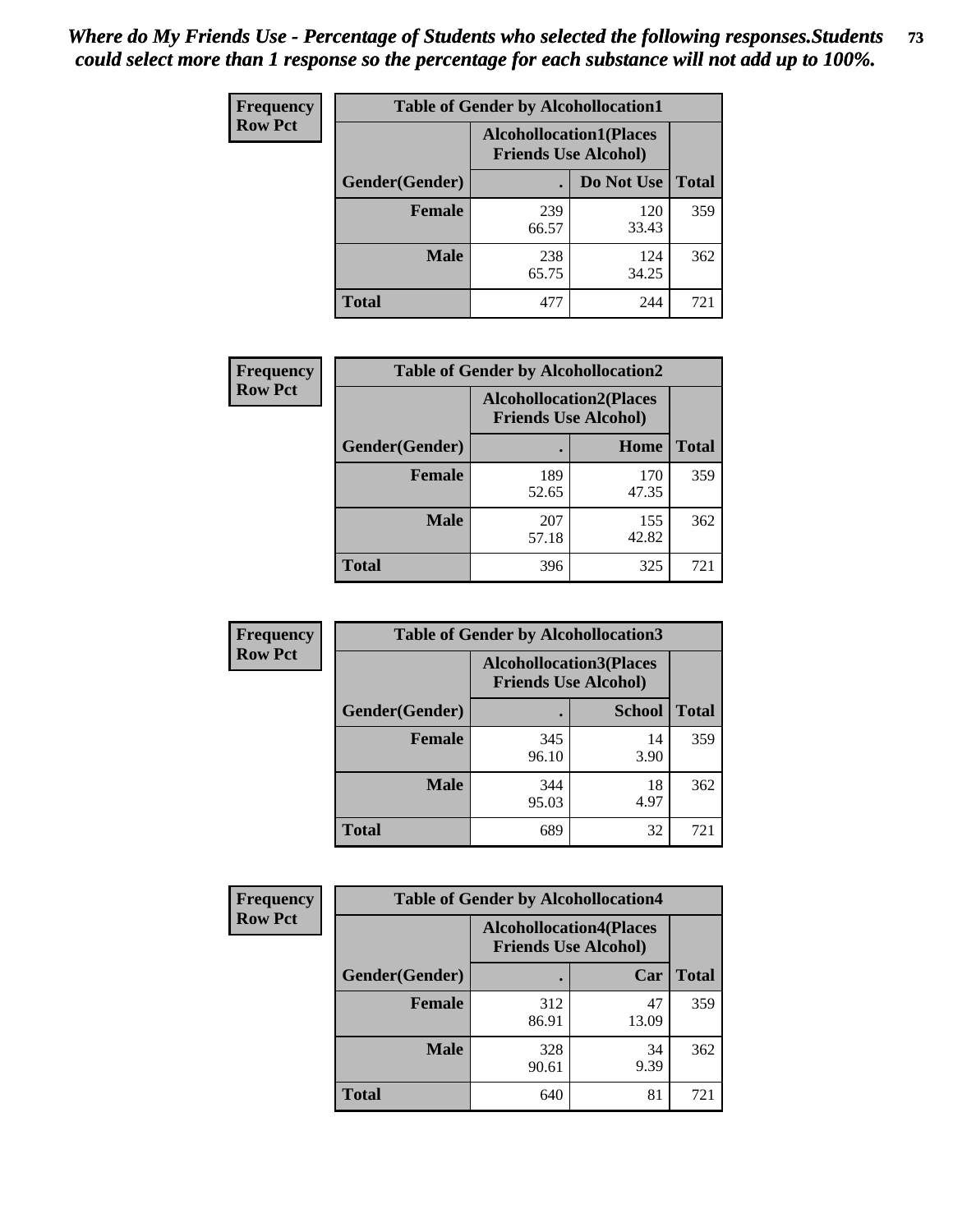| <b>Frequency</b> | <b>Table of Gender by Alcohollocation5</b> |                                                                |                          |              |
|------------------|--------------------------------------------|----------------------------------------------------------------|--------------------------|--------------|
| <b>Row Pct</b>   |                                            | <b>Alcohollocation5</b> (Places<br><b>Friends Use Alcohol)</b> |                          |              |
|                  | Gender(Gender)                             |                                                                | <b>Friend's</b><br>House | <b>Total</b> |
|                  | <b>Female</b>                              | 139<br>38.72                                                   | 220<br>61.28             | 359          |
|                  | <b>Male</b>                                | 189<br>52.21                                                   | 173<br>47.79             | 362          |
|                  | <b>Total</b>                               | 328                                                            | 393                      | 721          |

| <b>Frequency</b> | <b>Table of Gender by Alcohollocation6</b> |                                                               |              |              |
|------------------|--------------------------------------------|---------------------------------------------------------------|--------------|--------------|
| <b>Row Pct</b>   |                                            | <b>Alcohollocation6(Places</b><br><b>Friends Use Alcohol)</b> |              |              |
|                  | Gender(Gender)                             |                                                               | <b>Other</b> | <b>Total</b> |
|                  | <b>Female</b>                              | 260<br>72.42                                                  | 99<br>27.58  | 359          |
|                  | <b>Male</b>                                | 258<br>71.27                                                  | 104<br>28.73 | 362          |
|                  | <b>Total</b>                               | 518                                                           | 203          | 721          |

| Frequency      | <b>Table of Gender by Tobaccolocation1</b> |                                                               |              |              |  |
|----------------|--------------------------------------------|---------------------------------------------------------------|--------------|--------------|--|
| <b>Row Pct</b> |                                            | <b>Tobaccolocation1(Places</b><br><b>Friends Use Tobacco)</b> |              |              |  |
|                | <b>Gender</b> (Gender)                     |                                                               | Do Not Use   | <b>Total</b> |  |
|                | Female                                     | 174<br>48.47                                                  | 185<br>51.53 | 359          |  |
|                | <b>Male</b>                                | 215<br>59.39                                                  | 147<br>40.61 | 362          |  |
|                | <b>Total</b>                               | 389                                                           | 332          | 721          |  |

| <b>Frequency</b> | <b>Table of Gender by Tobaccolocation2</b> |                                                               |              |              |
|------------------|--------------------------------------------|---------------------------------------------------------------|--------------|--------------|
| <b>Row Pct</b>   |                                            | <b>Tobaccolocation2(Places</b><br><b>Friends Use Tobacco)</b> |              |              |
|                  | Gender(Gender)                             |                                                               | Home         | <b>Total</b> |
|                  | <b>Female</b>                              | 208<br>57.94                                                  | 151<br>42.06 | 359          |
|                  | <b>Male</b>                                | 201<br>55.52                                                  | 161<br>44.48 | 362          |
|                  | <b>Total</b>                               | 409                                                           | 312          | 721          |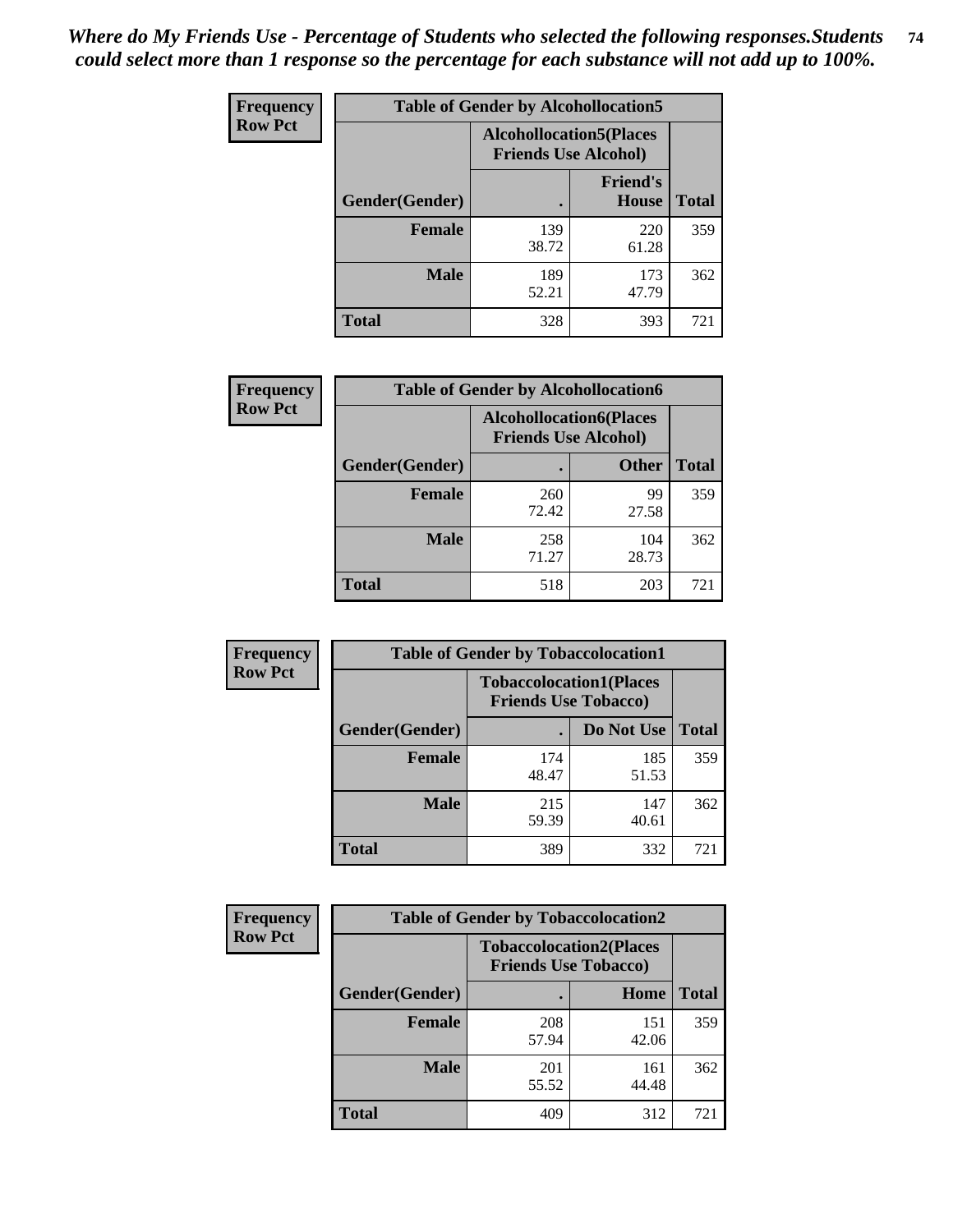| <b>Frequency</b> | <b>Table of Gender by Tobaccolocation3</b> |              |                                                               |              |
|------------------|--------------------------------------------|--------------|---------------------------------------------------------------|--------------|
| <b>Row Pct</b>   |                                            |              | <b>Tobaccolocation3(Places</b><br><b>Friends Use Tobacco)</b> |              |
|                  | Gender(Gender)                             |              | <b>School</b>                                                 | <b>Total</b> |
|                  | Female                                     | 317<br>88.30 | 42<br>11.70                                                   | 359          |
|                  | <b>Male</b>                                | 288<br>79.56 | 74<br>20.44                                                   | 362          |
|                  | Total                                      | 605          | 116                                                           | 721          |

| <b>Frequency</b> | <b>Table of Gender by Tobaccolocation4</b> |                                                               |              |              |  |
|------------------|--------------------------------------------|---------------------------------------------------------------|--------------|--------------|--|
| <b>Row Pct</b>   |                                            | <b>Tobaccolocation4(Places</b><br><b>Friends Use Tobacco)</b> |              |              |  |
|                  | <b>Gender</b> (Gender)                     |                                                               | Car          | <b>Total</b> |  |
|                  | <b>Female</b>                              | 243<br>67.69                                                  | 116<br>32.31 | 359          |  |
|                  | <b>Male</b>                                | 233<br>64.36                                                  | 129<br>35.64 | 362          |  |
|                  | <b>Total</b>                               | 476                                                           | 245          | 721          |  |

| <b>Frequency</b> | <b>Table of Gender by Tobaccolocation5</b> |                             |                                 |              |
|------------------|--------------------------------------------|-----------------------------|---------------------------------|--------------|
| <b>Row Pct</b>   |                                            | <b>Friends Use Tobacco)</b> | <b>Tobaccolocation5(Places</b>  |              |
|                  | <b>Gender</b> (Gender)                     |                             | <b>Friend's</b><br><b>House</b> | <b>Total</b> |
|                  | <b>Female</b>                              | 207<br>57.66                | 152<br>42.34                    | 359          |
|                  | <b>Male</b>                                | 210<br>58.01                | 152<br>41.99                    | 362          |
|                  | <b>Total</b>                               | 417                         | 304                             | 721          |

| <b>Frequency</b> |                | <b>Table of Gender by Tobaccolocation6</b>                    |              |              |
|------------------|----------------|---------------------------------------------------------------|--------------|--------------|
| <b>Row Pct</b>   |                | <b>Tobaccolocation6(Places</b><br><b>Friends Use Tobacco)</b> |              |              |
|                  | Gender(Gender) |                                                               | <b>Other</b> | <b>Total</b> |
|                  | Female         | 263<br>73.26                                                  | 96<br>26.74  | 359          |
|                  | <b>Male</b>    | 252<br>69.61                                                  | 110<br>30.39 | 362          |
|                  | <b>Total</b>   | 515                                                           | 206          | 721          |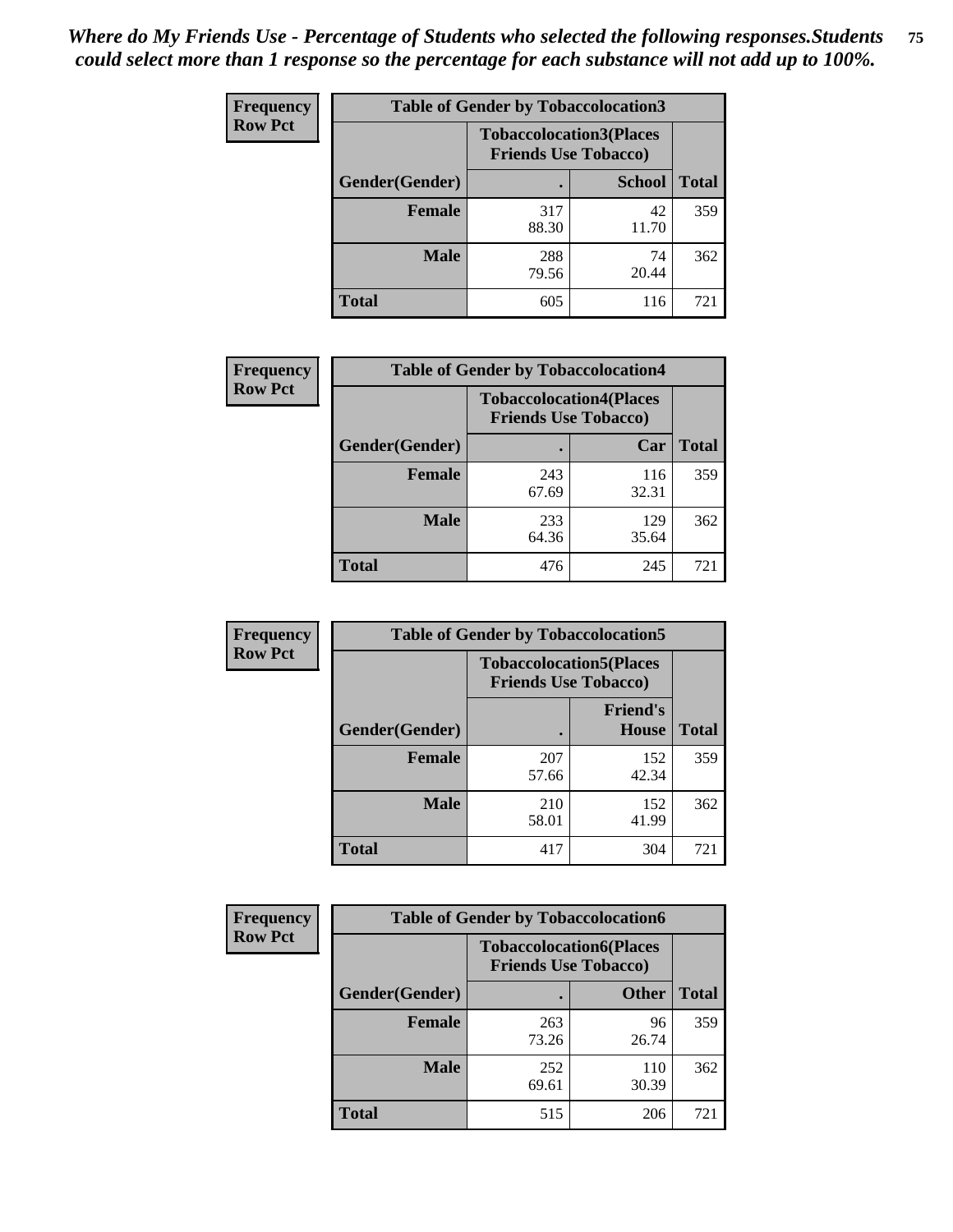| <b>Frequency</b> | <b>Table of Gender by Marijuanalocation1</b> |                                                                    |              |              |
|------------------|----------------------------------------------|--------------------------------------------------------------------|--------------|--------------|
| <b>Row Pct</b>   |                                              | <b>Marijuanalocation1(Places</b><br><b>Friends Use Marijuana</b> ) |              |              |
|                  | Gender(Gender)                               |                                                                    | Do Not Use   | <b>Total</b> |
|                  | <b>Female</b>                                | 154<br>42.90                                                       | 205<br>57.10 | 359          |
|                  | <b>Male</b>                                  | 172<br>47.51                                                       | 190<br>52.49 | 362          |
|                  | <b>Total</b>                                 | 326                                                                | 395          | 721          |

| <b>Frequency</b> | <b>Table of Gender by Marijuanalocation2</b> |                                                                    |              |              |
|------------------|----------------------------------------------|--------------------------------------------------------------------|--------------|--------------|
| <b>Row Pct</b>   |                                              | <b>Marijuanalocation2(Places</b><br><b>Friends Use Marijuana</b> ) |              |              |
|                  | Gender(Gender)                               |                                                                    | Home         | <b>Total</b> |
|                  | Female                                       | 239<br>66.57                                                       | 120<br>33.43 | 359          |
|                  | <b>Male</b>                                  | 251<br>69.34                                                       | 111<br>30.66 | 362          |
|                  | <b>Total</b>                                 | 490                                                                | 231          | 721          |

| Frequency      | <b>Table of Gender by Marijuanalocation3</b> |                                                                    |               |              |  |
|----------------|----------------------------------------------|--------------------------------------------------------------------|---------------|--------------|--|
| <b>Row Pct</b> |                                              | <b>Marijuanalocation3(Places</b><br><b>Friends Use Marijuana</b> ) |               |              |  |
|                | Gender(Gender)                               |                                                                    | <b>School</b> | <b>Total</b> |  |
|                | Female                                       | 341<br>94.99                                                       | 18<br>5.01    | 359          |  |
|                | <b>Male</b>                                  | 332<br>91.71                                                       | 30<br>8.29    | 362          |  |
|                | <b>Total</b>                                 | 673                                                                | 48            | 721          |  |

| Frequency      | <b>Table of Gender by Marijuanalocation4</b> |                                |                                  |              |
|----------------|----------------------------------------------|--------------------------------|----------------------------------|--------------|
| <b>Row Pct</b> |                                              | <b>Friends Use Marijuana</b> ) | <b>Marijuanalocation4(Places</b> |              |
|                | <b>Gender</b> (Gender)                       |                                | Car                              | <b>Total</b> |
|                | <b>Female</b>                                | 269<br>74.93                   | 90<br>25.07                      | 359          |
|                | <b>Male</b>                                  | 288<br>79.56                   | 74<br>20.44                      | 362          |
|                | <b>Total</b>                                 | 557                            | 164                              | 721          |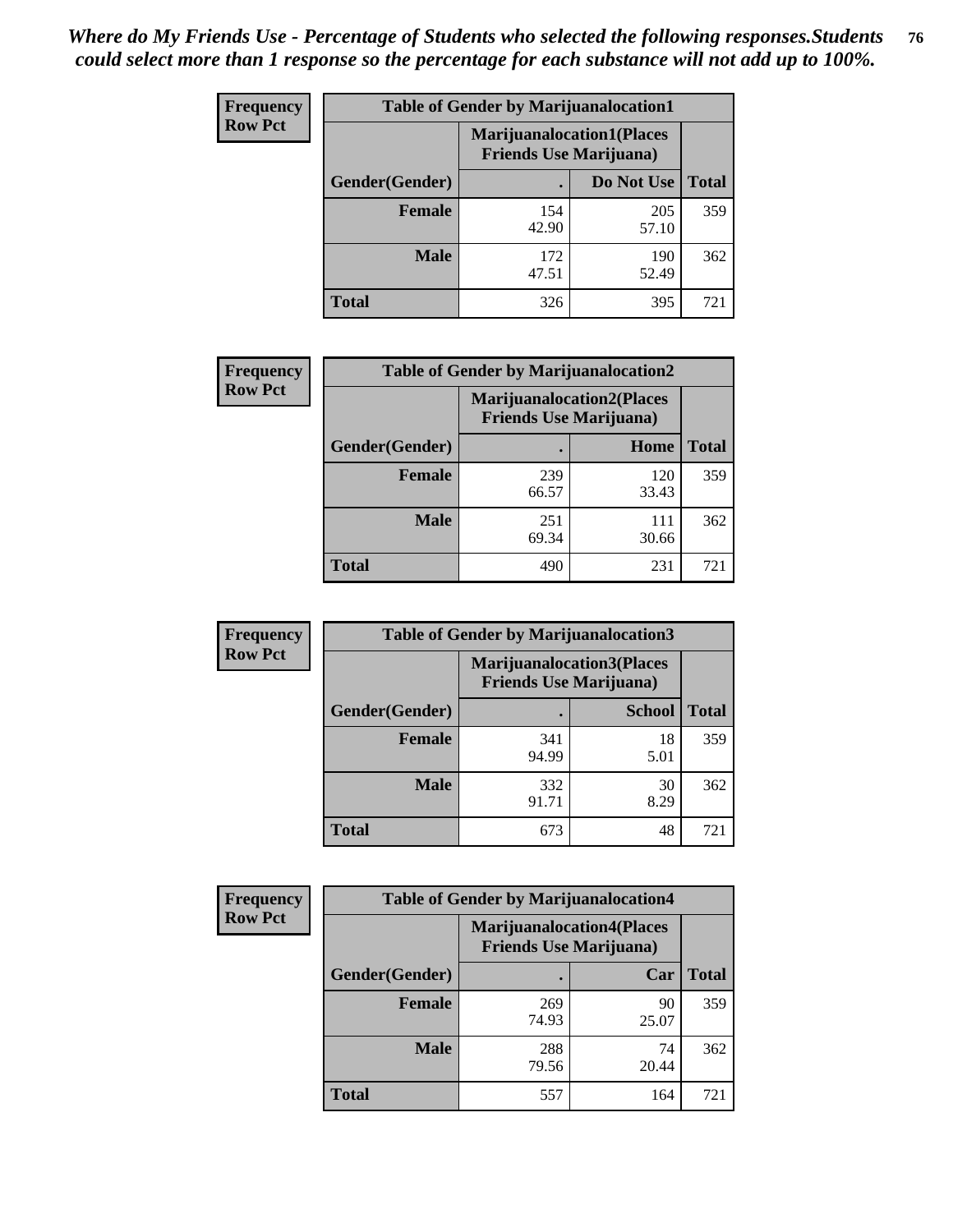| <b>Frequency</b> | <b>Table of Gender by Marijuanalocation5</b> |                                                                    |                                 |              |
|------------------|----------------------------------------------|--------------------------------------------------------------------|---------------------------------|--------------|
| <b>Row Pct</b>   |                                              | <b>Marijuanalocation5(Places</b><br><b>Friends Use Marijuana</b> ) |                                 |              |
|                  | Gender(Gender)                               |                                                                    | <b>Friend's</b><br><b>House</b> | <b>Total</b> |
|                  | <b>Female</b>                                | 216<br>60.17                                                       | 143<br>39.83                    | 359          |
|                  | <b>Male</b>                                  | 234<br>64.64                                                       | 128<br>35.36                    | 362          |
|                  | <b>Total</b>                                 | 450                                                                | 271                             | 721          |

| <b>Frequency</b> | <b>Table of Gender by Marijuanalocation6</b> |                                |                                  |              |
|------------------|----------------------------------------------|--------------------------------|----------------------------------|--------------|
| <b>Row Pct</b>   |                                              | <b>Friends Use Marijuana</b> ) | <b>Marijuanalocation6(Places</b> |              |
|                  | Gender(Gender)                               |                                | <b>Other</b>                     | <b>Total</b> |
|                  | <b>Female</b>                                | 274<br>76.32                   | 85<br>23.68                      | 359          |
|                  | <b>Male</b>                                  | 264<br>72.93                   | 98<br>27.07                      | 362          |
|                  | Total                                        | 538                            | 183                              | 721          |

| <b>Frequency</b> | <b>Table of Gender by Otherdruglocation1</b> |                                                                                |              |              |
|------------------|----------------------------------------------|--------------------------------------------------------------------------------|--------------|--------------|
| <b>Row Pct</b>   |                                              | <b>Otherdruglocation1(Places</b><br><b>Friends Use Other Illegal</b><br>Drugs) |              |              |
|                  | Gender(Gender)                               |                                                                                | Do Not Use   | <b>Total</b> |
|                  | <b>Female</b>                                | 88<br>24.51                                                                    | 271<br>75.49 | 359          |
|                  | <b>Male</b>                                  | 97<br>26.80                                                                    | 265<br>73.20 | 362          |
|                  | <b>Total</b>                                 | 185                                                                            | 536          | 721          |

| <b>Frequency</b> | <b>Table of Gender by Otherdruglocation2</b> |                                                                                |             |              |
|------------------|----------------------------------------------|--------------------------------------------------------------------------------|-------------|--------------|
| <b>Row Pct</b>   |                                              | <b>Otherdruglocation2(Places</b><br><b>Friends Use Other Illegal</b><br>Drugs) |             |              |
|                  | Gender(Gender)                               |                                                                                | Home        | <b>Total</b> |
|                  | Female                                       | 288<br>80.22                                                                   | 71<br>19.78 | 359          |
|                  | <b>Male</b>                                  | 307<br>84.81                                                                   | 55<br>15.19 | 362          |
|                  | <b>Total</b>                                 | 595                                                                            | 126         | 721          |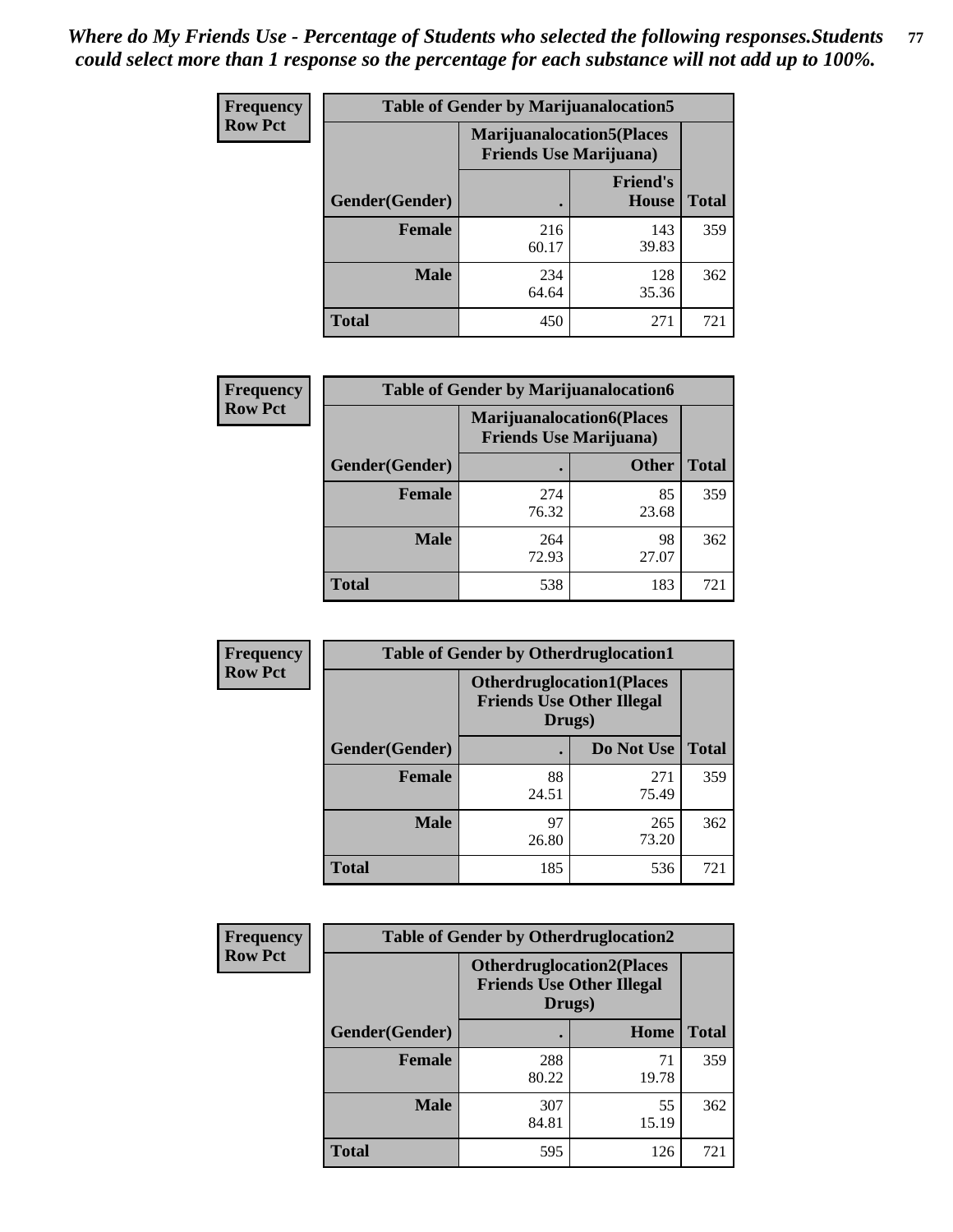| <b>Frequency</b> | <b>Table of Gender by Otherdruglocation3</b> |                                                                                |               |              |
|------------------|----------------------------------------------|--------------------------------------------------------------------------------|---------------|--------------|
| <b>Row Pct</b>   |                                              | <b>Otherdruglocation3(Places</b><br><b>Friends Use Other Illegal</b><br>Drugs) |               |              |
|                  | Gender(Gender)                               |                                                                                | <b>School</b> | <b>Total</b> |
|                  | <b>Female</b>                                | 344<br>95.82                                                                   | 15<br>4.18    | 359          |
|                  | <b>Male</b>                                  | 340<br>93.92                                                                   | 22<br>6.08    | 362          |
|                  | <b>Total</b>                                 | 684                                                                            | 37            | 721          |

| <b>Frequency</b> | <b>Table of Gender by Otherdruglocation4</b> |                                                                                |             |              |
|------------------|----------------------------------------------|--------------------------------------------------------------------------------|-------------|--------------|
| <b>Row Pct</b>   |                                              | <b>Otherdruglocation4(Places</b><br><b>Friends Use Other Illegal</b><br>Drugs) |             |              |
|                  | Gender(Gender)                               |                                                                                | Car         | <b>Total</b> |
|                  | <b>Female</b>                                | 317<br>88.30                                                                   | 42<br>11.70 | 359          |
|                  | <b>Male</b>                                  | 329<br>90.88                                                                   | 33<br>9.12  | 362          |
|                  | <b>Total</b>                                 | 646                                                                            | 75          | 721          |

| Frequency      | <b>Table of Gender by Otherdruglocation5</b> |              |                                                                      |              |
|----------------|----------------------------------------------|--------------|----------------------------------------------------------------------|--------------|
| <b>Row Pct</b> |                                              | Drugs)       | <b>Otherdruglocation5(Places</b><br><b>Friends Use Other Illegal</b> |              |
|                | Gender(Gender)                               |              | <b>Friend's</b><br><b>House</b>                                      | <b>Total</b> |
|                | <b>Female</b>                                | 280<br>77.99 | 79<br>22.01                                                          | 359          |
|                | <b>Male</b>                                  | 295<br>81.49 | 67<br>18.51                                                          | 362          |
|                | <b>Total</b>                                 | 575          | 146                                                                  | 721          |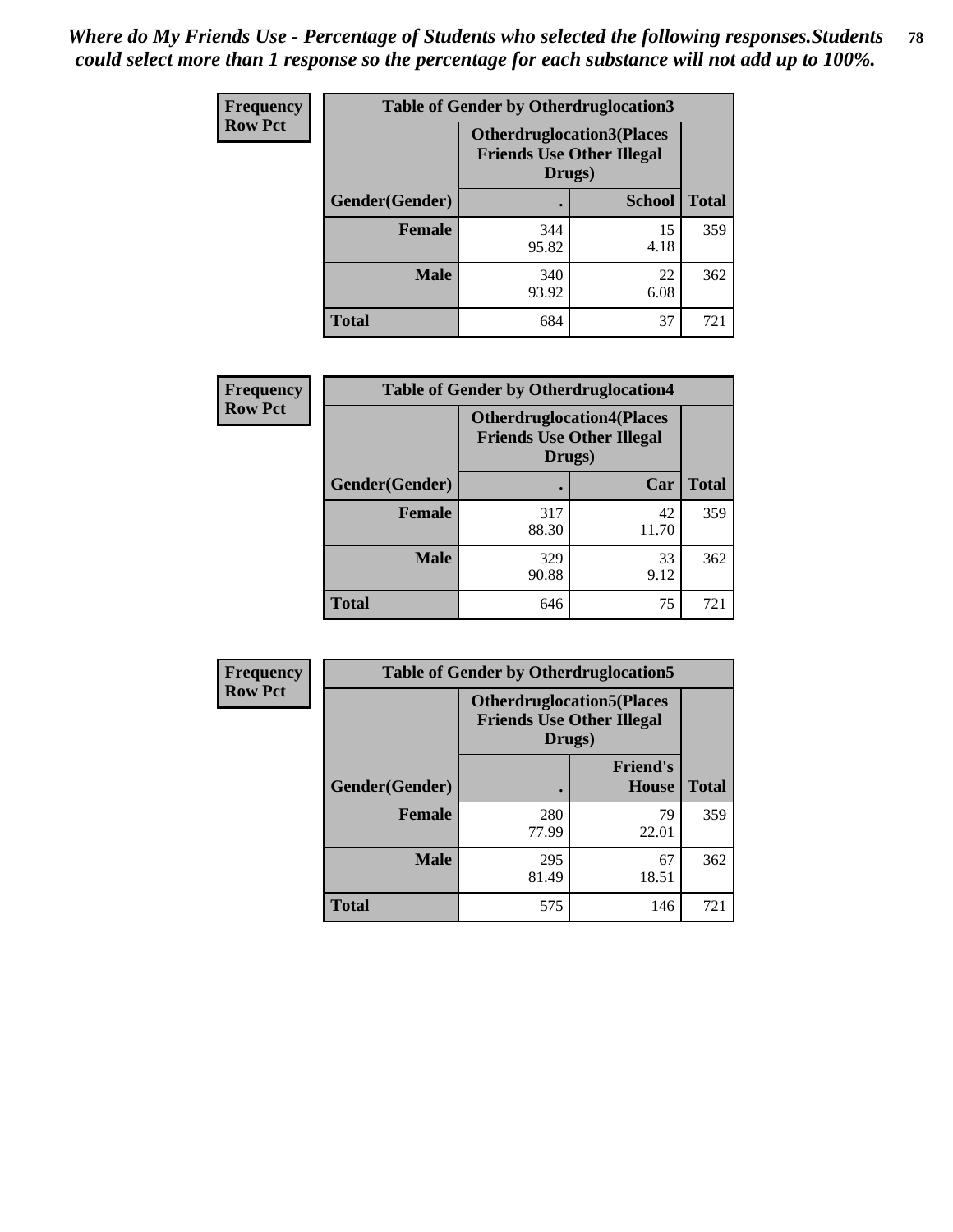| <b>Frequency</b> | <b>Table of Gender by Otherdruglocation6</b> |                                            |                                  |              |
|------------------|----------------------------------------------|--------------------------------------------|----------------------------------|--------------|
| <b>Row Pct</b>   |                                              | <b>Friends Use Other Illegal</b><br>Drugs) | <b>Otherdruglocation6(Places</b> |              |
|                  | Gender(Gender)                               |                                            | <b>Other</b>                     | <b>Total</b> |
|                  | Female                                       | 309<br>86.07                               | 50<br>13.93                      | 359          |
|                  | <b>Male</b>                                  | 299<br>82.60                               | 63<br>17.40                      | 362          |
|                  | <b>Total</b>                                 | 608                                        | 113                              | 721          |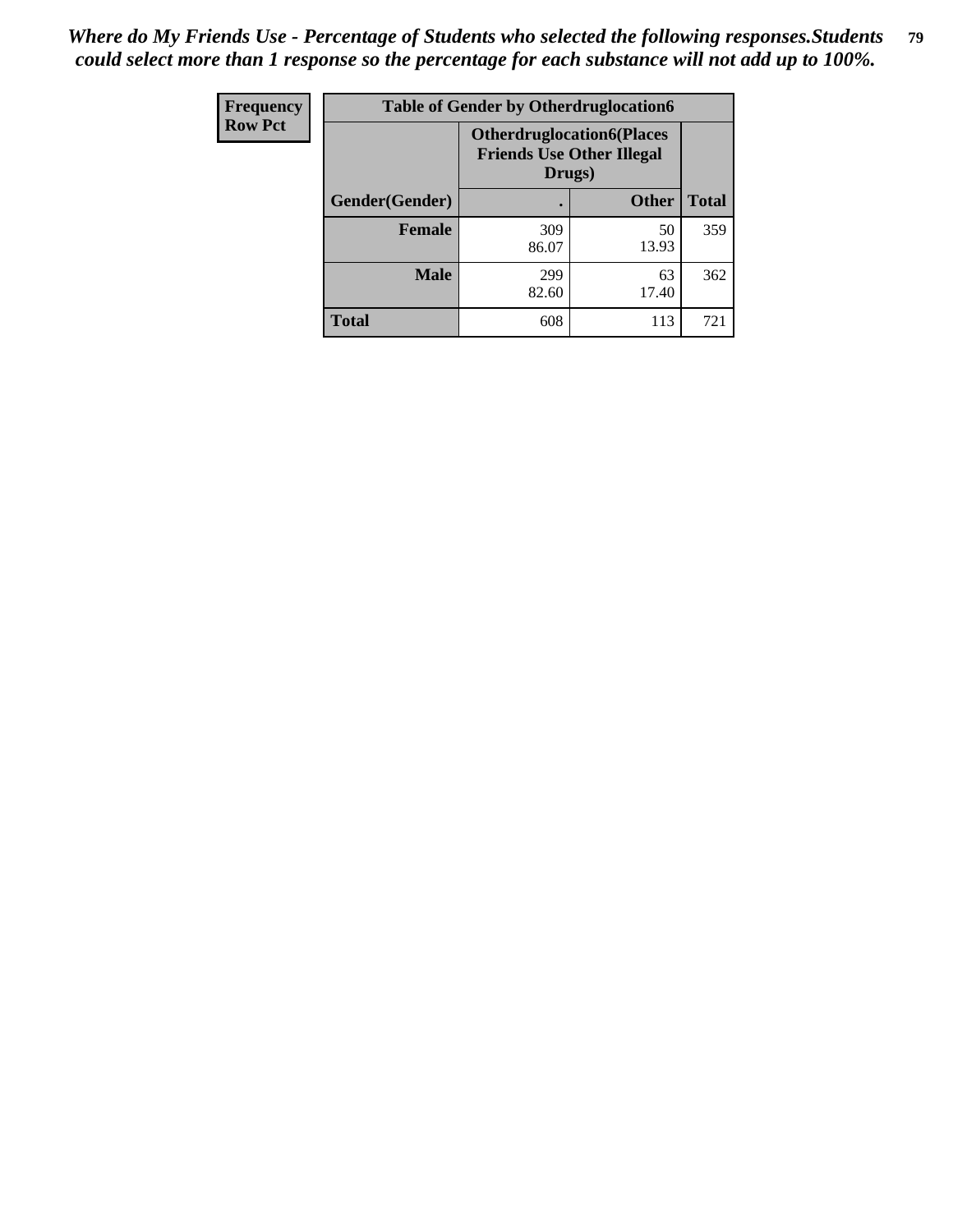| <b>Frequency</b> | <b>Table of Gender by Alcoholtime1</b> |                                                          |                      |              |
|------------------|----------------------------------------|----------------------------------------------------------|----------------------|--------------|
| <b>Row Pct</b>   |                                        | <b>Alcoholtime1(Times</b><br><b>Friends Use Alcohol)</b> |                      |              |
|                  | Gender(Gender)                         |                                                          | Do Not<br><b>Use</b> | <b>Total</b> |
|                  | <b>Female</b>                          | 238<br>66.30                                             | 121<br>33.70         | 359          |
|                  | <b>Male</b>                            | 246<br>67.96                                             | 116<br>32.04         | 362          |
|                  | <b>Total</b>                           | 484                                                      | 237                  | 721          |

| Frequency      | <b>Table of Gender by Alcoholtime2</b> |                                                          |                            |              |
|----------------|----------------------------------------|----------------------------------------------------------|----------------------------|--------------|
| <b>Row Pct</b> |                                        | <b>Alcoholtime2(Times</b><br><b>Friends Use Alcohol)</b> |                            |              |
|                | Gender(Gender)                         |                                                          | <b>On Way</b><br>to School | <b>Total</b> |
|                | <b>Female</b>                          | 346<br>96.38                                             | 13<br>3.62                 | 359          |
|                | <b>Male</b>                            | 346<br>95.58                                             | 16<br>4.42                 | 362          |
|                | <b>Total</b>                           | 692                                                      | 29                         | 721          |

| Frequency      | <b>Table of Gender by Alcoholtime3</b> |                                                   |                                |              |
|----------------|----------------------------------------|---------------------------------------------------|--------------------------------|--------------|
| <b>Row Pct</b> |                                        | Alcoholtime3(Times<br><b>Friends Use Alcohol)</b> |                                |              |
|                | Gender(Gender)                         |                                                   | <b>During</b><br><b>School</b> | <b>Total</b> |
|                | Female                                 | 351<br>97.77                                      | 8<br>2.23                      | 359          |
|                | <b>Male</b>                            | 347<br>95.86                                      | 15<br>4.14                     | 362          |
|                | <b>Total</b>                           | 698                                               | 23                             | 721          |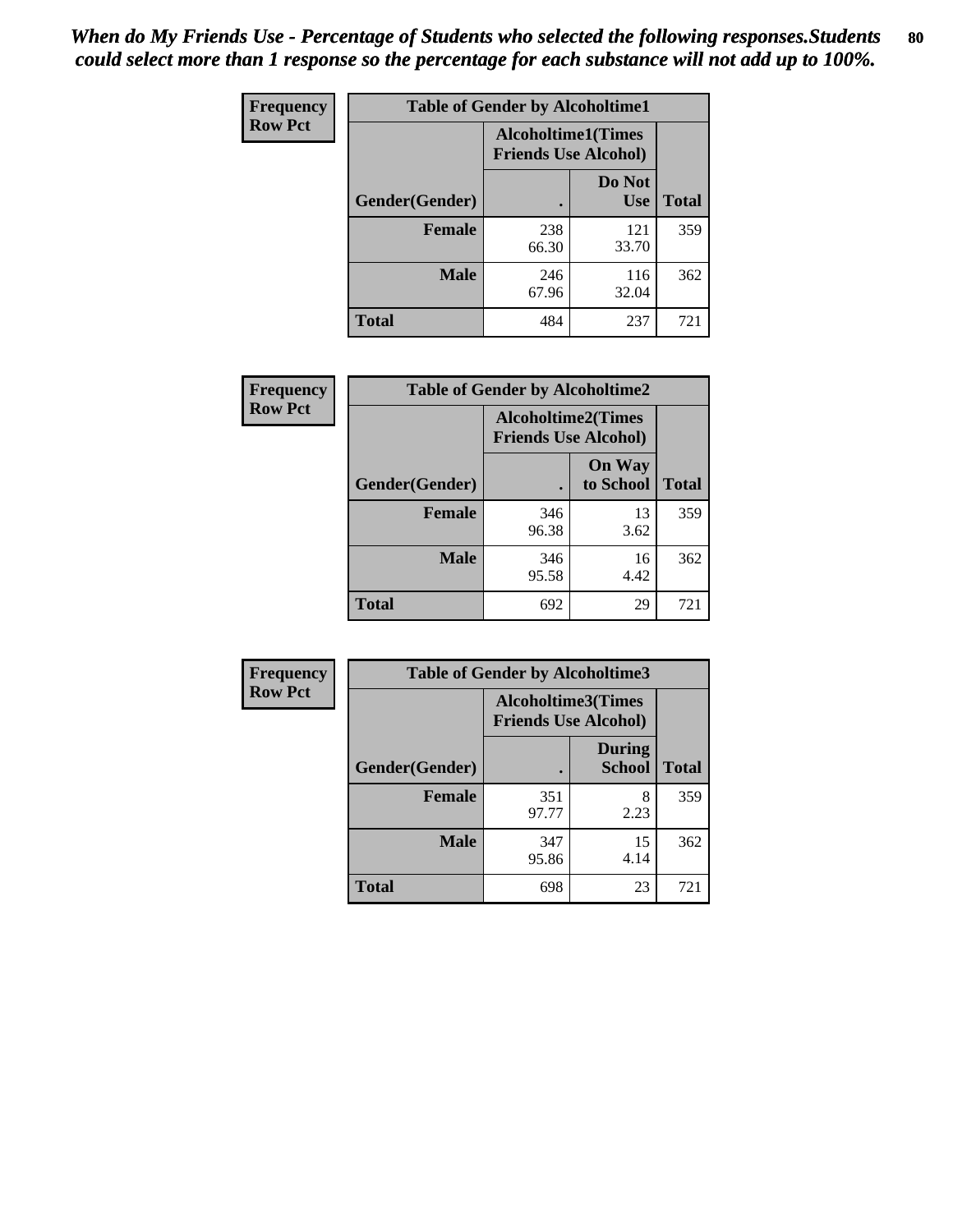*When do My Friends Use - Percentage of Students who selected the following responses.Students could select more than 1 response so the percentage for each substance will not add up to 100%.* **81**

| <b>Frequency</b> | <b>Table of Gender by Alcoholtime4</b> |                                                          |                                                |              |  |
|------------------|----------------------------------------|----------------------------------------------------------|------------------------------------------------|--------------|--|
| <b>Row Pct</b>   |                                        | <b>Alcoholtime4(Times</b><br><b>Friends Use Alcohol)</b> |                                                |              |  |
|                  | Gender(Gender)                         |                                                          | <b>On Way</b><br>Home<br>From<br><b>School</b> | <b>Total</b> |  |
|                  | <b>Female</b>                          | 336<br>93.59                                             | 23<br>6.41                                     | 359          |  |
|                  | <b>Male</b>                            | 343<br>94.75                                             | 19<br>5.25                                     | 362          |  |
|                  | <b>Total</b>                           | 679                                                      | 42                                             | 721          |  |

| <b>Frequency</b> | <b>Table of Gender by Alcoholtime5</b> |                                                           |             |              |
|------------------|----------------------------------------|-----------------------------------------------------------|-------------|--------------|
| <b>Row Pct</b>   |                                        | <b>Alcoholtime5</b> (Times<br><b>Friends Use Alcohol)</b> |             |              |
|                  | Gender(Gender)                         |                                                           | Weeknights  | <b>Total</b> |
|                  | <b>Female</b>                          | 268<br>74.65                                              | 91<br>25.35 | 359          |
|                  | <b>Male</b>                            | 281<br>77.62                                              | 81<br>22.38 | 362          |
|                  | <b>Total</b>                           | 549                                                       | 172         | 721          |

| <b>Frequency</b> | <b>Table of Gender by Alcoholtime6</b> |                                                           |                 |              |  |
|------------------|----------------------------------------|-----------------------------------------------------------|-----------------|--------------|--|
| <b>Row Pct</b>   |                                        | <b>Alcoholtime6</b> (Times<br><b>Friends Use Alcohol)</b> |                 |              |  |
|                  | Gender(Gender)                         |                                                           | <b>Weekends</b> | <b>Total</b> |  |
|                  | Female                                 | 115<br>32.03                                              | 244<br>67.97    | 359          |  |
|                  | <b>Male</b>                            | 113<br>31.22                                              | 249<br>68.78    | 362          |  |
|                  | Total                                  | 228                                                       | 493             | 721          |  |

| <b>Frequency</b> | <b>Table of Gender by Tobaccotime1</b> |                                                          |                      |              |
|------------------|----------------------------------------|----------------------------------------------------------|----------------------|--------------|
| <b>Row Pct</b>   |                                        | <b>Tobaccotime1(Times</b><br><b>Friends Use Tobacco)</b> |                      |              |
|                  | Gender(Gender)                         |                                                          | Do Not<br><b>Use</b> | <b>Total</b> |
|                  | Female                                 | 176<br>49.03                                             | 183<br>50.97         | 359          |
|                  | <b>Male</b>                            | 214<br>59.12                                             | 148<br>40.88         | 362          |
|                  | <b>Total</b>                           | 390                                                      | 331                  | 721          |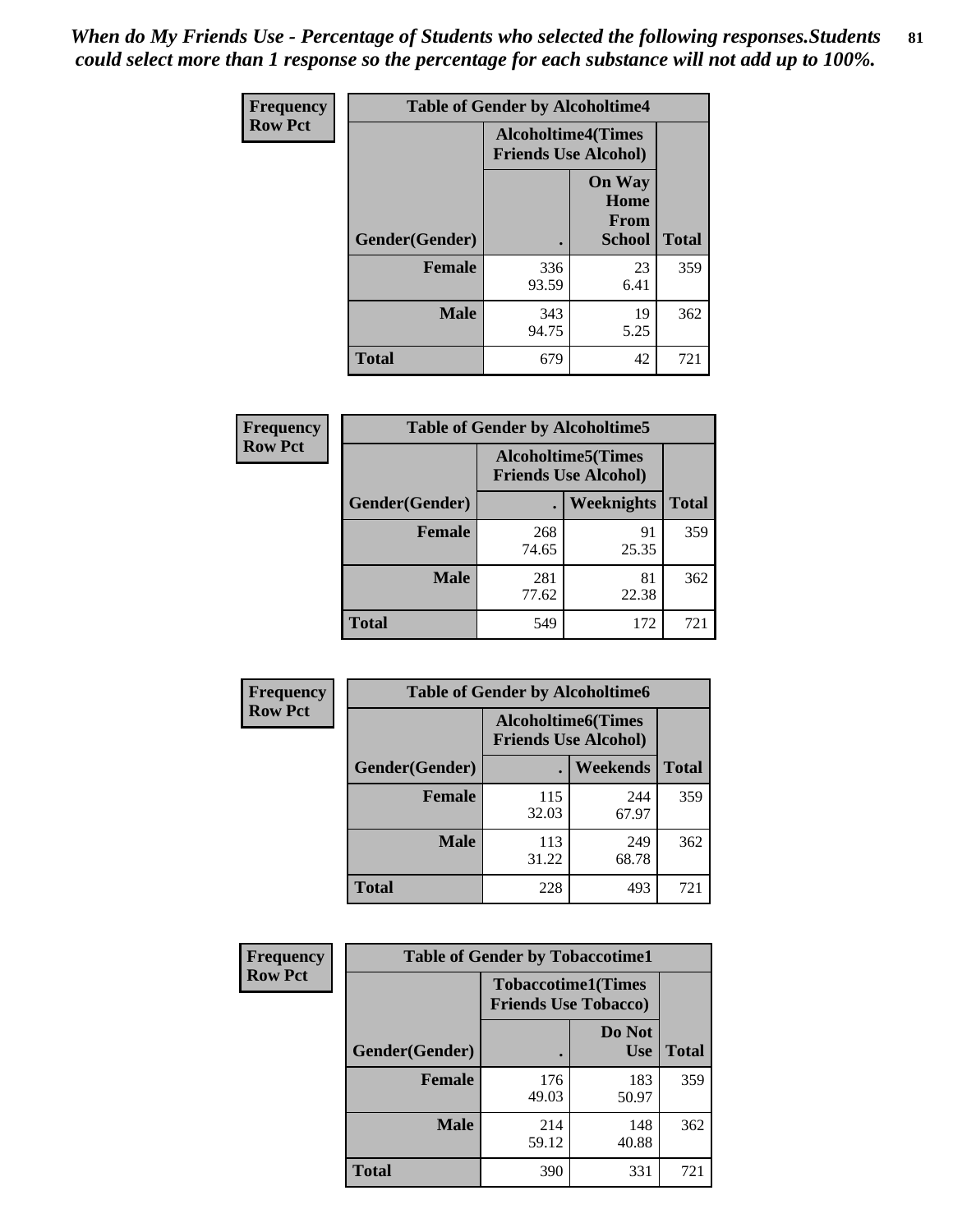| <b>Frequency</b> | <b>Table of Gender by Tobaccotime2</b> |                                                          |                            |              |
|------------------|----------------------------------------|----------------------------------------------------------|----------------------------|--------------|
| <b>Row Pct</b>   |                                        | <b>Tobaccotime2(Times</b><br><b>Friends Use Tobacco)</b> |                            |              |
|                  | Gender(Gender)                         |                                                          | <b>On Way</b><br>to School | <b>Total</b> |
|                  | <b>Female</b>                          | 251<br>69.92                                             | 108<br>30.08               | 359          |
|                  | <b>Male</b>                            | 246<br>67.96                                             | 116<br>32.04               | 362          |
|                  | <b>Total</b>                           | 497                                                      | 224                        | 721          |

| Frequency      | <b>Table of Gender by Tobaccotime3</b> |                                                          |                                |              |
|----------------|----------------------------------------|----------------------------------------------------------|--------------------------------|--------------|
| <b>Row Pct</b> |                                        | <b>Tobaccotime3(Times</b><br><b>Friends Use Tobacco)</b> |                                |              |
|                | Gender(Gender)                         |                                                          | <b>During</b><br><b>School</b> | <b>Total</b> |
|                | <b>Female</b>                          | 330<br>91.92                                             | 29<br>8.08                     | 359          |
|                | <b>Male</b>                            | 290<br>80.11                                             | 72<br>19.89                    | 362          |
|                | <b>Total</b>                           | 620                                                      | 101                            | 721          |

| Frequency      | <b>Table of Gender by Tobaccotime4</b> |                                                          |                                                |              |
|----------------|----------------------------------------|----------------------------------------------------------|------------------------------------------------|--------------|
| <b>Row Pct</b> |                                        | <b>Tobaccotime4(Times</b><br><b>Friends Use Tobacco)</b> |                                                |              |
|                | Gender(Gender)                         |                                                          | <b>On Way</b><br>Home<br>From<br><b>School</b> | <b>Total</b> |
|                | <b>Female</b>                          | 336<br>93.59                                             | 23<br>6.41                                     | 359          |
|                | <b>Male</b>                            | 343<br>94.75                                             | 19<br>5.25                                     | 362          |
|                | <b>Total</b>                           | 679                                                      | 42                                             | 721          |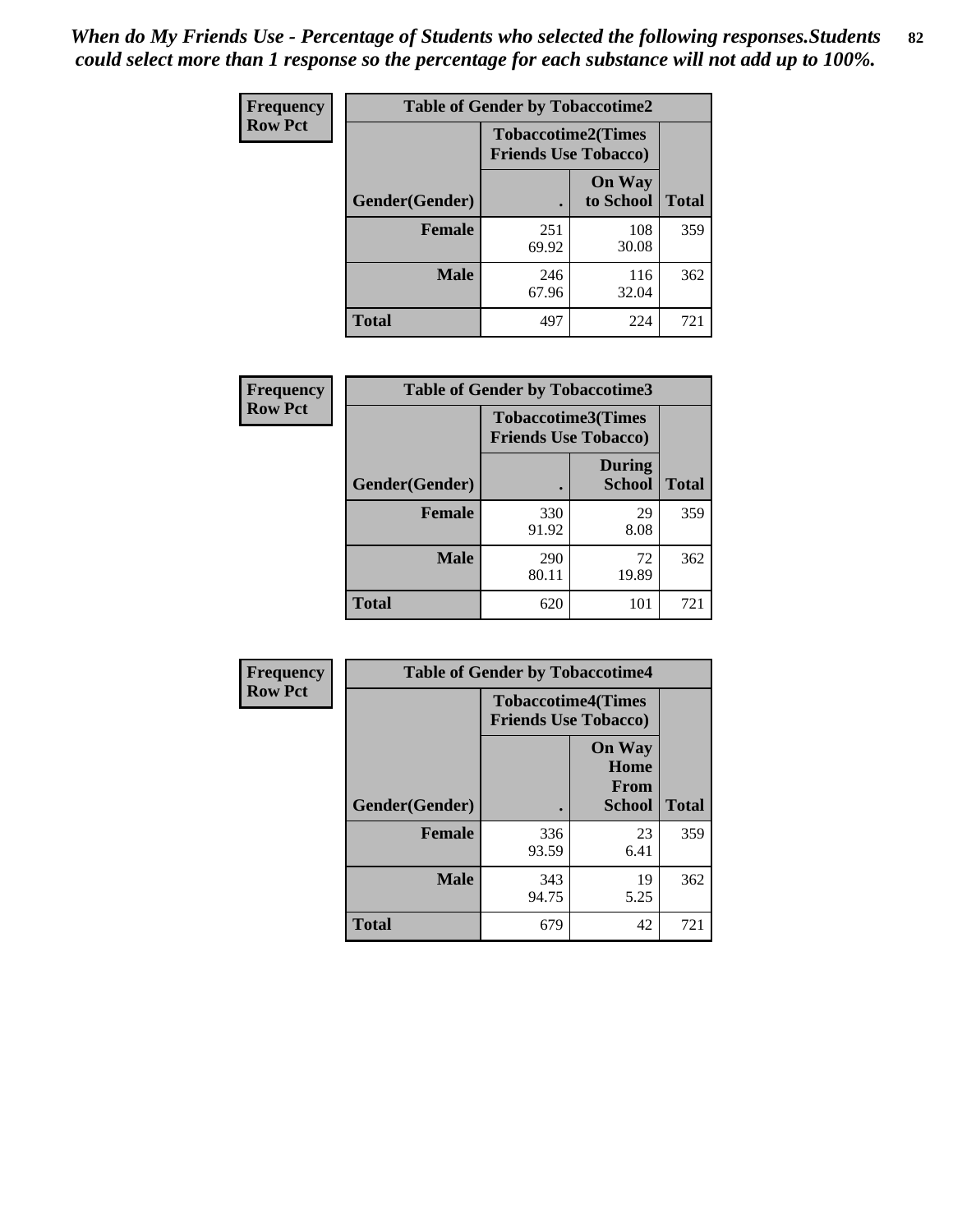| <b>Frequency</b> | <b>Table of Gender by Tobaccotime5</b> |              |                                                          |              |  |
|------------------|----------------------------------------|--------------|----------------------------------------------------------|--------------|--|
| <b>Row Pct</b>   |                                        |              | <b>Tobaccotime5(Times</b><br><b>Friends Use Tobacco)</b> |              |  |
|                  | Gender(Gender)                         |              | Weeknights                                               | <b>Total</b> |  |
|                  | <b>Female</b>                          | 211<br>58.77 | 148<br>41.23                                             | 359          |  |
|                  | <b>Male</b>                            | 198<br>54.70 | 164<br>45.30                                             | 362          |  |
|                  | <b>Total</b>                           | 409          | 312                                                      | 721          |  |

| Frequency      | <b>Table of Gender by Tobaccotime6</b> |                                                          |                 |              |
|----------------|----------------------------------------|----------------------------------------------------------|-----------------|--------------|
| <b>Row Pct</b> |                                        | <b>Tobaccotime6(Times</b><br><b>Friends Use Tobacco)</b> |                 |              |
|                | Gender(Gender)                         |                                                          | <b>Weekends</b> | <b>Total</b> |
|                | Female                                 | 181<br>50.42                                             | 178<br>49.58    | 359          |
|                | <b>Male</b>                            | 174<br>48.07                                             | 188<br>51.93    | 362          |
|                | <b>Total</b>                           | 355                                                      | 366             | 721          |

| <b>Frequency</b> | <b>Table of Gender by Marijuanatime1</b> |                                |                             |              |  |
|------------------|------------------------------------------|--------------------------------|-----------------------------|--------------|--|
| <b>Row Pct</b>   |                                          | <b>Friends Use Marijuana</b> ) | <b>Marijuanatime1(Times</b> |              |  |
|                  | Gender(Gender)                           |                                | Do Not Use                  | <b>Total</b> |  |
|                  | <b>Female</b>                            | 157<br>43.73                   | 202<br>56.27                | 359          |  |
|                  | <b>Male</b>                              | 170<br>46.96                   | 192<br>53.04                | 362          |  |
|                  | <b>Total</b>                             | 327                            | 394                         | 721          |  |

| <b>Frequency</b> | <b>Table of Gender by Marijuanatime2</b> |                                                               |                            |              |
|------------------|------------------------------------------|---------------------------------------------------------------|----------------------------|--------------|
| <b>Row Pct</b>   |                                          | <b>Marijuanatime2(Times</b><br><b>Friends Use Marijuana</b> ) |                            |              |
|                  | Gender(Gender)                           |                                                               | On Way to<br><b>School</b> | <b>Total</b> |
|                  | Female                                   | 305<br>84.96                                                  | 54<br>15.04                | 359          |
|                  | <b>Male</b>                              | 311<br>85.91                                                  | 51<br>14.09                | 362          |
|                  | <b>Total</b>                             | 616                                                           | 105                        | 721          |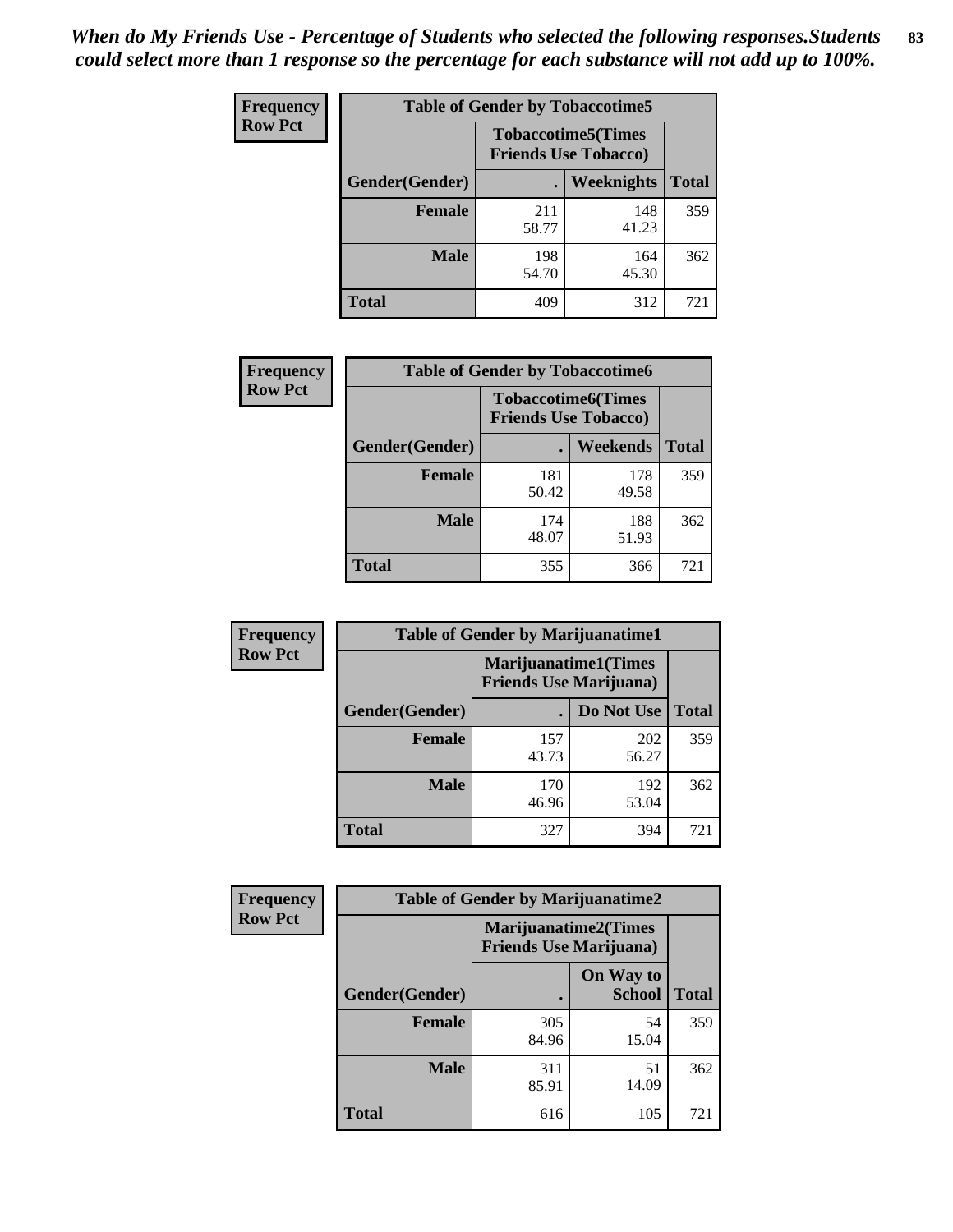| Frequency      | <b>Table of Gender by Marijuanatime3</b> |                                                        |                                |              |
|----------------|------------------------------------------|--------------------------------------------------------|--------------------------------|--------------|
| <b>Row Pct</b> |                                          | Marijuanatime3(Times<br><b>Friends Use Marijuana</b> ) |                                |              |
|                | Gender(Gender)                           |                                                        | <b>During</b><br><b>School</b> | <b>Total</b> |
|                | <b>Female</b>                            | 347<br>96.66                                           | 12<br>3.34                     | 359          |
|                | <b>Male</b>                              | 337<br>93.09                                           | 25<br>6.91                     | 362          |
|                | <b>Total</b>                             | 684                                                    | 37                             | 721          |

| Frequency      | <b>Table of Gender by Marijuanatime4</b> |                                |                                                       |              |
|----------------|------------------------------------------|--------------------------------|-------------------------------------------------------|--------------|
| <b>Row Pct</b> |                                          | <b>Friends Use Marijuana</b> ) | <b>Marijuanatime4</b> (Times                          |              |
|                | Gender(Gender)                           |                                | <b>On Way</b><br>Home<br><b>From</b><br><b>School</b> | <b>Total</b> |
|                | <b>Female</b>                            | 303<br>84.40                   | 56<br>15.60                                           | 359          |
|                | <b>Male</b>                              | 308<br>85.08                   | 54<br>14.92                                           | 362          |
|                | <b>Total</b>                             | 611                            | 110                                                   | 721          |

| Frequency      | <b>Table of Gender by Marijuanatime5</b> |                                                                |              |              |  |
|----------------|------------------------------------------|----------------------------------------------------------------|--------------|--------------|--|
| <b>Row Pct</b> |                                          | <b>Marijuanatime5</b> (Times<br><b>Friends Use Marijuana</b> ) |              |              |  |
|                | Gender(Gender)                           |                                                                | Weeknights   | <b>Total</b> |  |
|                | Female                                   | 256<br>71.31                                                   | 103<br>28.69 | 359          |  |
|                | <b>Male</b>                              | 262<br>72.38                                                   | 100<br>27.62 | 362          |  |
|                | <b>Total</b>                             | 518                                                            | 203          | 721          |  |

| Frequency      | <b>Table of Gender by Marijuanatime6</b> |                                                               |                 |              |  |
|----------------|------------------------------------------|---------------------------------------------------------------|-----------------|--------------|--|
| <b>Row Pct</b> |                                          | <b>Marijuanatime6(Times</b><br><b>Friends Use Marijuana</b> ) |                 |              |  |
|                | Gender(Gender)                           |                                                               | <b>Weekends</b> | <b>Total</b> |  |
|                | <b>Female</b>                            | 193<br>53.76                                                  | 166<br>46.24    | 359          |  |
|                | <b>Male</b>                              | 192<br>53.04                                                  | 170<br>46.96    | 362          |  |
|                | <b>Total</b>                             | 385                                                           | 336             | 721          |  |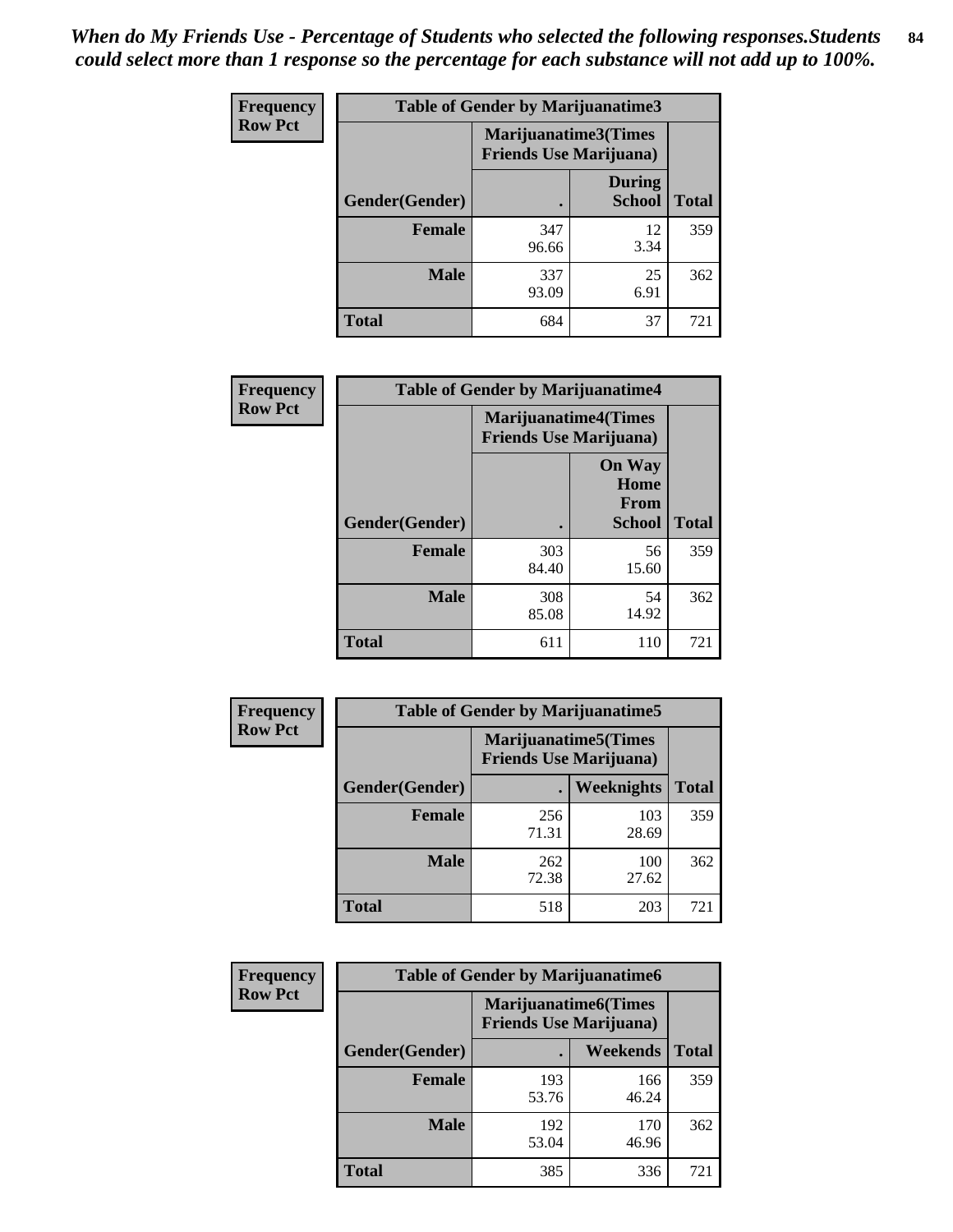*When do My Friends Use - Percentage of Students who selected the following responses.Students could select more than 1 response so the percentage for each substance will not add up to 100%.* **85**

| <b>Frequency</b> | <b>Table of Gender by Otherdrugtime1</b> |                                                    |                              |              |
|------------------|------------------------------------------|----------------------------------------------------|------------------------------|--------------|
| <b>Row Pct</b>   |                                          | <b>Friends Use Other</b><br><b>Illegal Drugs</b> ) | <b>Otherdrugtime1</b> (Times |              |
|                  | Gender(Gender)                           |                                                    | Do Not Use                   | <b>Total</b> |
|                  | <b>Female</b>                            | 90<br>25.07                                        | 269<br>74.93                 | 359          |
|                  | <b>Male</b>                              | 87<br>24.03                                        | 275<br>75.97                 | 362          |
|                  | <b>Total</b>                             | 177                                                | 544                          | 721          |

| Frequency      | <b>Table of Gender by Otherdrugtime2</b> |                                                    |                             |              |
|----------------|------------------------------------------|----------------------------------------------------|-----------------------------|--------------|
| <b>Row Pct</b> |                                          | <b>Friends Use Other</b><br><b>Illegal Drugs</b> ) | <b>Otherdrugtime2(Times</b> |              |
|                | Gender(Gender)                           |                                                    | On Way to<br><b>School</b>  | <b>Total</b> |
|                | <b>Female</b>                            | 335<br>93.31                                       | 24<br>6.69                  | 359          |
|                | <b>Male</b>                              | 343<br>94.75                                       | 19<br>5.25                  | 362          |
|                | <b>Total</b>                             | 678                                                | 43                          | 721          |

| Frequency      |                | <b>Table of Gender by Otherdrugtime3</b> |                                                         |              |
|----------------|----------------|------------------------------------------|---------------------------------------------------------|--------------|
| <b>Row Pct</b> |                | <b>Illegal Drugs)</b>                    | <b>Otherdrugtime3(Times</b><br><b>Friends Use Other</b> |              |
|                | Gender(Gender) |                                          | <b>During</b><br><b>School</b>                          | <b>Total</b> |
|                | <b>Female</b>  | 345<br>96.10                             | 14<br>3.90                                              | 359          |
|                | <b>Male</b>    | 346<br>95.58                             | 16<br>4.42                                              | 362          |
|                | <b>Total</b>   | 691                                      | 30                                                      | 721          |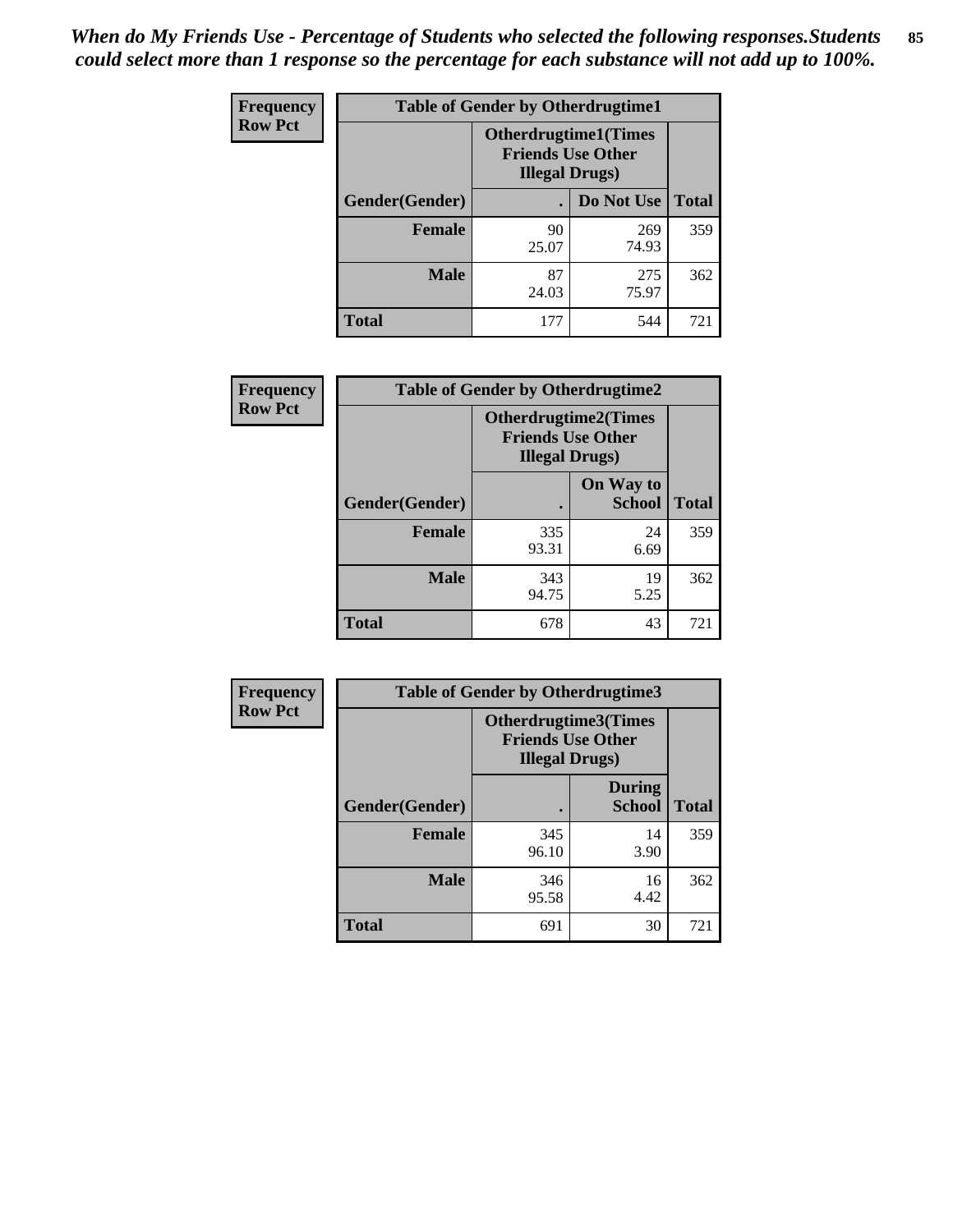*When do My Friends Use - Percentage of Students who selected the following responses.Students could select more than 1 response so the percentage for each substance will not add up to 100%.* **86**

| <b>Frequency</b> | <b>Table of Gender by Otherdrugtime4</b> |                                                    |                                                |              |
|------------------|------------------------------------------|----------------------------------------------------|------------------------------------------------|--------------|
| <b>Row Pct</b>   |                                          | <b>Friends Use Other</b><br><b>Illegal Drugs</b> ) | <b>Otherdrugtime4(Times</b>                    |              |
|                  | Gender(Gender)                           |                                                    | <b>On Way</b><br>Home<br><b>From</b><br>School | <b>Total</b> |
|                  | <b>Female</b>                            | 335<br>93.31                                       | 24<br>6.69                                     | 359          |
|                  | <b>Male</b>                              | 341<br>94.20                                       | 21<br>5.80                                     | 362          |
|                  | <b>Total</b>                             | 676                                                | 45                                             | 721          |

| Frequency      | <b>Table of Gender by Otherdrugtime5</b> |                                                                                    |             |              |
|----------------|------------------------------------------|------------------------------------------------------------------------------------|-------------|--------------|
| <b>Row Pct</b> |                                          | <b>Otherdrugtime5</b> (Times<br><b>Friends Use Other</b><br><b>Illegal Drugs</b> ) |             |              |
|                | Gender(Gender)                           |                                                                                    | Weeknights  | <b>Total</b> |
|                | <b>Female</b>                            | 303<br>84.40                                                                       | 56<br>15.60 | 359          |
|                | <b>Male</b>                              | 320<br>88.40                                                                       | 42<br>11.60 | 362          |
|                | <b>Total</b>                             | 623                                                                                | 98          | 721          |

| <b>Frequency</b> | <b>Table of Gender by Otherdrugtime6</b> |                                                                                   |                 |              |  |
|------------------|------------------------------------------|-----------------------------------------------------------------------------------|-----------------|--------------|--|
| <b>Row Pct</b>   |                                          | <b>Otherdrugtime6(Times</b><br><b>Friends Use Other</b><br><b>Illegal Drugs</b> ) |                 |              |  |
|                  | Gender(Gender)                           |                                                                                   | <b>Weekends</b> | <b>Total</b> |  |
|                  | <b>Female</b>                            | 263<br>73.26                                                                      | 96<br>26.74     | 359          |  |
|                  | Male                                     | 275<br>75.97                                                                      | 87<br>24.03     | 362          |  |
|                  | <b>Total</b>                             | 538                                                                               | 183             | 721          |  |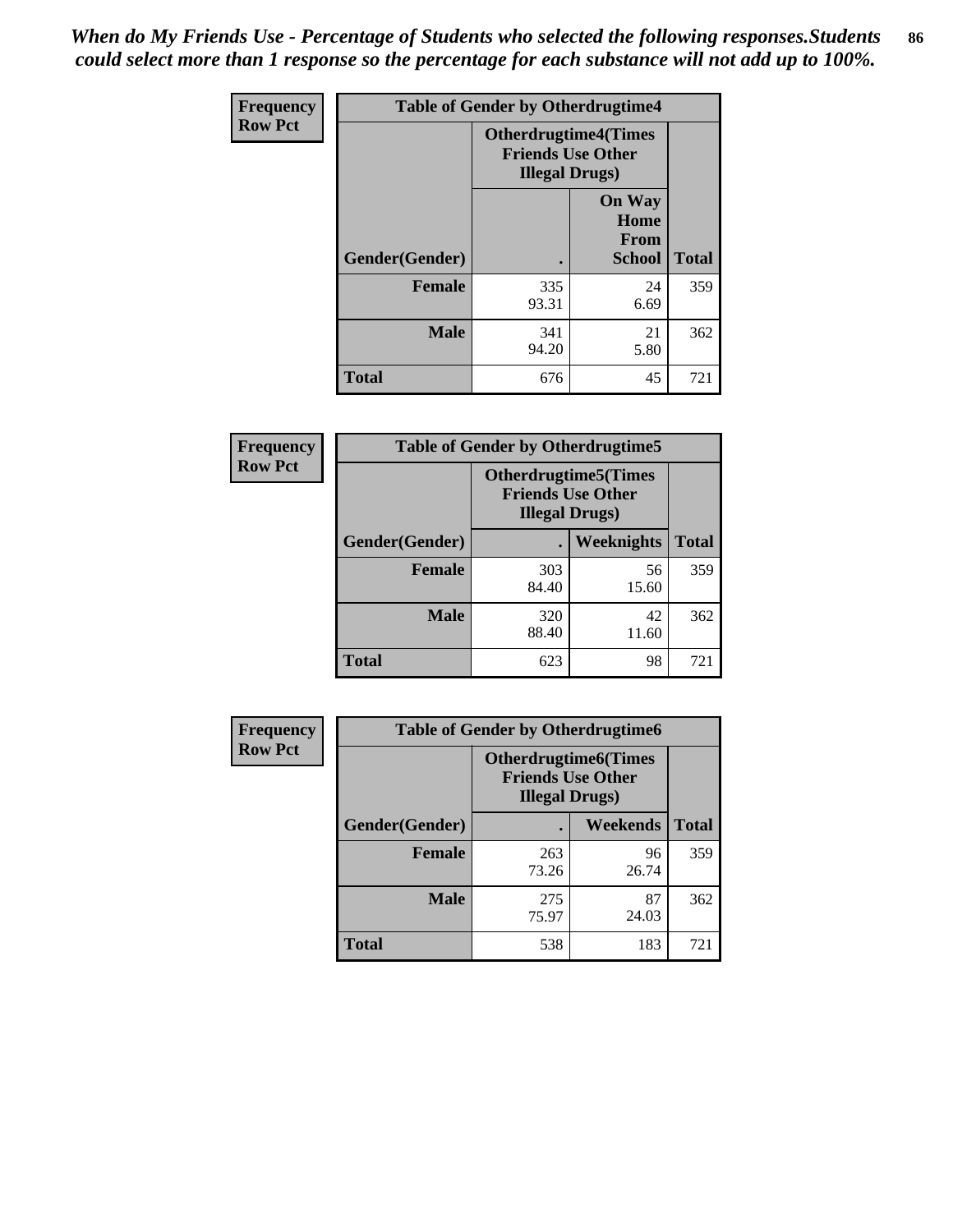# *Other Questions* **87**

| <b>Frequency</b> | <b>Table of Gender by Educationalcohol</b> |                                                                                                                                       |                |              |  |
|------------------|--------------------------------------------|---------------------------------------------------------------------------------------------------------------------------------------|----------------|--------------|--|
| <b>Row Pct</b>   |                                            | <b>Educationalcohol</b> (I<br>have been taught<br>about alcohol,<br>tobacco,<br>and other drugs<br>within the last year<br>at school) |                |              |  |
|                  | Gender(Gender)                             | Yes                                                                                                                                   | $\mathbf{N_0}$ | <b>Total</b> |  |
|                  | <b>Female</b>                              | 244<br>67.97                                                                                                                          | 115<br>32.03   | 359          |  |
|                  | <b>Male</b>                                | 230<br>63.54                                                                                                                          | 132<br>36.46   | 362          |  |
|                  | <b>Total</b>                               | 474                                                                                                                                   | 247            | 721          |  |

| Frequency      | <b>Table of Gender by Rodedrinking</b> |                                                                                                                     |                |              |  |
|----------------|----------------------------------------|---------------------------------------------------------------------------------------------------------------------|----------------|--------------|--|
| <b>Row Pct</b> |                                        | Rodedrinking(In<br>the past 30 days I<br>have ridden in a<br>car with a driver<br>who had been<br>drinking alcohol) |                |              |  |
|                | Gender(Gender)                         | Yes                                                                                                                 | N <sub>0</sub> | <b>Total</b> |  |
|                | <b>Female</b>                          | 55<br>15.32                                                                                                         | 304<br>84.68   | 359          |  |
|                | <b>Male</b>                            | 40<br>11.05                                                                                                         | 322<br>88.95   | 362          |  |
|                | <b>Total</b>                           | 95                                                                                                                  | 626            | 721          |  |

| Frequency      | <b>Table of Gender by Drugsschool</b> |                                                                                                                                     |                |              |  |
|----------------|---------------------------------------|-------------------------------------------------------------------------------------------------------------------------------------|----------------|--------------|--|
| <b>Row Pct</b> |                                       | <b>Drugsschool</b> (During<br>the past 12 months,<br>I have been offered,<br>sold,<br>or given illegal drugs<br>on school property) |                |              |  |
|                | Gender(Gender)                        | Yes                                                                                                                                 | N <sub>0</sub> | <b>Total</b> |  |
|                | <b>Female</b>                         | 67<br>18.66                                                                                                                         | 292<br>81.34   | 359          |  |
|                | <b>Male</b>                           | 88<br>24.31                                                                                                                         | 274<br>75.69   | 362          |  |
|                | <b>Total</b>                          | 155                                                                                                                                 | 566            | 721          |  |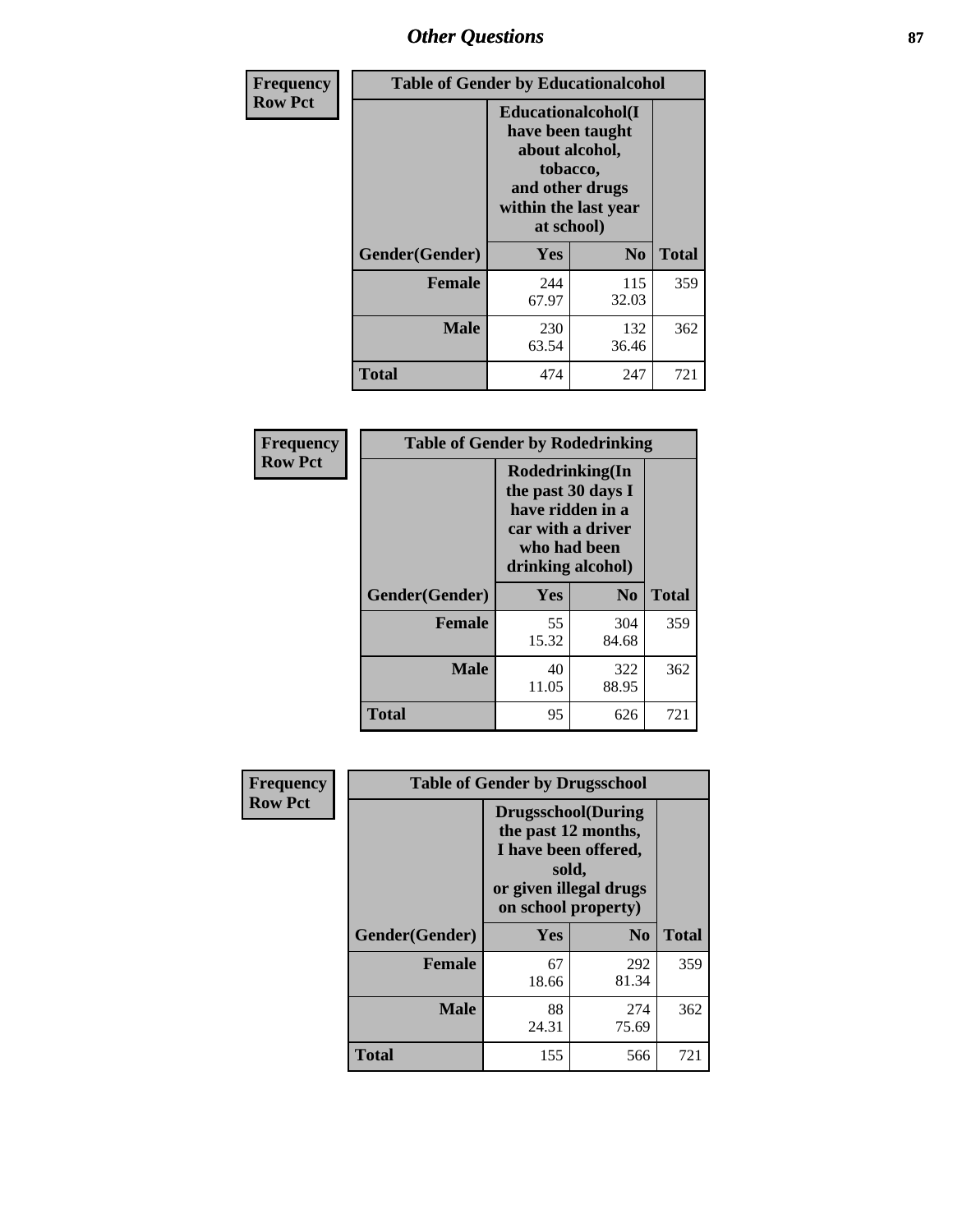# *Other Questions* **88**

**Frequency Row Pct**

| <b>Table of Gender by Bingedrinking</b> |                            |                                                                                                         |                              |                   |                               |                               |                        |              |
|-----------------------------------------|----------------------------|---------------------------------------------------------------------------------------------------------|------------------------------|-------------------|-------------------------------|-------------------------------|------------------------|--------------|
|                                         |                            | Bingedrinking(I have drunk five or more<br>drinks of alcohol at one sitting during the<br>last 30 days) |                              |                   |                               |                               |                        |              |
| <b>Gender</b> (Gender)                  | $\mathbf 0$<br><b>Days</b> | 1 or<br>days                                                                                            | 3 <sub>to</sub><br>5<br>days | 6 to<br>9<br>days | <b>10</b><br>to<br>19<br>days | <b>20</b><br>to<br>29<br>days | All<br>30<br>days      | <b>Total</b> |
| <b>Female</b>                           | 300<br>83.57               | 12<br>3.34                                                                                              | 8<br>2.23                    | 12<br>3.34        | 13<br>3.62                    | 7<br>1.95                     | 1.95                   | 359          |
| <b>Male</b>                             | 294<br>81.22               | 12<br>3.31                                                                                              | 21<br>5.80                   | 17<br>4.70        | 10<br>2.76                    | 6<br>1.66                     | $\mathfrak{D}$<br>0.55 | 362          |
|                                         |                            |                                                                                                         |                              |                   |                               |                               |                        |              |

| Frequency      | <b>Table of Gender by Educationaids</b> |                                                                                                 |              |              |  |  |
|----------------|-----------------------------------------|-------------------------------------------------------------------------------------------------|--------------|--------------|--|--|
| <b>Row Pct</b> |                                         | <b>Educationaids</b> (I<br>have been taught<br>about HIV/AIDS<br>at school in the<br>past year) |              |              |  |  |
|                | Gender(Gender)                          | Yes                                                                                             | $\bf N_0$    | <b>Total</b> |  |  |
|                | <b>Female</b>                           | 255<br>71.03                                                                                    | 104<br>28.97 | 359          |  |  |
|                | <b>Male</b>                             | 228<br>62.98                                                                                    | 134<br>37.02 | 362          |  |  |
|                | <b>Total</b>                            | 483                                                                                             | 238          | 721          |  |  |

| <b>Frequency</b> | <b>Table of Gender by Suicideconsider</b> |                        |                |              |  |
|------------------|-------------------------------------------|------------------------|----------------|--------------|--|
| <b>Row Pct</b>   |                                           | <b>Suicideconsider</b> |                |              |  |
|                  | Gender(Gender)                            | Yes                    | N <sub>0</sub> | <b>Total</b> |  |
|                  | <b>Female</b>                             | 42<br>11.70            | 317<br>88.30   | 359          |  |
|                  | <b>Male</b>                               | 27<br>7.46             | 335<br>92.54   | 362          |  |
|                  | <b>Total</b>                              | 69                     | 652            | 721          |  |